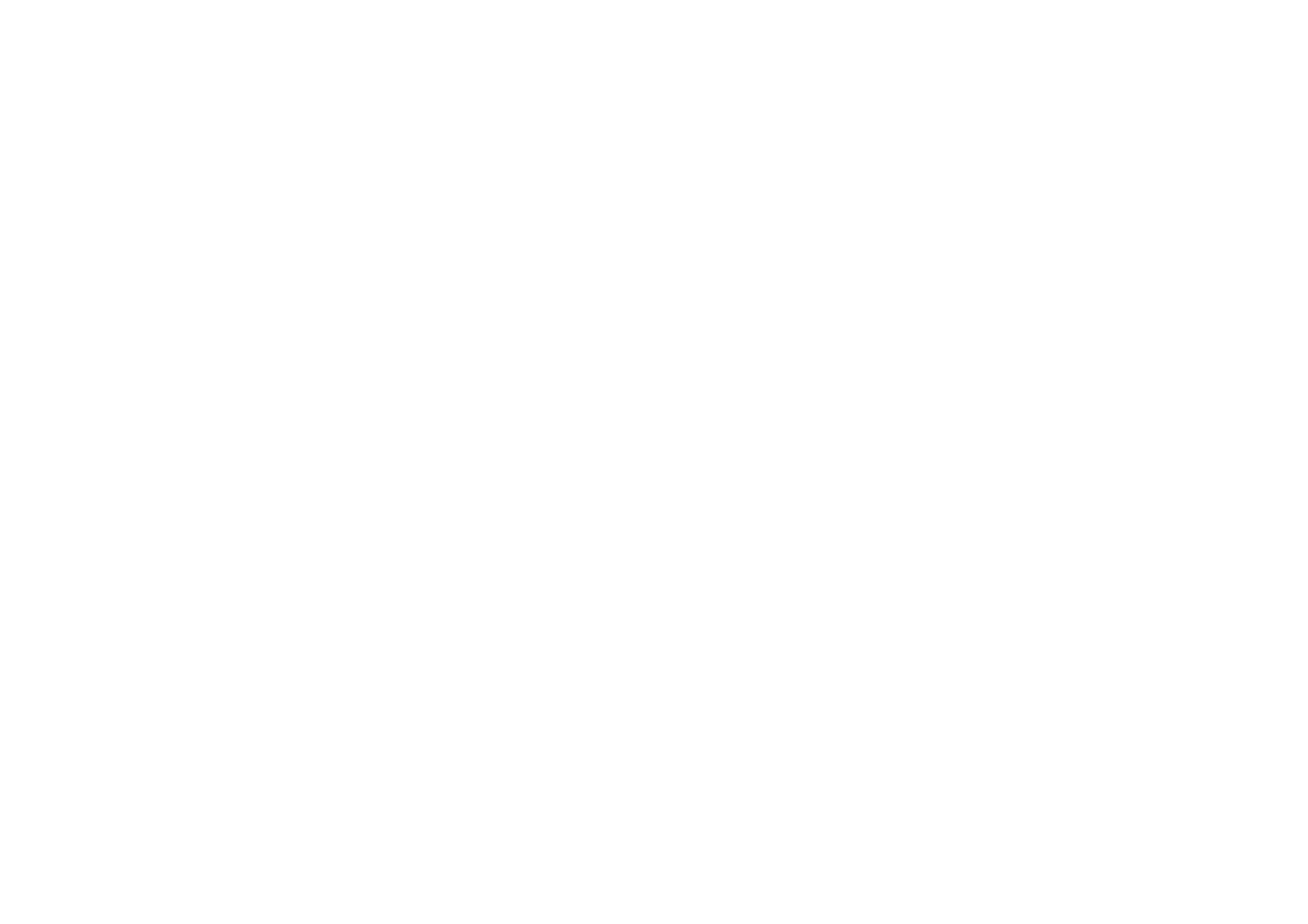| Modes of supply:                                                       | (1) Cross-border supply<br>(2) Consumption abroad                                                                                                                                                                                                                                                                                                                                                                                                                                                                                                                                                                                                                                                                                                                                                                                                                                                                                                                                                                                                                                                                                                                                                                                                                                                                                                                                                                                                                                                                                                                                                                                                 | (3) Commercial presence                        | (4) Presence of natural persons |
|------------------------------------------------------------------------|---------------------------------------------------------------------------------------------------------------------------------------------------------------------------------------------------------------------------------------------------------------------------------------------------------------------------------------------------------------------------------------------------------------------------------------------------------------------------------------------------------------------------------------------------------------------------------------------------------------------------------------------------------------------------------------------------------------------------------------------------------------------------------------------------------------------------------------------------------------------------------------------------------------------------------------------------------------------------------------------------------------------------------------------------------------------------------------------------------------------------------------------------------------------------------------------------------------------------------------------------------------------------------------------------------------------------------------------------------------------------------------------------------------------------------------------------------------------------------------------------------------------------------------------------------------------------------------------------------------------------------------------------|------------------------------------------------|---------------------------------|
| <b>Sector or Subsector</b>                                             | <b>Limitations on Market Access</b>                                                                                                                                                                                                                                                                                                                                                                                                                                                                                                                                                                                                                                                                                                                                                                                                                                                                                                                                                                                                                                                                                                                                                                                                                                                                                                                                                                                                                                                                                                                                                                                                               | Limitations on National Treatment <sup>1</sup> | <b>Additional Commitments</b>   |
| <b>General remarks:</b>                                                |                                                                                                                                                                                                                                                                                                                                                                                                                                                                                                                                                                                                                                                                                                                                                                                                                                                                                                                                                                                                                                                                                                                                                                                                                                                                                                                                                                                                                                                                                                                                                                                                                                                   |                                                |                                 |
| $\blacksquare$<br>$\blacksquare$<br>$\blacksquare$<br>$\blacksquare$   | The level of commitments in a particular services sector shall not supersede the level of commitments undertaken with respect to any other services sector to which<br>such service is an input or to which it is otherwise related.<br>The CPC numbers refer, where applicable, to the activity covered according to the UN Provisional Central Product Classification [Statistical Papers Series M No 77,<br>Provisional Central Product Classification, Department of International Economics and Social Affairs, Statistical Office of the United Nations, New York, 1991]<br>("CPC" hereinafter refers to the Statistical Paper 1991). This schedule covers the sectors and subsectors related to services contained in the CPC, i.e. its sections 5-9. <sup>2</sup><br>Unless otherwise provided for, requirements of residency, domicile, commercial presence, etc. in a commitment relate to the territory of Switzerland.<br>Attachment I to this schedule forms an integral part thereof.                                                                                                                                                                                                                                                                                                                                                                                                                                                                                                                                                                                                                                               |                                                |                                 |
|                                                                        | Remarks concerning scheduling method and conventions:                                                                                                                                                                                                                                                                                                                                                                                                                                                                                                                                                                                                                                                                                                                                                                                                                                                                                                                                                                                                                                                                                                                                                                                                                                                                                                                                                                                                                                                                                                                                                                                             |                                                |                                 |
| $\blacksquare$<br>$\blacksquare$<br>$\blacksquare$<br>text provisions. | Switzerland undertakes its specific commitments in accordance with Part II of the Agreement.<br>This schedule follows a hybrid approach where market access commitments are listed positively and national treatment commitments are scheduled negatively.<br>In accordance with the negative list approach, "conditions and qualifications" to national treatment are inscribed in the national treatment (NT) column <sup>2</sup> only to the<br>extent that full national treatment is not granted. The absence of an inscription amounts to a "none". In the national treatment column, all sectoral commitments on<br>mode 4 are those inscribed in Part I; as a consequence Part II does not contain further specific commitments on mode 4 for national treatment. The symbol "§" after a<br>sectoral limitation on mode 4 inscribed in Part II clarifies that the level of mode 4 commitment for the corresponding sector or subsector is that of Part I<br>complemented by the sectoral limitation inscribed in Part II.<br>With regard to ratchet and standstill obligations, this offer is scheduled according to Article II-2 "Scheduling of National Treatment Commitments" of the TISA core<br>"(See above)" in the national treatment column in sector specific commitments means that the corresponding sectors or subsectors and modes are unbound.<br>"Unbound*" in the market access (MA) column indicates that the commitment is "Unbound due to lack of technical feasibility". When "Unbound*" is inscribed in<br>the market access column it applies also to the national treatment column in the corresponding subsector. |                                                |                                 |
| PART I.                                                                | <b>HORIZONTAL COMMITMENTS</b>                                                                                                                                                                                                                                                                                                                                                                                                                                                                                                                                                                                                                                                                                                                                                                                                                                                                                                                                                                                                                                                                                                                                                                                                                                                                                                                                                                                                                                                                                                                                                                                                                     |                                                |                                 |
|                                                                        | Switzerland undertakes its specific commitments in accordance with Part II of the Agreement.                                                                                                                                                                                                                                                                                                                                                                                                                                                                                                                                                                                                                                                                                                                                                                                                                                                                                                                                                                                                                                                                                                                                                                                                                                                                                                                                                                                                                                                                                                                                                      |                                                |                                 |

 $\frac{1}{1}$ Note for information: All limitations inscribed in this column apply in respect of both Art. II-2:4 and Article 4 of Annex [Localization], if applicable.

<sup>2</sup> Note for information: Collection, purification and distribution services of water are classified in subclass CPC 18000 (natural water).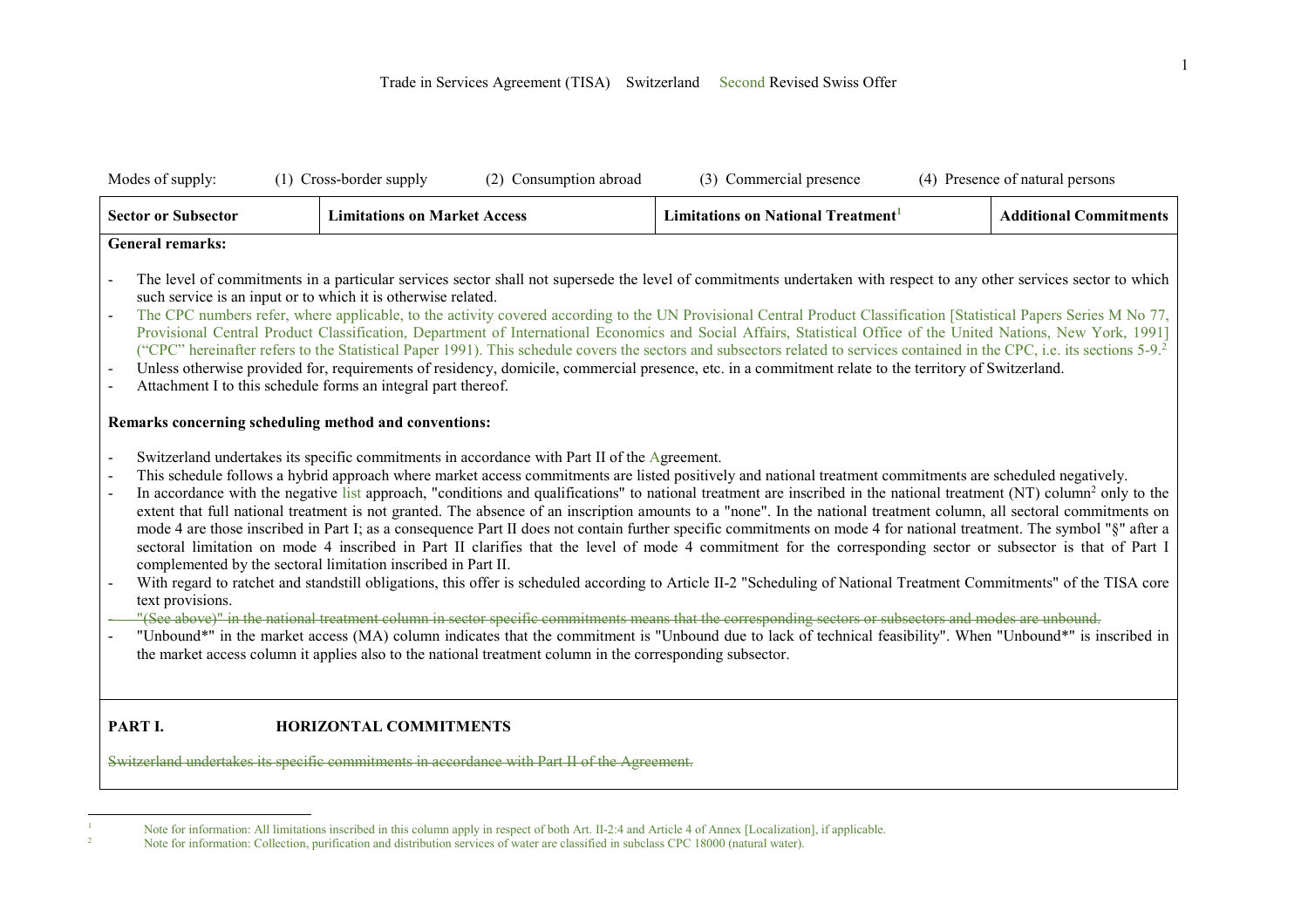| Modes of supply:                                                                    | (1) Cross-border supply<br>(2) Consumption abroad | (3) Commercial presence                                                                                                                                                                                                                                                                                                                                                                                                      | (4) Presence of natural persons |
|-------------------------------------------------------------------------------------|---------------------------------------------------|------------------------------------------------------------------------------------------------------------------------------------------------------------------------------------------------------------------------------------------------------------------------------------------------------------------------------------------------------------------------------------------------------------------------------|---------------------------------|
| <b>Sector or Subsector</b>                                                          | <b>Limitations on Market Access</b>               | Limitations on National Treatment <sup>1</sup>                                                                                                                                                                                                                                                                                                                                                                               | <b>Additional Commitments</b>   |
| <b>SECTION A</b>                                                                    |                                                   |                                                                                                                                                                                                                                                                                                                                                                                                                              |                                 |
| Reservation pursuant to<br>Article II-2:4 and Article 4 of<br>Annex [Localization]. |                                                   | Pursuant to Article II-2:4, Switzerland reserves<br>the right to adopt or maintain measures as<br>indicated below:<br><b>ALL SECTORS:</b><br>Measures on subsidies, tax incentives, tax credits.<br>Measures relating to the acquisition of real estate.                                                                                                                                                                     |                                 |
|                                                                                     |                                                   | The majority of the board of directors of a "Joint<br>stock company" and of a "Limited partnership",<br>one manager of a "Limited liability company",<br>the majority of the administrators of a "Co-<br>operative society" must be domiciled in<br>Switzerland.                                                                                                                                                             |                                 |
|                                                                                     |                                                   | For a branch a representative (natural person)<br>who is duly authorised by the company to fully<br>represent it must be domiciled in Switzerland.<br>The establishment of a commercial presence by<br>natural persons or in the form of an enterprise<br>without juridical personality according to Swiss<br>law is subject to the requirement of a permanent<br>residency permit of the associate(s) by subfederal<br>law. |                                 |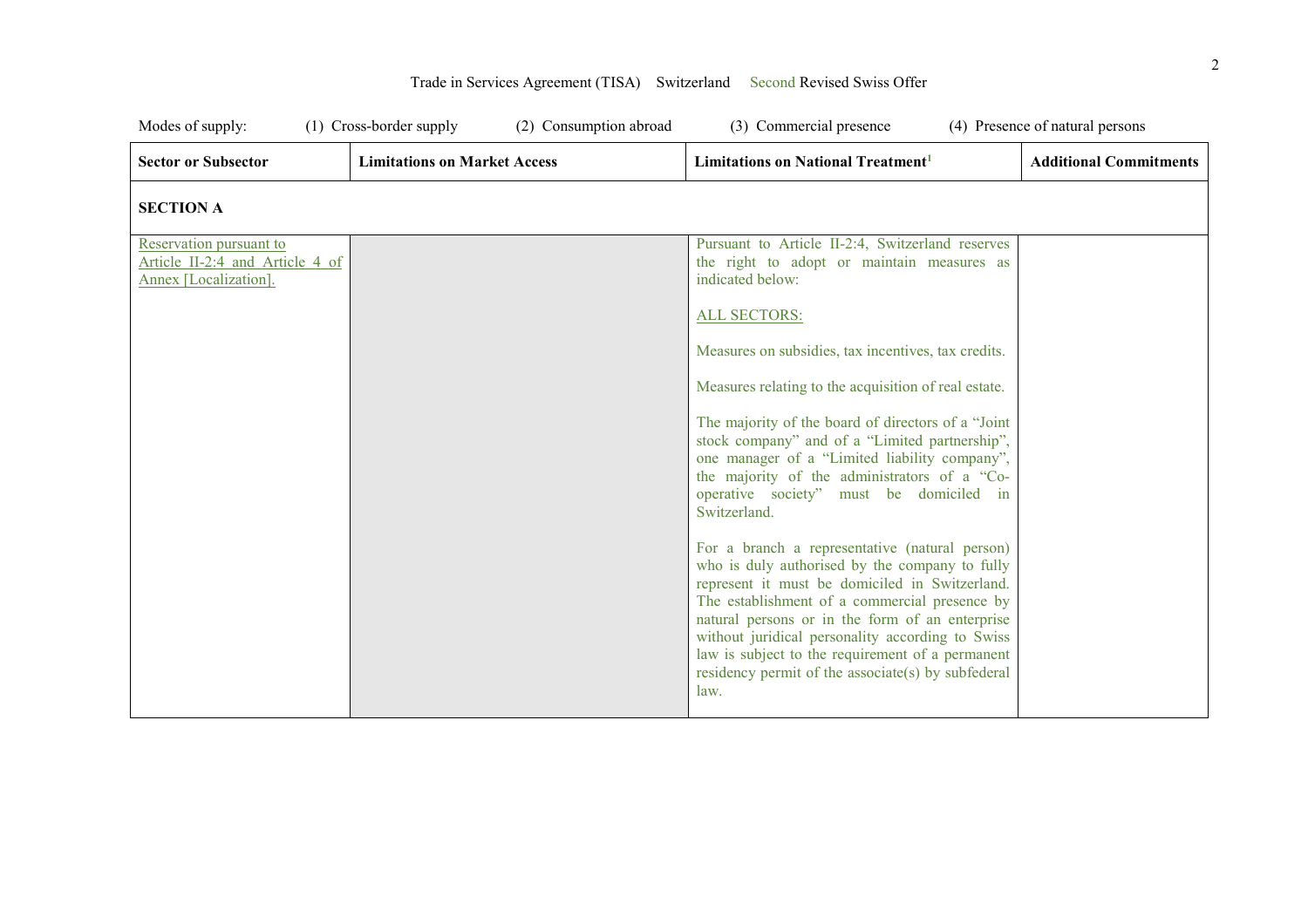| Modes of supply:           | $(1)$ Cross-border supply<br>(2) Consumption abroad | (3) Commercial presence                                                                                                                                                                                                                                                                                                                                                                                                                                                                                                                                                                                                                                                                     | (4) Presence of natural persons |
|----------------------------|-----------------------------------------------------|---------------------------------------------------------------------------------------------------------------------------------------------------------------------------------------------------------------------------------------------------------------------------------------------------------------------------------------------------------------------------------------------------------------------------------------------------------------------------------------------------------------------------------------------------------------------------------------------------------------------------------------------------------------------------------------------|---------------------------------|
| <b>Sector or Subsector</b> | <b>Limitations on Market Access</b>                 | Limitations on National Treatment <sup>1</sup>                                                                                                                                                                                                                                                                                                                                                                                                                                                                                                                                                                                                                                              | <b>Additional Commitments</b>   |
|                            |                                                     | Measures with respect to: products subject to<br>import authorization, pharmaceutical products,<br>toxics, explosives, weapons, ammunition, war<br>material, precious metals, genetically modified<br>organisms (GMOs), alcoholic beverages, tobacco<br>products and electronic cigarettes, other addictions<br>and compulsive behaviors, nuclear energy<br>(production, distribution etc.), products and<br>services related to radioactivity.<br>Measures related to the sex trade and other<br>activities involving moral or sexual integrity of<br>individuals <sup>3</sup> . Measures with respect to medicide<br>and surrogacy. Measures with respect to fights<br>involving animals. |                                 |

 $\overline{a}$ 3

Includes services such as "escort" or "hostess" services, dating or partnership services (including on the Internet), prostitution and related services, cabaret shows or cabaret personnel services and striptease services, entertainment services supplied by bars, clubs, discotheques and similar facilities (excluding beverage serving services per se, covered by CPC 6432), production of erotic and other sex-related material eraction (images and videos), services via telecommunications (phone or internet sex) or "massage services". Furthermore services related to the search, recruitment and transfer of persons with a view to involving them in the production or supply of the services described above. Included are direct supply of services and intermediation related to such services, soliciting of (potential) clients and promotion and marketing and similar activities.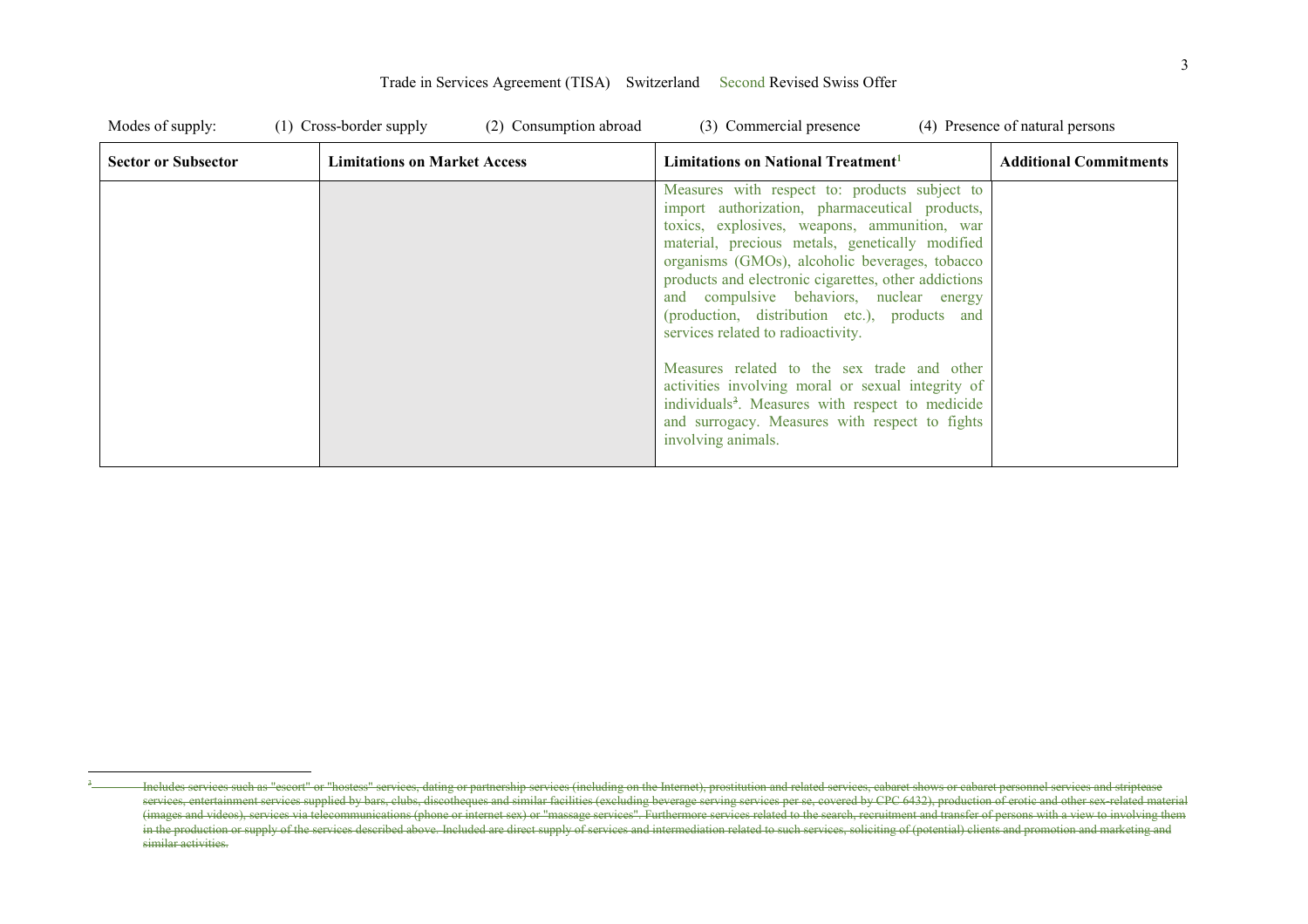| Modes of supply:           | (1) Cross-border supply<br>(2) Consumption abroad | (3) Commercial presence                                                                                                                                                                                                                                                                                                                                                                                                                                                                                                                                                                                                                                                                                                                                                                                                                                       | (4) Presence of natural persons |
|----------------------------|---------------------------------------------------|---------------------------------------------------------------------------------------------------------------------------------------------------------------------------------------------------------------------------------------------------------------------------------------------------------------------------------------------------------------------------------------------------------------------------------------------------------------------------------------------------------------------------------------------------------------------------------------------------------------------------------------------------------------------------------------------------------------------------------------------------------------------------------------------------------------------------------------------------------------|---------------------------------|
| <b>Sector or Subsector</b> | <b>Limitations on Market Access</b>               | Limitations on National Treatment <sup>1</sup>                                                                                                                                                                                                                                                                                                                                                                                                                                                                                                                                                                                                                                                                                                                                                                                                                | <b>Additional Commitments</b>   |
|                            |                                                   | Measures:<br>- introduced not on a permanent basis, such as<br>moratoria, measures containing a set time-limit<br>and measures subject to a built-in review-process;<br>- modified or reversed under a review of higher<br>level, in particular review of the legality or<br>constitutionality of the measure;<br>- terminated before a process of renewal has been<br>finalized, for as much time as it takes the<br>competent legislative bodies involved in the<br>renewal process to reach a final decision, including<br>possible Conciliation Procedures<br>between<br>legislative bodies.<br>Measures regarding Mode 4 or employment and<br>recruitment of personnel, and measures covered by<br>Article 2 of Annex [Localization], except as<br>provided in Section B. The standstill and ratchet<br>do not apply to measures inscribed in Section B. |                                 |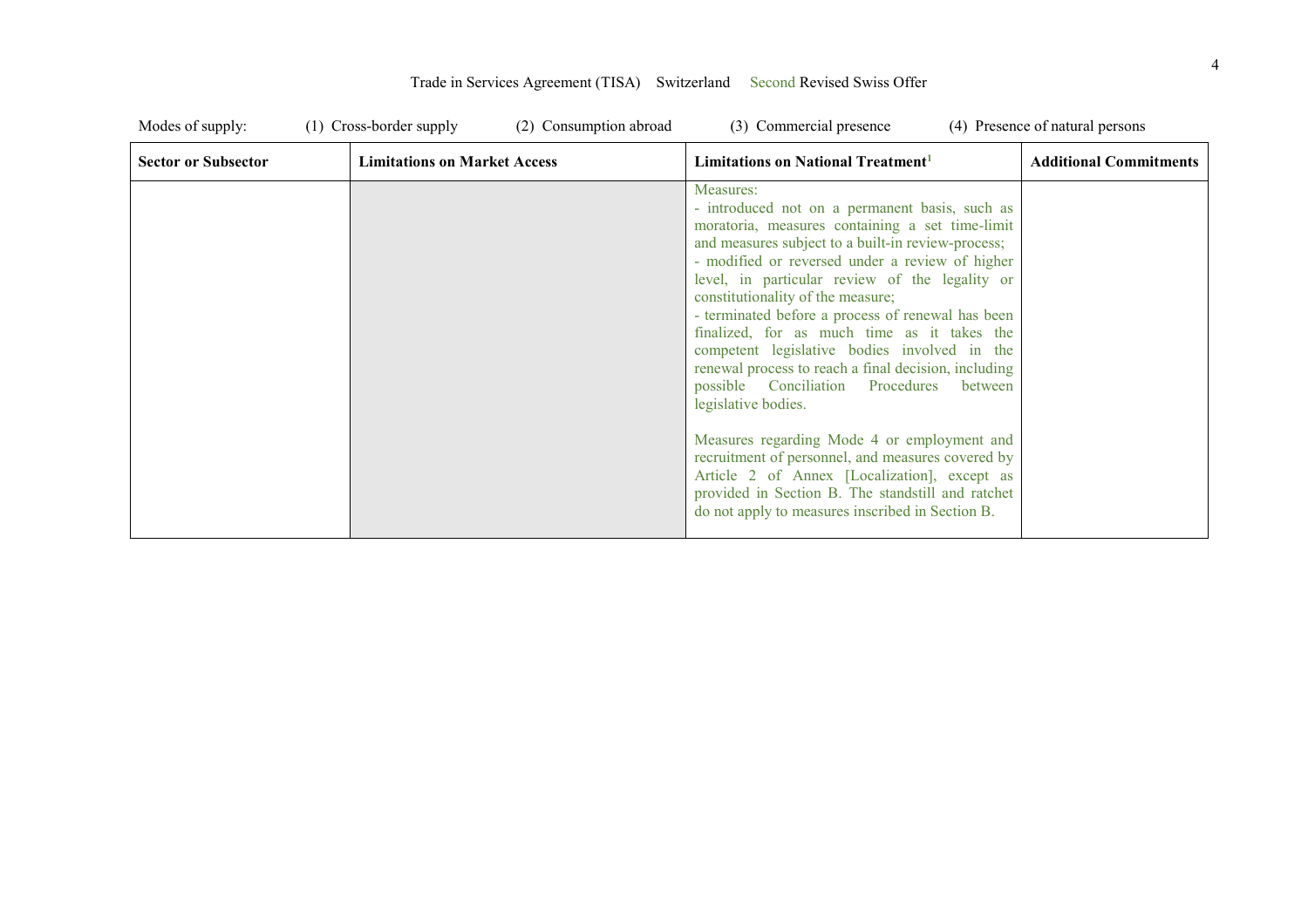| Modes of supply:           | (1) Cross-border supply<br>(2) Consumption abroad | (3) Commercial presence                                                                                                                                                                                                                                                                                                                                                                                                                                                                                                                                                                                                                                                                                                                                                         | (4) Presence of natural persons |
|----------------------------|---------------------------------------------------|---------------------------------------------------------------------------------------------------------------------------------------------------------------------------------------------------------------------------------------------------------------------------------------------------------------------------------------------------------------------------------------------------------------------------------------------------------------------------------------------------------------------------------------------------------------------------------------------------------------------------------------------------------------------------------------------------------------------------------------------------------------------------------|---------------------------------|
| <b>Sector or Subsector</b> | <b>Limitations on Market Access</b>               | Limitations on National Treatment <sup>1</sup>                                                                                                                                                                                                                                                                                                                                                                                                                                                                                                                                                                                                                                                                                                                                  | <b>Additional Commitments</b>   |
|                            |                                                   | <b>BUSINESS SERVICES</b><br>A. Professional Services<br>With respect to auditing services in Mode 1), 4): at<br>least one auditor of a "joint-stock" company or a<br>"stock company with unlimited partners" must<br>have his domicile, his principal office, or a<br>registered branch in Switzerland.<br>With respect to engineering Services in Mode 1),<br>3), 4): For survey activities for official public<br>purposes, a Swiss license is necessary, which is<br>delivered to qualified surveyors after passing an<br>exam<br>With respect to medical and dental services and<br>veterinary services in Mode 3), 4): Swiss<br>nationality is necessary to practice independently.<br>Measures relating to "professional services" other<br>than those listed in Part II. |                                 |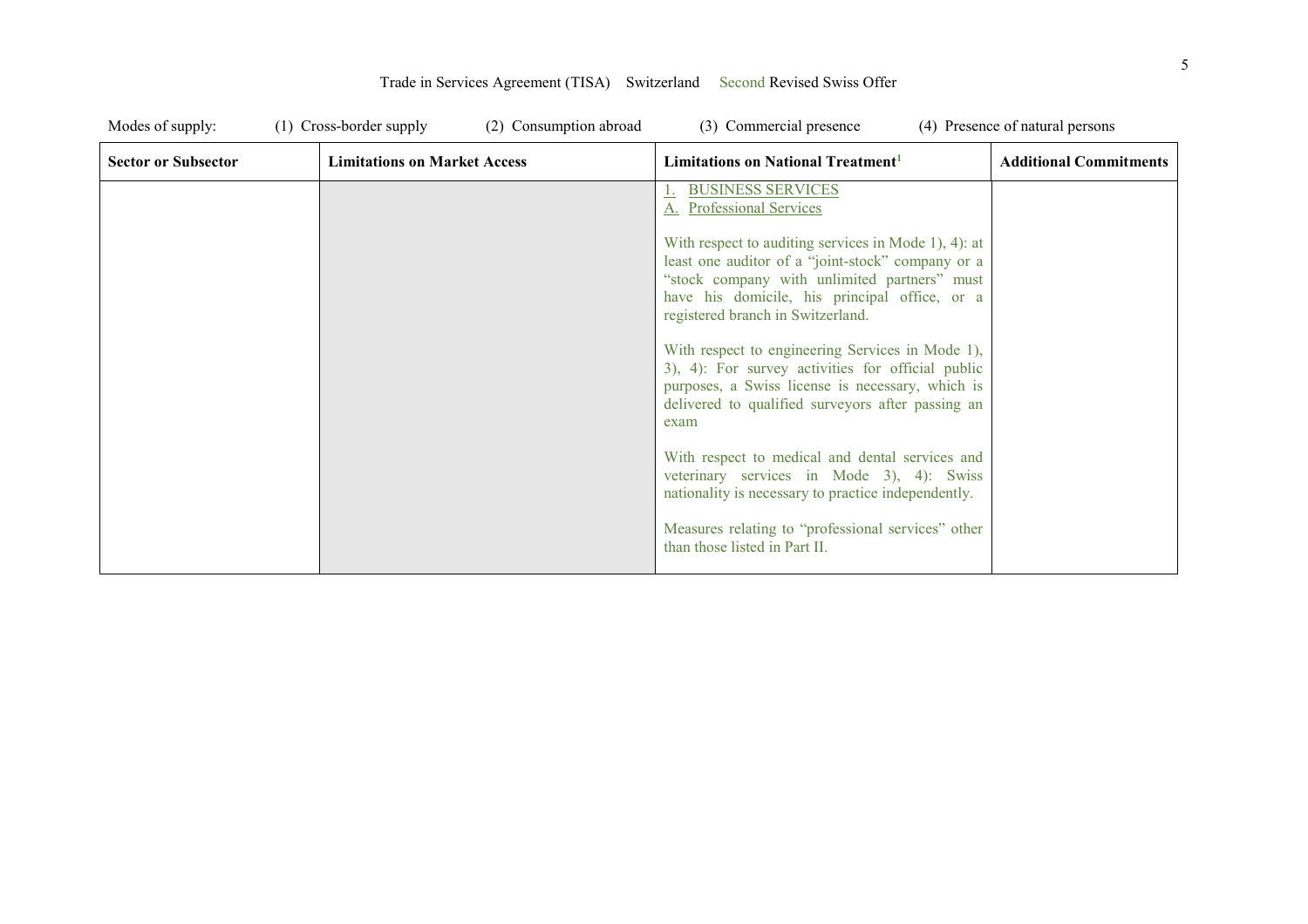| Modes of supply:           | (1) Cross-border supply<br>(2) Consumption abroad | (3) Commercial presence                                                                                                                                                                                                                                                                                                                                                                                                                                                                                                                                                                                                                                                                                                                                                                                                                                               | (4) Presence of natural persons |
|----------------------------|---------------------------------------------------|-----------------------------------------------------------------------------------------------------------------------------------------------------------------------------------------------------------------------------------------------------------------------------------------------------------------------------------------------------------------------------------------------------------------------------------------------------------------------------------------------------------------------------------------------------------------------------------------------------------------------------------------------------------------------------------------------------------------------------------------------------------------------------------------------------------------------------------------------------------------------|---------------------------------|
| <b>Sector or Subsector</b> | <b>Limitations on Market Access</b>               | Limitations on National Treatment <sup>1</sup>                                                                                                                                                                                                                                                                                                                                                                                                                                                                                                                                                                                                                                                                                                                                                                                                                        | <b>Additional Commitments</b>   |
|                            |                                                   | <b>Research and Development Services</b><br>Measures with respect to R&D Services financed<br>in whole or in part by public funds.<br><b>Rental/Leasing Services without Operators</b><br>Rental/leasing services relating to ships for<br>maritime transport in Mode 1), 3): Board of<br>directors and management of companies owning<br>ships sailing under Swiss flag must be composed<br>of Swiss nationals, the majority of which having<br>residency in Switzerland; in order to sail under<br>Swiss flag, vessels must be 100 per cent owned<br>and controlled by Swiss nationals, 3/4 of which<br>having residency in Switzerland.<br>Rental/leasing services relating to ships for inland<br>waterway transport (CPC 83103) <sup>4</sup> .<br>Rental and leasing services relating to aircraft for<br>companies flying on regular schedule or on<br>charter. |                                 |

 $\frac{1}{4}$ Regarding the Rhine, the Mannheim Convention applies.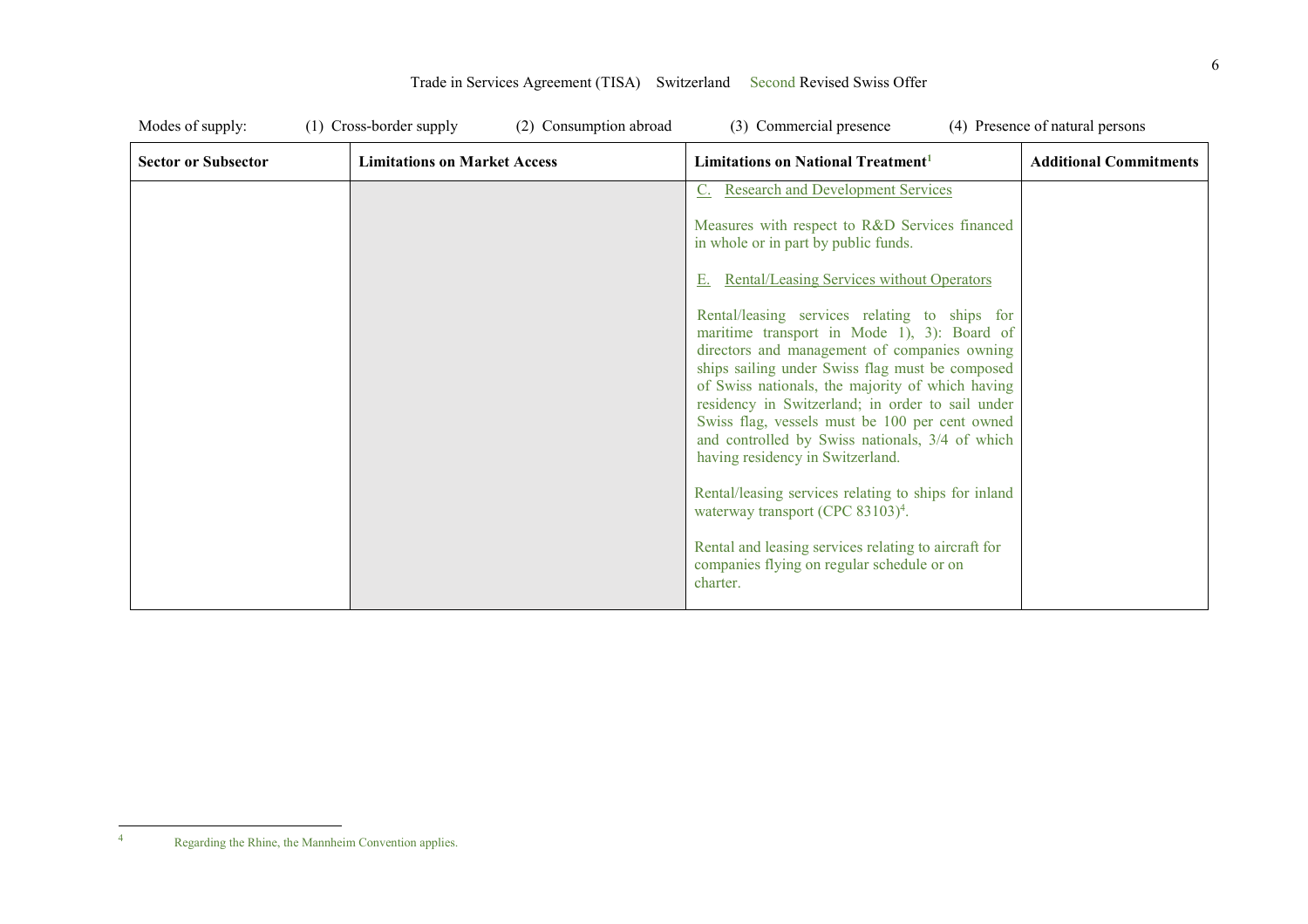| Modes of supply:           | (1) Cross-border supply<br>(2) Consumption abroad | (3) Commercial presence                                                                                                                                                                                                             | (4) Presence of natural persons |
|----------------------------|---------------------------------------------------|-------------------------------------------------------------------------------------------------------------------------------------------------------------------------------------------------------------------------------------|---------------------------------|
| <b>Sector or Subsector</b> | <b>Limitations on Market Access</b>               | Limitations on National Treatment <sup>1</sup>                                                                                                                                                                                      | <b>Additional Commitments</b>   |
|                            |                                                   | <b>Other Business Services</b><br>$E_{\star}$                                                                                                                                                                                       |                                 |
|                            |                                                   | Measures with respect to services incidental to<br>agriculture, hunting and forestry except consulting<br>services incidental to agriculture, hunting and<br>forestry.                                                              |                                 |
|                            |                                                   | Measures with respect to services incidental to<br>prospection, surveying and exploitation services.                                                                                                                                |                                 |
|                            |                                                   | Measures with respect to services incidental to<br>energy distribution.                                                                                                                                                             |                                 |
|                            |                                                   | Measures with respect to placement and supply<br>services of personnel.                                                                                                                                                             |                                 |
|                            |                                                   | Measures with respect to investigation and security<br>services except security consultation services and<br>surveillance services of parked cars.                                                                                  |                                 |
|                            |                                                   | Maintenance and repair of equipment (not<br>including maritime vessels, aircraft or other<br>transport equipment), building cleaning services<br>and packaging services in Mode 4): Commercial<br>presence in Switzerland required. |                                 |
|                            |                                                   | Measures with respect to chimney cleaning (Part<br>of CPC 87409), to credit reporting services, and to<br>collection agency services.                                                                                               |                                 |
|                            |                                                   | Measures with respect to "other business services<br>n.e.c." (CPC 87909) except business consulting<br>services $5$ .                                                                                                               |                                 |

5

For greater certainty: consulting services on matters such as construction, post and telecommunication, distribution, environment, hotel industry or transport and logistics are classified under this CPC number.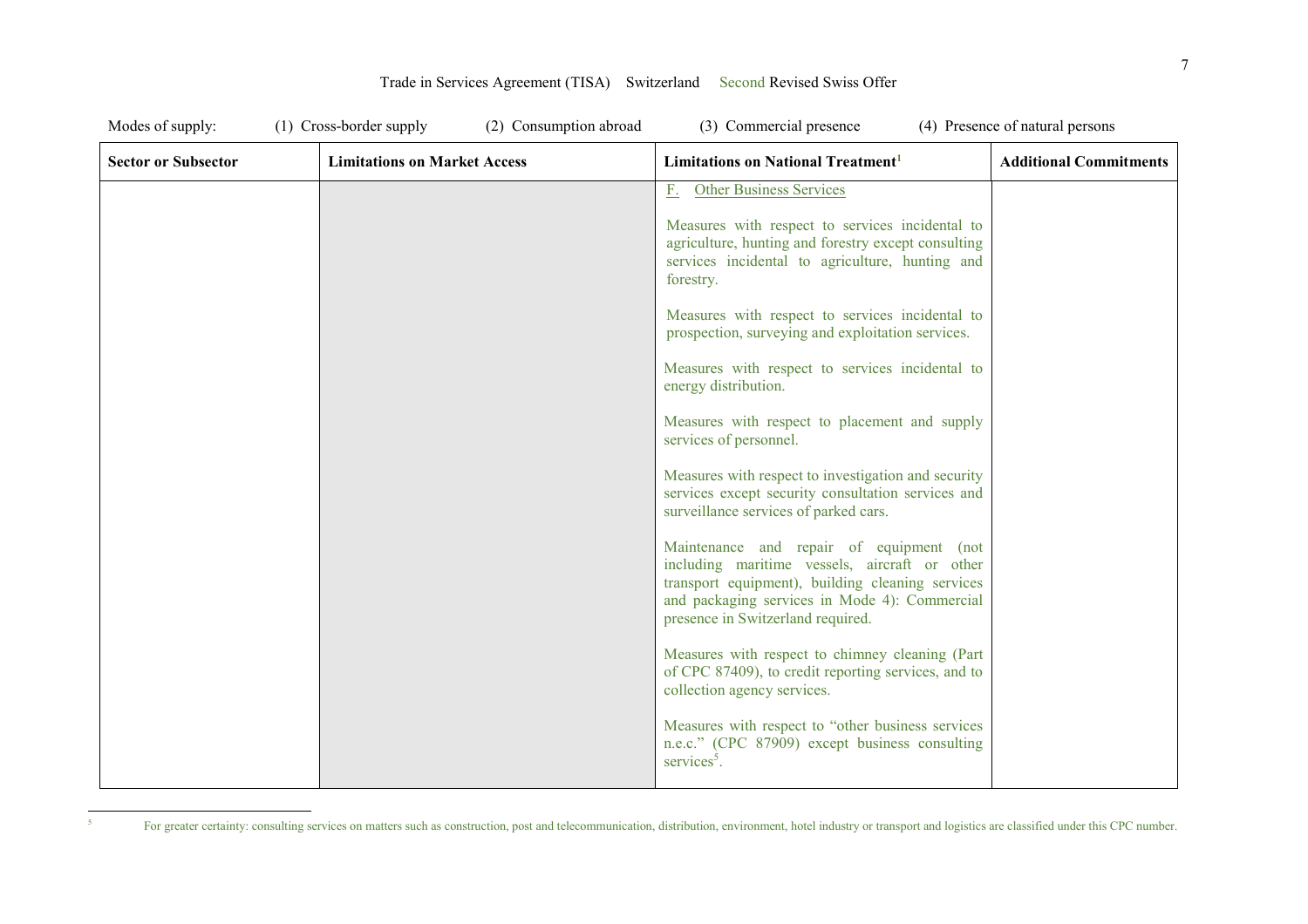| Modes of supply:           | (1) Cross-border supply<br>(2) Consumption abroad | (3) Commercial presence                                                                                                                                                                                                                                                                                                                                                                                                                                                                                                                                                                                      | (4) Presence of natural persons |
|----------------------------|---------------------------------------------------|--------------------------------------------------------------------------------------------------------------------------------------------------------------------------------------------------------------------------------------------------------------------------------------------------------------------------------------------------------------------------------------------------------------------------------------------------------------------------------------------------------------------------------------------------------------------------------------------------------------|---------------------------------|
| <b>Sector or Subsector</b> | <b>Limitations on Market Access</b>               | Limitations on National Treatment <sup>1</sup>                                                                                                                                                                                                                                                                                                                                                                                                                                                                                                                                                               | <b>Additional Commitments</b>   |
|                            |                                                   | <b>COMMUNICATION SERVICES</b>                                                                                                                                                                                                                                                                                                                                                                                                                                                                                                                                                                                |                                 |
|                            |                                                   | A/B. Postal and Courier Services                                                                                                                                                                                                                                                                                                                                                                                                                                                                                                                                                                             |                                 |
|                            |                                                   | Measures with respect to postal and courier<br>Services except express delivery services.                                                                                                                                                                                                                                                                                                                                                                                                                                                                                                                    |                                 |
|                            |                                                   | C. Telecommunications Services                                                                                                                                                                                                                                                                                                                                                                                                                                                                                                                                                                               |                                 |
|                            |                                                   | Measures with respect to telecommunications<br>services except for voice telephone services,<br>packet-switched<br>data transmission,<br>circuit-<br>switched data transmission, telex services,<br>telegraph services, facsimile services, private<br>leased circuit services, electronic mail, voice mail,<br>on-line information and data base retrieval,<br>electronic data interchange, enhanced/value-added<br>facsimile services, code and protocol conversion,<br>on-line information and/or data processing,<br>videotext and enhanced/value added services<br>based on licensed wireless networks. |                                 |
|                            |                                                   | Measures requiring commercial presence in<br>Switzerland for the cross-border supply of value-<br>added telecommunications services.                                                                                                                                                                                                                                                                                                                                                                                                                                                                         |                                 |
|                            |                                                   | D. Audiovisual Services                                                                                                                                                                                                                                                                                                                                                                                                                                                                                                                                                                                      |                                 |
|                            |                                                   | Measures with respect to audiovisual services.                                                                                                                                                                                                                                                                                                                                                                                                                                                                                                                                                               |                                 |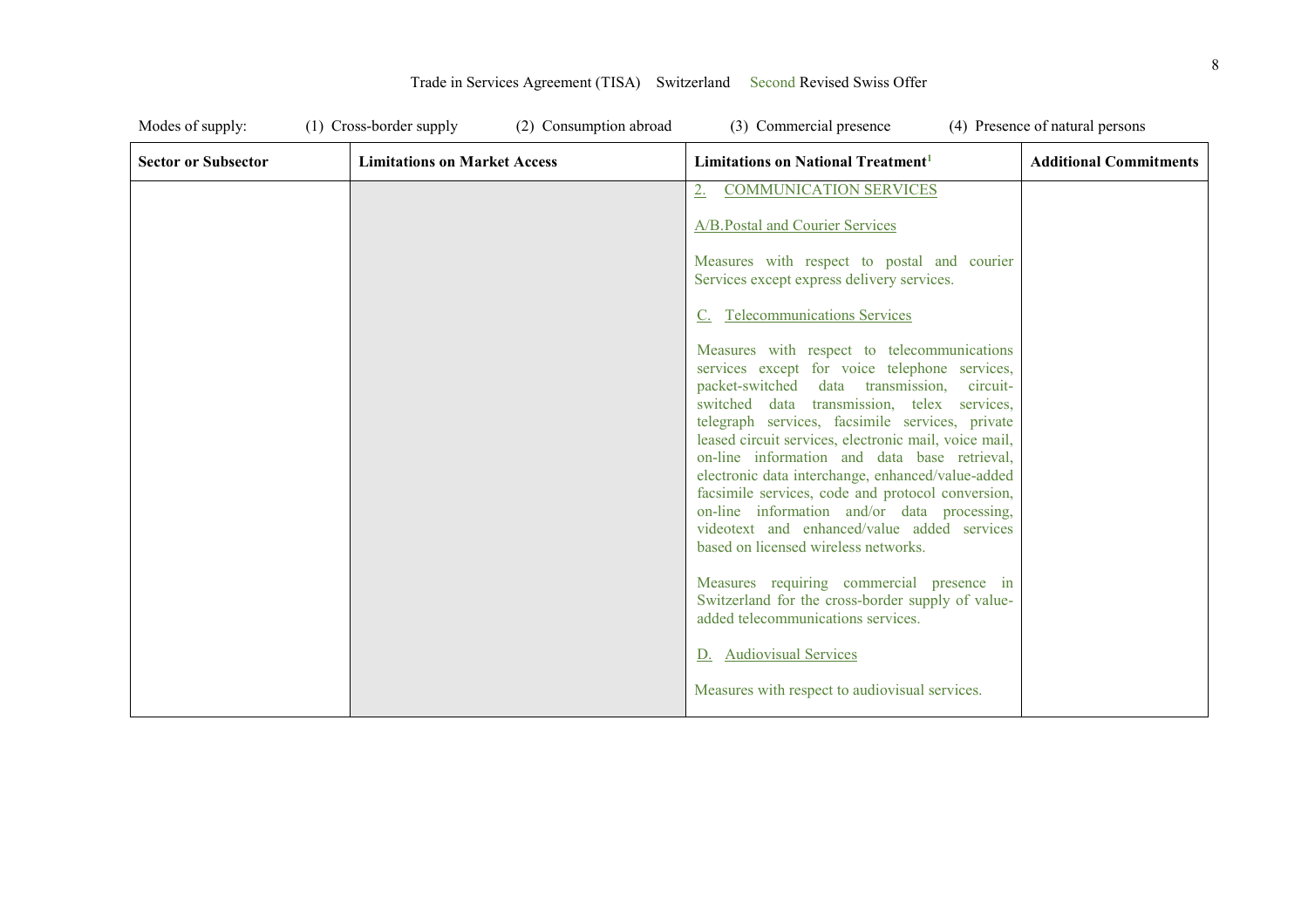| Modes of supply:           | (1) Cross-border supply<br>(2) Consumption abroad | (3) Commercial presence                                                                                                                                             | (4) Presence of natural persons |
|----------------------------|---------------------------------------------------|---------------------------------------------------------------------------------------------------------------------------------------------------------------------|---------------------------------|
| <b>Sector or Subsector</b> | <b>Limitations on Market Access</b>               | Limitations on National Treatment <sup>1</sup>                                                                                                                      | <b>Additional Commitments</b>   |
|                            |                                                   | <b>RELATED</b><br>3 <sub>1</sub><br><b>CONSTRUCTION</b><br><b>AND</b><br><b>ENGINEERING SERVICES</b>                                                                |                                 |
|                            |                                                   | Measures with respect to "construction work for<br>engineering works n.e.c."                                                                                        |                                 |
|                            |                                                   | Measures with respect to the installation and<br>assembly work related to gas, water and electricity<br>meters, gas pipelines, electricity and main water<br>lines. |                                 |
|                            |                                                   | <b>DISTRIBUTION SERVICES</b><br>4.<br><b>Retailing Services</b>                                                                                                     |                                 |
|                            |                                                   | Measures with respect to retailing services and<br>retail sales of motor fuel.                                                                                      |                                 |
|                            |                                                   | Retailing services in Mode 4): Commercial<br>presence in Switzerland required.                                                                                      |                                 |
|                            |                                                   | <b>EDUCATION SERVICES</b><br><u>5.</u>                                                                                                                              |                                 |
|                            |                                                   | Measures with respect to public education<br>services.                                                                                                              |                                 |
|                            |                                                   | <b>Other Education Services</b><br>Е.                                                                                                                               |                                 |
|                            |                                                   | Measures with respect to "Other Education<br>Services" (part of CPC 929) except for foreign<br>languages that are a language of a Party.                            |                                 |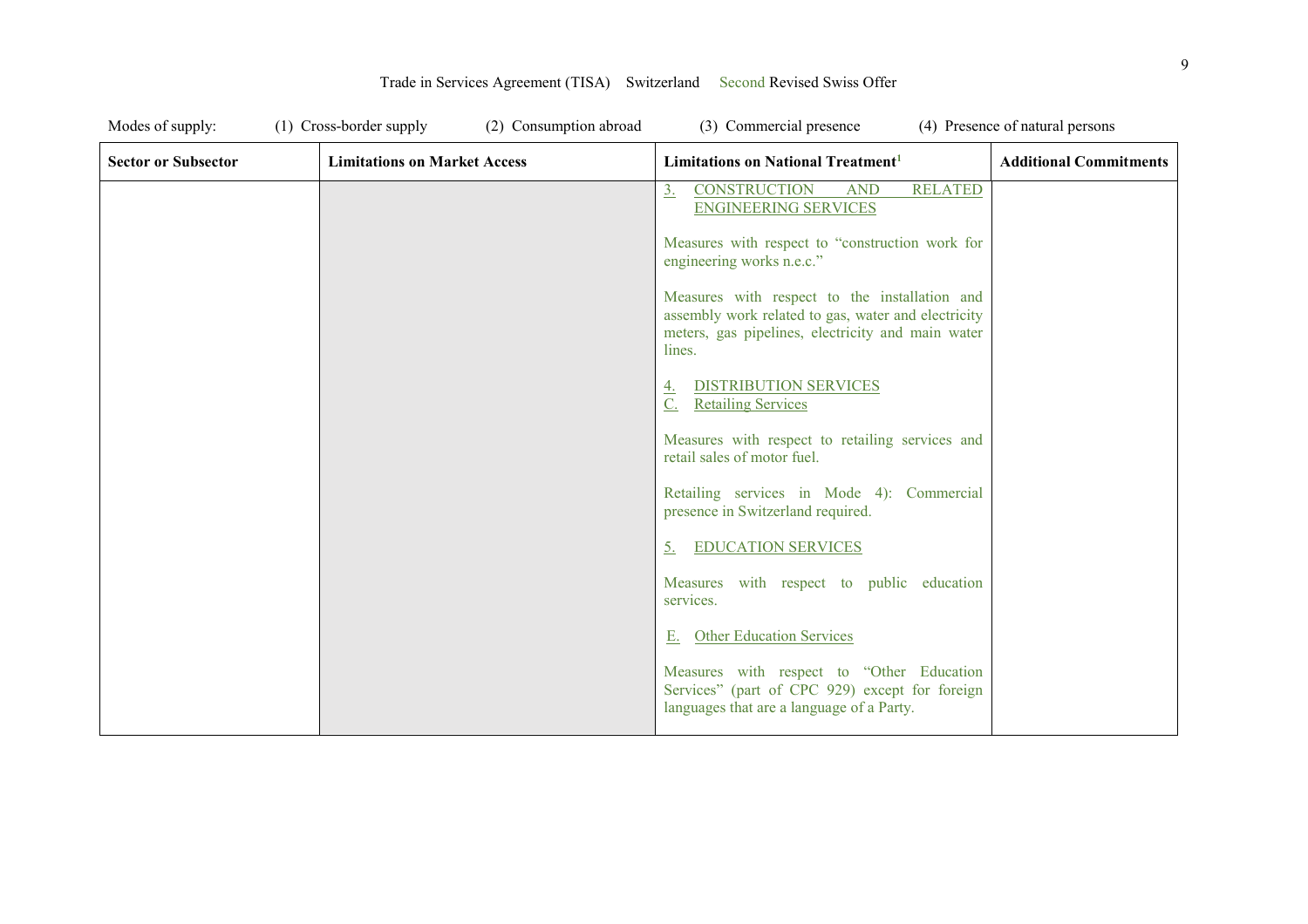| Modes of supply:           | (2) Consumption abroad<br>(1) Cross-border supply | (3) Commercial presence                                                                                                                                                                                                                                                                                                                                                                                                   | (4) Presence of natural persons |
|----------------------------|---------------------------------------------------|---------------------------------------------------------------------------------------------------------------------------------------------------------------------------------------------------------------------------------------------------------------------------------------------------------------------------------------------------------------------------------------------------------------------------|---------------------------------|
| <b>Sector or Subsector</b> | <b>Limitations on Market Access</b>               | Limitations on National Treatment <sup>1</sup>                                                                                                                                                                                                                                                                                                                                                                            | <b>Additional Commitments</b>   |
|                            |                                                   | <b>ENVIRONMENTAL SERVICES</b><br>6.                                                                                                                                                                                                                                                                                                                                                                                       |                                 |
|                            |                                                   | Refuse disposal services in Mode 4): Commercial<br>presence in Switzerland required.                                                                                                                                                                                                                                                                                                                                      |                                 |
|                            |                                                   | <b>FINANCIAL SERVICES</b><br><u>7.</u>                                                                                                                                                                                                                                                                                                                                                                                    |                                 |
|                            |                                                   | Measures regarding fire and natural damage<br>insurance in the following cantons: Zürich, Bern,<br>Luzern, Nidwalden, Glarus, Zug, Fribourg,<br>Basel-Stadt,<br>Basel-Landschaft,<br>Solothurn,<br>Schaffhausen, Aargau, St. Gallen, Graubünden,<br>Appenzell Ausserrhoden, Thurgau,<br>Vaud,<br>Neuchâtel, Jura. In the cantons of Nidwalden and<br>Vaud, this covers also movable property located in<br>the buildings. |                                 |
|                            |                                                   | The issue of foreign collective investment funds is<br>subject to stamp duty.                                                                                                                                                                                                                                                                                                                                             |                                 |
|                            |                                                   | Measures covered by Article 13.1 of the Annex on<br>Financial Services except as indicated in Section<br><b>B.</b>                                                                                                                                                                                                                                                                                                        |                                 |
|                            |                                                   | All Financial Services as referred to in [Article X.2]<br>of Annex [X] on Financial Services of the<br>Agreement]:                                                                                                                                                                                                                                                                                                        |                                 |
|                            |                                                   | 1) Measures with respect to all financial services<br>other than the financial services referred to in<br>subparagraph 1 (b) of Article X.3 of Annex [X] on<br>Financial Services of the Agreement;                                                                                                                                                                                                                       |                                 |
|                            |                                                   | 2) Measures with respect to all financial services<br>other than the financial services referred to in<br>subparagraph 1 (c) of Article X.3 of Annex [X] on<br>Financial Services of the Agreement; and                                                                                                                                                                                                                   |                                 |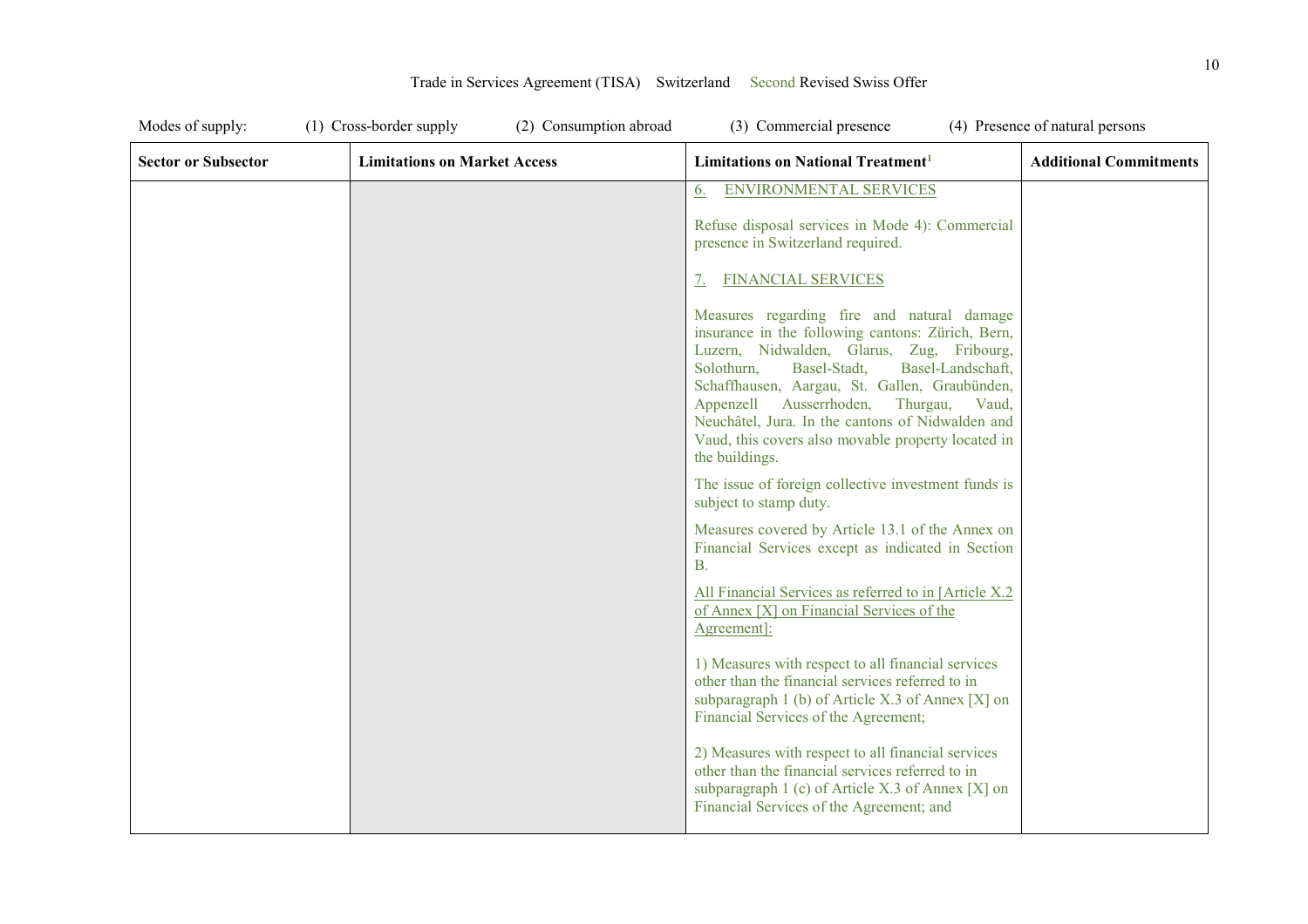| Modes of supply:           | (1) Cross-border supply<br>(2) Consumption abroad | (3) Commercial presence                                                                                                                                                                                                                 | (4) Presence of natural persons |
|----------------------------|---------------------------------------------------|-----------------------------------------------------------------------------------------------------------------------------------------------------------------------------------------------------------------------------------------|---------------------------------|
| <b>Sector or Subsector</b> | <b>Limitations on Market Access</b>               | Limitations on National Treatment <sup>1</sup>                                                                                                                                                                                          | <b>Additional Commitments</b>   |
|                            |                                                   | Financial Services referred to in subparagraphs 1<br>(b) and (c) of Article X.3 of Annex [X] on<br>Financial Services of the Agreement:                                                                                                 |                                 |
|                            |                                                   | 1), 2) Amendments to a measure that does not<br>increase the inconsistency of that measure with the<br>treatment provided for in Article I-4 (National<br>Treatment) as it existed on the date of entry into<br>force of the Agreement. |                                 |
|                            |                                                   | Insurance and Insurance-related Services:                                                                                                                                                                                               |                                 |
|                            |                                                   | Mode 3): A minimum of three years of experience<br>in the direct insurance business in the head office<br>country is required.                                                                                                          |                                 |
|                            |                                                   | Banking and Other Financial Services (excluding<br>insurance):                                                                                                                                                                          |                                 |
|                            |                                                   | Measures regarding the issuance of specific<br>mortgage bonds "Pfandbriefzentrale" / "Centre de<br>lettres de gage" and "Pfandbriefbank" / "Banque<br>des lettres de gage" (two Swiss mortgage bonds<br>issuance institutes).           |                                 |
|                            |                                                   | Mode 3): Commercial presence of foreign<br>financial service suppliers is subject to specific<br>requirements relating to the name of the firm and<br>the regulations on financial institutions in the<br>country of origin.            |                                 |
|                            |                                                   | Measures regarding the public statutes of cantonal<br>banks.                                                                                                                                                                            |                                 |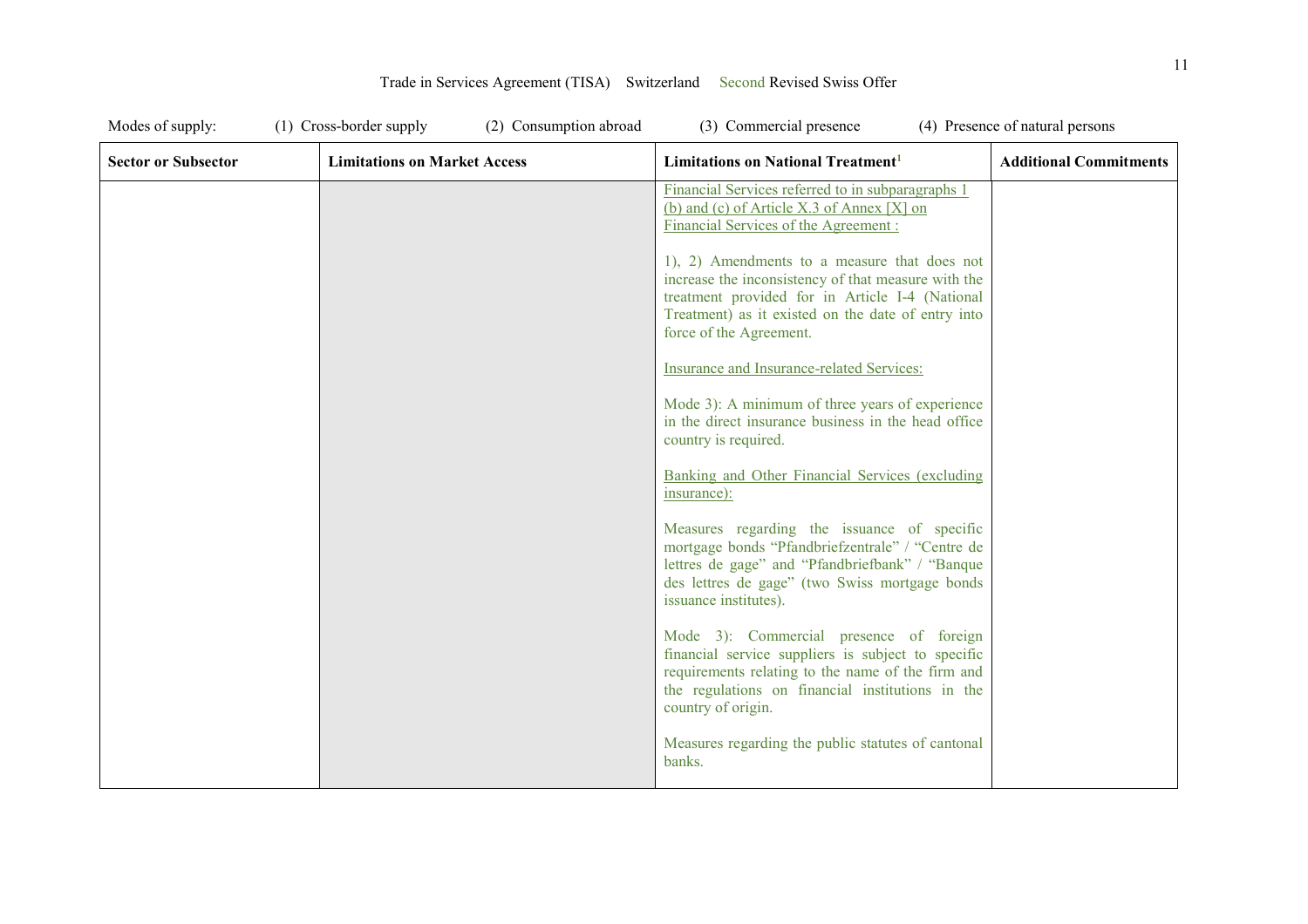| Modes of supply:           | (1) Cross-border supply             | (2) Consumption abroad | (3) Commercial presence                                                                         | (4) Presence of natural persons |
|----------------------------|-------------------------------------|------------------------|-------------------------------------------------------------------------------------------------|---------------------------------|
| <b>Sector or Subsector</b> | <b>Limitations on Market Access</b> |                        | Limitations on National Treatment <sup>1</sup>                                                  | <b>Additional Commitments</b>   |
|                            |                                     |                        | <b>HEALTH RELATED AND SOCIAL</b><br><b>SERVICES</b>                                             |                                 |
|                            |                                     |                        | Measures with respect to Health Services and<br>Social Services.                                |                                 |
|                            |                                     |                        | 10. RECREATIONAL AND CULTURAL<br><b>SERVICES</b>                                                |                                 |
|                            |                                     |                        | Measures with respect to Recreational and Cultural<br>Services except for News Agency Services. |                                 |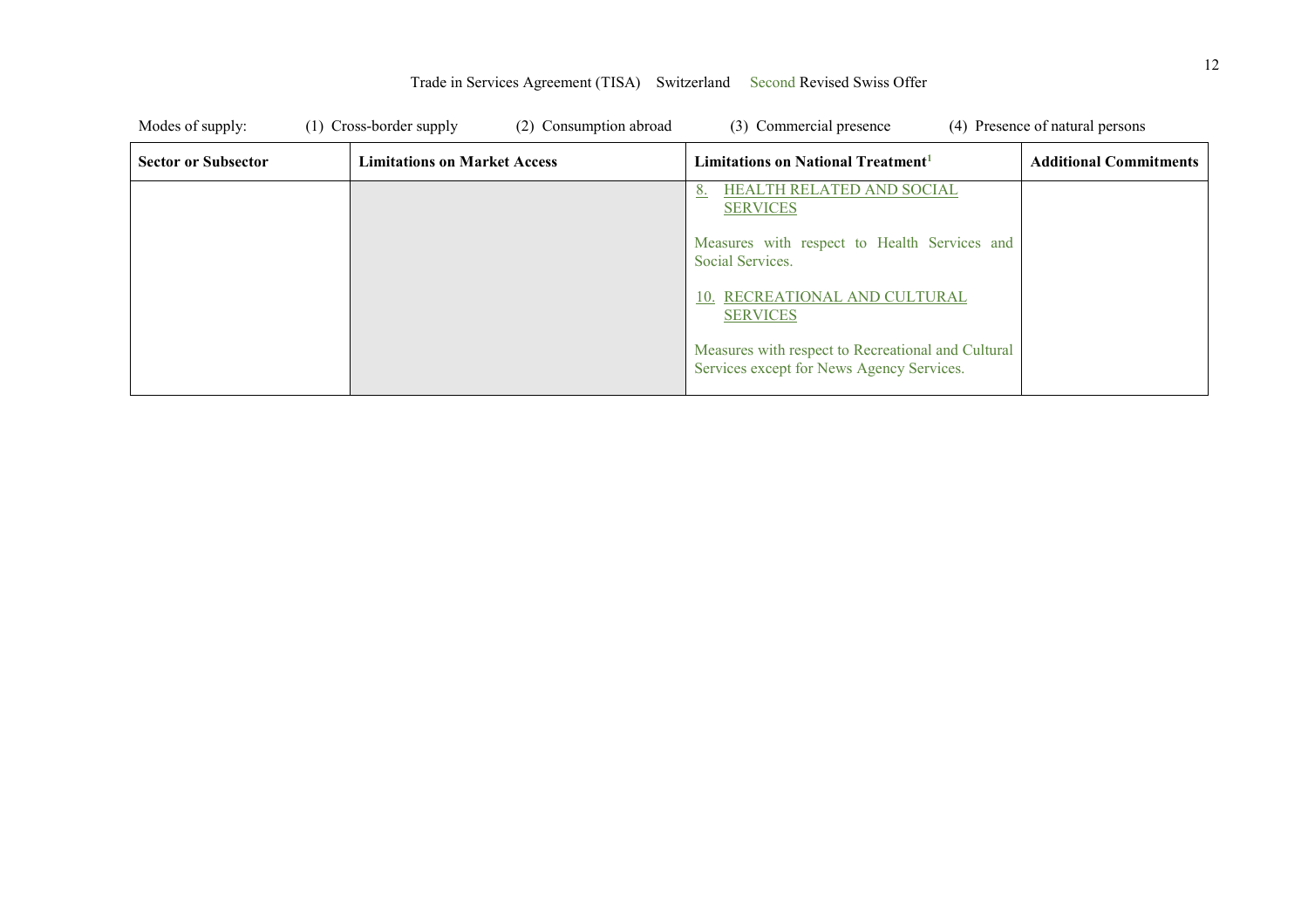| Modes of supply:           | (1) Cross-border supply<br>(2) Consumption abroad | (3) Commercial presence                                                                                                                                                                                      | (4) Presence of natural persons |
|----------------------------|---------------------------------------------------|--------------------------------------------------------------------------------------------------------------------------------------------------------------------------------------------------------------|---------------------------------|
| <b>Sector or Subsector</b> | <b>Limitations on Market Access</b>               | Limitations on National Treatment <sup>1</sup>                                                                                                                                                               | <b>Additional Commitments</b>   |
|                            |                                                   | 11. TRANSPORT SERVICES                                                                                                                                                                                       |                                 |
|                            |                                                   | Measures with respect to cabotage. Cabotage<br>means the transport of goods or persons between<br>two internal places on the territory of Switzerland <sup>6</sup> .                                         |                                 |
|                            |                                                   | <b>Internal Waterways Transport</b>                                                                                                                                                                          |                                 |
|                            |                                                   | Measures with respect to internal waterway<br>transport except maintenance and repair of vessels,<br>pushing and towing services and supporting<br>services for internal waterway transport on the<br>Rhine. |                                 |
|                            |                                                   | D. Space Transport                                                                                                                                                                                           |                                 |
|                            |                                                   | Measures with respect to Space Transport except<br>those mentioned in Part II.                                                                                                                               |                                 |
|                            |                                                   | <b>Rail Transport Services</b><br>Е.                                                                                                                                                                         |                                 |
|                            |                                                   | Mode 1): Measures with respect to passenger and<br>freight transportation, pushing and towing<br>services, and supporting services for rail transport.                                                       |                                 |

 $\frac{1}{6}$ Cf. definition in www.oxforddictionaries.com/definition/english/cabotage.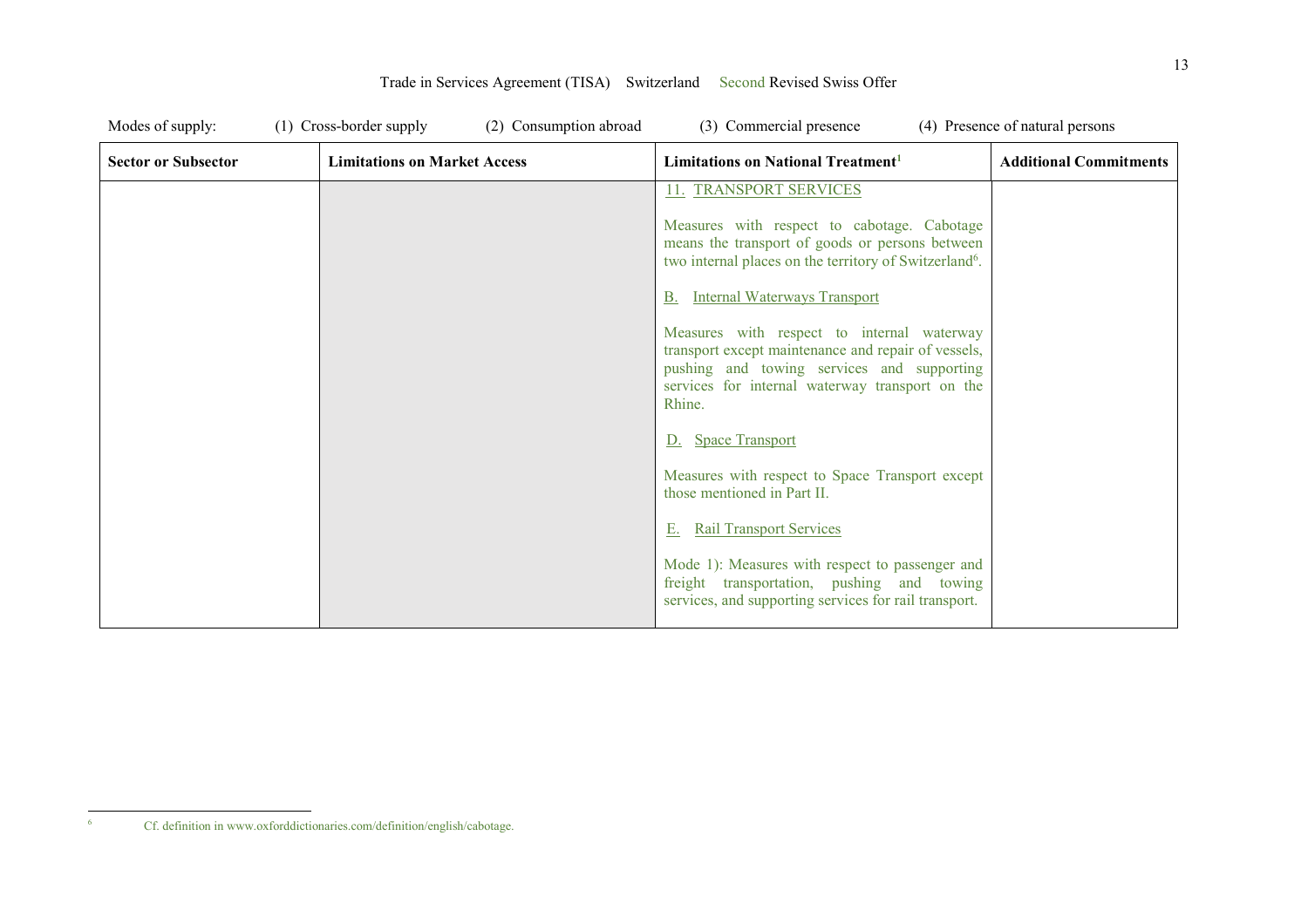| Modes of supply:           | (1) Cross-border supply             | (2) Consumption abroad<br>(3) Commercial presence                                                                                                                                                                                                                        | (4) Presence of natural persons |
|----------------------------|-------------------------------------|--------------------------------------------------------------------------------------------------------------------------------------------------------------------------------------------------------------------------------------------------------------------------|---------------------------------|
| <b>Sector or Subsector</b> | <b>Limitations on Market Access</b> | Limitations on National Treatment <sup>1</sup>                                                                                                                                                                                                                           | <b>Additional Commitments</b>   |
|                            |                                     | <b>Road Transport Services</b><br>$F_{\rm c}$                                                                                                                                                                                                                            |                                 |
|                            |                                     | Measures with respect to passenger transportation<br>except for regular "closed-door" tours and<br>occasional passenger transportation (excluding taxi<br>services).                                                                                                     |                                 |
|                            |                                     | Mode 1): Measures with respect to freight<br>transportation.                                                                                                                                                                                                             |                                 |
|                            |                                     | G. Pipeline Transport                                                                                                                                                                                                                                                    |                                 |
|                            |                                     | Measures with respect to Pipeline Transport<br>Services.                                                                                                                                                                                                                 |                                 |
|                            |                                     | <b>Other Transport Services</b><br>L.                                                                                                                                                                                                                                    |                                 |
|                            |                                     | Measures with respect to "Other Transport<br>Services" except maintenance and repair services<br>of submersibles.                                                                                                                                                        |                                 |
|                            |                                     | <b>OTHER SERVICES</b> (services not included<br><u>12.</u><br>in Chapters 1 to 11 of the W/120<br>classification (CPC 95, 97, 98, 99),<br>including services that are not explicitly<br>mentioned in the CPC or that cannot be<br>attributed to a particular CPC number) |                                 |
|                            |                                     | Hairdressing and other beauty services in Mode 4):<br>Commercial presence in Switzerland is required.                                                                                                                                                                    |                                 |
|                            |                                     | Measures with respect to other services covered by<br>Chapter 12 of Part II and not mentioned therein.                                                                                                                                                                   |                                 |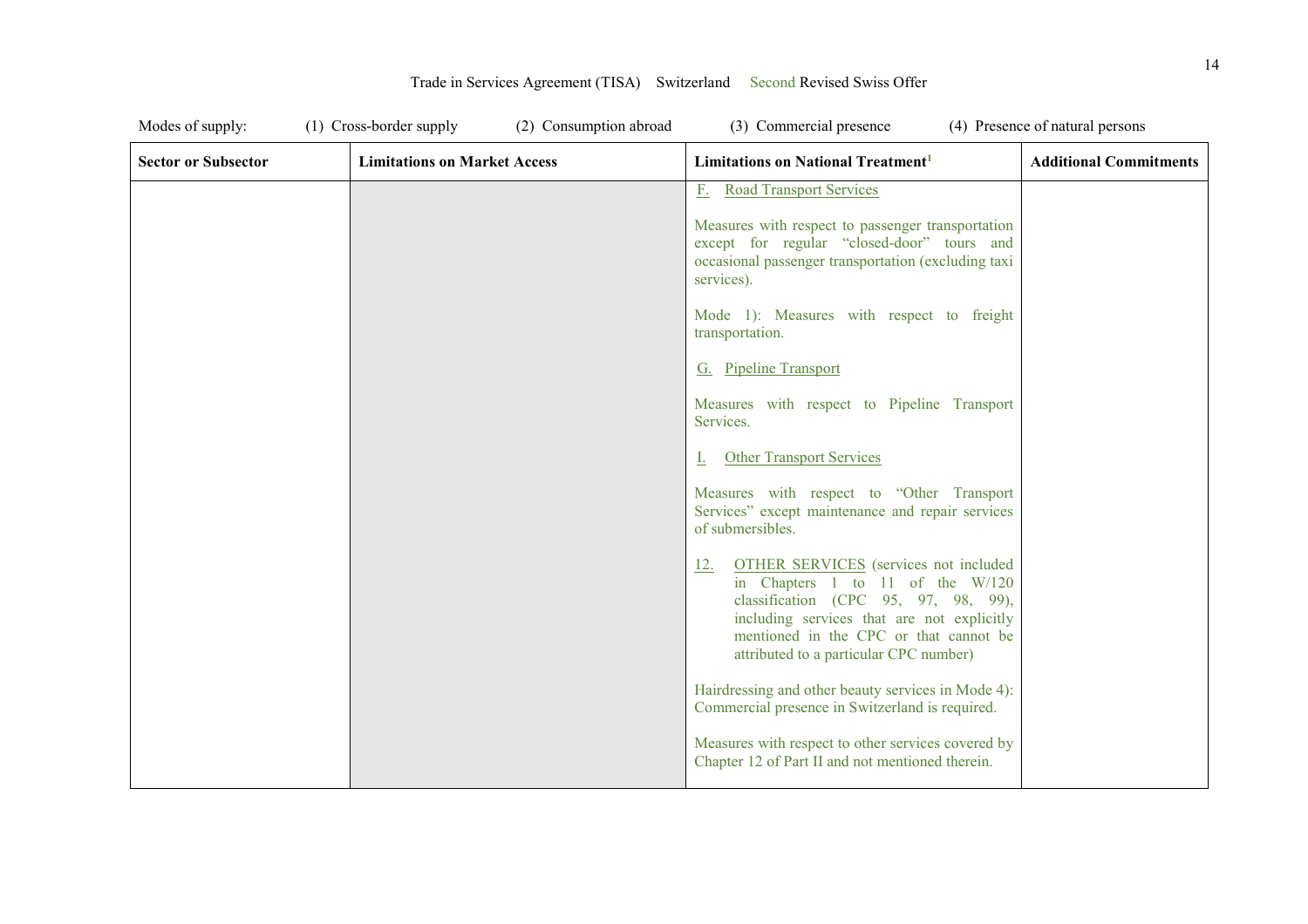| Modes of supply:                                                                                                                                                                                                                                                                                                                                                                                                                                                                                                                                                                                                                                                                                                                                                                                                                                                                                                                                                                                                                                                                                                                                                                                                                                                                                                                                                                                                                                                                                                                                                                                                                                                                                                                                                                                                                                                                                                                                                                                                                                                                                                                                                                                                                                                                                                                                                                                                                                                                                                                                                                                                                                                                                                                                                                                                                                                                                                                                                                                                                                                                                                                                                                                                                                                                                                                                                                                                                                                                                                                                                                                                                                                                                                                                                                                                                                                                                                                                                                                                                                                                                                    | (1) Cross-border supply                                                                                           | (2) Consumption abroad | (3) Commercial presence                                                                                                               | (4) Presence of natural persons                                                                                                                                                                                                                                                                                                                              |  |
|---------------------------------------------------------------------------------------------------------------------------------------------------------------------------------------------------------------------------------------------------------------------------------------------------------------------------------------------------------------------------------------------------------------------------------------------------------------------------------------------------------------------------------------------------------------------------------------------------------------------------------------------------------------------------------------------------------------------------------------------------------------------------------------------------------------------------------------------------------------------------------------------------------------------------------------------------------------------------------------------------------------------------------------------------------------------------------------------------------------------------------------------------------------------------------------------------------------------------------------------------------------------------------------------------------------------------------------------------------------------------------------------------------------------------------------------------------------------------------------------------------------------------------------------------------------------------------------------------------------------------------------------------------------------------------------------------------------------------------------------------------------------------------------------------------------------------------------------------------------------------------------------------------------------------------------------------------------------------------------------------------------------------------------------------------------------------------------------------------------------------------------------------------------------------------------------------------------------------------------------------------------------------------------------------------------------------------------------------------------------------------------------------------------------------------------------------------------------------------------------------------------------------------------------------------------------------------------------------------------------------------------------------------------------------------------------------------------------------------------------------------------------------------------------------------------------------------------------------------------------------------------------------------------------------------------------------------------------------------------------------------------------------------------------------------------------------------------------------------------------------------------------------------------------------------------------------------------------------------------------------------------------------------------------------------------------------------------------------------------------------------------------------------------------------------------------------------------------------------------------------------------------------------------------------------------------------------------------------------------------------------------------------------------------------------------------------------------------------------------------------------------------------------------------------------------------------------------------------------------------------------------------------------------------------------------------------------------------------------------------------------------------------------------------------------------------------------------------------------------------|-------------------------------------------------------------------------------------------------------------------|------------------------|---------------------------------------------------------------------------------------------------------------------------------------|--------------------------------------------------------------------------------------------------------------------------------------------------------------------------------------------------------------------------------------------------------------------------------------------------------------------------------------------------------------|--|
| <b>Sector or Subsector</b>                                                                                                                                                                                                                                                                                                                                                                                                                                                                                                                                                                                                                                                                                                                                                                                                                                                                                                                                                                                                                                                                                                                                                                                                                                                                                                                                                                                                                                                                                                                                                                                                                                                                                                                                                                                                                                                                                                                                                                                                                                                                                                                                                                                                                                                                                                                                                                                                                                                                                                                                                                                                                                                                                                                                                                                                                                                                                                                                                                                                                                                                                                                                                                                                                                                                                                                                                                                                                                                                                                                                                                                                                                                                                                                                                                                                                                                                                                                                                                                                                                                                                          | <b>Limitations on Market Access</b>                                                                               |                        | <b>Limitations on National Treatment</b> <sup>1</sup>                                                                                 | <b>Additional Commitments</b>                                                                                                                                                                                                                                                                                                                                |  |
|                                                                                                                                                                                                                                                                                                                                                                                                                                                                                                                                                                                                                                                                                                                                                                                                                                                                                                                                                                                                                                                                                                                                                                                                                                                                                                                                                                                                                                                                                                                                                                                                                                                                                                                                                                                                                                                                                                                                                                                                                                                                                                                                                                                                                                                                                                                                                                                                                                                                                                                                                                                                                                                                                                                                                                                                                                                                                                                                                                                                                                                                                                                                                                                                                                                                                                                                                                                                                                                                                                                                                                                                                                                                                                                                                                                                                                                                                                                                                                                                                                                                                                                     | This section applies to national treatment (NT) only and contains limitations in application of Article II 2:4.   |                        |                                                                                                                                       |                                                                                                                                                                                                                                                                                                                                                              |  |
|                                                                                                                                                                                                                                                                                                                                                                                                                                                                                                                                                                                                                                                                                                                                                                                                                                                                                                                                                                                                                                                                                                                                                                                                                                                                                                                                                                                                                                                                                                                                                                                                                                                                                                                                                                                                                                                                                                                                                                                                                                                                                                                                                                                                                                                                                                                                                                                                                                                                                                                                                                                                                                                                                                                                                                                                                                                                                                                                                                                                                                                                                                                                                                                                                                                                                                                                                                                                                                                                                                                                                                                                                                                                                                                                                                                                                                                                                                                                                                                                                                                                                                                     | committed by Switzerland under the GATS, the obligations of Article [I 4: National Treatment] shall not apply to: |                        |                                                                                                                                       | This offer includes in substance the level of commitments of the GATS schedule of Switzerland and builds on these with enhanced commitments. Except as far as                                                                                                                                                                                                |  |
| 3 for natural persons.                                                                                                                                                                                                                                                                                                                                                                                                                                                                                                                                                                                                                                                                                                                                                                                                                                                                                                                                                                                                                                                                                                                                                                                                                                                                                                                                                                                                                                                                                                                                                                                                                                                                                                                                                                                                                                                                                                                                                                                                                                                                                                                                                                                                                                                                                                                                                                                                                                                                                                                                                                                                                                                                                                                                                                                                                                                                                                                                                                                                                                                                                                                                                                                                                                                                                                                                                                                                                                                                                                                                                                                                                                                                                                                                                                                                                                                                                                                                                                                                                                                                                              |                                                                                                                   |                        |                                                                                                                                       | measures on subsidies, tax incentives, tax credits, other taxation measures, acquisition of real estate; as well as to domicile or residency requirements related to mode                                                                                                                                                                                    |  |
|                                                                                                                                                                                                                                                                                                                                                                                                                                                                                                                                                                                                                                                                                                                                                                                                                                                                                                                                                                                                                                                                                                                                                                                                                                                                                                                                                                                                                                                                                                                                                                                                                                                                                                                                                                                                                                                                                                                                                                                                                                                                                                                                                                                                                                                                                                                                                                                                                                                                                                                                                                                                                                                                                                                                                                                                                                                                                                                                                                                                                                                                                                                                                                                                                                                                                                                                                                                                                                                                                                                                                                                                                                                                                                                                                                                                                                                                                                                                                                                                                                                                                                                     | measures taken at cantonal and municipal levels.                                                                  |                        |                                                                                                                                       |                                                                                                                                                                                                                                                                                                                                                              |  |
|                                                                                                                                                                                                                                                                                                                                                                                                                                                                                                                                                                                                                                                                                                                                                                                                                                                                                                                                                                                                                                                                                                                                                                                                                                                                                                                                                                                                                                                                                                                                                                                                                                                                                                                                                                                                                                                                                                                                                                                                                                                                                                                                                                                                                                                                                                                                                                                                                                                                                                                                                                                                                                                                                                                                                                                                                                                                                                                                                                                                                                                                                                                                                                                                                                                                                                                                                                                                                                                                                                                                                                                                                                                                                                                                                                                                                                                                                                                                                                                                                                                                                                                     |                                                                                                                   |                        | measures concerning the categories of natural persons other than the categories referred to in the market access column in section B. |                                                                                                                                                                                                                                                                                                                                                              |  |
|                                                                                                                                                                                                                                                                                                                                                                                                                                                                                                                                                                                                                                                                                                                                                                                                                                                                                                                                                                                                                                                                                                                                                                                                                                                                                                                                                                                                                                                                                                                                                                                                                                                                                                                                                                                                                                                                                                                                                                                                                                                                                                                                                                                                                                                                                                                                                                                                                                                                                                                                                                                                                                                                                                                                                                                                                                                                                                                                                                                                                                                                                                                                                                                                                                                                                                                                                                                                                                                                                                                                                                                                                                                                                                                                                                                                                                                                                                                                                                                                                                                                                                                     |                                                                                                                   |                        |                                                                                                                                       | The obligations of Article [I 4: National Treatment] shall not apply wherever "(see above)" is inscribed in Part II in relation to the following sectors and subsectors: In<br>Part II, the indication "(see above)" may be inscribed in some modes of some sectors, subsectors or parts thereof. This means, that the obligations of Article [I 4: National |  |
|                                                                                                                                                                                                                                                                                                                                                                                                                                                                                                                                                                                                                                                                                                                                                                                                                                                                                                                                                                                                                                                                                                                                                                                                                                                                                                                                                                                                                                                                                                                                                                                                                                                                                                                                                                                                                                                                                                                                                                                                                                                                                                                                                                                                                                                                                                                                                                                                                                                                                                                                                                                                                                                                                                                                                                                                                                                                                                                                                                                                                                                                                                                                                                                                                                                                                                                                                                                                                                                                                                                                                                                                                                                                                                                                                                                                                                                                                                                                                                                                                                                                                                                     |                                                                                                                   |                        |                                                                                                                                       |                                                                                                                                                                                                                                                                                                                                                              |  |
| Treatment] shall not apply to that particular mode in that particular sector, subsector or parts thereof. In relation to the following sectors, subsectors or parts thereof, Part<br>II contain indications of "(see above)":<br>Part of 1.A.: other legal services, auditing of banks, services provided by midwives/nurses/physiotherapists and paramedical personnel, other professional services;<br>1.B.: other computer services n.e.c.; Part of 1.C.: projects financed in whole or in part by public funds; Part of 1.D.: involving own or leased property located in other<br>territories); Part of 1.E.: rental/leasing services without operators (relating to ships), rental/leasing to companies flying on regular schedule or on charter (relating to<br>aircraft), rental/leasing services concerning goods embodying any type of sexual or violent content; Part of 1.F.: advertising services for goods subject to import<br>authorization, other services incidental to agriculture/hunting and forestry, prospection/surveying/exploration and exploitation, services incidental to energy<br>distribution, placement and supply services of personnel, camera surveillance services, military and related security services, other investigation and security<br>services, other building cleaning services, credit reporting services,, management of copyrights, other business services; Part of 2.A./B.: other postal/courier services;<br>Part of 2.C.: radio and television cable services, telecommunications related services, other telecommunications services; 2.D.: audiovisual services; Part of 3.B.:<br>construction work for engineering works n.e.c.; Part of 3.C.: installation and assembly work related to gas, water and electricity meters, gas pipelines, electricity and<br>main water lines; Part of 4.:A. distribution commission agents' services related to goods subject to import authorization, etc. pharmaceutical products, alcoholic<br>beverages, tobacco products and electronic cigarettes, toxics, explosives, weapons, ammunition and other war material; 4.B. wholesale trade services related to goods<br>subject to import authorization etc.; Part of 4.:C. retailing services related to goods subject to import authorization etc., retail sales of motor fuel,; 4.E. other<br>distribution services; Part of 5.A.: compulsory education services; Part of 5.E.: other education services, education services other than private education services; Part<br>of 6.D.: mandatory environmental impact assessment services and services associated with toxins or radioactivity, services offered by public utilities whether owned<br>and operated by municipalities, cantons or federal government or contracted out by them; 8.A. D. health related and social services; Part of 9.D.: serving dedicated<br>premises for smokers, other tourism and travel related services; 10.A. entertainment services; 10.C. libraries/archives/museums and other cultural services; Part of<br>10.D.: other recreational services; 11.B. internal waterways transport limited to internal waterway transport on the Rhine (passenger and freight transportation, rental<br>of vessels with crew), other internal waterway transport; Part of 11.D.: space transport; Part of 11.E.: rail transport services (passenger and freight transportation,<br>pushing and towing services, supporting services for rail transport services); Part of 11.F.: road transport services (other passenger transportation, freight<br>transportation), cabotage transport related to freight, other freight transportation); 11.G.: pipeline transport; Part of 11.I.: other transport services; Part of 12.: other<br>services funeral/cremation and undertaking services, dog walking services, services related to the organization or promotion of fights related to animals, shoe shine<br>services, other wellness services, medicide services, fortune telling services, stand in line services, car washing services, manually waste collection services, personal |                                                                                                                   |                        |                                                                                                                                       |                                                                                                                                                                                                                                                                                                                                                              |  |
|                                                                                                                                                                                                                                                                                                                                                                                                                                                                                                                                                                                                                                                                                                                                                                                                                                                                                                                                                                                                                                                                                                                                                                                                                                                                                                                                                                                                                                                                                                                                                                                                                                                                                                                                                                                                                                                                                                                                                                                                                                                                                                                                                                                                                                                                                                                                                                                                                                                                                                                                                                                                                                                                                                                                                                                                                                                                                                                                                                                                                                                                                                                                                                                                                                                                                                                                                                                                                                                                                                                                                                                                                                                                                                                                                                                                                                                                                                                                                                                                                                                                                                                     | that cannot be attributed to a particular CPC number <sup>7</sup> .                                               |                        |                                                                                                                                       | shopping assistance services, child sponsorship services, fee collection services, services covered by CPC 95, 97, 98 and 99.; services not mentioned in the CPC or                                                                                                                                                                                          |  |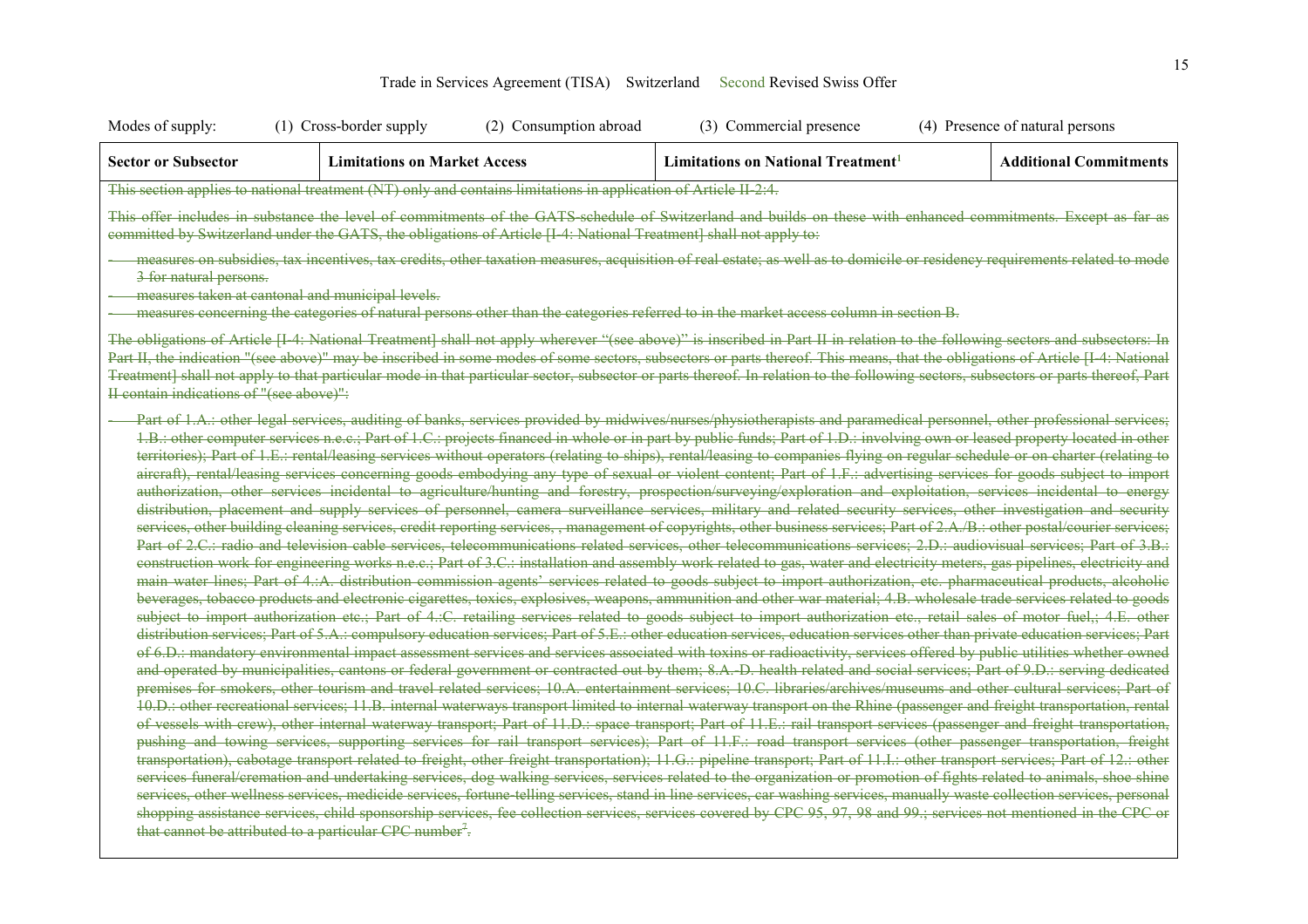| Modes of supply:                        | (1) Cross-border supply                                                                                                                                                                     | (2) Consumption abroad | (3) Commercial presence                                                                                                                                                                                                                                                                                                                                                                                                                                                                                                                                                                                                                                                                                                                                                                                                                       | (4) Presence of natural persons |
|-----------------------------------------|---------------------------------------------------------------------------------------------------------------------------------------------------------------------------------------------|------------------------|-----------------------------------------------------------------------------------------------------------------------------------------------------------------------------------------------------------------------------------------------------------------------------------------------------------------------------------------------------------------------------------------------------------------------------------------------------------------------------------------------------------------------------------------------------------------------------------------------------------------------------------------------------------------------------------------------------------------------------------------------------------------------------------------------------------------------------------------------|---------------------------------|
| <b>Sector or Subsector</b>              | <b>Limitations on Market Access</b>                                                                                                                                                         |                        | Limitations on National Treatment <sup>1</sup>                                                                                                                                                                                                                                                                                                                                                                                                                                                                                                                                                                                                                                                                                                                                                                                                | <b>Additional Commitments</b>   |
|                                         | modes of the following sectors, subsectors or parts thereof, in Part II:                                                                                                                    |                        | The requirements of paragraphs 2 and 3 of Article II 2 (ratchet and standstill) shall not apply to those specific conditions and qualifications that are inscribed in some                                                                                                                                                                                                                                                                                                                                                                                                                                                                                                                                                                                                                                                                    |                                 |
| hairdressing and other beauty services. | The requirements of paragraphs 2 and 3 of Article II 2 (ratchet and standstill) shall not apply:                                                                                            |                        | 1.A.auditing services, engineering services, medical and dental services, veterinary services; 1.E. rental/leasing services without operators relating to ships; 1.F.<br>maintenance and repair of equipment (not including maritime vessels, aircraft or other transport equipment), building cleaning services, packaging services; 4.C.<br>retailing services; 6.B. refuse disposal services; 7. financial services; 9.A. hotels and restaurants; 9.C. tourist guide services; 11.B. internal waterways transport; 12.                                                                                                                                                                                                                                                                                                                     |                                 |
|                                         | to measures subject to review at higher level, in particular review of the legality or constitutionality of the measure.<br>to conditions and qualifications regarding mode 4 in Section B. |                        | to measures introduced not on a permanent basis, such as moratoria, measures subject to a legislative built in review process, measures containing a set time limit, or<br>measures implemented subject to the appearance or disappearance or where the implementation of a measure is contingent on the appearance of determined<br>eircumstances, or in specific cases where a terminated measure is officially declared to be possibly reintroduced under certain conditions within a timeframe.<br>in cases where a process of renewal has commenced not been finalized before a measure terminates, for as much time as it takes for the competent legislative bodies<br>involved in the renewal process to come to a final decision, including possible Conciliation Procedures between two legislative bodies where divergences exist. |                                 |
| <b>SECTION B</b>                        |                                                                                                                                                                                             |                        |                                                                                                                                                                                                                                                                                                                                                                                                                                                                                                                                                                                                                                                                                                                                                                                                                                               |                                 |
|                                         | conditions apply to trade in specific services sectors as listed in Part II.                                                                                                                |                        | This section applies to market access (MA) and national treatment (NT) and contains commitments, limitations and conditions in application of Article II-1 and of<br>paragraphs 2 and 3 of Article II-2. It applies to trade in services in all scheduled services sectors unless otherwise specified. In addition, commitments, limitations and                                                                                                                                                                                                                                                                                                                                                                                                                                                                                              |                                 |

 $\overline{a}$ 

<sup>7</sup> Those are: services related to nuclear energy, services related to hydropower, maintenance and repair services related to pipelines respectively electric lines, specialty air services, avalanche and rock bombing/building implosion and other operations with explosives, thunderstorm and hail triggering services, official homologation/verification/control and official punching, official certification for construction authorizations, all aspects related to archaeology, services related to the sex trade and other activities involving moral or sexual integrity of individuals, organization of beauty contests involving minors, fund-raising services for third parties, issue/distribution/trading and exchange services of virtual/digital money, services based on involving or consisting in filming in public areas, internet based services, services consisting of collection/storage/selling and trading of personal data and images, services for sharing material subject to copyrights, services for indebt persons, surrogacy services, services related to space debris, ship dismantling, services mentioned in number 13 of Part II.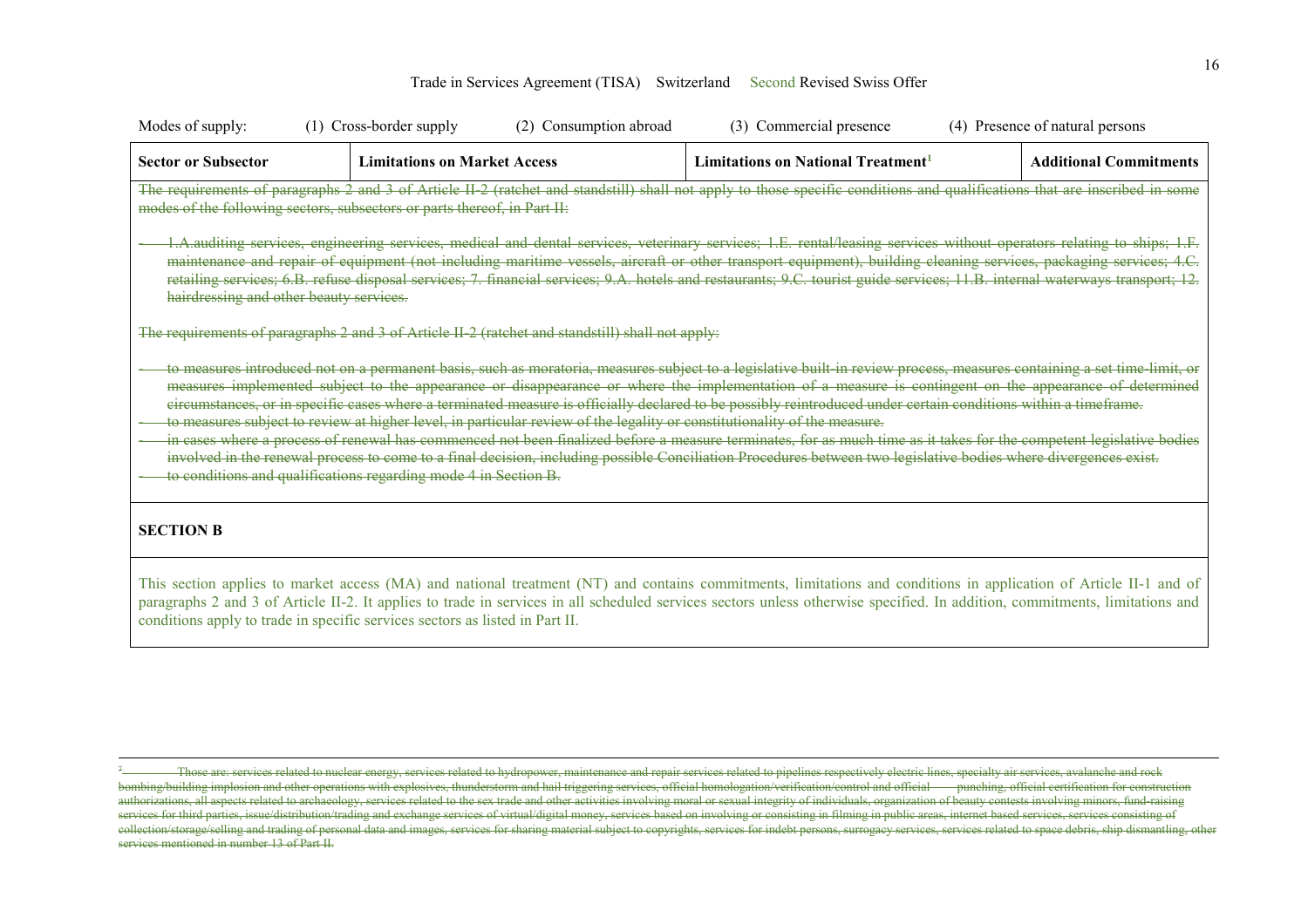| Modes of supply:                                                                       | (1) Cross-border supply<br>(2) Consumption abroad | (3) Commercial presence                                                                                                                                                                                         | (4) Presence of natural persons |
|----------------------------------------------------------------------------------------|---------------------------------------------------|-----------------------------------------------------------------------------------------------------------------------------------------------------------------------------------------------------------------|---------------------------------|
| <b>Sector or Subsector</b>                                                             | <b>Limitations on Market Access</b>               | Limitations on National Treatment <sup>1</sup>                                                                                                                                                                  | <b>Additional Commitments</b>   |
| <b>ALL SECTORS</b><br><b>INCLUDED IN PART</b><br><b>TWO OF THIS</b><br><b>SCHEDULE</b> | $\rightarrow$ None<br>None<br>$3)$ None           | 3)<br>"Joint-stock companies" are not prohibited to<br>foresee in their articles of incorporation that<br>the company may reject persons as acquirers                                                           |                                 |
|                                                                                        |                                                   | of registered shares, as far and as long as their<br>recognition by the company might prevent the<br>company from providing proof of the<br>composition of the shareholders' circle<br>required by federal law. |                                 |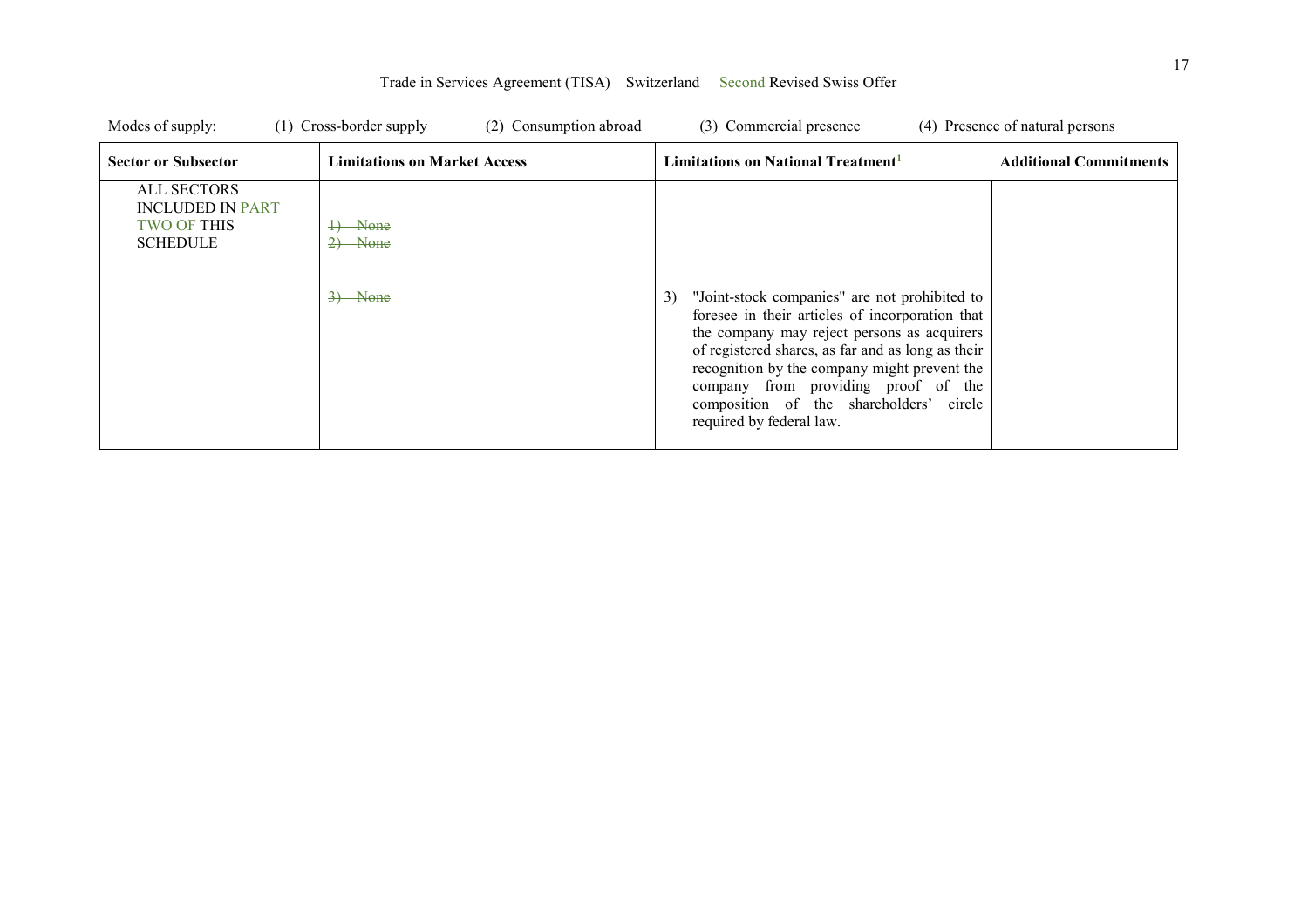| Modes of supply:           | (1) Cross-border supply<br>(2) Consumption abroad                                                                                                                                                                                                                                                                                                                                                                                                                                                                                                                                                                                                                                                                                                                                                                                                                                                                                                                                                                                                                                                                                                                                                                                                                                                                                                          | (3) Commercial presence                                                                                                                                                                                                                                                                                                                                                                                                                                                                                                                                                                                                                                                                                                                                                                                                                                                                                                                | (4) Presence of natural persons |
|----------------------------|------------------------------------------------------------------------------------------------------------------------------------------------------------------------------------------------------------------------------------------------------------------------------------------------------------------------------------------------------------------------------------------------------------------------------------------------------------------------------------------------------------------------------------------------------------------------------------------------------------------------------------------------------------------------------------------------------------------------------------------------------------------------------------------------------------------------------------------------------------------------------------------------------------------------------------------------------------------------------------------------------------------------------------------------------------------------------------------------------------------------------------------------------------------------------------------------------------------------------------------------------------------------------------------------------------------------------------------------------------|----------------------------------------------------------------------------------------------------------------------------------------------------------------------------------------------------------------------------------------------------------------------------------------------------------------------------------------------------------------------------------------------------------------------------------------------------------------------------------------------------------------------------------------------------------------------------------------------------------------------------------------------------------------------------------------------------------------------------------------------------------------------------------------------------------------------------------------------------------------------------------------------------------------------------------------|---------------------------------|
| <b>Sector or Subsector</b> | <b>Limitations on Market Access</b>                                                                                                                                                                                                                                                                                                                                                                                                                                                                                                                                                                                                                                                                                                                                                                                                                                                                                                                                                                                                                                                                                                                                                                                                                                                                                                                        | Limitations on National Treatment <sup>1</sup>                                                                                                                                                                                                                                                                                                                                                                                                                                                                                                                                                                                                                                                                                                                                                                                                                                                                                         | <b>Additional Commitments</b>   |
|                            | Unbound except for measures concerning the<br>4)<br>entry and temporary stay of natural persons<br>(hereafter "persons") falling within the<br>categories defined in paragraphs A, B, C and<br>D below, and subject to the limitations and<br>conditions set out under the national treatment<br>column and to the condition that entry and<br>stay of foreign service suppliers in<br>Switzerland are subject to authorization<br>(requirement of residency permit and work<br>permit). Authorization is granted subject to<br>measures fixing overall numbers of work<br>permits allocated.<br>Any limitations scheduled in Part II shall<br>apply.<br>For essential personnel as defined in<br>paragraph A below, the period of stay is<br>limited to a period of three years, which may<br>be extended to a maximum of $\lceil$ four $\rceil$ <sup>8</sup> years <sup>9</sup> .<br>For other essential personnel as defined in<br>paragraphs B and C below, the period of stay<br>is limited to 90 days within one year; if an<br>authorization for such a period of stay is<br>renewed the following year, the applicant<br>must stay abroad at least two months between<br>the two consecutive periods of stay in<br>Switzerland. For personnel as defined in<br>paragraph D below, the period of stay is<br>limited to twenty days within one year. | The following limitations and conditions<br>4)<br>apply:<br>(a) working conditions prevailing in the branch<br>and the place of activity provided by law<br>and/or collective agreement (with respect to<br>remuneration, working hours, etc.), and<br>measures on recruitment of personnel or<br>covered by Article 2 of Annex [Localization];<br>professional<br>(b) measures<br>limiting<br>and<br>geographical mobility within Switzerland;<br>(c) regulations related to statutory systems of<br>social security and public retirement plans<br>(with respect to qualifying period, residency<br>requirement <sup>10</sup> , etc.); and<br>(d) all other provisions of the legislation relating<br>to immigration, entry, stay and work.<br>The enterprise employing persons referred to<br>in the market access column shall cooperate,<br>upon request, with the authorities in charge of<br>the enforcement of these measures. |                                 |

 $\frac{1}{8}$ Negotiating note: The duration of the extension beyond the three initial years will be raised on the basis of durations granted in other Parties' offers.

<sup>9</sup> This commitment cannot be construed to confer to service suppliers reaching the fourth year of stay a legal right of permanent residency under bilateral non-legally binding Memoranda of Understanding concluded by Switzerland.

<sup>10</sup> Note for greater certainty: applies also in respect of residency requirements covered by Article 1 of Annex [Localization].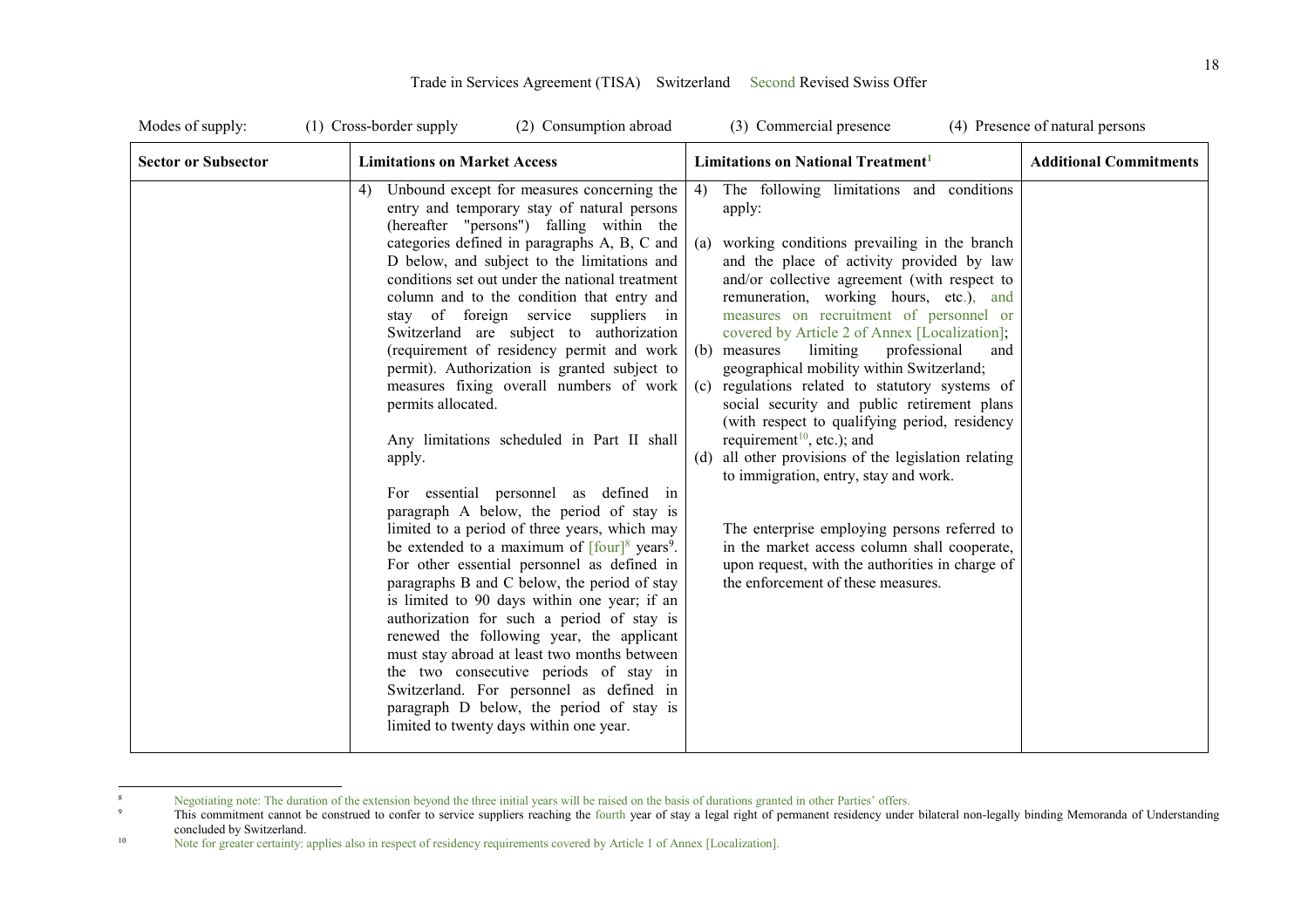| Modes of supply:           | (1) Cross-border supply                                                  | (2) Consumption abroad                                                                                                                                                                                                                                                                                                                                                                                                                                                                                                                                                                                                                                                                                                                                                                                                                                                     | (3) Commercial presence                        | (4) Presence of natural persons |
|----------------------------|--------------------------------------------------------------------------|----------------------------------------------------------------------------------------------------------------------------------------------------------------------------------------------------------------------------------------------------------------------------------------------------------------------------------------------------------------------------------------------------------------------------------------------------------------------------------------------------------------------------------------------------------------------------------------------------------------------------------------------------------------------------------------------------------------------------------------------------------------------------------------------------------------------------------------------------------------------------|------------------------------------------------|---------------------------------|
| <b>Sector or Subsector</b> | <b>Limitations on Market Access</b>                                      |                                                                                                                                                                                                                                                                                                                                                                                                                                                                                                                                                                                                                                                                                                                                                                                                                                                                            | Limitations on National Treatment <sup>1</sup> | <b>Additional Commitments</b>   |
|                            | DEFINITIONS:<br>A. INTRA-CORPORATE<br>(ICT)                              | Persons staying in or entering Switzerland<br>with an open-ended or extendable residence<br>permit based on an employment contract not<br>limited in time for Switzerland are not<br>considered as persons residing in or entering<br>Switzerland for the purpose of temporary stay<br>or temporary employment in Switzerland.<br><b>TRANSFEREES</b><br>Essential persons transferred to Switzerland<br>within a specific business or company of<br>another Party and defined under (a) and (b)<br>below who are employees of that business or<br>company (hereafter enterprise) supplying<br>services in Switzerland through a branch,<br>subsidiary or affiliate established<br>in<br>Switzerland and who have been beforehand<br>employees of their enterprise outside<br>Switzerland for a period of not less than one<br>year immediately preceding their application |                                                |                                 |
|                            | for admission.<br>(a) Executives and senior managers:<br>the enterprise. | Persons who primarily direct the enterprise or<br>one of its departments and who receive only<br>general supervision or direction from high-<br>level executives, the board of directors or the<br>stockholders of the enterprise. Executives and<br>senior managers would not directly perform<br>tasks related to the actual supply of services of                                                                                                                                                                                                                                                                                                                                                                                                                                                                                                                       |                                                |                                 |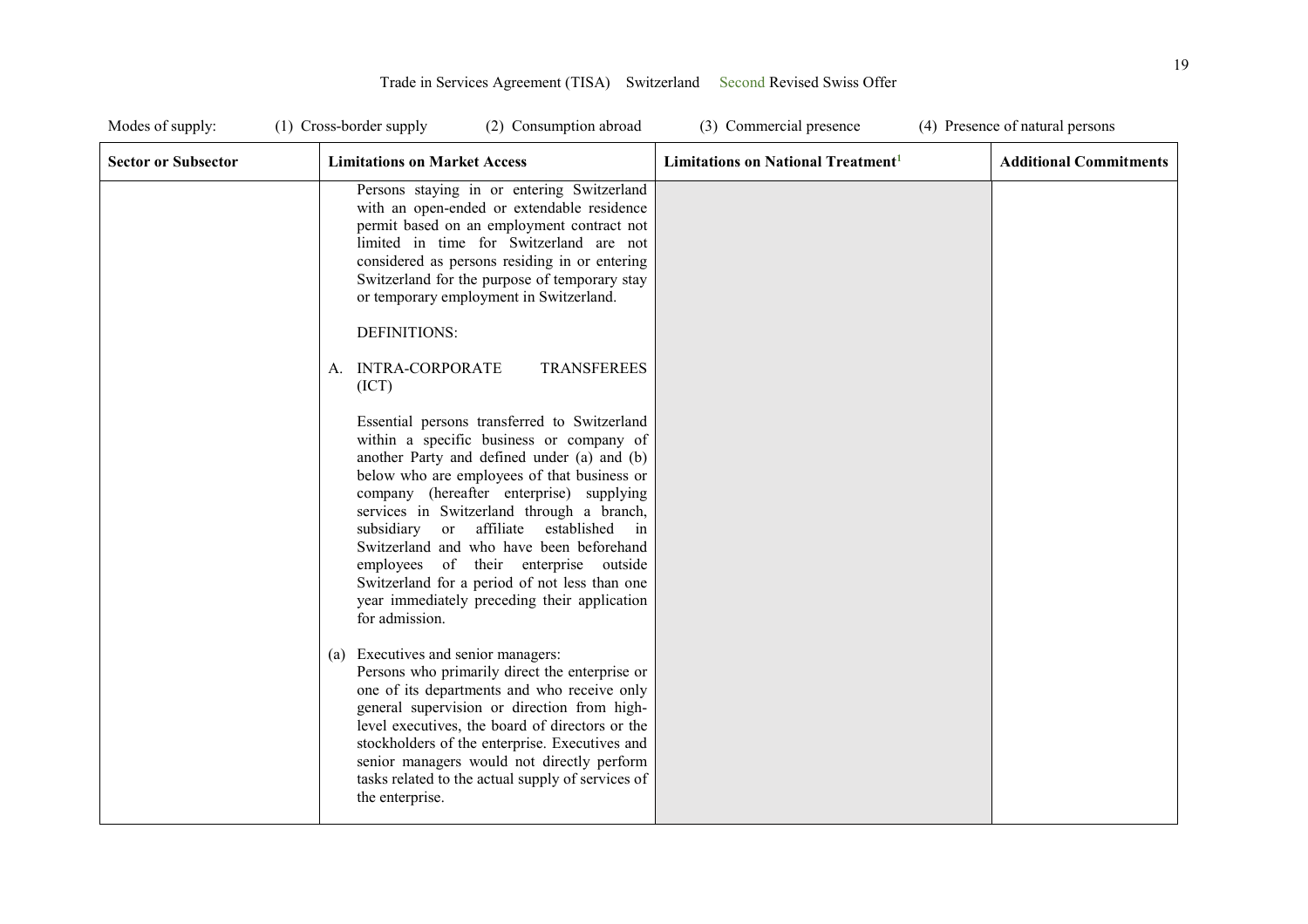| Modes of supply:           | (1) Cross-border supply                                                                                                                                       | (2) Consumption abroad                                                                                                                                                                                                                                                                                                                                                                                                                                                                                                                                                                                                                                                                                                                                                                                                                                                                                                                                                              | (3) Commercial presence                        | (4) Presence of natural persons |
|----------------------------|---------------------------------------------------------------------------------------------------------------------------------------------------------------|-------------------------------------------------------------------------------------------------------------------------------------------------------------------------------------------------------------------------------------------------------------------------------------------------------------------------------------------------------------------------------------------------------------------------------------------------------------------------------------------------------------------------------------------------------------------------------------------------------------------------------------------------------------------------------------------------------------------------------------------------------------------------------------------------------------------------------------------------------------------------------------------------------------------------------------------------------------------------------------|------------------------------------------------|---------------------------------|
| <b>Sector or Subsector</b> | <b>Limitations on Market Access</b>                                                                                                                           |                                                                                                                                                                                                                                                                                                                                                                                                                                                                                                                                                                                                                                                                                                                                                                                                                                                                                                                                                                                     | Limitations on National Treatment <sup>1</sup> | <b>Additional Commitments</b>   |
|                            | (b) Specialists:<br>management of the enterprise.<br><b>BUSINESS</b><br>В.<br>(a)<br>commercial presence (BV):<br>Switzerland.<br>supply services themselves. | Highly qualified persons who, within an<br>enterprise, are essential for the supply of a<br>specific service by reason of their knowledge<br>at an advanced level of expertise in the field<br>of services, research equipment, techniques or<br><b>AND</b><br><b>VISITORS</b><br>(BV)<br>SERVICES SALESPERSONS (SS)<br>Business visitors responsible for establishing a<br>Persons who are employees of an enterprise<br>not having commercial presence in<br>Switzerland and who have been beforehand<br>employees of that enterprise outside<br>Switzerland for a period of not less than one<br>year immediately preceding their application<br>for admission, and who fulfil the conditions of<br>paragraph A. (a) above, and who are entering<br>Switzerland for the purpose of establishing a<br>commercial presence of that enterprise in<br>Persons<br>responsible<br>for<br>establishing a commercial presence may not<br>sell services directly to the general public or |                                                |                                 |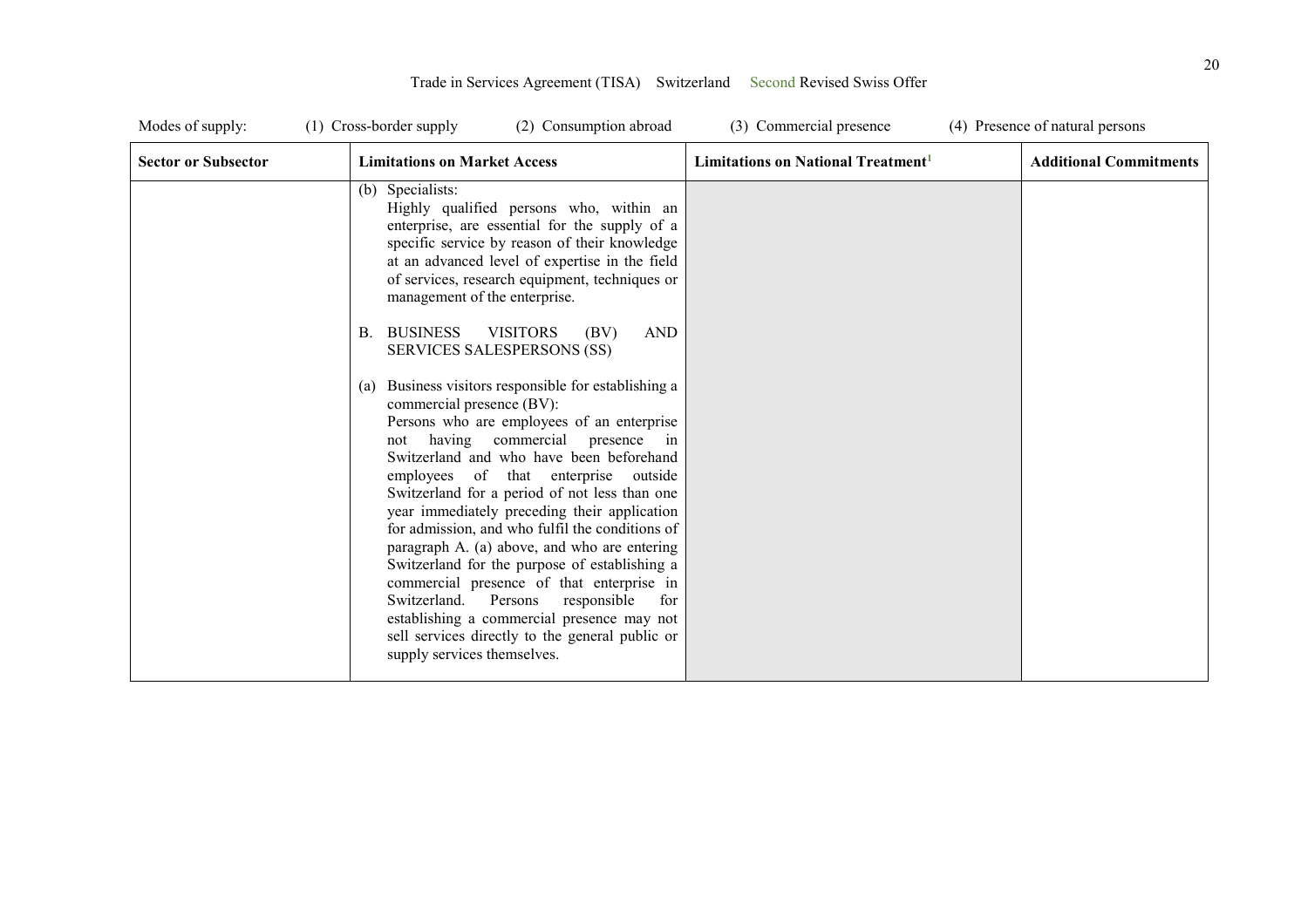| Modes of supply:           | (2) Consumption abroad<br>(1) Cross-border supply                                                                                                                                                                                                                                                                                                                                              | (3) Commercial presence                        | (4) Presence of natural persons |
|----------------------------|------------------------------------------------------------------------------------------------------------------------------------------------------------------------------------------------------------------------------------------------------------------------------------------------------------------------------------------------------------------------------------------------|------------------------------------------------|---------------------------------|
| <b>Sector or Subsector</b> | <b>Limitations on Market Access</b>                                                                                                                                                                                                                                                                                                                                                            | Limitations on National Treatment <sup>1</sup> | <b>Additional Commitments</b>   |
|                            | Services salespersons (SS):<br>(b)<br>Persons employed or mandated by<br>an<br>enterprise and who stay temporarily in<br>Switzerland in order to conclude the contract<br>for the sale of a service on behalf of the<br>enterprise which employs them or has<br>mandated them. Services salespersons may<br>not sell services directly to the general public<br>or supply services themselves. |                                                |                                 |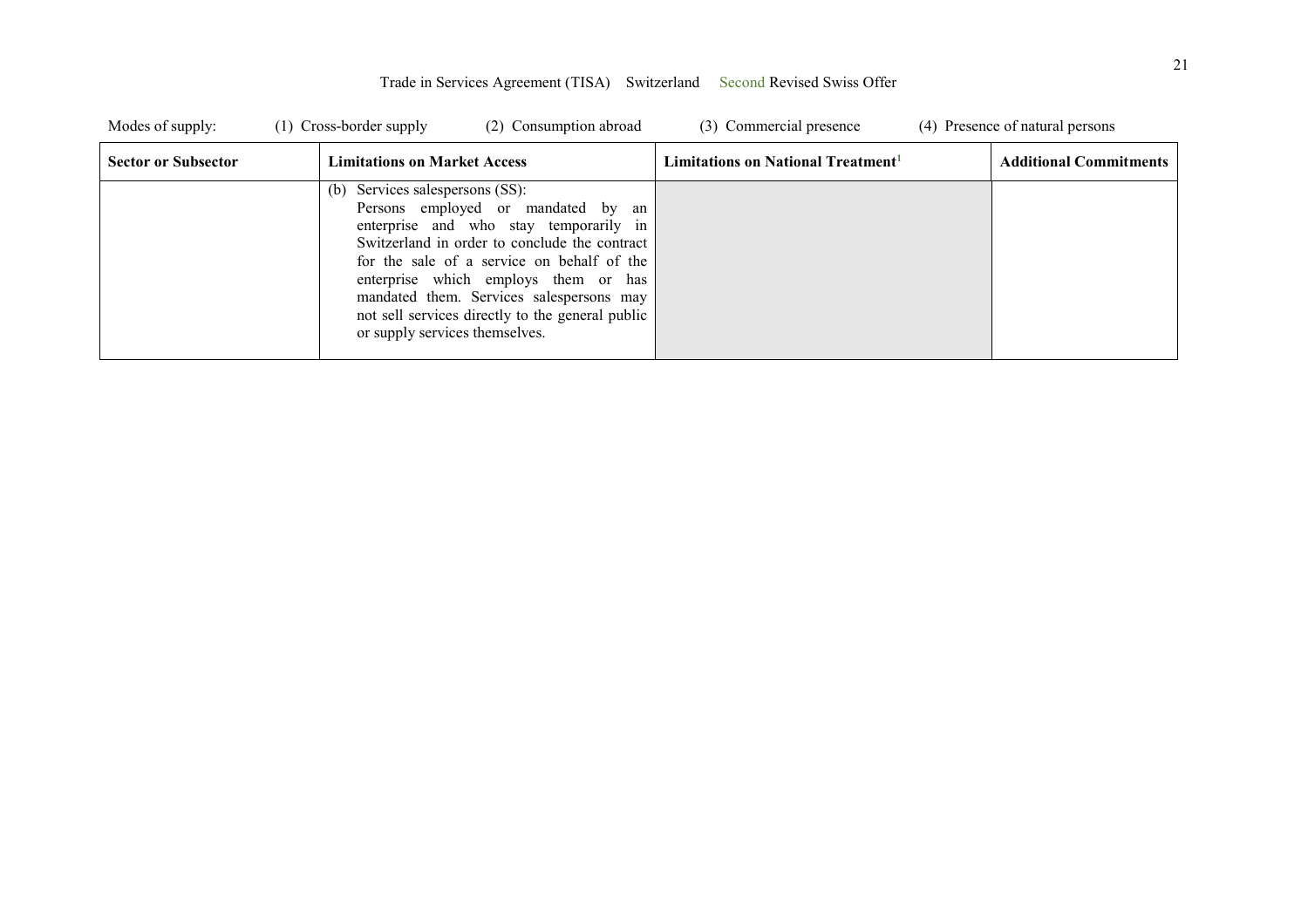| Modes of supply:           | (1) Cross-border supply<br>(2) Consumption abroad                                                                                                                                                                                                                                                                                                                                                                                                                                                                                                                                                                                                                                                                                                                                                                                                                                                                                                                                                                                                                                                                                                                                                                                                                                                                                                               | (3) Commercial presence                        | (4) Presence of natural persons |
|----------------------------|-----------------------------------------------------------------------------------------------------------------------------------------------------------------------------------------------------------------------------------------------------------------------------------------------------------------------------------------------------------------------------------------------------------------------------------------------------------------------------------------------------------------------------------------------------------------------------------------------------------------------------------------------------------------------------------------------------------------------------------------------------------------------------------------------------------------------------------------------------------------------------------------------------------------------------------------------------------------------------------------------------------------------------------------------------------------------------------------------------------------------------------------------------------------------------------------------------------------------------------------------------------------------------------------------------------------------------------------------------------------|------------------------------------------------|---------------------------------|
| <b>Sector or Subsector</b> | <b>Limitations on Market Access</b>                                                                                                                                                                                                                                                                                                                                                                                                                                                                                                                                                                                                                                                                                                                                                                                                                                                                                                                                                                                                                                                                                                                                                                                                                                                                                                                             | Limitations on National Treatment <sup>1</sup> | <b>Additional Commitments</b>   |
|                            | C. CONTRACTUAL SERVICE SUPPLIERS<br>(CSS)<br>CSS – Employees of a juridical person:<br>Persons who are employees of an enterprise<br>located outside Switzerland not having<br>commercial presence in Switzerland (and<br>other than enterprises supplying services as<br>defined by CPC 872), which has concluded a<br>services contract with an enterprise engaged<br>in substantive business in Switzerland, and<br>who have been beforehand employees of the<br>enterprise located outside Switzerland for a<br>time period of not less than one year<br>immediately preceding their application for<br>admission, and who fulfil the conditions of<br>paragraph A.(b) above and who supply a<br>service in Switzerland as a professional in a<br>service sector as set out below on behalf of the<br>enterprise located outside Switzerland; as a<br>further requirement three years of related<br>experience is required. Per contract,<br>temporary entry for a limited number of<br>service suppliers will be granted for a single<br>period of three months, the number of service<br>suppliers depending on the size of the task to<br>be performed under the contract. Individual<br>service suppliers not employed by such<br>enterprise located outside Switzerland are<br>considered as persons seeking access to the<br>Swiss employment market. |                                                |                                 |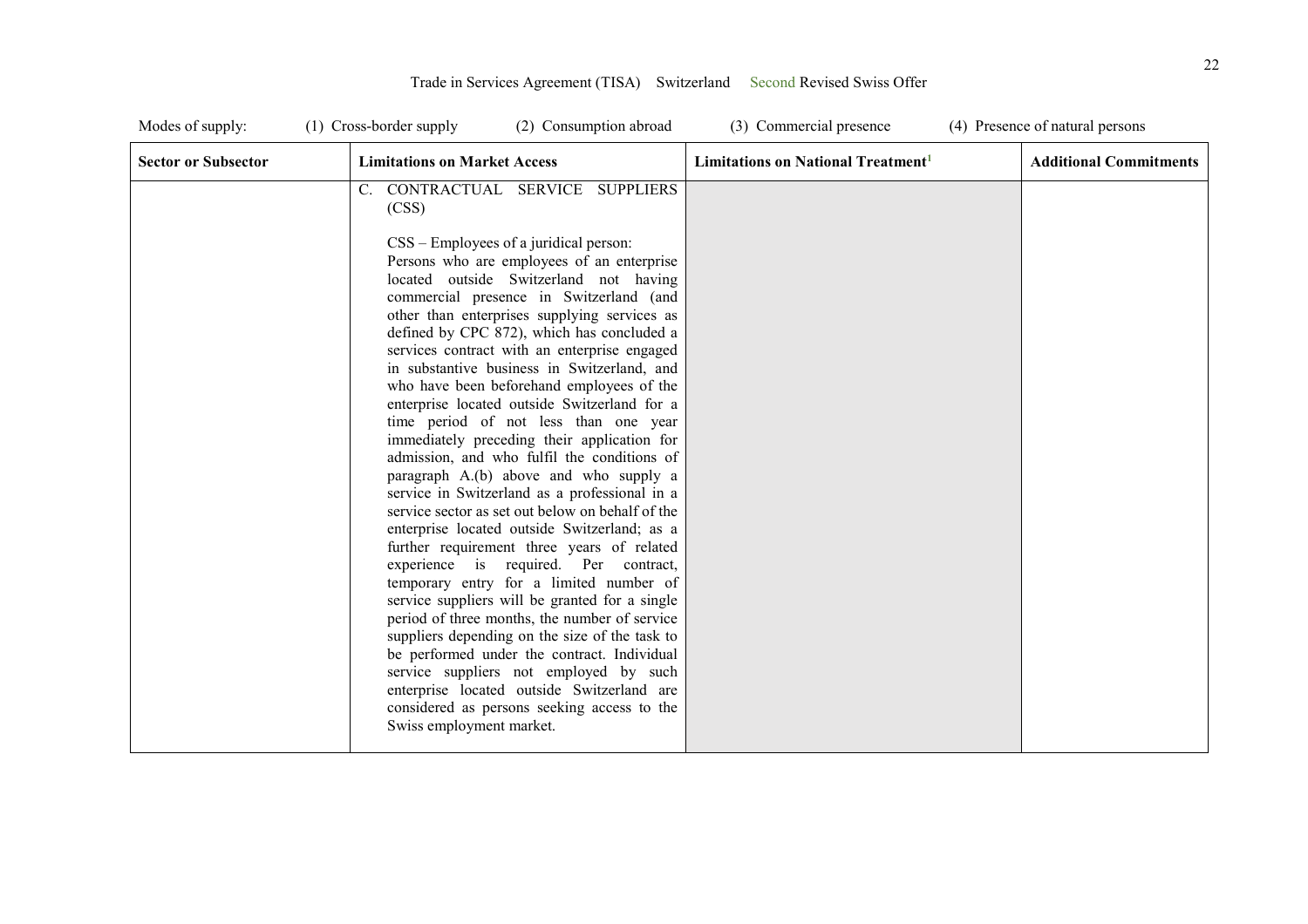| Modes of supply:           | (1) Cross-border supply                                           | (2) Consumption abroad                                                                                                                                                                                                                                                                                                                                                                                                                                                                                                                                                                                                                                                                                                                                                                                                                                                                                                                                                                                                                                                                                  | (3) Commercial presence                        | (4) Presence of natural persons |
|----------------------------|-------------------------------------------------------------------|---------------------------------------------------------------------------------------------------------------------------------------------------------------------------------------------------------------------------------------------------------------------------------------------------------------------------------------------------------------------------------------------------------------------------------------------------------------------------------------------------------------------------------------------------------------------------------------------------------------------------------------------------------------------------------------------------------------------------------------------------------------------------------------------------------------------------------------------------------------------------------------------------------------------------------------------------------------------------------------------------------------------------------------------------------------------------------------------------------|------------------------------------------------|---------------------------------|
| <b>Sector or Subsector</b> | <b>Limitations on Market Access</b>                               |                                                                                                                                                                                                                                                                                                                                                                                                                                                                                                                                                                                                                                                                                                                                                                                                                                                                                                                                                                                                                                                                                                         | Limitations on National Treatment <sup>1</sup> | <b>Additional Commitments</b>   |
|                            | Services sectors:<br>services (CPC 8675)<br>D. OTHER<br>CPC 872). | Legal advisory services on home country law<br>and international law (part of CPC 861)<br>Engineering services (CPC 8672)<br>Consultancy services related to the installation<br>of computer hardware (CPC 841)<br>Software implementation services (CPC 842)<br>Accounting review services (CPC 86212)<br>Architectural services (CPC 8671)<br>Urban planning services (CPC 86741)<br>Management consulting services (CPC 865)<br>Related scientific and technical consulting<br>Installers and maintainers (IM):<br>Qualified specialists who are employees of an<br>enterprise located outside Switzerland not<br>having commercial presence in Switzerland,<br>supplying installation or maintenance services<br>for machinery or industrial equipment. The<br>supply of that service has to occur on a fee or<br>contractual basis (installation/maintenance<br>contract) between the builder of the<br>machinery or equipment and the owner of that<br>machinery or equipment, both of them being<br>enterprises (excluding any supply of services<br>in connection with enterprises mentioned by |                                                |                                 |
|                            |                                                                   |                                                                                                                                                                                                                                                                                                                                                                                                                                                                                                                                                                                                                                                                                                                                                                                                                                                                                                                                                                                                                                                                                                         |                                                |                                 |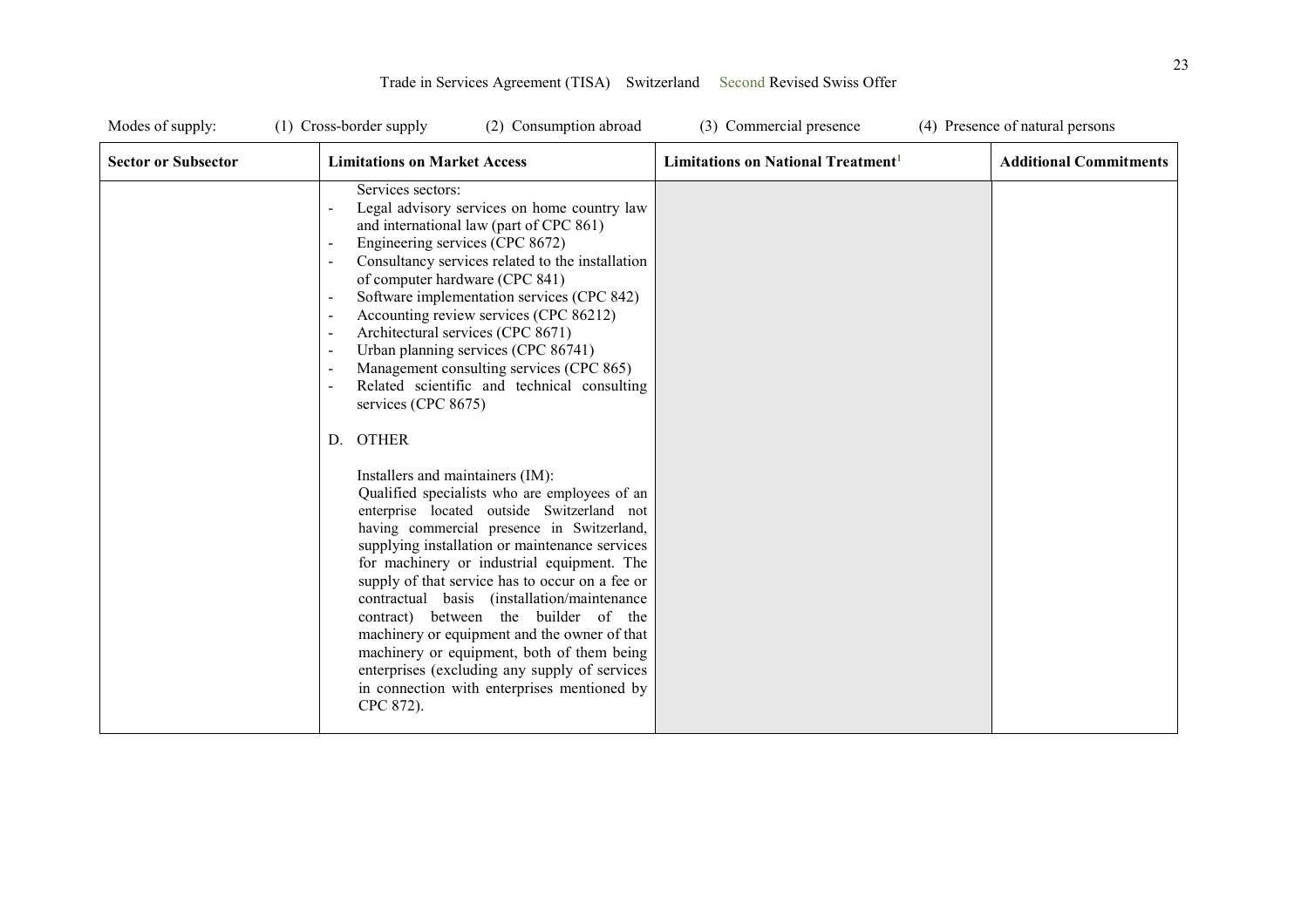| Modes of supply:                                                                                                | (1) Cross-border supply<br>(2) Consumption abroad                                     | (3) Commercial presence                                                                                                                                                 | (4) Presence of natural persons |
|-----------------------------------------------------------------------------------------------------------------|---------------------------------------------------------------------------------------|-------------------------------------------------------------------------------------------------------------------------------------------------------------------------|---------------------------------|
| <b>Sector or Subsector</b>                                                                                      | <b>Limitations on Market Access</b>                                                   | <b>Limitations on National Treatment</b>                                                                                                                                | <b>Additional Commitments</b>   |
| PART II.                                                                                                        | <b>SECTOR-SPECIFIC COMMITMENTS</b>                                                    |                                                                                                                                                                         |                                 |
| paragraphs 2 and 3 of Article II-2.                                                                             |                                                                                       | This Part applies to market access (MA) and national treatment (NT) and contains specific commitments, limitations and conditions in application of Article II-1 and of |                                 |
| <b>BUSINESS SERVICES</b><br>1.                                                                                  |                                                                                       |                                                                                                                                                                         |                                 |
| Professional Services<br>A.                                                                                     |                                                                                       |                                                                                                                                                                         |                                 |
| Legal services<br>(a)                                                                                           |                                                                                       |                                                                                                                                                                         |                                 |
| <b>International</b><br>Commercial<br>arbitration<br>services<br>on<br>international law<br>(part of CPC 861)   | None<br>1)<br>2)<br>None<br>3)<br>None<br>Unbound except as indicated in Part I<br>4) |                                                                                                                                                                         |                                 |
| Legal advisory services on<br>home country law<br>and<br>international law<br>(part of CPC 861)                 | None<br>1)<br>2)<br>None<br>3)<br>None<br>Unbound except as indicated in Part I<br>4) |                                                                                                                                                                         |                                 |
| Mediation<br>and<br>extra-<br>conciliation<br>judicial<br>services on international<br>law<br>(part of CPC 861) | None<br>1)<br>2)<br>None<br>3)<br>None<br>Unbound except as indicated in Part I<br>4) |                                                                                                                                                                         |                                 |
| Other legal services<br>(part of CPC 861)                                                                       | <b>Unbound</b><br><b>Unbound</b><br>$\rightarrow$<br>3) Unbound<br>4) Unbound         | $(1), (2), (3), (4)$ (see above)                                                                                                                                        |                                 |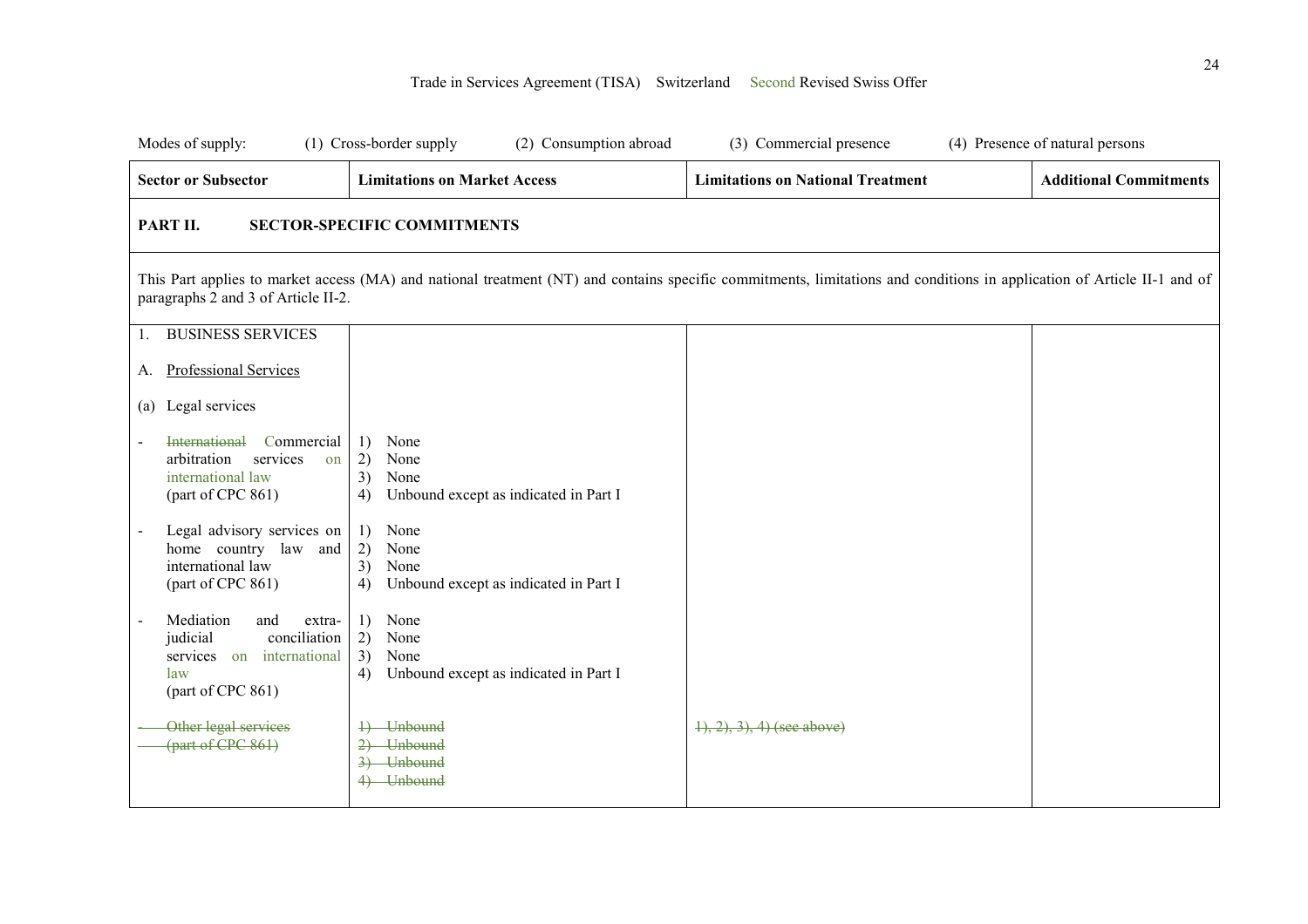| Modes of supply:                                                            | (1) Cross-border supply<br>(2) Consumption abroad                                     | (3) Commercial presence                                                                                                                                                                                                                                                                                                                                                                                                                                                                                            | (4) Presence of natural persons |
|-----------------------------------------------------------------------------|---------------------------------------------------------------------------------------|--------------------------------------------------------------------------------------------------------------------------------------------------------------------------------------------------------------------------------------------------------------------------------------------------------------------------------------------------------------------------------------------------------------------------------------------------------------------------------------------------------------------|---------------------------------|
| <b>Sector or Subsector</b>                                                  | <b>Limitations on Market Access</b>                                                   | <b>Limitations on National Treatment</b>                                                                                                                                                                                                                                                                                                                                                                                                                                                                           | <b>Additional Commitments</b>   |
| (b) Accounting, auditing and<br>bookkeeping services                        |                                                                                       |                                                                                                                                                                                                                                                                                                                                                                                                                                                                                                                    |                                 |
| Accounting<br>and<br>bookkeeping services<br>(CPC 862 except 86211)         | 1)<br>None<br>2)<br>None<br>3)<br>None<br>Unbound except as indicated in Part I<br>4) |                                                                                                                                                                                                                                                                                                                                                                                                                                                                                                                    |                                 |
| Auditing<br>services,<br>excluding auditing of banks<br>(part of CPC 86211) | None<br>1)<br>2)<br>None<br>3)<br>None<br>Unbound except as indicated in Part I<br>4) | At least one auditor of a "joint stock company"<br>(société anonyme/Aktiengesellschaft) or a<br>"stock company with unlimited partners"<br>(société en commandite par actions/<br>Kommanditaktiengesellschaft) must have his<br>domicile, his principal office, or a registered<br>branch in Switzerland<br>At least one auditor of a "joint stock company"<br>or a "stock company with unlimited partners"<br>must have his domicile, his principal office, or a<br>registered branch in Switzerland <sup>§</sup> |                                 |
| <b>Auditing of banks</b><br>${\rm (part of CPC 86211)}$                     | 4) Unbound<br>2) Unbound<br>3) Unbound<br>4) Unbound                                  | $(1), (2), (3), (4)$ (see above)                                                                                                                                                                                                                                                                                                                                                                                                                                                                                   |                                 |
| Taxation services<br>(c)<br>(CPC 863)                                       | None<br>1)<br>2)<br>None<br>3)<br>None<br>Unbound except as indicated in Part I<br>4) |                                                                                                                                                                                                                                                                                                                                                                                                                                                                                                                    |                                 |
| (d) Architectural services<br>(CPC 8671)                                    | None<br>1)<br>2)<br>None<br>3)<br>None<br>Unbound except as indicated in Part I<br>4) |                                                                                                                                                                                                                                                                                                                                                                                                                                                                                                                    |                                 |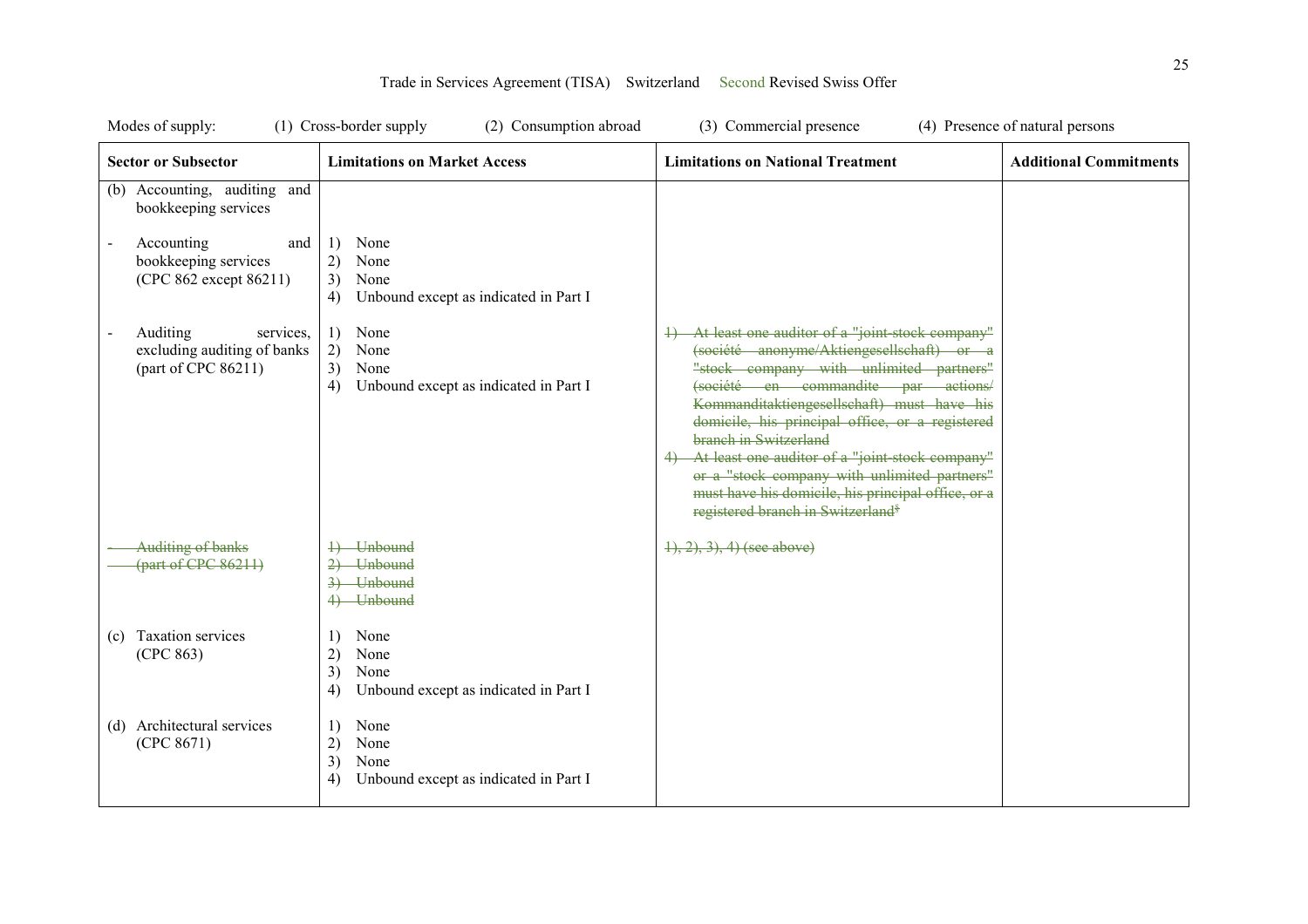| Modes of supply:                                                                        | (1) Cross-border supply<br>(2) Consumption abroad                                     | (3) Commercial presence                                                                                                                                                                                                                                                                                                                                                                                                                                                                                               | (4) Presence of natural persons |
|-----------------------------------------------------------------------------------------|---------------------------------------------------------------------------------------|-----------------------------------------------------------------------------------------------------------------------------------------------------------------------------------------------------------------------------------------------------------------------------------------------------------------------------------------------------------------------------------------------------------------------------------------------------------------------------------------------------------------------|---------------------------------|
| <b>Sector or Subsector</b>                                                              | <b>Limitations on Market Access</b>                                                   | <b>Limitations on National Treatment</b>                                                                                                                                                                                                                                                                                                                                                                                                                                                                              | <b>Additional Commitments</b>   |
| Engineering services<br>(e)<br>(CPC 8672)                                               | None<br>1)<br>2)<br>None<br>3)<br>None<br>Unbound except as indicated in Part I<br>4) | For survey activities for official public<br>purposes <sup>11</sup> , a Swiss license is necessary, which<br>is delivered to qualified surveyors after passing<br>an exam<br>3) For survey activities for official public<br>purposes, a Swiss license is necessary, which is<br>delivered to qualified surveyors after passing an<br>exam<br>For survey activities for official public<br>purposes, a Swiss license is necessary, which is<br>delivered to qualified surveyors after passing an<br>exam <sup>§</sup> |                                 |
| Integrated<br>engineering<br>(f)<br>services<br>(CPC 8673)                              | 1)<br>None<br>2)<br>None<br>3)<br>None<br>Unbound except as indicated in Part I<br>4) |                                                                                                                                                                                                                                                                                                                                                                                                                                                                                                                       |                                 |
| Urban<br>planning<br>(g)<br>and<br>architectural<br>landscape<br>services<br>(CPC 8674) | None<br>1)<br>2)<br>None<br>3)<br>None<br>Unbound except as indicated in Part I<br>4) |                                                                                                                                                                                                                                                                                                                                                                                                                                                                                                                       |                                 |
| (h) Medical and dental services<br>(CPC 9312)                                           | None<br>1)<br>2)<br>None<br>3)<br>Unbound<br>Unbound<br>4)                            | Swiss nationality is necessary to practice<br>independently<br>4) Swiss nationality is necessary to practice<br>independently <sup>§</sup>                                                                                                                                                                                                                                                                                                                                                                            |                                 |

 $11\,$ 11 "Survey activities for official public purposes" means cadastral activities and related activities.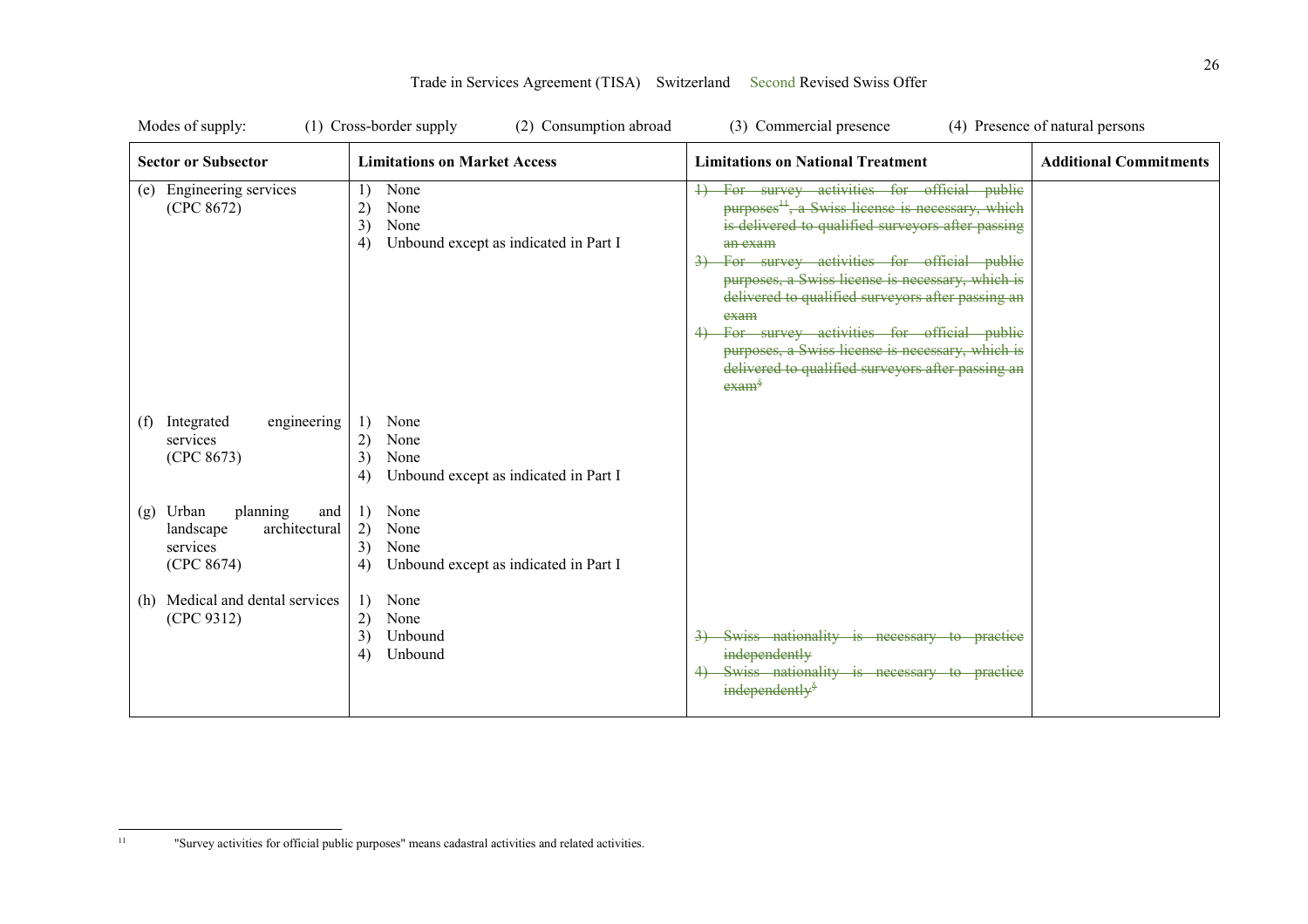| Modes of supply:                                                                                                  | (1) Cross-border supply<br>(2) Consumption abroad                                     | (3) Commercial presence                                                                                                                    | (4) Presence of natural persons |
|-------------------------------------------------------------------------------------------------------------------|---------------------------------------------------------------------------------------|--------------------------------------------------------------------------------------------------------------------------------------------|---------------------------------|
| <b>Sector or Subsector</b>                                                                                        | <b>Limitations on Market Access</b>                                                   | <b>Limitations on National Treatment</b>                                                                                                   | <b>Additional Commitments</b>   |
| (i) Veterinary services<br>(CPC 932)                                                                              | None<br>1)<br>2)<br>None<br>3)<br>Unbound<br>4)<br>Unbound                            | Swiss nationality is necessary to practice<br>independently<br>4) Swiss nationality is necessary to practice<br>independently <sup>§</sup> |                                 |
| Services provided<br>⊣θ₩<br>midwives.<br>nurses.<br>physiotherapists and para-<br>medical personnel<br>(CPC93191) | +) Unbound<br>$2)$ Unbound<br>3) Unbound<br>4) Unbound                                | $(1), (2), (3), (4)$ (see above)                                                                                                           |                                 |
| $(k)$ Other                                                                                                       | 4) Unbound<br>2) Unbound<br>3) Unbound<br>4) Unbound                                  | $(1), (2), (3), (4)$ (see above)                                                                                                           |                                 |
| Computer<br>Related<br>В.<br>and<br><b>Services</b>                                                               |                                                                                       |                                                                                                                                            |                                 |
| Consultancy<br>services<br>(a)<br>related to the installation of<br>computer hardware<br>(CPC 841)                | None<br>1)<br>2)<br>None<br>3)<br>None<br>Unbound except as indicated in Part I<br>4) |                                                                                                                                            |                                 |
| Software<br>implementation<br>(b)<br>services<br>(CPC 842)                                                        | None<br>1)<br>2)<br>None<br>3)<br>None<br>Unbound except as indicated in Part I<br>4) |                                                                                                                                            |                                 |
| Data processing services<br>(c)<br>(CPC 843)                                                                      | None<br>1)<br>2)<br>None<br>3)<br>None<br>Unbound except as indicated in Part I<br>4) |                                                                                                                                            |                                 |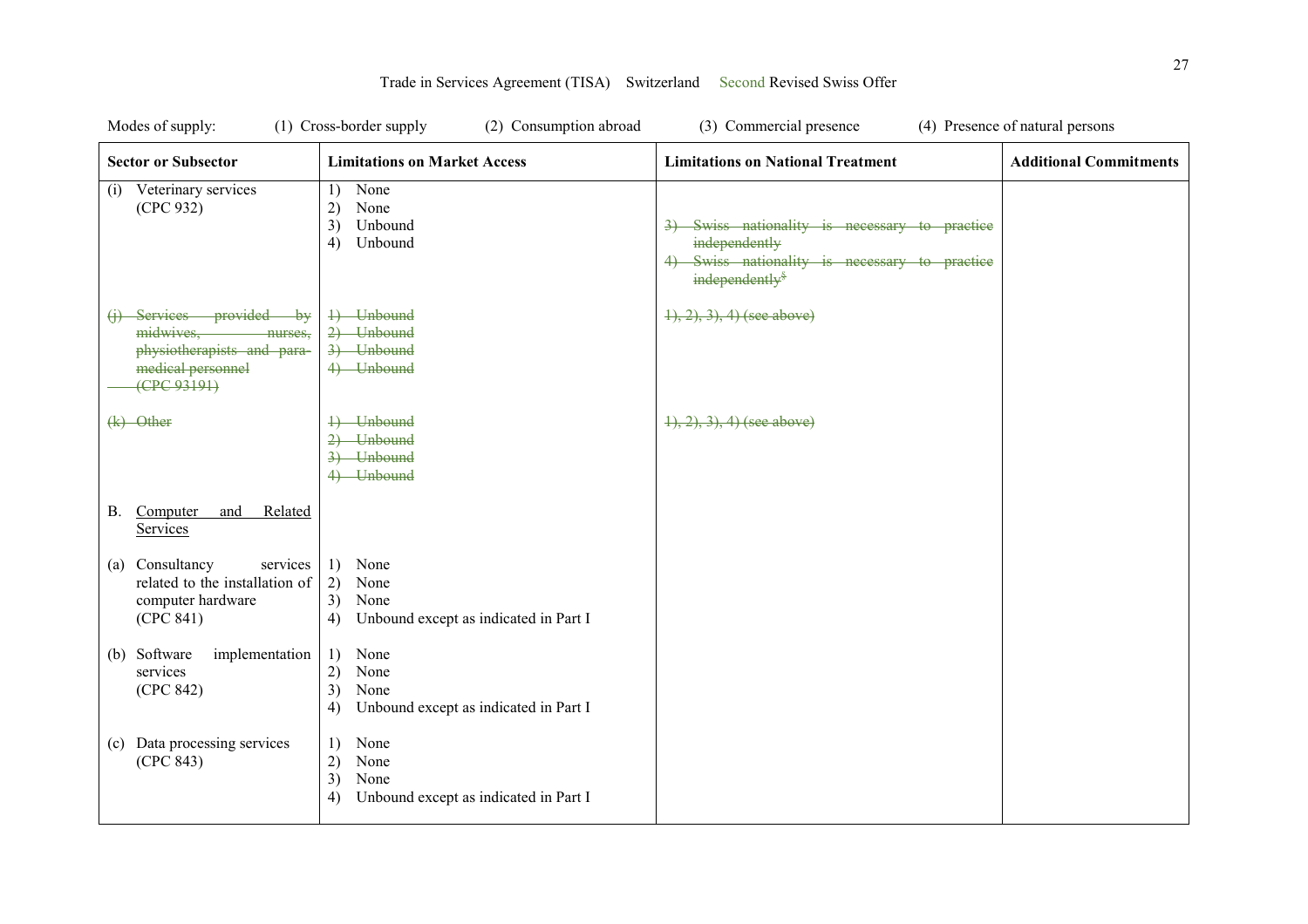| Modes of supply:                                                                                                                                                                                                                                            | (1) Cross-border supply<br>(2) Consumption abroad                                     | (3) Commercial presence                  | (4) Presence of natural persons |
|-------------------------------------------------------------------------------------------------------------------------------------------------------------------------------------------------------------------------------------------------------------|---------------------------------------------------------------------------------------|------------------------------------------|---------------------------------|
| <b>Sector or Subsector</b>                                                                                                                                                                                                                                  | <b>Limitations on Market Access</b>                                                   | <b>Limitations on National Treatment</b> | <b>Additional Commitments</b>   |
| (d) Data base services<br>(CPC 844)                                                                                                                                                                                                                         | None<br>1)<br>2)<br>None<br>3)<br>None<br>Unbound except as indicated in Part I<br>4) |                                          |                                 |
| (e) Other                                                                                                                                                                                                                                                   |                                                                                       |                                          |                                 |
| Maintenance<br>and<br>repair<br>of<br>office<br>services<br>machinery and equipment,<br>including computers<br>(CPC 845)                                                                                                                                    | None<br>1)<br>2)<br>None<br>3)<br>None<br>Unbound except as indicated in Part I<br>4) |                                          |                                 |
| Data preparation services<br>(CPC 8491)                                                                                                                                                                                                                     | 1)<br>None<br>2)<br>None<br>3)<br>None<br>4)<br>Unbound except as indicated in Part I |                                          |                                 |
| Training services for staff<br>of clients; web-site design<br>services; Conception and<br>operation<br>services<br>for<br>cyber-protection systems<br>(excluding national defense<br>systems); Children online<br>protection services<br>(part of CPC 8499) | 1)<br>None<br>2)<br>None<br>3)<br>None<br>4)<br>Unbound except as indicated in Part I |                                          |                                 |
| Other computer services<br>n.e.c. not mentioned above<br>(part of CPC 8499)                                                                                                                                                                                 | 1) Unbound<br>2) Unbound<br>3) Unbound<br>4) Unbound                                  | $\{1, 2, 3, 4\}$ (see above)             |                                 |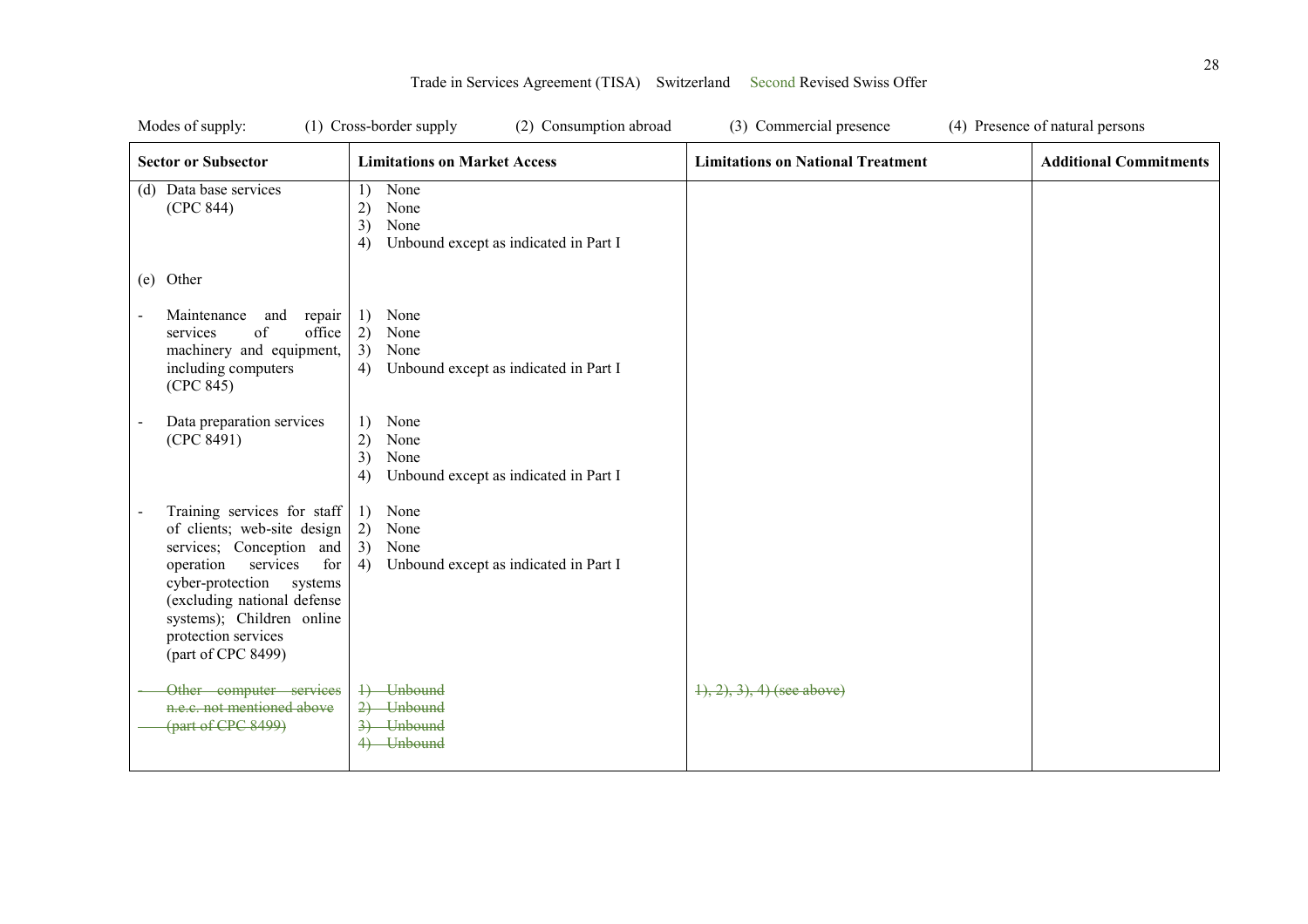| Modes of supply:                                                                                           | (1) Cross-border supply<br>(2) Consumption abroad                                     | (3) Commercial presence                  | (4) Presence of natural persons |
|------------------------------------------------------------------------------------------------------------|---------------------------------------------------------------------------------------|------------------------------------------|---------------------------------|
| <b>Sector or Subsector</b>                                                                                 | <b>Limitations on Market Access</b>                                                   | <b>Limitations on National Treatment</b> | <b>Additional Commitments</b>   |
| <b>Research and Development</b><br>$\mathbb{C}$ .<br>$S$ ervices <sup>12</sup>                             |                                                                                       |                                          |                                 |
| Excluding projects financed<br>$\leftrightarrow$<br>in whole or in part by<br>public funds <sup>13</sup> : |                                                                                       |                                          |                                 |
| R&D services on natural<br>(a)<br>sciences<br>(part of CPC 851)                                            | 1)<br>None<br>2)<br>None<br>3)<br>None<br>4)<br>Unbound except as indicated in Part I |                                          |                                 |
| R&D services on social<br>(b)<br>sciences<br>(part of CPC 852)                                             | None<br>1)<br>2)<br>None<br>3)<br>None<br>Unbound except as indicated in Part I<br>4) |                                          |                                 |
| Interdisciplinary<br>R&D<br>(c)<br>services<br>(part of CPC 853)                                           | 1)<br>None<br>2)<br>None<br>3)<br>None<br>Unbound except as indicated in Part I<br>4) |                                          |                                 |
| (ii) Projects financed in whole<br>or in part by public funds<br>(part of CPC 851-853)                     | 4) Unbound<br>2) Unbound<br>3) Unbound<br><b>Unbound</b><br>4                         | $(1), (2), (3), (4)$ (see above)         |                                 |

 $12$ <sup>12</sup> Unbound for projects financed in whole or in part from public funds.

<sup>&</sup>lt;sup>13</sup> Note for the avoidance of doubt: this exclusion applies to both market access (MA) and national treatment (NT).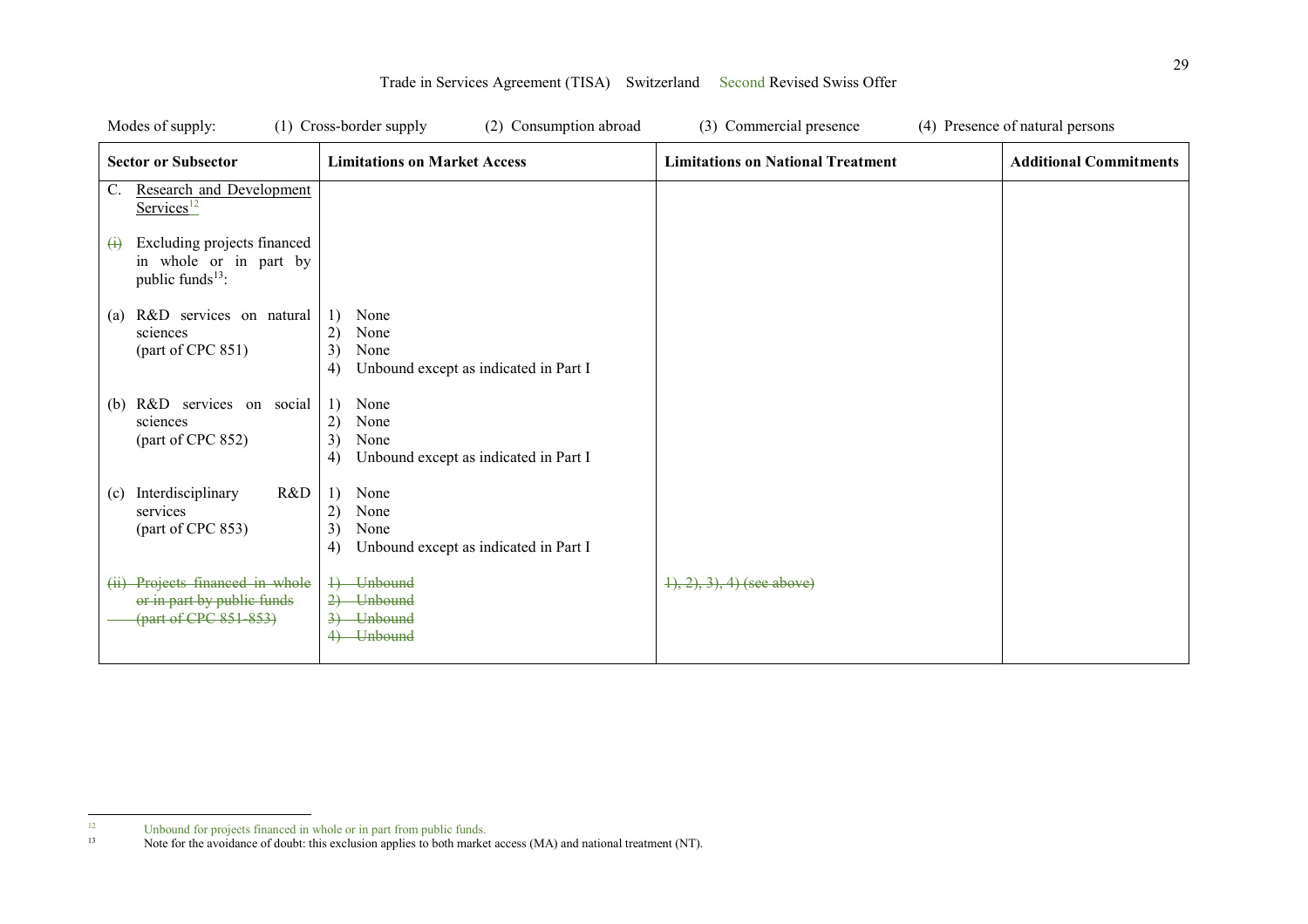| Modes of supply:                                   | $(1)$ Cross-border supply<br>(2) Consumption abroad       | (3) Commercial presence                  | (4) Presence of natural persons |
|----------------------------------------------------|-----------------------------------------------------------|------------------------------------------|---------------------------------|
| <b>Sector or Subsector</b>                         | <b>Limitations on Market Access</b>                       | <b>Limitations on National Treatment</b> | <b>Additional Commitments</b>   |
| <b>Real Estate Services</b><br>D.                  |                                                           |                                          |                                 |
| Involving own or leased<br>(a)<br>property         |                                                           |                                          |                                 |
| Involving own or leased<br>property located on the | None<br>1)<br>2)<br>None                                  |                                          |                                 |
| territory of another Party                         | 3)<br>None                                                |                                          |                                 |
| (part of CPC 821)                                  | 4)<br>Unbound except as indicated in Part I               |                                          |                                 |
| Involving own or leased                            | <b>Unbound</b><br>$\downarrow$                            | $1, 2, 3, 4$ (see above)                 |                                 |
| property located in other                          | <b>Unbound</b><br>$\rightarrow$                           |                                          |                                 |
| territories<br>${\rm (part of CPC 821)}$           | <b>Unbound</b><br><b>Unbound</b>                          |                                          |                                 |
|                                                    |                                                           |                                          |                                 |
| On a fee or contract basis<br>(b)                  | None<br>1)                                                |                                          |                                 |
| (CPC 822)                                          | 2)<br>None                                                |                                          |                                 |
|                                                    | 3)<br>None<br>Unbound except as indicated in Part I<br>4) |                                          |                                 |
|                                                    |                                                           |                                          |                                 |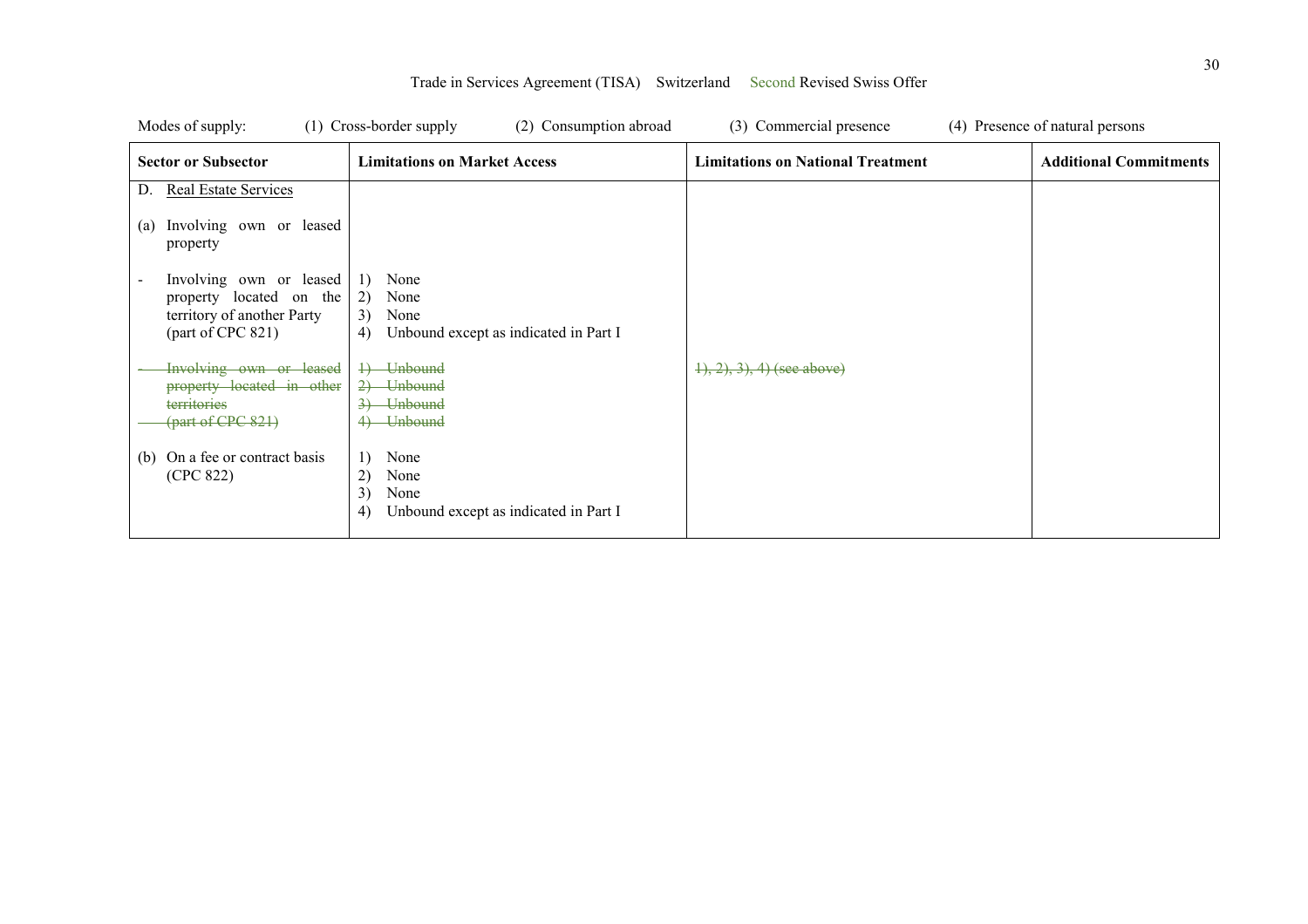| Modes of supply:                                                                                                                   | (1) Cross-border supply<br>(2) Consumption abroad                                                                                                                                                                                                                                                                                                                                                                                                   | (3) Commercial presence                                                                                                                                                                                                                                                                                                                                                                                                                                                                                                                                                                                                                                                                                                                      | (4) Presence of natural persons |
|------------------------------------------------------------------------------------------------------------------------------------|-----------------------------------------------------------------------------------------------------------------------------------------------------------------------------------------------------------------------------------------------------------------------------------------------------------------------------------------------------------------------------------------------------------------------------------------------------|----------------------------------------------------------------------------------------------------------------------------------------------------------------------------------------------------------------------------------------------------------------------------------------------------------------------------------------------------------------------------------------------------------------------------------------------------------------------------------------------------------------------------------------------------------------------------------------------------------------------------------------------------------------------------------------------------------------------------------------------|---------------------------------|
| <b>Sector or Subsector</b>                                                                                                         | <b>Limitations on Market Access</b>                                                                                                                                                                                                                                                                                                                                                                                                                 | <b>Limitations on National Treatment</b>                                                                                                                                                                                                                                                                                                                                                                                                                                                                                                                                                                                                                                                                                                     | <b>Additional Commitments</b>   |
| Rental/Leasing<br>Services<br>Е.<br>without Operators<br>Relating to ships<br>(a)<br>For maritime transport<br>(part of CPC 83103) | Unbound None except that in order to sail<br>1)<br>under Swiss flag, vessels must be 100 per cent<br>owned and controlled by Swiss nationals, 3/4<br>of which having residency in Switzerland<br>2)<br>None<br>3)<br>None except that in order to sail under Swiss<br>flag, vessels must be 100 per cent owned and<br>controlled by Swiss nationals, 3/4 of which<br>having residency in Switzerland<br>Unbound except as indicated in Part I<br>4) | (see above) Board of directors and management<br>of companies owning ships sailing under Swiss<br>flag must be composed of Swiss nationals, the<br>majority of which having residency in<br>Switzerland.<br>in order to sail under Swiss flag, vessels must<br>be 100 per cent owned and controlled by Swiss<br>nationals, 3/4 of which having residency in<br>Switzerland<br>Board of directors and management of<br>companies owning ships sailing under Swiss<br>flag must be composed of Swiss nationals, the<br>majority of which having residency in<br>Switzerland.<br>in order to sail under Swiss flag, vessels must<br>be 100 per cent owned and controlled by Swiss<br>nationals, 3/4 of which having residency in<br>Switzerland |                                 |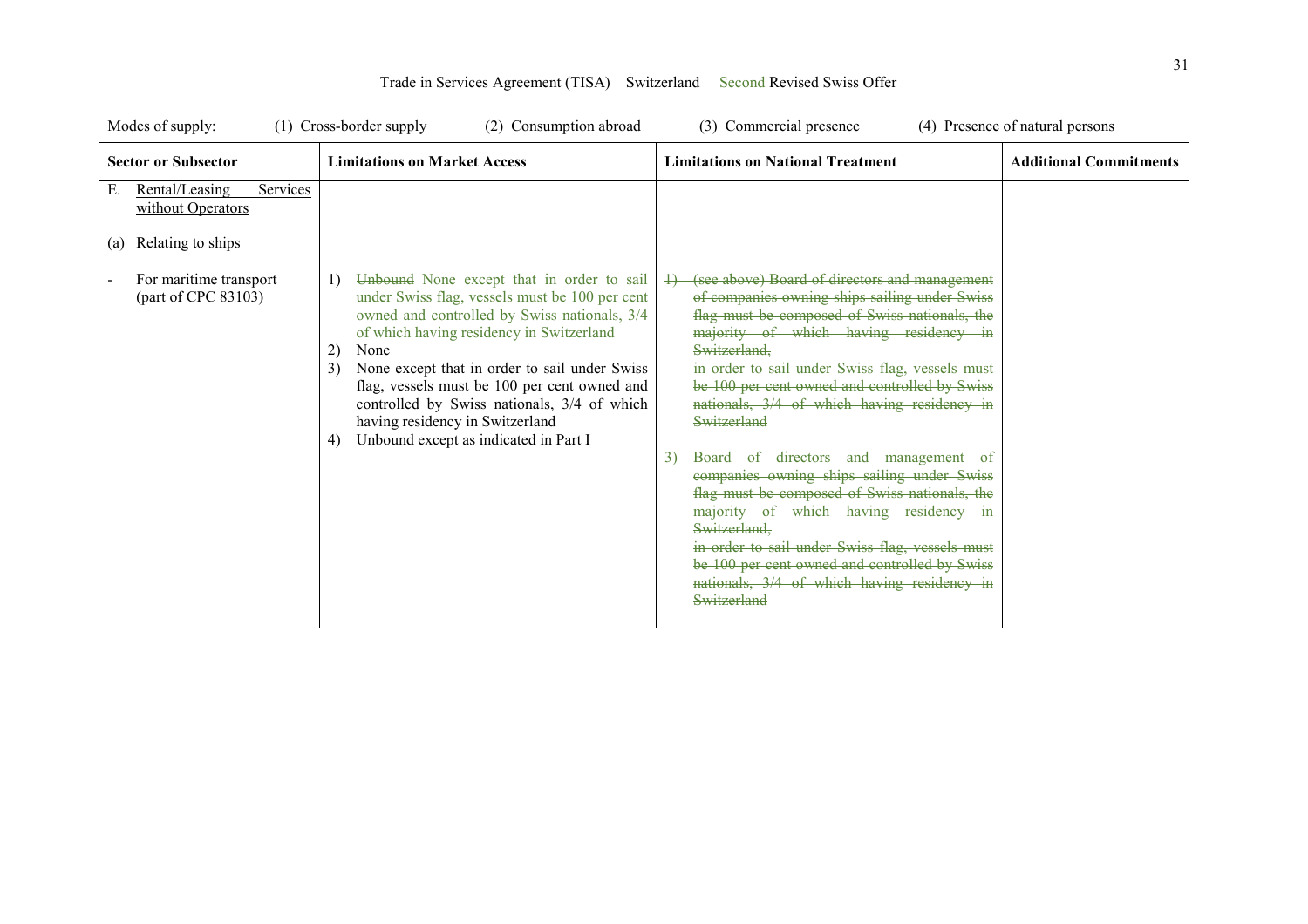| Modes of supply:                                                             | (1) Cross-border supply<br>(2) Consumption abroad                                                                                                                                                                                                                                                                                                                                                                                                                                                                                                                                                                                                                                                                                                                                                       | (3) Commercial presence                                                                                                                                                                                                                                                                                                                                                                                                                                                                                                                                                                                                                                                                                                                                                                                                                                                                                                                                                                                                                                                                                                                                                                                                                                                | (4) Presence of natural persons |
|------------------------------------------------------------------------------|---------------------------------------------------------------------------------------------------------------------------------------------------------------------------------------------------------------------------------------------------------------------------------------------------------------------------------------------------------------------------------------------------------------------------------------------------------------------------------------------------------------------------------------------------------------------------------------------------------------------------------------------------------------------------------------------------------------------------------------------------------------------------------------------------------|------------------------------------------------------------------------------------------------------------------------------------------------------------------------------------------------------------------------------------------------------------------------------------------------------------------------------------------------------------------------------------------------------------------------------------------------------------------------------------------------------------------------------------------------------------------------------------------------------------------------------------------------------------------------------------------------------------------------------------------------------------------------------------------------------------------------------------------------------------------------------------------------------------------------------------------------------------------------------------------------------------------------------------------------------------------------------------------------------------------------------------------------------------------------------------------------------------------------------------------------------------------------|---------------------------------|
| <b>Sector or Subsector</b>                                                   | <b>Limitations on Market Access</b>                                                                                                                                                                                                                                                                                                                                                                                                                                                                                                                                                                                                                                                                                                                                                                     | <b>Limitations on National Treatment</b>                                                                                                                                                                                                                                                                                                                                                                                                                                                                                                                                                                                                                                                                                                                                                                                                                                                                                                                                                                                                                                                                                                                                                                                                                               | <b>Additional Commitments</b>   |
| For<br>internal<br>waterway<br>transport on the Rhine<br>(part of CPC 83103) | Unbound None except that in order to sail<br>1)<br>under Swiss flag, vessels must be owned by a<br>company which is substantially influenced (at<br>least 66 per cent of capital and vote) by<br>persons domiciled in Switzerland or in a<br>country according to the Mannheim<br>Convention and the protocols related to it.<br>Subject to regulations implementing the<br>Mannheim Convention on Rhine Shipping.<br>2)<br>None<br>None except that in order to sail under Swiss<br>3)<br>flag, vessels must be owned by a company<br>which is substantially influenced (at least 66<br>per cent of capital and vote) by persons<br>domiciled in Switzerland or in a country<br>according to the Mannheim Convention and<br>the protocols related to it<br>Unbound except as indicated in Part I<br>4) | (see above) Traffic rights including cabotage<br>are limited on the basis of the Mannheim<br>Convention and the protocols related to it;<br>owner of vessels must have an appropriate<br>managing agency in Switzerland,<br>in order to sail under Swiss flag, vessels must<br>be owned by a company which is substantially<br>influenced (at least 66 per cent of capital and<br>vote) by persons domiciled in Switzerland or in<br>a country according to the Mannheim<br>Convention and the protocols related to it.<br>Subject to regulations implementing the<br>Mannheim Convention on Rhine Shipping.<br>Traffic rights including cabotage are limited on<br>the basis of the Mannheim Convention and the<br>protocols related to it; owner of vessels must<br>have an appropriate managing agency in<br>Switzerland,<br>in order to sail under Swiss flag, vessels must<br>be owned by a company which is substantially<br>influenced (at least 66 per cent of capital and<br>vote) by persons domiciled in Switzerland or in<br>a country according to the Mannheim<br>Convention and the protocols related to it<br>Traffic rights including cabotage are limited on<br>the basis of the Mannheim Convention and the<br>protocols related to it <sup>§</sup> |                                 |
| For other inland waterway<br>transport<br>(part of CPC 83103)                | 1) Unbound<br>2) Unbound<br>3) Unbound<br>4) Unbound                                                                                                                                                                                                                                                                                                                                                                                                                                                                                                                                                                                                                                                                                                                                                    | $\{1, 2, 3\}$ , 4) (see above)                                                                                                                                                                                                                                                                                                                                                                                                                                                                                                                                                                                                                                                                                                                                                                                                                                                                                                                                                                                                                                                                                                                                                                                                                                         |                                 |
| (b) Relating to aircraft                                                     |                                                                                                                                                                                                                                                                                                                                                                                                                                                                                                                                                                                                                                                                                                                                                                                                         |                                                                                                                                                                                                                                                                                                                                                                                                                                                                                                                                                                                                                                                                                                                                                                                                                                                                                                                                                                                                                                                                                                                                                                                                                                                                        |                                 |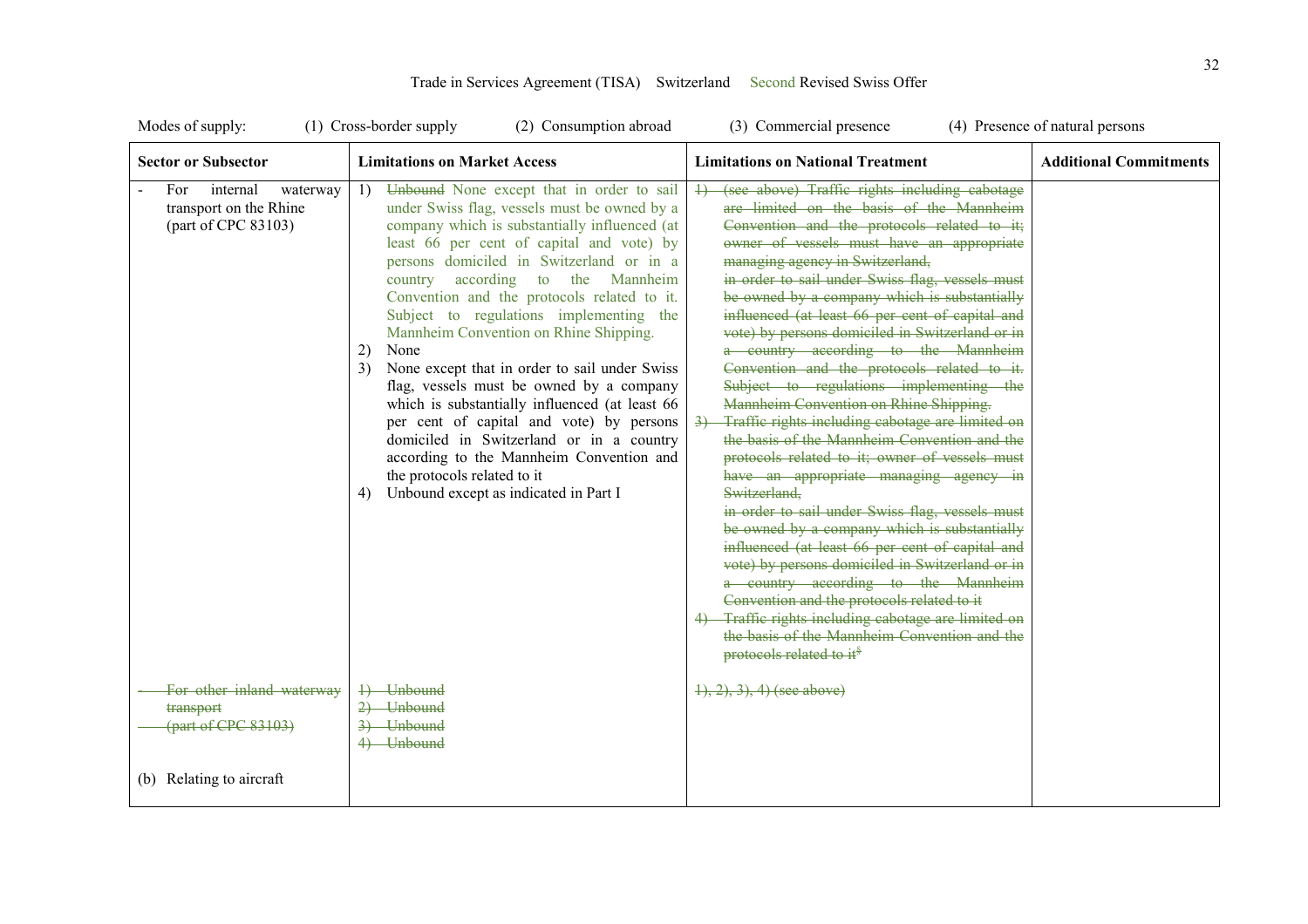| Modes of supply:                                                                                                                                                     | (1) Cross-border supply<br>(2) Consumption abroad                                     | (3) Commercial presence                  | (4) Presence of natural persons |
|----------------------------------------------------------------------------------------------------------------------------------------------------------------------|---------------------------------------------------------------------------------------|------------------------------------------|---------------------------------|
| <b>Sector or Subsector</b>                                                                                                                                           | <b>Limitations on Market Access</b>                                                   | <b>Limitations on National Treatment</b> | <b>Additional Commitments</b>   |
| Relating<br>to<br>aircraft,<br>excluding rental/leasing to<br>companies flying on regular<br>schedule or on charter<br>(part of CPC 83104)                           | None<br>1)<br>2)<br>None<br>3)<br>None<br>Unbound except as indicated in Part I<br>4) |                                          |                                 |
| Rental/leasing<br>$+\theta$<br>companies flying on regular<br>schedule or on charter<br>${\rm (part of CPC 83104)}$                                                  | 4) Unbound<br>2) Unbound<br>3) Unbound<br>4) Unbound                                  | $\{1, 2, 3\}$ , 4) (see above)           |                                 |
| Relating to other transport<br>(c)<br>equipment<br>$(CPC 83101 + 83102 +$<br>83105)                                                                                  | None<br>1)<br>2)<br>None<br>3)<br>None<br>Unbound except as indicated in Part I<br>4) |                                          |                                 |
| (d) Relating to other machinery<br>and equipment<br>(CPC 83106-83109)                                                                                                | None<br>1)<br>2)<br>None<br>3)<br>None<br>Unbound except as indicated in Part I<br>4) |                                          |                                 |
| (e) Other                                                                                                                                                            |                                                                                       |                                          |                                 |
| Rental or leasing services<br>concerning personal and<br>household goods, excluding<br>goods embodying any type<br>of sexual or violent content<br>(part of CPC 832) | None<br>1)<br>2)<br>None<br>3)<br>None<br>Unbound except as indicated in Part I<br>4) |                                          |                                 |
| Leasing or rental services<br>concerning<br>goods<br>embodying any type of<br>sexual or violent content<br>(part of CPC 832)                                         | 4) Unbound<br>2) Unbound<br>3) Unbound<br>4) Unbound                                  | $(1), (2), (3), (4)$ (see above)         |                                 |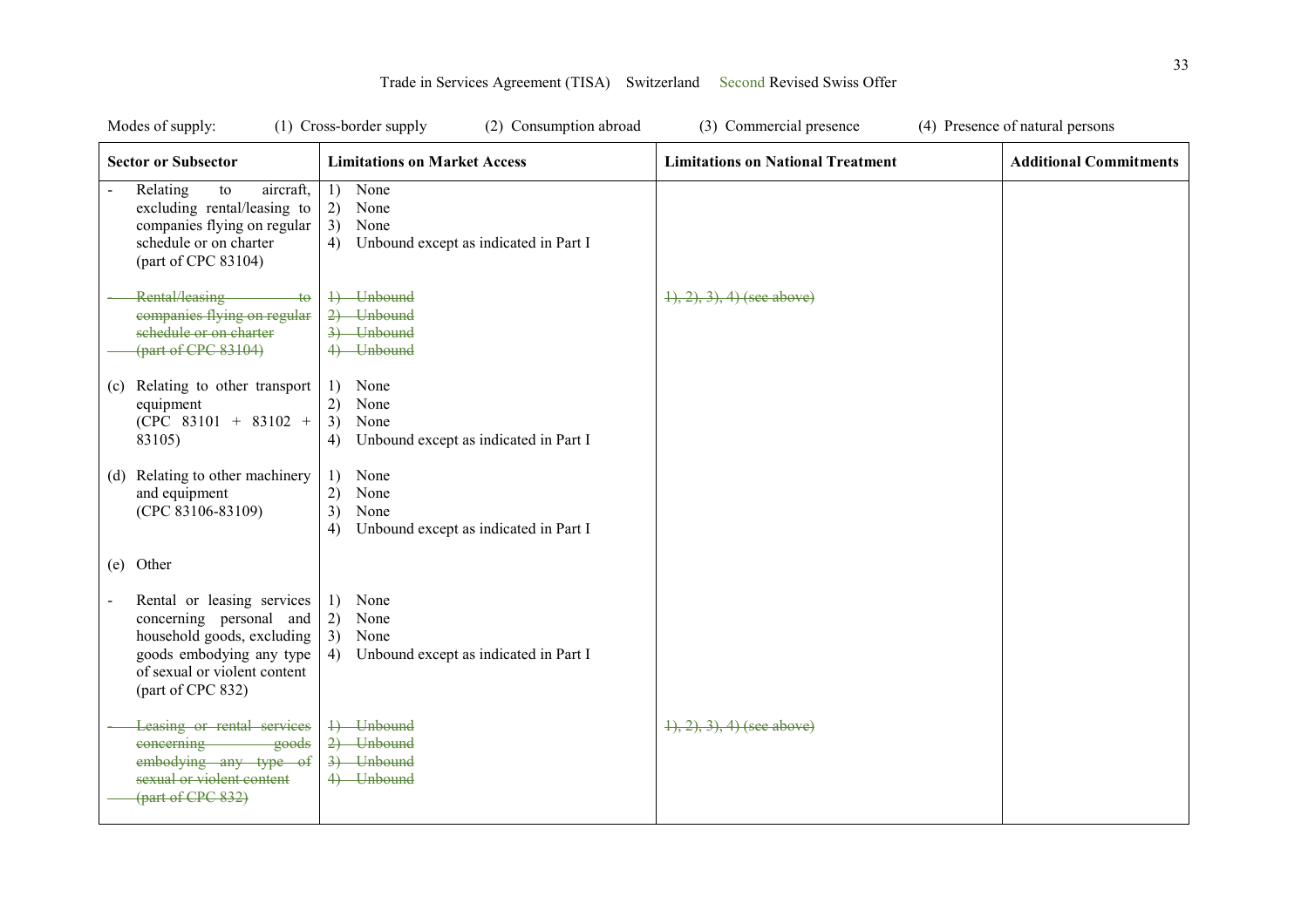| Modes of supply:                                                                                                                                                                                                                                                                                                                                                              | (2) Consumption abroad<br>(1) Cross-border supply                                                                                                                                                                               | (3) Commercial presence                  | (4) Presence of natural persons |
|-------------------------------------------------------------------------------------------------------------------------------------------------------------------------------------------------------------------------------------------------------------------------------------------------------------------------------------------------------------------------------|---------------------------------------------------------------------------------------------------------------------------------------------------------------------------------------------------------------------------------|------------------------------------------|---------------------------------|
| <b>Sector or Subsector</b>                                                                                                                                                                                                                                                                                                                                                    | <b>Limitations on Market Access</b>                                                                                                                                                                                             | <b>Limitations on National Treatment</b> | <b>Additional Commitments</b>   |
| <b>Other Business Services</b><br>F.<br>(a) Advertising services                                                                                                                                                                                                                                                                                                              |                                                                                                                                                                                                                                 |                                          |                                 |
| Advertising<br>services.<br>excluding advertising for<br>goods subject to import<br>authorization<br>and<br>for<br>products,<br>pharmaceutical<br>alcoholic<br>beverages,<br>products<br>tobacco<br>and<br>electronic cigarettes/<br>$ENDS14$ , toxics, explosives,<br>weapons, ammunition and<br>other war material<br>(part of CPC $8711 +$ part of<br>8712)                | 1)<br>None<br>2)<br>None<br>3)<br>None<br>4)<br>Unbound except as indicated in Part I                                                                                                                                           |                                          |                                 |
| Outdoor<br>advertising<br>excluding<br>services,<br>for<br>goods<br>advertising<br>subject<br>import<br>to<br>authorization<br>for<br>and<br>pharmaceutical<br>products,<br>alcoholic<br>beverages,<br>products<br>tobacco<br>and<br>electronic cigarettes/<br>ENDS <sup>6</sup> , toxics, explosives,<br>weapons, ammunition and<br>other war material<br>(part of CPC 8719) | Unbound*<br>1)<br>2)<br>None<br>3)<br>None except that outdoor advertising services<br>on public ground are permitted only when<br>contracted out by cantons and municipalities.<br>Unbound except as indicated in Part I<br>4) |                                          |                                 |

 $\overline{a}$ 

<sup>&</sup>lt;sup>14</sup> Electronic cigarettes (e-cigarettes) or ENDS (Electronic Nicotine Delivery Systems) as defined by the Conference to the WHO Framework Convention on Tobacco Control FCTC on September 1st 2014.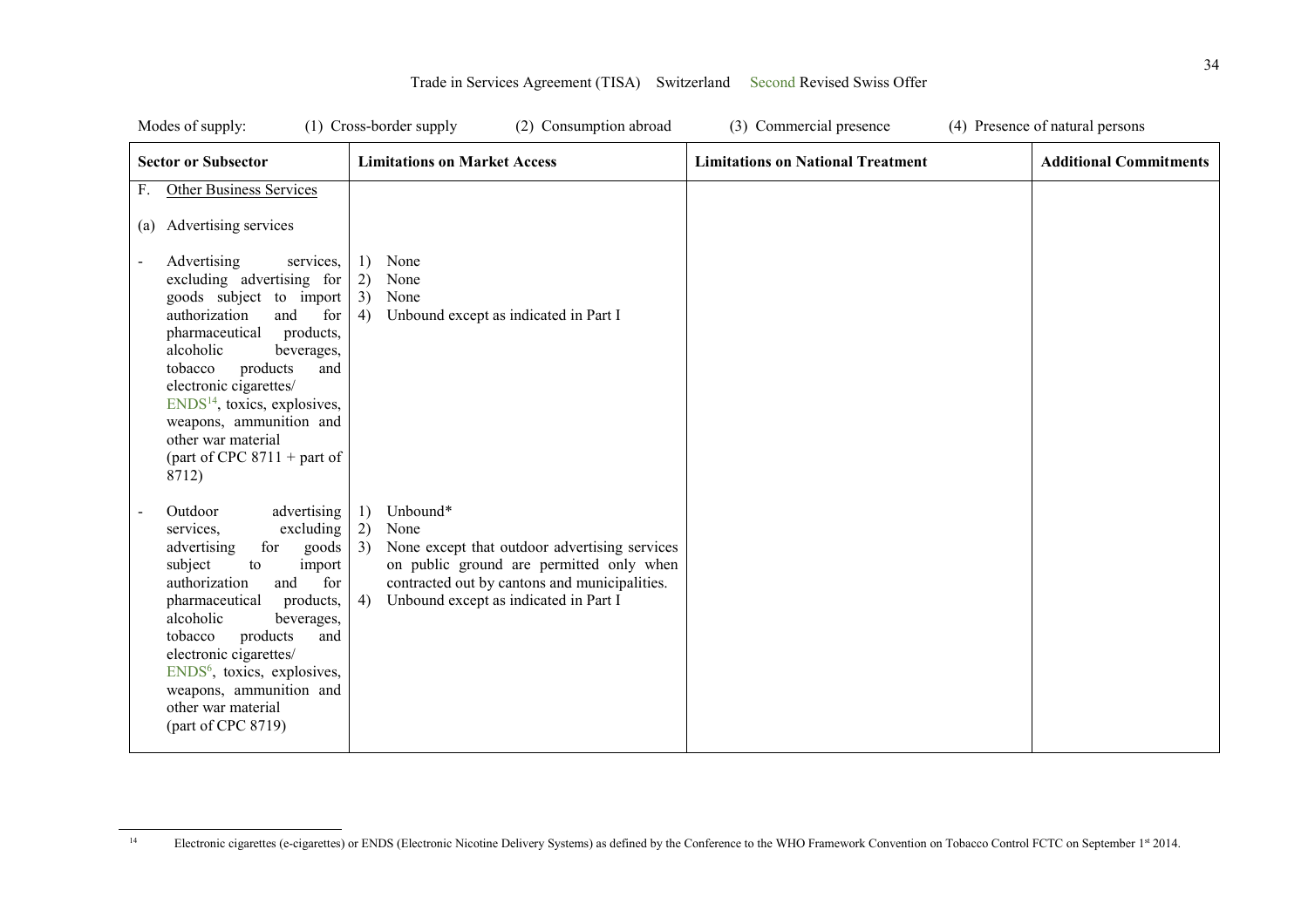| Modes of supply:                                                                                                                                                                                                                                                                                                                                                        | (2) Consumption abroad<br>(1) Cross-border supply                                     | (3) Commercial presence                  | (4) Presence of natural persons |
|-------------------------------------------------------------------------------------------------------------------------------------------------------------------------------------------------------------------------------------------------------------------------------------------------------------------------------------------------------------------------|---------------------------------------------------------------------------------------|------------------------------------------|---------------------------------|
| <b>Sector or Subsector</b>                                                                                                                                                                                                                                                                                                                                              | <b>Limitations on Market Access</b>                                                   | <b>Limitations on National Treatment</b> | <b>Additional Commitments</b>   |
| Advertising services for<br>goods subject to import<br>authorization and for<br>pharmaceutical products,<br>alcoholic-<br>beverages,<br>tobacco products<br><del>and</del><br>electronic cigarettes/<br>ENDS <sup>6</sup> , toxies, explosives,<br>weapons, ammunition and<br>other war material<br>$\frac{1}{2}$ (part of CPC 8711 + part of<br>$8712 +$ part of 8719) | 4) Unbound<br>2) Unbound<br>3) Unbound<br>4) Unbound                                  | $(1), (2), (3), (4)$ (see above)         |                                 |
| Market research and public<br>(b)<br>opinion polling services<br>(CPC 864)                                                                                                                                                                                                                                                                                              | 1)<br>None<br>2)<br>None<br>3)<br>None<br>Unbound except as indicated in Part I<br>4) |                                          |                                 |
| Management<br>consulting<br>(c)<br>services<br>(CPC 865)                                                                                                                                                                                                                                                                                                                | 1)<br>None<br>2)<br>None<br>3)<br>None<br>Unbound except as indicated in Part I<br>4) |                                          |                                 |
| Services<br>related<br>(d)<br>to<br>management consulting<br>(CPC 866)                                                                                                                                                                                                                                                                                                  | None<br>1)<br>2)<br>None<br>3)<br>None<br>4)<br>Unbound except as indicated in Part I |                                          |                                 |
| Technical<br>testing<br>and<br>(e)<br>analysis services<br>(CPC 8676)                                                                                                                                                                                                                                                                                                   | 1)<br>None<br>2)<br>None<br>3)<br>None<br>Unbound except as indicated in Part I<br>4) |                                          |                                 |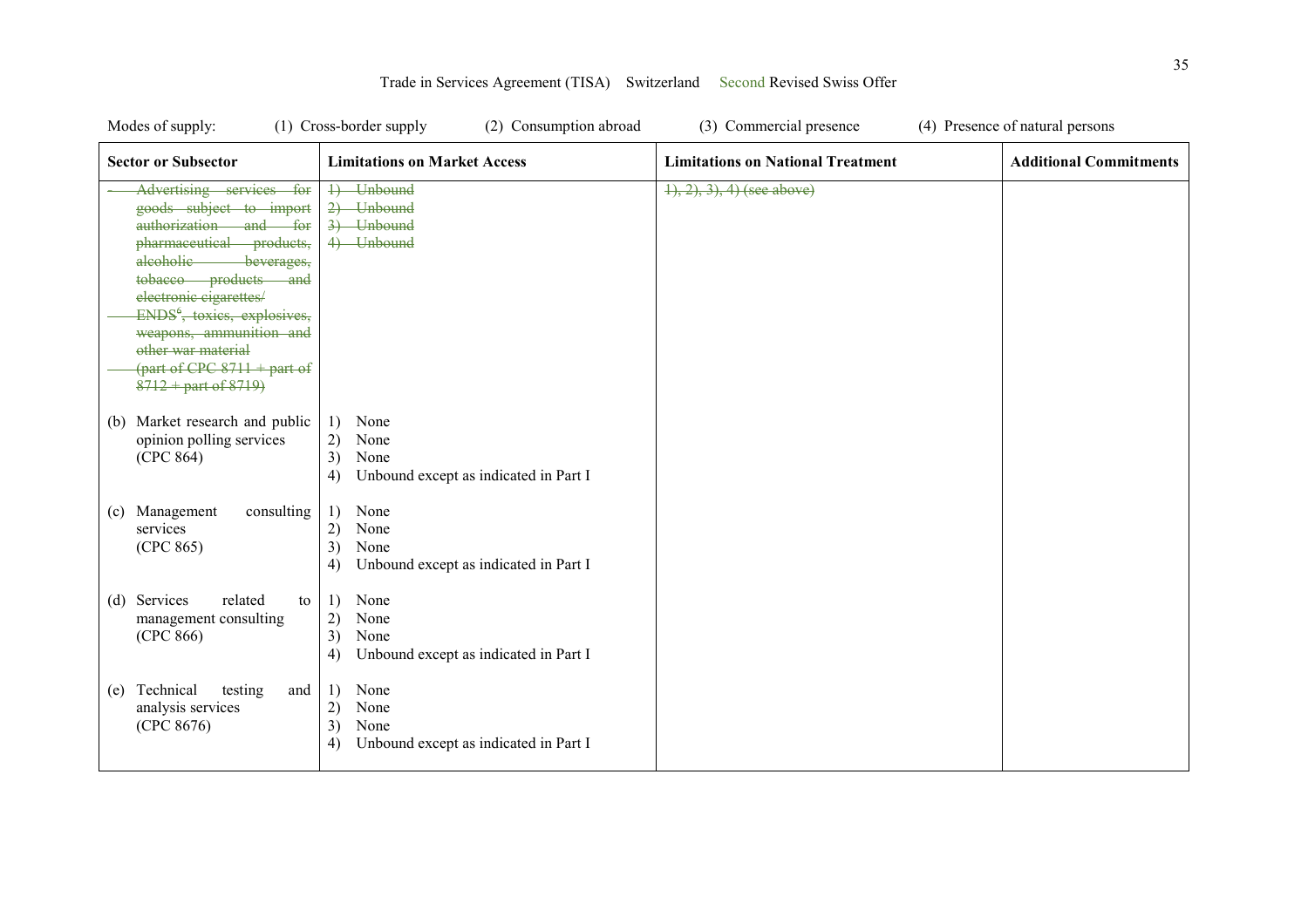| Modes of supply:                                                                                                                                                                    | (1) Cross-border supply<br>(2) Consumption abroad                                     | (3) Commercial presence                  | (4) Presence of natural persons |
|-------------------------------------------------------------------------------------------------------------------------------------------------------------------------------------|---------------------------------------------------------------------------------------|------------------------------------------|---------------------------------|
| <b>Sector or Subsector</b>                                                                                                                                                          | <b>Limitations on Market Access</b>                                                   | <b>Limitations on National Treatment</b> | <b>Additional Commitments</b>   |
| incidental<br>Services<br>to<br>(f)<br>agriculture,<br>hunting<br>and<br>forestry                                                                                                   |                                                                                       |                                          |                                 |
| Consulting<br>services<br>on<br>$\overline{a}$<br>agriculture,<br>hunting<br>and<br>forestry<br>(part of CPC 881)                                                                   | None<br>1)<br>2)<br>None<br>3)<br>None<br>Unbound except as indicated in Part I<br>4) |                                          |                                 |
| Other services incidental to<br>agriculture, hunting and<br>forestry<br>(part of CPC 881)                                                                                           | 4) Unbound<br>2) Unbound<br>3) Unbound<br>4) Unbound                                  | $\{1, 2, 3\}$ , 4) (see above)           |                                 |
| Services<br>incidental<br>to<br>(g)<br>fishing<br>(CPC 882)                                                                                                                         | None<br>1)<br>2)<br>None<br>3)<br>None<br>Unbound except as indicated in Part I<br>4) |                                          |                                 |
| (h) Services<br>incidental<br>to<br>mining                                                                                                                                          |                                                                                       |                                          |                                 |
| Services<br>incidental<br>to<br>$\overline{a}$<br>excluding<br>mining,<br>surveying,<br>prospection,<br>exploration<br>and<br>exploitation<br>(part of CPC $883 +$ part of<br>5115) | None<br>1)<br>2)<br>None<br>3)<br>None<br>4)<br>Unbound except as indicated in Part I |                                          |                                 |
| Prospection,<br>surveying,<br>exploration<br>-and<br>exploitation<br>(part of CPC $883 +$ part of<br>5115                                                                           | 4) Unbound<br>2) Unbound<br>3) Unbound<br>4) Unbound                                  | $(1), (2), (3), (4)$ (see above)         |                                 |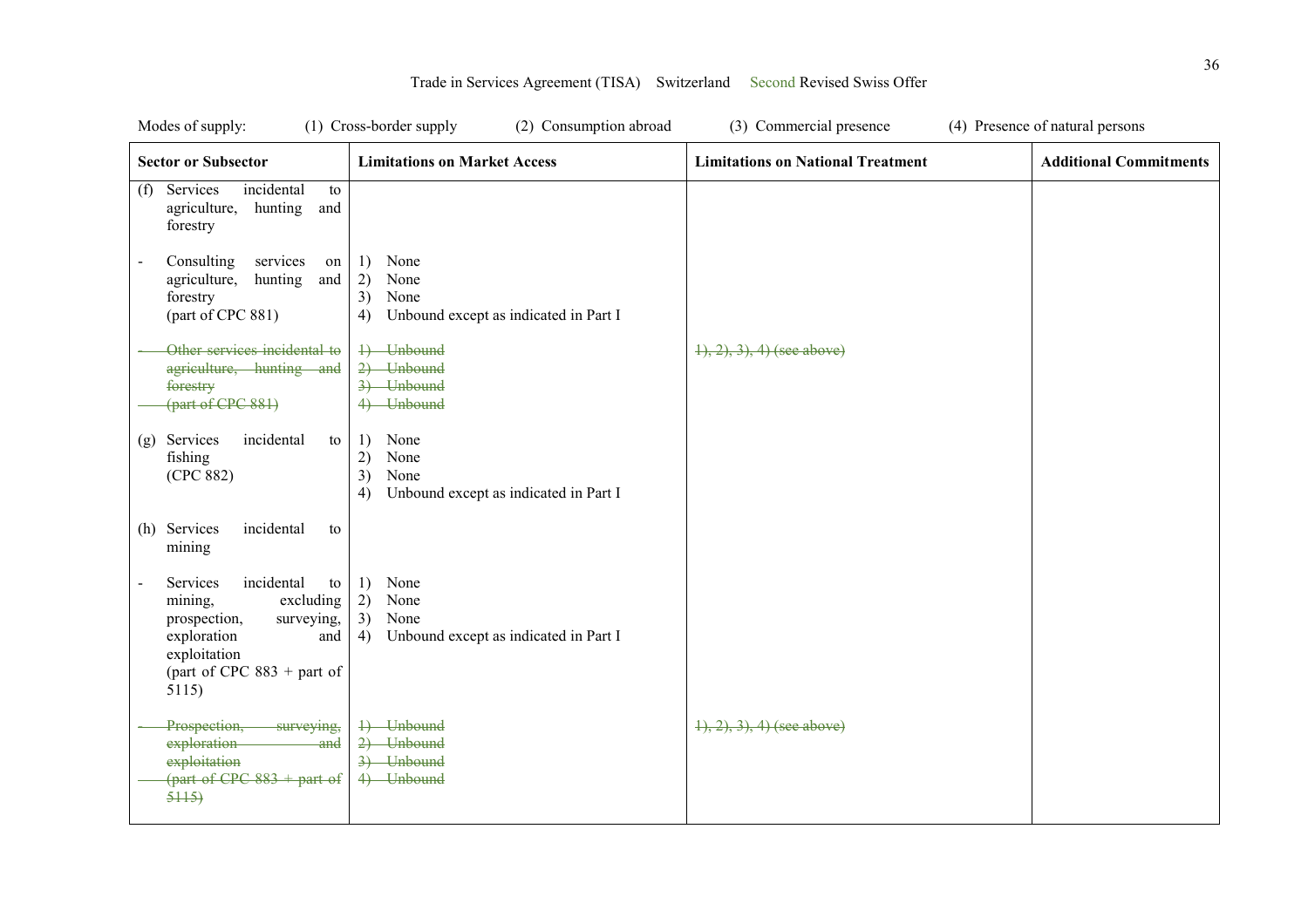| Modes of supply:                                                                                                                                                 | (1) Cross-border supply<br>(2) Consumption abroad                                     | (3) Commercial presence                  | (4) Presence of natural persons |
|------------------------------------------------------------------------------------------------------------------------------------------------------------------|---------------------------------------------------------------------------------------|------------------------------------------|---------------------------------|
| <b>Sector or Subsector</b>                                                                                                                                       | <b>Limitations on Market Access</b>                                                   | <b>Limitations on National Treatment</b> | <b>Additional Commitments</b>   |
| incidental<br>Services<br>to<br>(i)<br>manufacturing<br>$(CPC 884 + 885$ except<br>88442)                                                                        | None<br>1)<br>2)<br>None<br>3)<br>None<br>Unbound except as indicated in Part I<br>4) |                                          |                                 |
| Services incidental<br>$+\theta$<br>energy distribution<br>(FPC 887)                                                                                             | 4) Unbound<br>2) Unbound<br>3) Unbound<br>4) Unbound                                  | $\{1, 2, 3\}$ , 4) (see above)           |                                 |
| (k) Placement and supply<br>services of personnel<br>(CPC 872)                                                                                                   | 4) Unbound<br>2) Unbound<br>3) Unbound<br>4) Unbound                                  | $(1), (2), (3), (4)$ (see above)         |                                 |
| Investigation and security<br>(1)                                                                                                                                |                                                                                       |                                          |                                 |
| Security<br>consultation<br>services<br>(CPC 87302)                                                                                                              | 1)<br>None<br>2)<br>None<br>3)<br>None<br>Unbound except as indicated in Part I<br>4) |                                          |                                 |
| Surveillance services of<br>excluding<br>parked<br>cars,<br>surveillance<br>camera<br>services in on semipublic or<br>public space-ground<br>(part of CPC 87305) | None<br>1)<br>2)<br>None<br>3)<br>None<br>4)<br>Unbound except as indicated in Part I |                                          |                                 |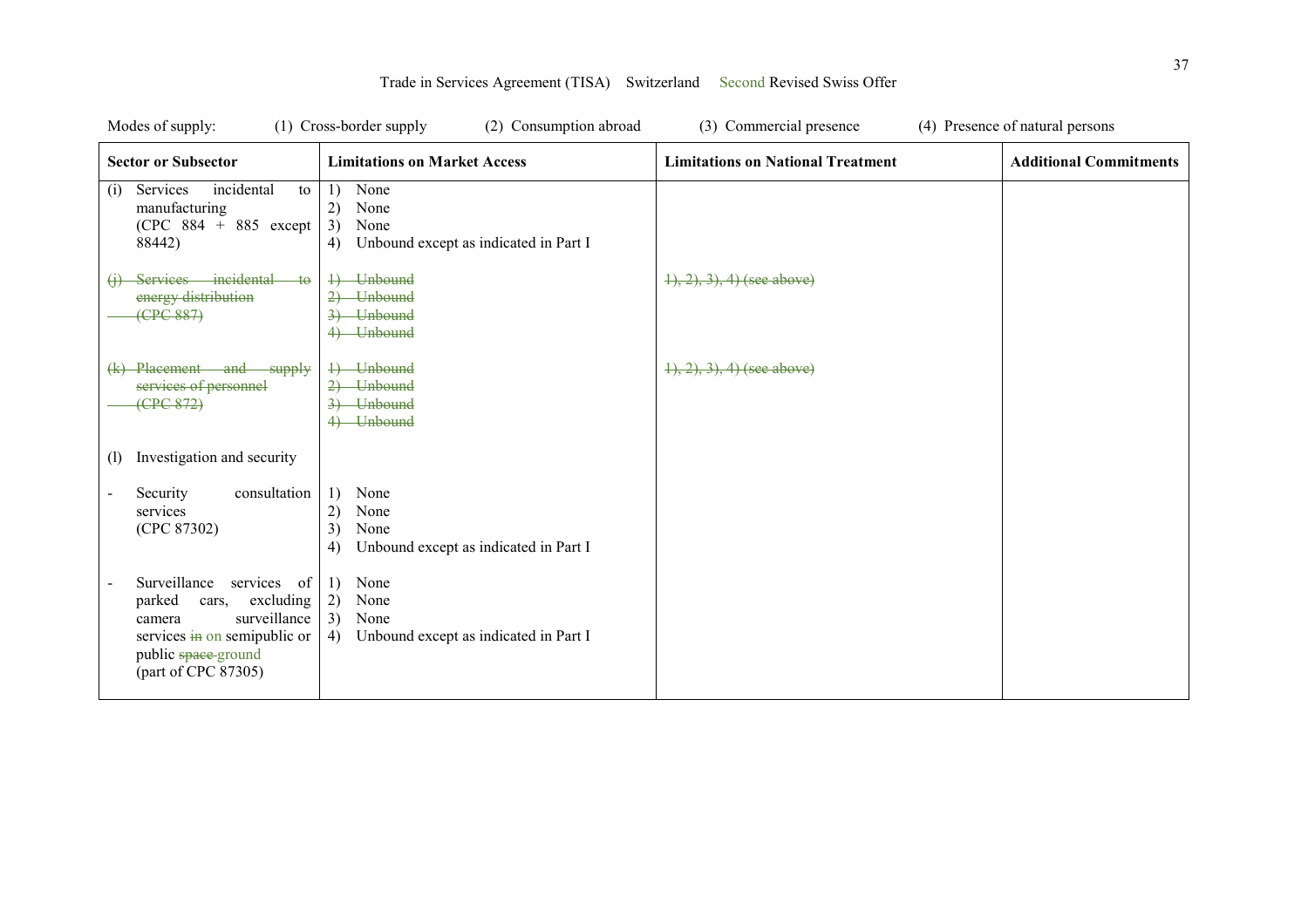| Modes of supply:                                                                                                                                         | (1) Cross-border supply<br>(2) Consumption abroad                                                                                                          | (3) Commercial presence                                                          | (4) Presence of natural persons |
|----------------------------------------------------------------------------------------------------------------------------------------------------------|------------------------------------------------------------------------------------------------------------------------------------------------------------|----------------------------------------------------------------------------------|---------------------------------|
| <b>Sector or Subsector</b>                                                                                                                               | <b>Limitations on Market Access</b>                                                                                                                        | <b>Limitations on National Treatment</b>                                         | <b>Additional Commitments</b>   |
| surveillance<br>Camera<br>services in on semipublic or<br>public space ground<br>${\rm (part of CPC 87305)}$                                             | 4) Unbound<br>$2)$ None<br>3) Unbound<br>4) Unbound                                                                                                        | $\{1, 3\}, 4$ (see above)                                                        |                                 |
| Military and related<br>security services (part of<br>CPC 87309) <sup>15</sup>                                                                           | 1) Unbound<br>2) Unbound<br>3) Unbound<br>4) Unbound                                                                                                       | $1, 2, 3, 4$ (see above)                                                         |                                 |
| Other investigation and<br>security services<br>$(CPC$ 87301 + 87303 +<br>$87304 +$ part of $87305 +$<br>part of 87309)                                  | 1) Unbound<br>2) Unbound<br>3) Unbound<br>4) Unbound                                                                                                       | $(1), (2), (3), (4)$ (see above)                                                 |                                 |
| scientific<br>(m) Related<br>and<br>consulting<br>technical<br>services<br>part of CPC 8675                                                              | None<br>1)<br>2)<br>None<br>3)<br>None<br>4)<br>Unbound except as indicated in Part I                                                                      |                                                                                  |                                 |
| Maintenance and repair of<br>(n)<br>equipment (not including<br>maritime vessels, aircraft or<br>other transport equipment)<br>$(CPC 633 + 8861 - 8866)$ | None<br>1)<br>2)<br>None<br>3)<br>None<br>Unbound except as indicated in Part I;<br>4)<br>commercial presence in Switzerland required<br>for group CPC 633 | 4) Commercial presence in Switzerland required<br>for group CPC 633 <sup>§</sup> |                                 |

 $\overline{a}$ 

<sup>&</sup>lt;sup>15</sup> Any service supplied by private business entities that provide military and/or security services (PMSCs). Military and related security services are understood as they are in the "Montreux Document", concluded in Montreux at 17 September 2008, and in the "International Code of Conduct for Private Security Service Providers", concluded 9 November 2010.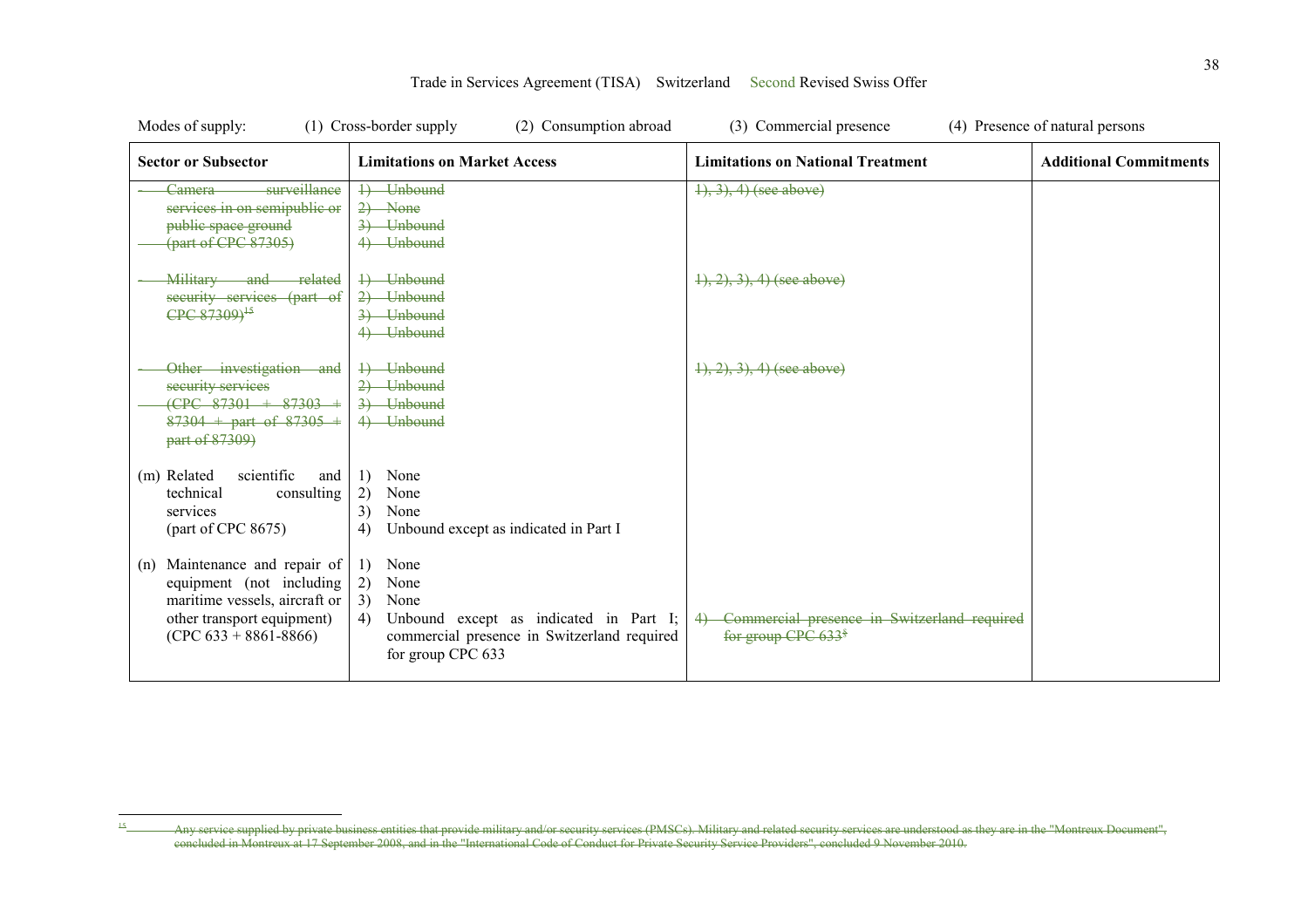| Modes of supply:                                     | (1) Cross-border supply<br>(2) Consumption abroad                                                                                                        | (3) Commercial presence                                      | (4) Presence of natural persons |
|------------------------------------------------------|----------------------------------------------------------------------------------------------------------------------------------------------------------|--------------------------------------------------------------|---------------------------------|
| <b>Sector or Subsector</b>                           | <b>Limitations on Market Access</b>                                                                                                                      | <b>Limitations on National Treatment</b>                     | <b>Additional Commitments</b>   |
| (o) Building cleaning services                       |                                                                                                                                                          |                                                              |                                 |
| Building cleaning services<br>(CPC 874 except 87409) | Unbound*<br>1)<br>$\left( 2\right)$<br>None<br>3)<br>None<br>Unbound except as indicated in Part I;<br>4)<br>commercial presence in Switzerland required | Commercial presence in Switzerland required <sup>§</sup>     |                                 |
| Other building cleaning<br>services<br>(CPC 87409)   | 4) Unbound<br>2) Unbound<br>3) Unbound<br>4) Unbound                                                                                                     | $\{1, 2, 3\}$ , 4) (see above)                               |                                 |
| (p) Photographic services<br>(CPC 875)               | None<br>1)<br>2)<br>None<br>3)<br>None<br>Unbound except as indicated in Part I<br>4)                                                                    |                                                              |                                 |
| Packaging services<br>(q)<br>(CPC 876)               | Unbound*<br>1)<br>2)<br>None<br>3)<br>None<br>Unbound except as indicated in Part I;<br>4)<br>commercial presence in Switzerland required                | 4) Commercial presence in Switzerland required <sup>\$</sup> |                                 |
| Printing, publishing<br>(r)<br>(CPC 88442)           | None<br>1)<br>2)<br>None<br>3)<br>None<br>Unbound except as indicated in Part I<br>4)                                                                    |                                                              |                                 |
| Convention services<br>(s)<br>(part of CPC 87909)    | None<br>1)<br>2)<br>None<br>3)<br>None<br>Unbound except as indicated in Part I<br>4)                                                                    |                                                              |                                 |
| $(t)$ Other                                          |                                                                                                                                                          |                                                              |                                 |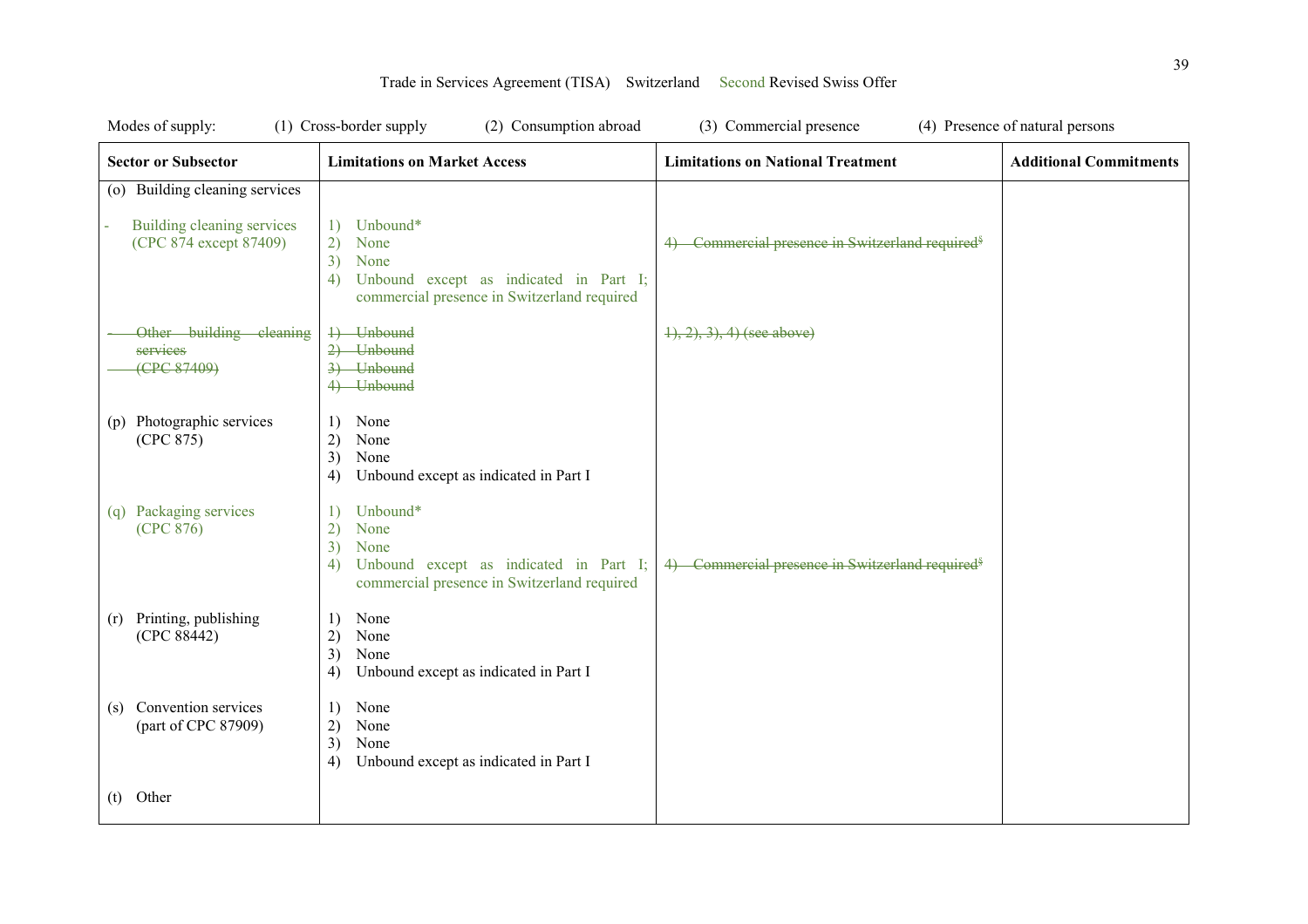| Modes of supply:                                                 | (1) Cross-border supply<br>(2) Consumption abroad                                     | (3) Commercial presence                  | (4) Presence of natural persons |
|------------------------------------------------------------------|---------------------------------------------------------------------------------------|------------------------------------------|---------------------------------|
| <b>Sector or Subsector</b>                                       | <b>Limitations on Market Access</b>                                                   | <b>Limitations on National Treatment</b> | <b>Additional Commitments</b>   |
| <b>Credit reporting services</b><br>(FPC 87901)                  | 1) Unbound<br>2) Unbound<br>3) Unbound<br>4) Unbound                                  | $1, 2, 3, 4$ (see above)                 |                                 |
| Collection agency services<br>(CPC 87902)                        | 4) Unbound<br>2) Unbound<br>3) Unbound<br>4) Unbound                                  | $(1), (2), (3), (4)$ (see above)         |                                 |
| Telephone answering<br>services<br>(CPC 87903)                   | None<br>1)<br>2)<br>None<br>3)<br>None<br>Unbound except as indicated in Part I<br>4) |                                          |                                 |
| Duplication services<br>(CPC 87904)                              | None<br>1)<br>2)<br>None<br>3)<br>None<br>Unbound except as indicated in Part I<br>4) |                                          |                                 |
| <b>Translation</b> and<br>interpretation services<br>(CPC 87905) | 1)<br>None<br>2)<br>None<br>3)<br>None<br>Unbound except as indicated in Part I<br>4) |                                          |                                 |
| Mailing list compilation and<br>mailing services<br>(CPC 87906)  | 1)<br>None<br>2)<br>None<br>3)<br>None<br>Unbound except as indicated in Part I<br>4) |                                          |                                 |
| Specialty design services<br>(CPC 87907)                         | 1)<br>None<br>2)<br>None<br>3)<br>None<br>4)<br>Unbound except as indicated in Part I |                                          |                                 |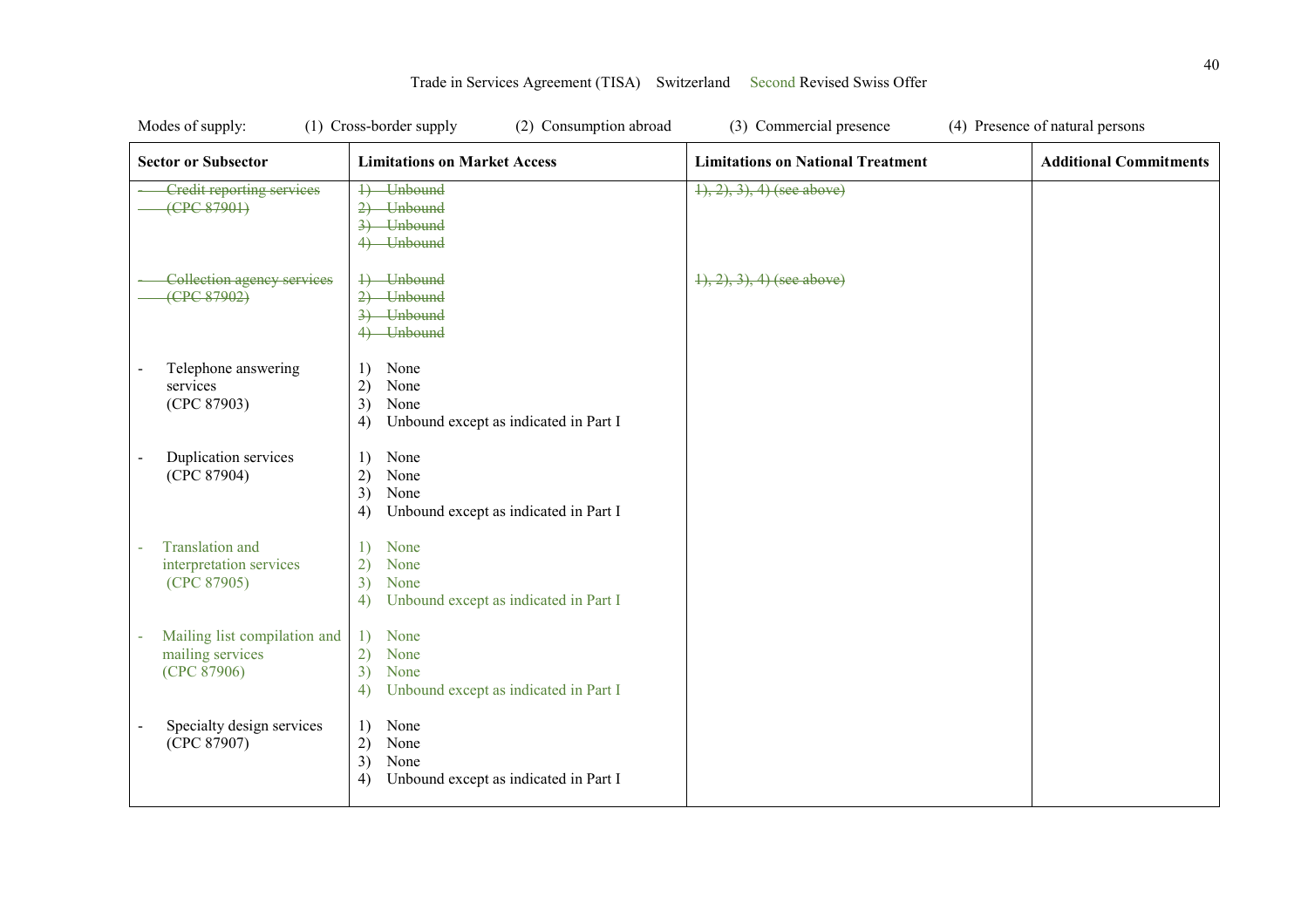| Modes of supply:                                                                                | (1) Cross-border supply<br>(2) Consumption abroad                                                                                     | (3) Commercial presence                  | (4) Presence of natural persons |
|-------------------------------------------------------------------------------------------------|---------------------------------------------------------------------------------------------------------------------------------------|------------------------------------------|---------------------------------|
| <b>Sector or Subsector</b>                                                                      | <b>Limitations on Market Access</b>                                                                                                   | <b>Limitations on National Treatment</b> | <b>Additional Commitments</b>   |
| Other<br>business<br>services<br>$\overline{\phantom{0}}$<br>n.e.c.                             |                                                                                                                                       |                                          |                                 |
| - <del>of</del><br><b>Management</b><br>eopyrights<br>$\left($ part of CPC 87909 $\right)$      | <b>Unbound</b><br><b>Unbound</b><br>$\overline{2}$<br>$\overline{3}$<br><del>Unbound</del><br><del>Unbound</del><br>$\leftrightarrow$ | $(1), (2), (3), (4)$ (see above)         |                                 |
| Other business consulting<br>$\overline{\phantom{a}}$<br>services n.e.c.<br>(part of CPC 87909) | 1)<br>None<br>2)<br>None<br>3)<br>None<br>4)<br>Unbound except as indicated in Part I                                                 |                                          |                                 |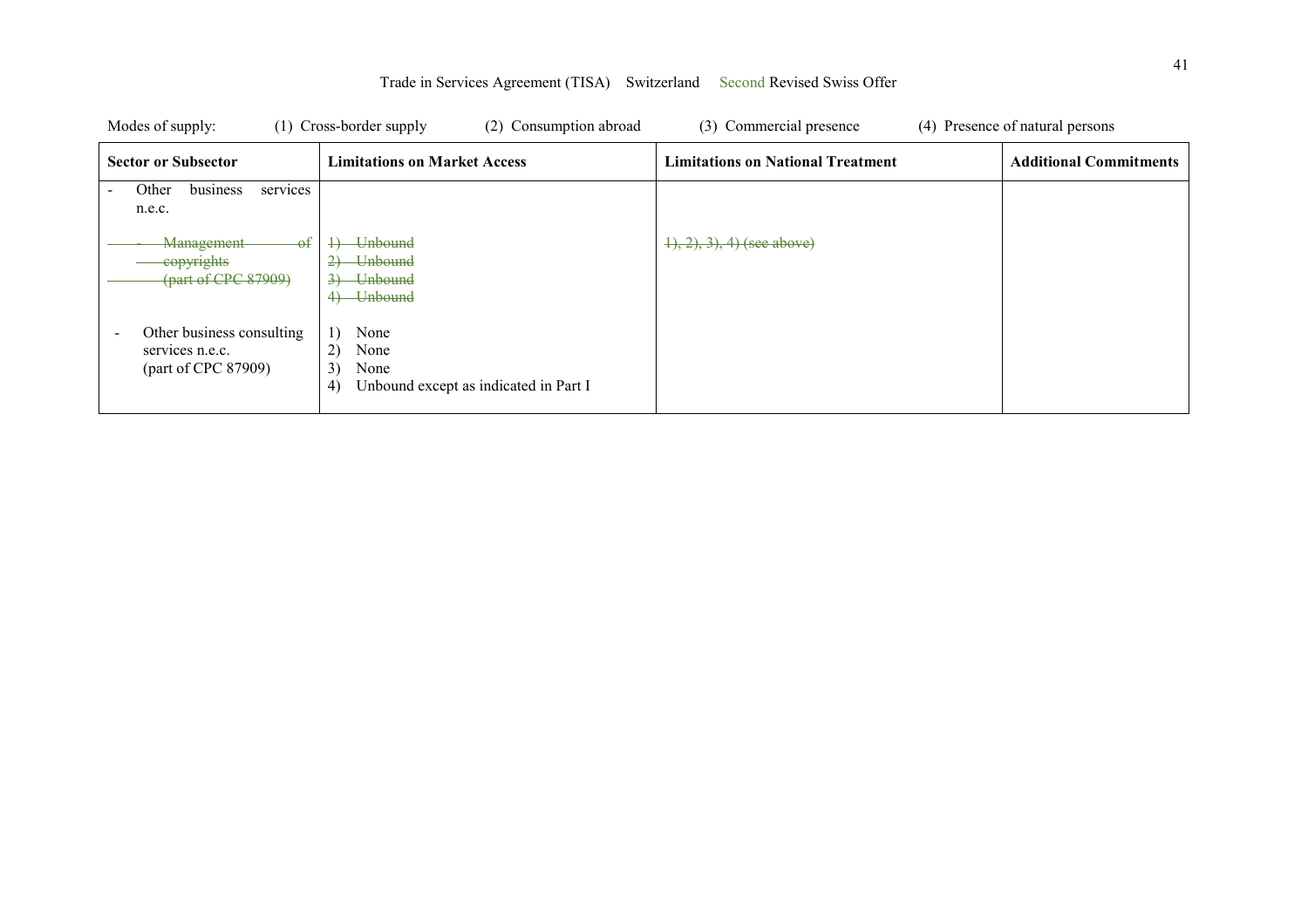| Modes of supply:                                                                                                                                                                                              | (1) Cross-border supply<br>(2) Consumption abroad                                     | (3) Commercial presence                  | (4) Presence of natural persons |  |
|---------------------------------------------------------------------------------------------------------------------------------------------------------------------------------------------------------------|---------------------------------------------------------------------------------------|------------------------------------------|---------------------------------|--|
| <b>Sector or Subsector</b>                                                                                                                                                                                    | <b>Limitations on Market Access</b>                                                   | <b>Limitations on National Treatment</b> | <b>Additional Commitments</b>   |  |
| <b>COMMUNICATION</b><br>2.<br><b>SERVICES</b>                                                                                                                                                                 |                                                                                       |                                          |                                 |  |
| A./B. Postal/Courier Services                                                                                                                                                                                 |                                                                                       |                                          |                                 |  |
| Express delivery services <sup>16</sup><br>(part of CPC $7511 +$ part of<br>7512)                                                                                                                             | None<br>1)<br>2)<br>None<br>3)<br>None<br>Unbound except as indicated in Part I<br>4) |                                          |                                 |  |
| postal/courier<br><b>Other</b><br>services<br>$\frac{1}{2}$ (part of CPC 7511 + part of<br>7512                                                                                                               | 4) Unbound<br>$2)$ None<br>3) Unbound<br>4) Unbound                                   | $1, 3, 4$ (see above)                    |                                 |  |
| Telecommunications<br>$\mathbb{C}$ .<br>Services                                                                                                                                                              |                                                                                       |                                          |                                 |  |
| For the purposes of the commitments below, telecommunications services are the transport of electro-magnetic signals – sound, data, image and combinations thereof –<br>excluding broadcasting. <sup>17</sup> |                                                                                       |                                          |                                 |  |
| <b>Basic Telecommunications</b><br>Services                                                                                                                                                                   |                                                                                       |                                          |                                 |  |
| Voice telephone services<br>(a)<br>(CPC 7521)                                                                                                                                                                 | None<br>1)<br>2)<br>None<br>3)<br>None<br>Unbound except as indicated in Part I<br>4) |                                          |                                 |  |

 $\overline{a}$ <sup>16</sup> Express delivery services are taken as "letter deliveries" which are delivered at five times the price applied by Swiss Post (La Poste Suisse/Die Schweizerische Post) to the delivery of a priority letter of first level of weight and format and as "parcel deliveries" which are delivered at double the basic tariff applied by Swiss Post to the delivery of a parcel of first level of weight, as according to Swiss law.

<sup>17</sup> Broadcasting is defined as the uninterrupted chain of transmission required for the distribution of TV and radio programme signals to the general public, but does not cover contribution links between operators.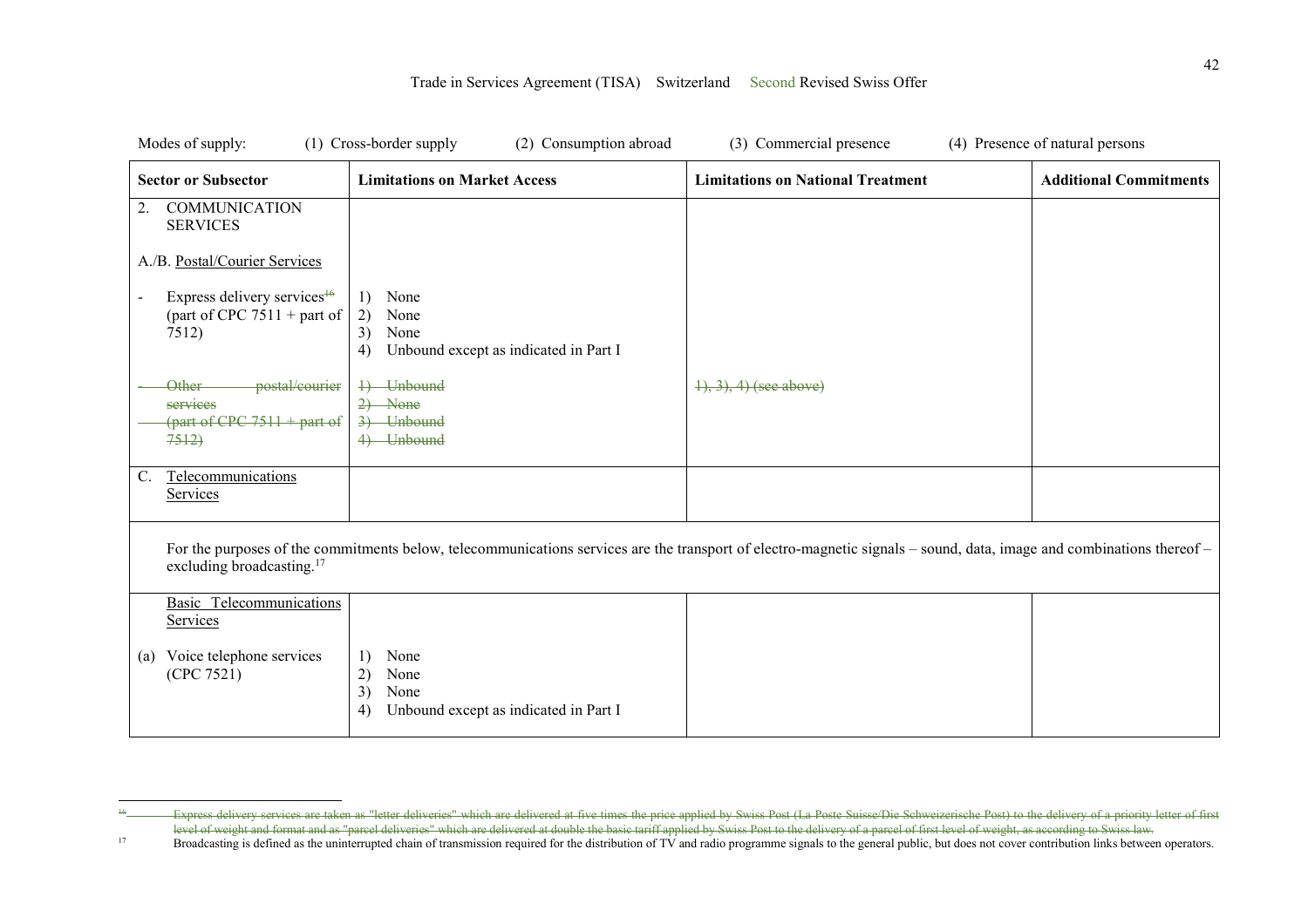|     | Modes of supply:                                                                       | (1) Cross-border supply<br>(2) Consumption abroad                                     | (3) Commercial presence                  | (4) Presence of natural persons |
|-----|----------------------------------------------------------------------------------------|---------------------------------------------------------------------------------------|------------------------------------------|---------------------------------|
|     | <b>Sector or Subsector</b>                                                             | <b>Limitations on Market Access</b>                                                   | <b>Limitations on National Treatment</b> | <b>Additional Commitments</b>   |
|     | (b) Packet-switched<br>data<br>transmission<br>(part of CPC 7523)                      | None<br>1)<br>2)<br>None<br>3)<br>None<br>Unbound except as indicated in Part I<br>4) |                                          |                                 |
| (c) | Circuit-switched<br>data<br>transmission<br>(part of CPC 7523)                         | 1)<br>None<br>2)<br>None<br>3)<br>None<br>Unbound except as indicated in Part I<br>4) |                                          |                                 |
| (d) | Telex services<br>(part of CPC 7523)                                                   | None<br>1)<br>2)<br>None<br>3)<br>None<br>Unbound except as indicated in Part I<br>4) |                                          |                                 |
| (e) | Telegraph services<br>(part of CPC 7522)                                               | None<br>1)<br>2)<br>None<br>3)<br>None<br>Unbound except as indicated in Part I<br>4) |                                          |                                 |
| (f) | Facsimile services<br>(part of CPC $7521 +$ part of<br>CPC 7529)                       | None<br>1)<br>2)<br>None<br>3)<br>None<br>Unbound except as indicated in Part I<br>4) |                                          |                                 |
| (g) | Private<br>leased<br>circuit<br>services<br>(part of CPC $7522 +$ part of<br>CPC 7523) | None<br>1)<br>None<br>2)<br>3)<br>None<br>Unbound except as indicated in Part I<br>4) |                                          |                                 |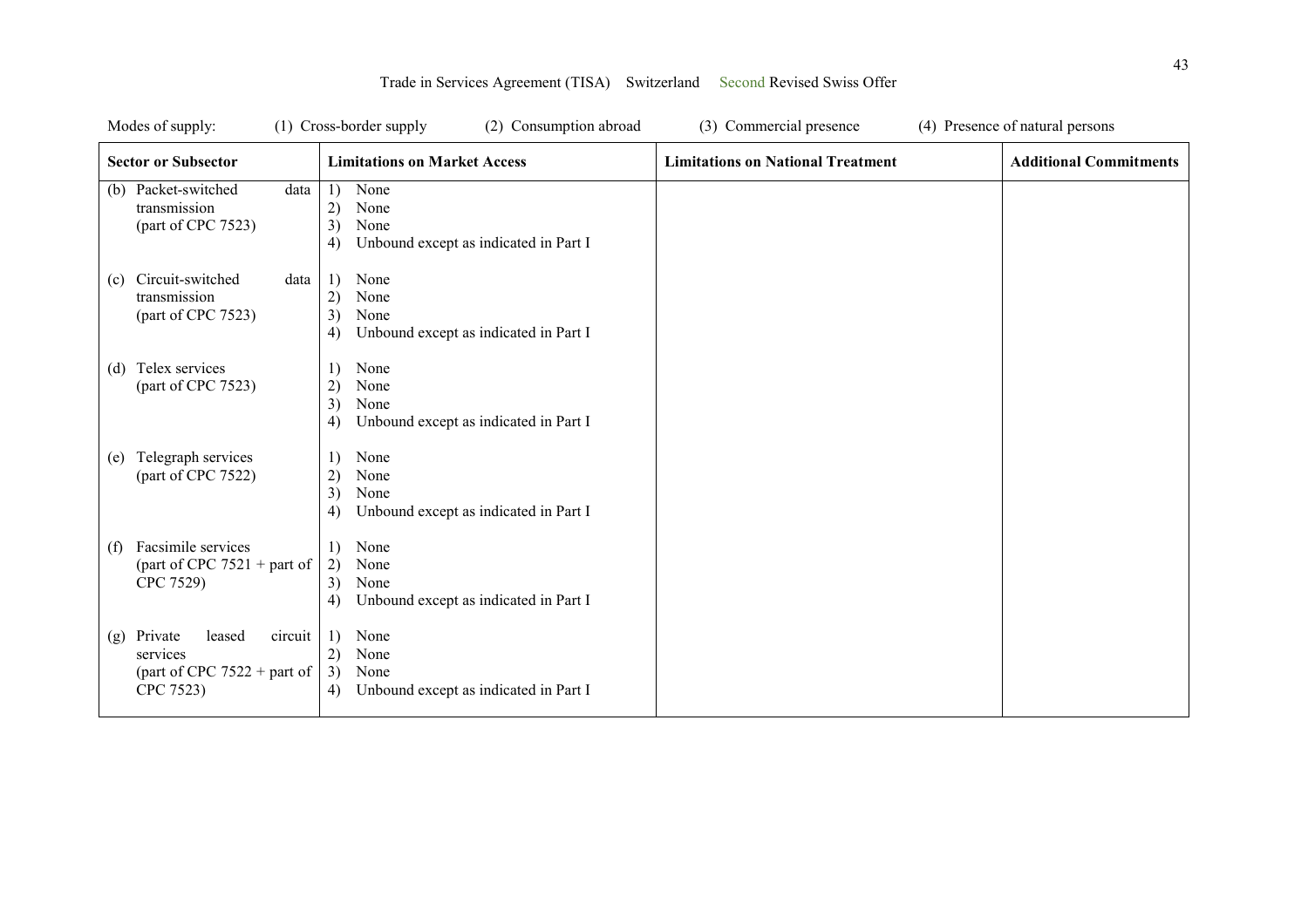| Modes of supply:                                                                                                           | (1) Cross-border supply<br>(2) Consumption abroad                                     | (3) Commercial presence                  | (4) Presence of natural persons |
|----------------------------------------------------------------------------------------------------------------------------|---------------------------------------------------------------------------------------|------------------------------------------|---------------------------------|
| <b>Sector or Subsector</b>                                                                                                 | <b>Limitations on Market Access</b>                                                   | <b>Limitations on National Treatment</b> | <b>Additional Commitments</b>   |
| Enhanced/Value-added<br>Telecommunications<br>Services                                                                     |                                                                                       |                                          |                                 |
| Electronic mail<br>(h)<br>(part of CPC 7523)                                                                               | 1)<br>None<br>2)<br>None<br>3)<br>None<br>Unbound except as indicated in Part I<br>4) |                                          |                                 |
| Voice mail<br>(i)<br>(part of CPC 7523)                                                                                    | None<br>1)<br>2)<br>None<br>3)<br>None<br>Unbound except as indicated in Part I<br>4) |                                          |                                 |
| On-line information and<br>(i)<br>data base retrieval<br>(part of CPC 7523)                                                | 1)<br>None<br>2)<br>None<br>3)<br>None<br>Unbound except as indicated in Part I<br>4) |                                          |                                 |
| Electronic data interchange<br>(k)<br>(EDI)<br>(part of CPC 7523)                                                          | 1)<br>None<br>2)<br>None<br>3)<br>None<br>Unbound except as indicated in Part I<br>4) |                                          |                                 |
| Enhanced/value-added<br>(1)<br>facsimile services, incl.<br>store and forward, store and<br>retrieve<br>(part of CPC 7523) | None<br>1)<br>2)<br>None<br>3)<br>None<br>Unbound except as indicated in Part I<br>4) |                                          |                                 |
| (m) Code<br>and<br>protocol<br>conversion                                                                                  | 1)<br>None<br>2)<br>None<br>3)<br>None<br>4)<br>Unbound except as indicated in Part I |                                          |                                 |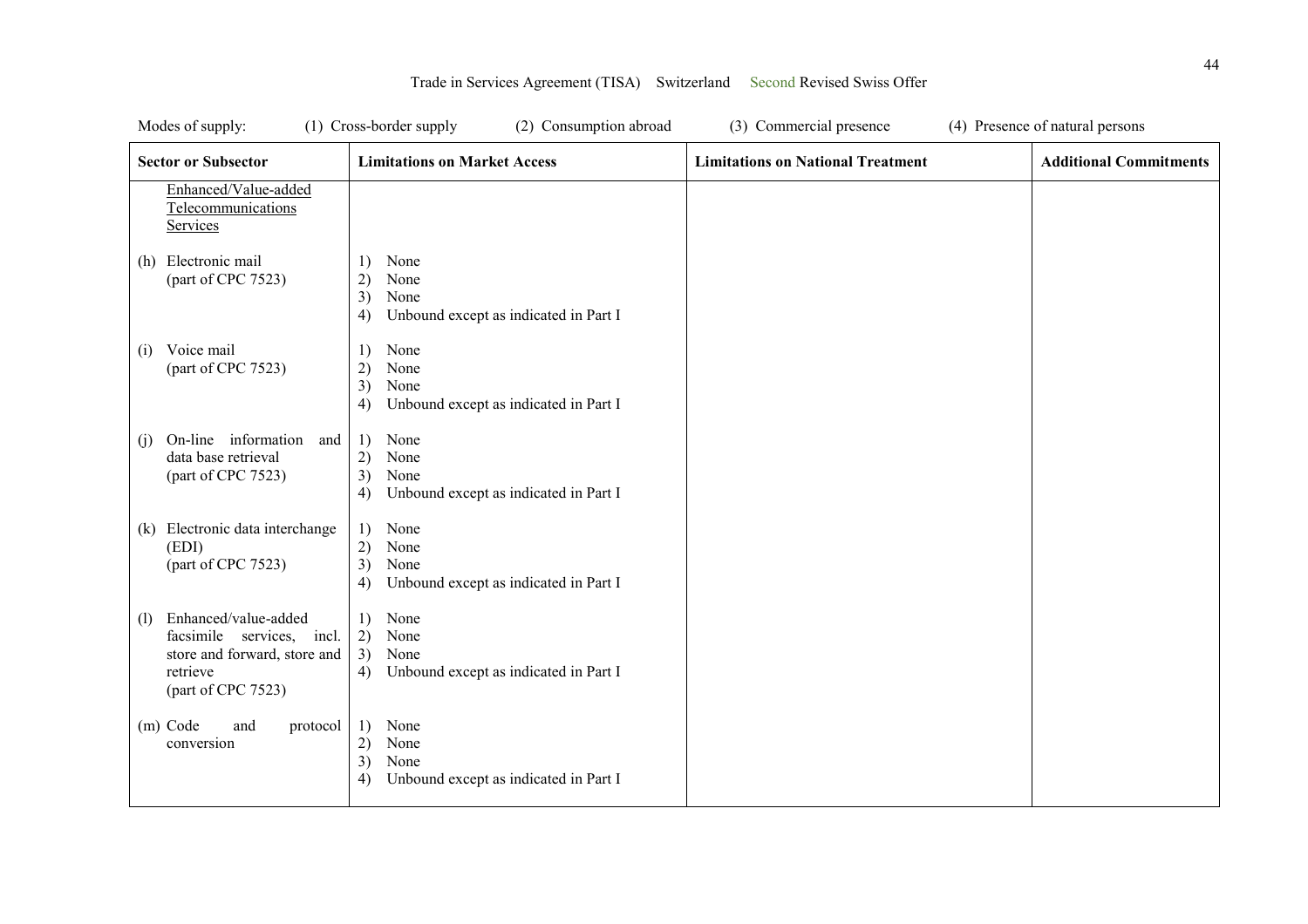| Modes of supply:                                                                                                                        | (1) Cross-border supply<br>(2) Consumption abroad                                     | (3) Commercial presence                  | (4) Presence of natural persons |
|-----------------------------------------------------------------------------------------------------------------------------------------|---------------------------------------------------------------------------------------|------------------------------------------|---------------------------------|
| <b>Sector or Subsector</b>                                                                                                              | <b>Limitations on Market Access</b>                                                   | <b>Limitations on National Treatment</b> | <b>Additional Commitments</b>   |
| On-line information and/or<br>(n)<br>data<br>processing<br>(incl.<br>transaction processing)<br>(part of CPC 843)                       | 1)<br>None<br>2)<br>None<br>3)<br>None<br>Unbound except as indicated in Part I<br>4) |                                          |                                 |
| (o) Other                                                                                                                               |                                                                                       |                                          |                                 |
| Videotext                                                                                                                               | None<br>1)<br>2)<br>None<br>3)<br>None<br>Unbound except as indicated in Part I<br>4) |                                          |                                 |
| Enhanced/value<br>added<br>services, based on licensed<br>wireless<br>networks,<br>enhanced/value<br>including<br>added paging services | None<br>1)<br>2)<br>None<br>3)<br>None<br>Unbound except as indicated in Part I<br>4) |                                          |                                 |
| Radio and television cable<br>services<br>(EPC 753)                                                                                     | 4) Unbound<br>2) Unbound<br>3) Unbound<br>4) Unbound                                  | $(1), (2), (3), (4)$ (see above)         |                                 |
| Telecommunications<br>related services<br>(EPC 754)                                                                                     | 4) Unbound<br>2) Unbound<br>3) Unbound<br>4) Unbound                                  | $\{1, 2, 3\}$ , 4) (see above)           |                                 |
| Other telecommunications<br>services not mentioned<br>above                                                                             | +) Unbound<br>2) Unbound<br>3) Unbound<br>4) Unbound                                  | $\{1, 2, 3, 4\}$ (see above)             |                                 |
| <b>Audiovisual Services</b>                                                                                                             |                                                                                       |                                          |                                 |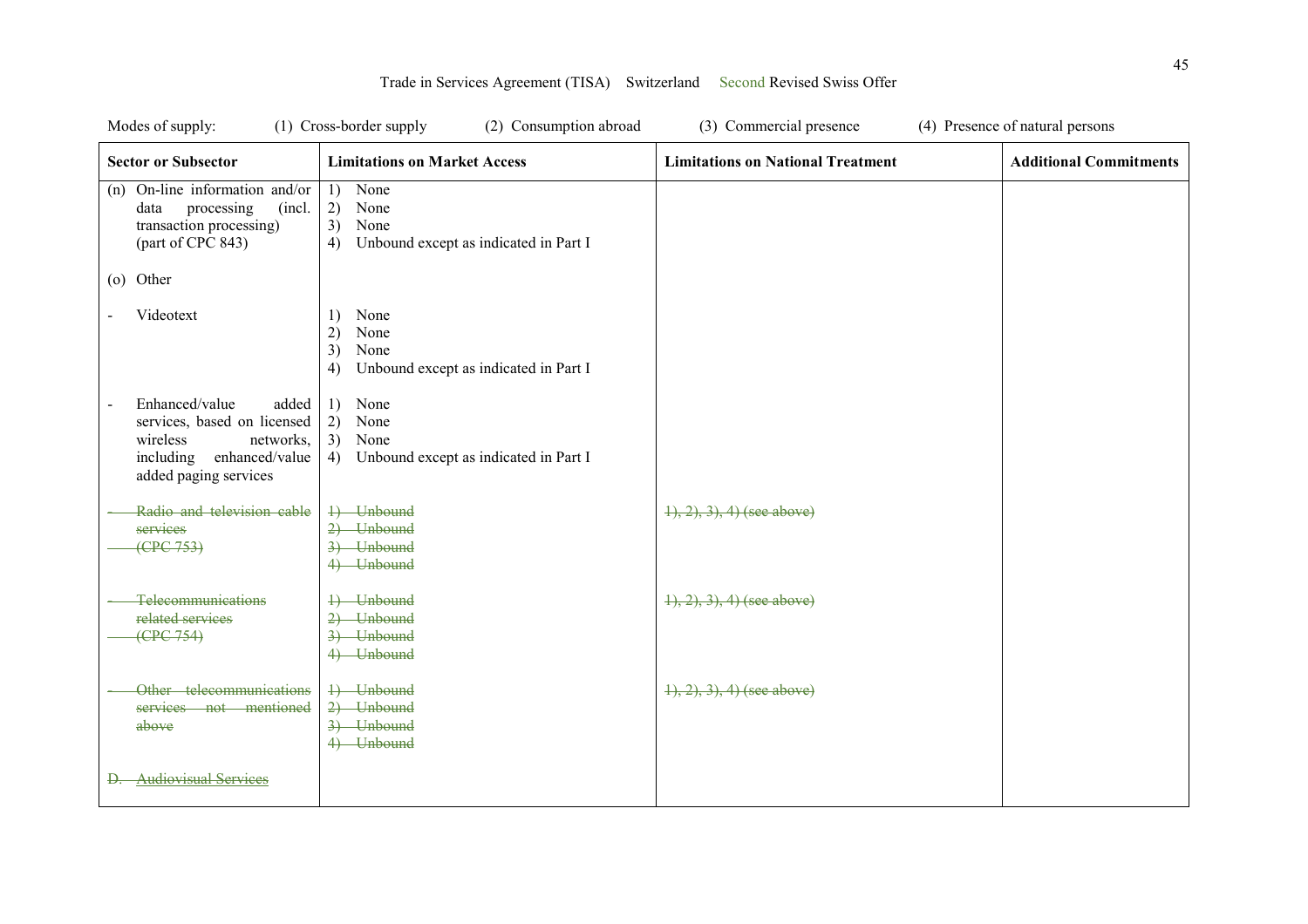| Modes of supply:                                                                                         | (1) Cross-border supply<br>(2) Consumption abroad      | (3) Commercial presence                  | (4) Presence of natural persons |
|----------------------------------------------------------------------------------------------------------|--------------------------------------------------------|------------------------------------------|---------------------------------|
| <b>Sector or Subsector</b>                                                                               | <b>Limitations on Market Access</b>                    | <b>Limitations on National Treatment</b> | <b>Additional Commitments</b>   |
| (a) Motion picture and video<br>tape production<br><del>and</del><br>distribution services<br>(CPC 9611) | 1) Unbound<br>$2)$ Unbound<br>3) Unbound<br>4) Unbound | $(1), (2), (3), (4)$ (see above)         |                                 |
| (b) Motion picture projection<br>services<br>(EPC 9612)                                                  | 4) Unbound<br>2) Unbound<br>3) Unbound<br>4) Unbound   | $\{1, 2, 3\}$ , 4) (see above)           |                                 |
| (e) Radio and<br>television<br>services<br>(EPC 9613)                                                    | 4) Unbound<br>2) Unbound<br>3) Unbound<br>4) Unbound   | $(1), (2), (3), (4)$ (see above)         |                                 |
| (d) Radio and television<br>transmission services<br>(CPC 7524)                                          | 4) Unbound<br>2) Unbound<br>3) Unbound<br>4) Unbound   | $(1), (2), (3), (4)$ (see above)         |                                 |
| (e) Sound recording<br>(n.a.)                                                                            | 4) Unbound<br>2) Unbound<br>3) Unbound<br>4) Unbound   | $\{1, 2, 3, 4\}$ (see above)             |                                 |
| $(f)$ Other                                                                                              | 4) Unbound<br>2) Unbound<br>3) Unbound<br>4) Unbound   | $(1), (2), (3), (4)$ (see above)         |                                 |
| E. Other                                                                                                 | 4) Unbound<br>2) Unbound<br>3) Unbound<br>4) Unbound   | $(1), (2), (3), (4)$ (see above)         |                                 |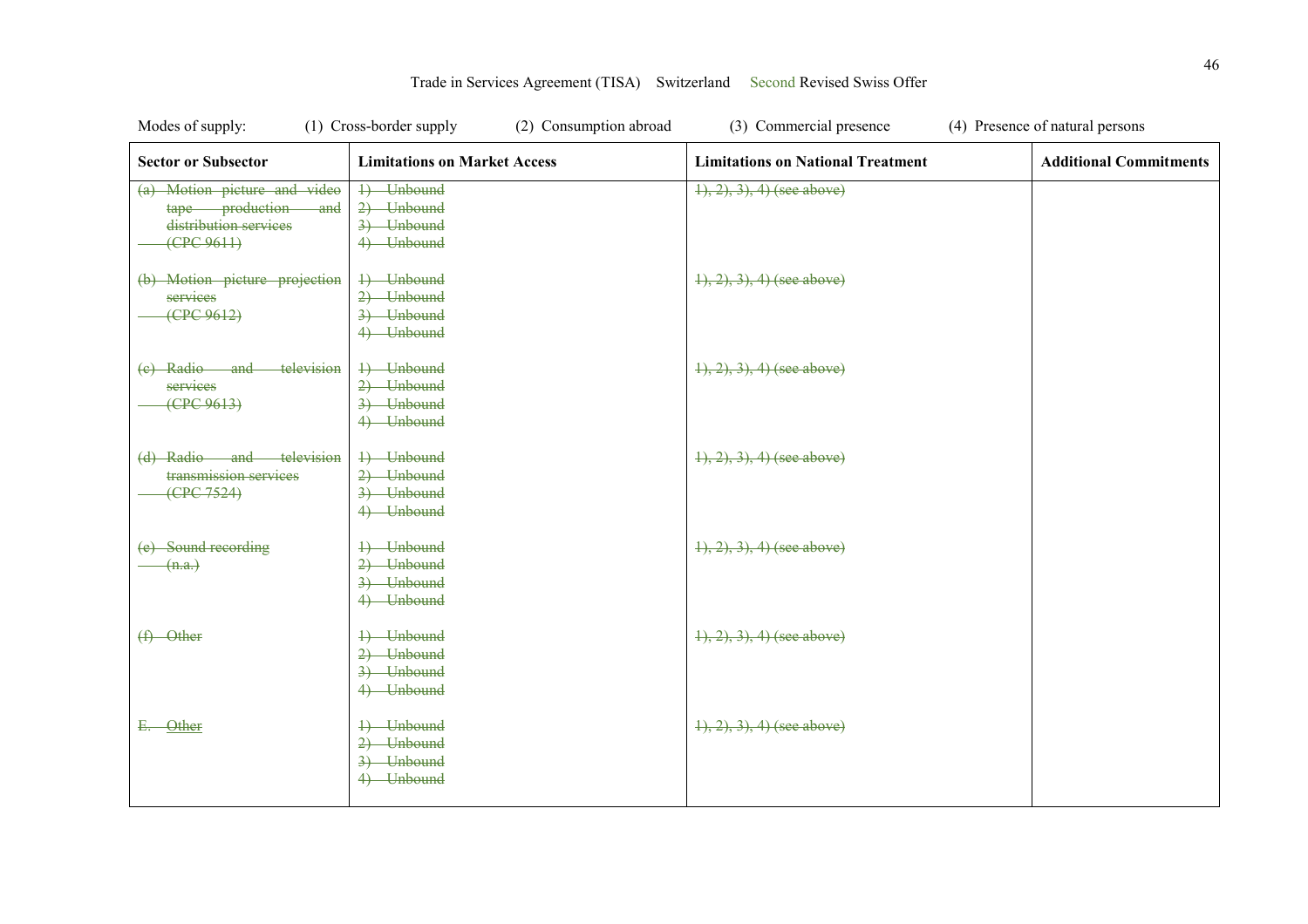| Modes of supply:                                                                                                                                                                                           | (1) Cross-border supply<br>(2) Consumption abroad                                                                   | (3) Commercial presence                  | (4) Presence of natural persons |
|------------------------------------------------------------------------------------------------------------------------------------------------------------------------------------------------------------|---------------------------------------------------------------------------------------------------------------------|------------------------------------------|---------------------------------|
| <b>Sector or Subsector</b>                                                                                                                                                                                 | <b>Limitations on Market Access</b>                                                                                 | <b>Limitations on National Treatment</b> | <b>Additional Commitments</b>   |
| 3. CONSTRUCTION<br><b>AND</b><br><b>RELATED</b><br><b>ENGINEERING</b><br><b>SERVICES</b>                                                                                                                   |                                                                                                                     |                                          |                                 |
| General Construction Work<br>А.<br>for Buildings<br>(CPC 512)                                                                                                                                              | Unbound*<br>1)<br>None<br>2)<br>None<br>3)<br>Unbound except as indicated in Part I<br>4)                           |                                          |                                 |
| <b>General Construction Work</b><br><b>B.</b><br>for Civil Engineering                                                                                                                                     |                                                                                                                     |                                          |                                 |
| Construction work for civil<br>engineering<br>(CPC 5131-5137)                                                                                                                                              | Unbound*<br>$\left( \frac{1}{2} \right)$<br>None<br>2)<br>None<br>3)<br>Unbound except as indicated in Part I<br>4) |                                          |                                 |
| Construction work for<br>engineering works n.e.c.<br>(CPC 5139)                                                                                                                                            | 4) Unbound*<br>2) Unbound<br>3) Unbound<br>4) Unbound                                                               | $(1), (2), (3), (4)$ (see above)         |                                 |
| Installation and Assembly<br>C.<br>Work                                                                                                                                                                    |                                                                                                                     |                                          |                                 |
| Installation and assembly<br>$\blacksquare$<br>work not related to gas,<br>water and electricity meters,<br>gas pipelines, electricity and<br>main water lines<br>(part of CPC $514 +$ part of<br>CPC 516) | Unbound*<br>1)<br>2)<br>None<br>3) None<br>Unbound except as indicated in Part I<br>4)                              |                                          |                                 |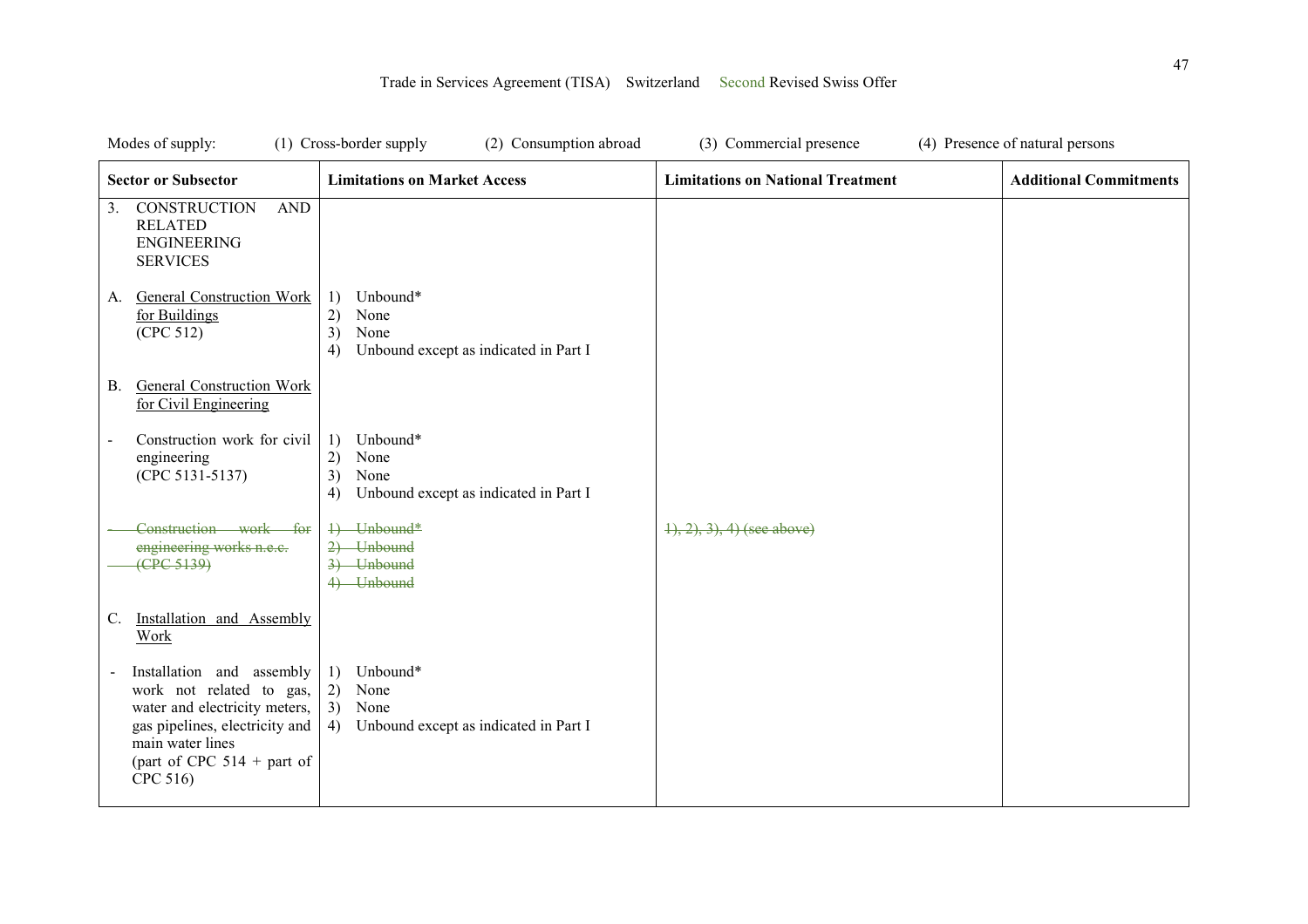| Modes of supply:                                                                                                                                                                     | (1) Cross-border supply<br>(2) Consumption abroad                                         | (3) Commercial presence                  | (4) Presence of natural persons |
|--------------------------------------------------------------------------------------------------------------------------------------------------------------------------------------|-------------------------------------------------------------------------------------------|------------------------------------------|---------------------------------|
| <b>Sector or Subsector</b>                                                                                                                                                           | <b>Limitations on Market Access</b>                                                       | <b>Limitations on National Treatment</b> | <b>Additional Commitments</b>   |
| Installation and assembly<br>work related to gas, water<br>and electricity meters, gas<br>pipelines, electricity and<br>main water lines<br>(part of CPC $514 +$ part of<br>CPC 516) | 1) Unbound*<br>2) Unbound None<br>3) Unbound<br>4) Unbound                                | $(1), (2), (3), (4)$ (see above)         |                                 |
| Building Completion and<br>D.<br><b>Finishing Work</b><br>(CPC 517)                                                                                                                  | Unbound*<br>1)<br>2)<br>None<br>3)<br>None<br>Unbound except as indicated in Part I<br>4) |                                          |                                 |
| Е.<br>Other                                                                                                                                                                          |                                                                                           |                                          |                                 |
| Pre-erection<br>work<br>at<br>construction sites<br>(CPC 511)                                                                                                                        | Unbound*<br>1)<br>2)<br>None<br>3)<br>None<br>Unbound except as indicated in Part I<br>4) |                                          |                                 |
| Special trade construction<br>work<br>(CPC 515)                                                                                                                                      | Unbound*<br>1)<br>2)<br>None<br>3)<br>None<br>Unbound except as indicated in Part I<br>4) |                                          |                                 |
| Renting services related to<br>equipment for construction<br>or demolition of buildings<br>or civil engineering works,<br>with operator<br>$(CPC 518)^{18}$                          | 1)<br>None<br>2)<br>None<br>3)<br>None<br>Unbound except as indicated in Part I<br>4)     |                                          |                                 |

 $18\,$ Rental services with operator do not cover any activities of the types described under group CPC 872. Whatever the mode of delivery of the rental service, the treatment applicable to an individual operator per se is the one pursuant to movement of natural persons.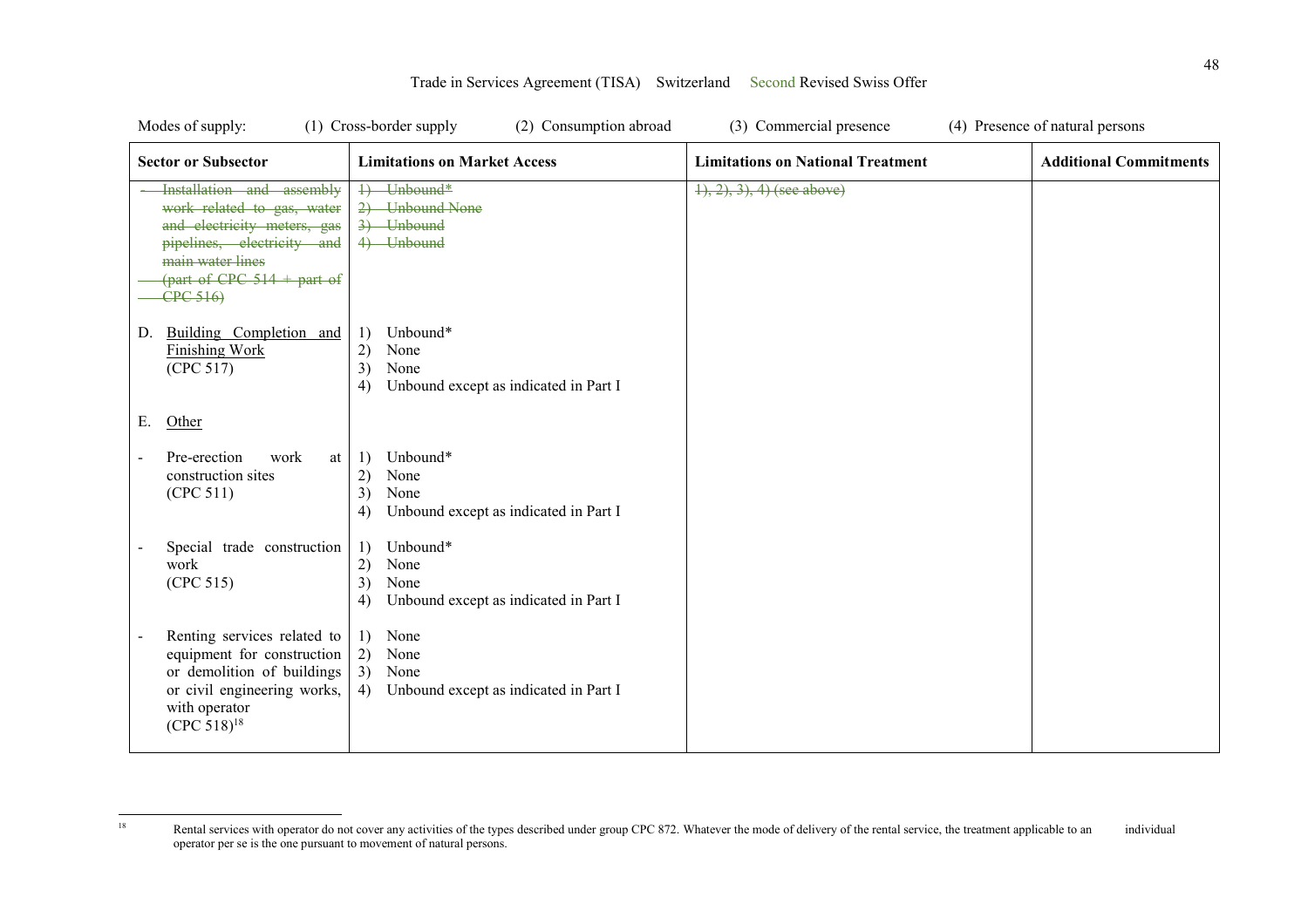| Modes of supply:                                                                                                                                                                                                                                                                                                                                                               | (1) Cross-border supply<br>(2) Consumption abroad                                     | (3) Commercial presence                  | (4) Presence of natural persons |
|--------------------------------------------------------------------------------------------------------------------------------------------------------------------------------------------------------------------------------------------------------------------------------------------------------------------------------------------------------------------------------|---------------------------------------------------------------------------------------|------------------------------------------|---------------------------------|
| <b>Sector or Subsector</b>                                                                                                                                                                                                                                                                                                                                                     | <b>Limitations on Market Access</b>                                                   | <b>Limitations on National Treatment</b> | <b>Additional Commitments</b>   |
| <b>DISTRIBUTION</b><br>4.<br><b>SERVICES</b><br>Commission Agents'<br>A.<br>Services<br>Commission agents'<br>$\blacksquare$<br>services, excluding services<br>related to goods subject to<br>import authorization, to<br>pharmaceutical<br>products,<br>toxics, explosives,<br>weapons, ammunition and<br>other war material,<br>and<br>precious metals<br>(part of CPC 621) | 1)<br>None<br>2)<br>None<br>3)<br>None<br>4)<br>Unbound except as indicated in Part I |                                          |                                 |
| Commission<br>-agents'<br>services related to goods<br>subject<br>$\frac{1}{2}$ import<br>$-$ to<br>authorization,<br>$+\theta$<br>pharmaceutical<br>products,<br>toxics, explosives,<br>weapons, ammunition and<br>other war material, and<br>precious metals<br>$\frac{1}{2}$ (part of CPC 621)                                                                              | 4) Unbound<br>2) Unbound<br>3) Unbound<br>4) Unbound                                  | $(1), (2), (3), (4)$ (see above)         |                                 |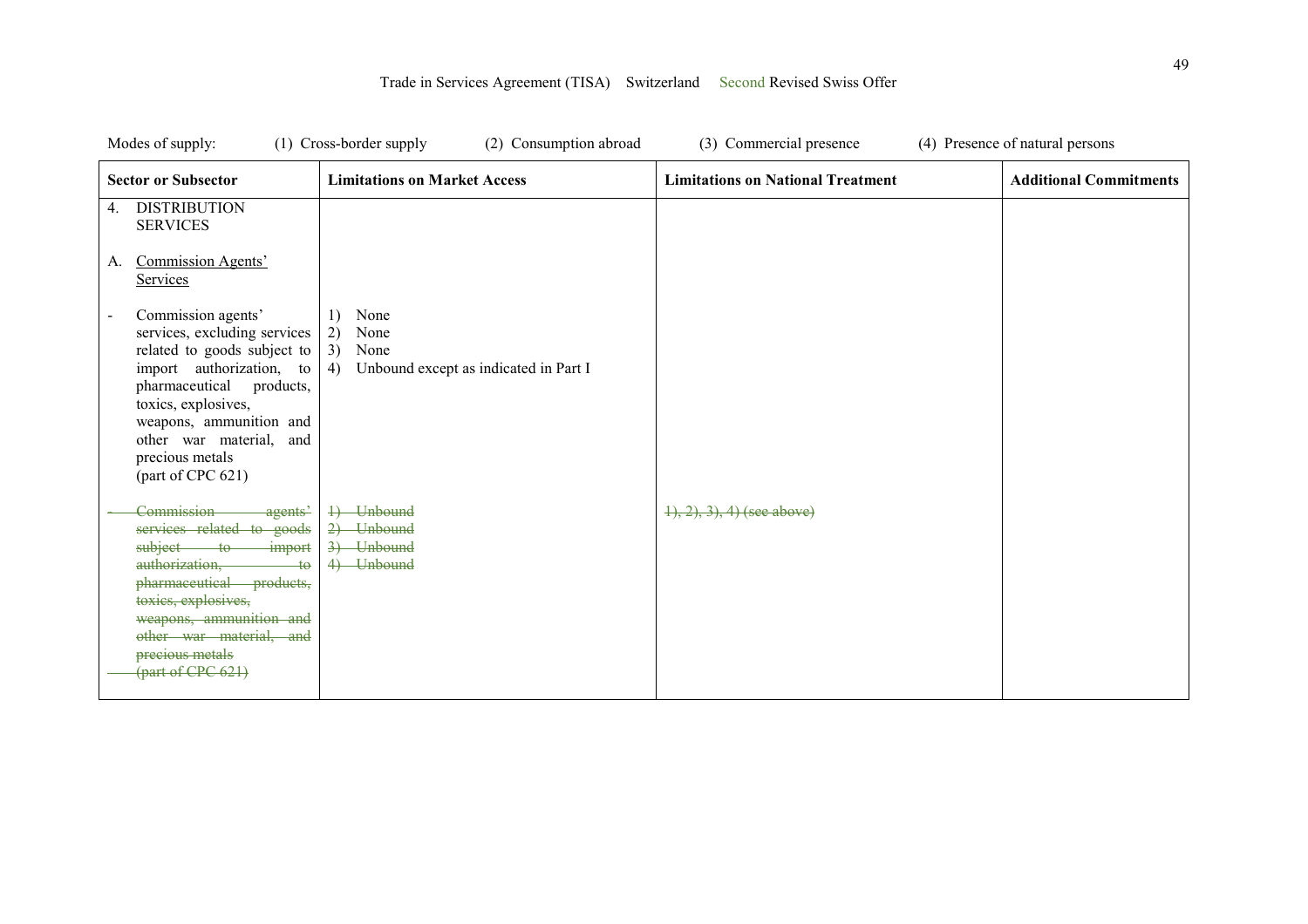| Modes of supply: |                                                                                                                                                                                                                                                                                                                                                                                                                                                                                                                                                 | (1) Cross-border supply<br>(2) Consumption abroad                                                                                                                                                                                                                                                                                                                                                                    | (3) Commercial presence                  | (4) Presence of natural persons |
|------------------|-------------------------------------------------------------------------------------------------------------------------------------------------------------------------------------------------------------------------------------------------------------------------------------------------------------------------------------------------------------------------------------------------------------------------------------------------------------------------------------------------------------------------------------------------|----------------------------------------------------------------------------------------------------------------------------------------------------------------------------------------------------------------------------------------------------------------------------------------------------------------------------------------------------------------------------------------------------------------------|------------------------------------------|---------------------------------|
|                  | <b>Sector or Subsector</b>                                                                                                                                                                                                                                                                                                                                                                                                                                                                                                                      | <b>Limitations on Market Access</b>                                                                                                                                                                                                                                                                                                                                                                                  | <b>Limitations on National Treatment</b> | <b>Additional Commitments</b>   |
| <b>B.</b>        | <b>Wholesale Trade Services</b><br>Wholesale trade services,<br>excluding services related<br>to goods subject to import<br>authorization,<br>to<br>products,<br>pharmaceutical<br>toxics, explosives,<br>weapons, ammunition and<br>other war material,<br>and<br>precious metals<br>(part of CPC 622)<br>Wholesale trade services<br>related to goods subject to<br>import authorization, to<br>pharmaceutical products,<br>toxics, explosives,<br>weapons, ammunition and<br>other war material, and<br>precious metals<br>(part of CPC 622) | None<br>1)<br>None<br>2)<br><sup>3</sup><br>None except for large-scale distribution<br>facilities, which are subject to authorization<br>procedures at subfederal level that may lead to<br>the rejection of the authorization; no economic<br>needs tests or other market access restrictions<br>applicable<br>Unbound except as indicated in Part I<br>4)<br>4) Unbound<br>2) Unbound<br>3) Unbound<br>4) Unbound | $\{1, 2, 3\}$ , 4) (see above)           |                                 |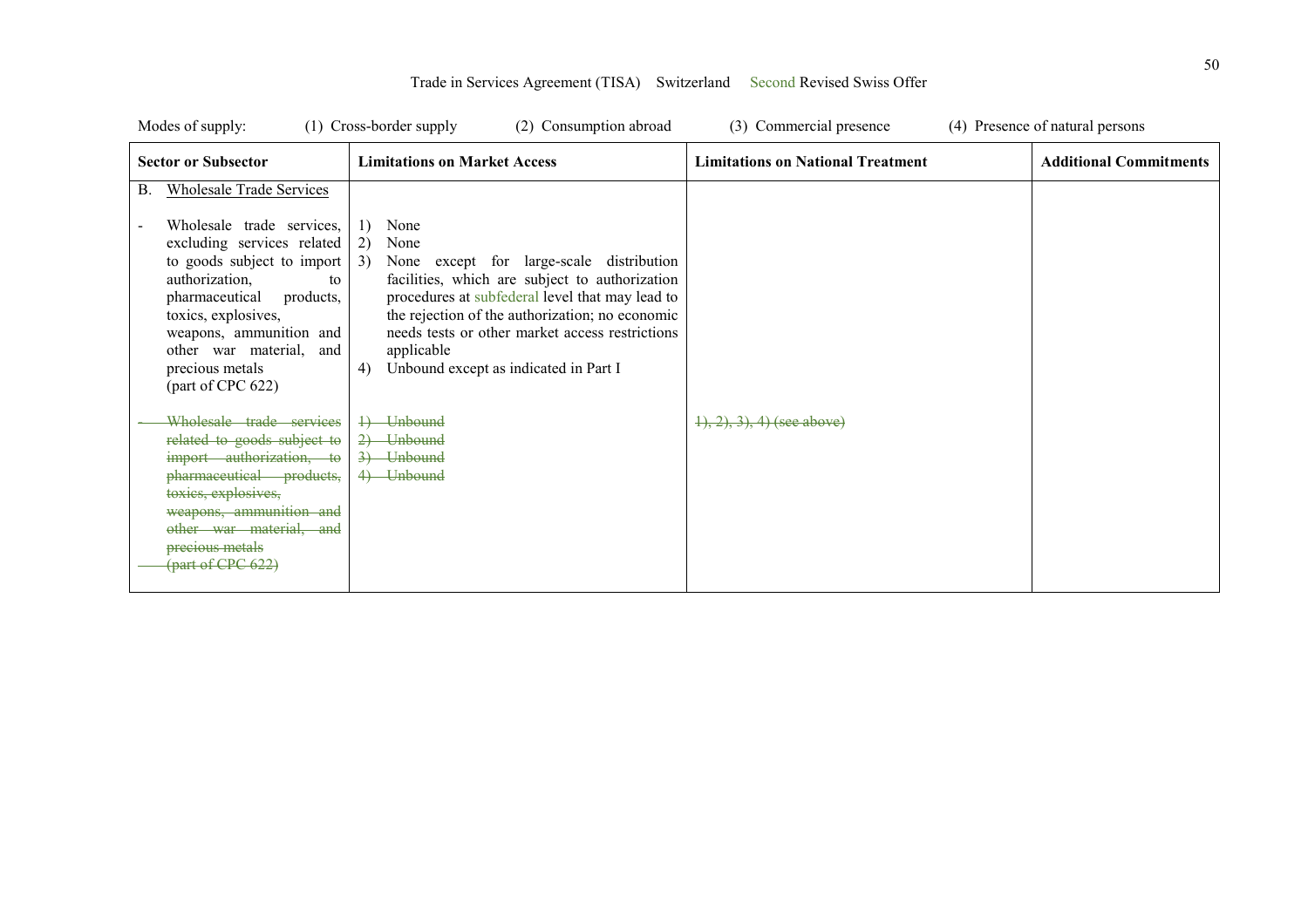| Modes of supply:                                                                                                                                                                                                                                                                                                                                                                                                                                           | $(1)$ Cross-border supply<br>(2) Consumption abroad                                                                                                                                                                                                                                                                                                                                                | (3) Commercial presence                                      | (4) Presence of natural persons |
|------------------------------------------------------------------------------------------------------------------------------------------------------------------------------------------------------------------------------------------------------------------------------------------------------------------------------------------------------------------------------------------------------------------------------------------------------------|----------------------------------------------------------------------------------------------------------------------------------------------------------------------------------------------------------------------------------------------------------------------------------------------------------------------------------------------------------------------------------------------------|--------------------------------------------------------------|---------------------------------|
| <b>Sector or Subsector</b>                                                                                                                                                                                                                                                                                                                                                                                                                                 | <b>Limitations on Market Access</b>                                                                                                                                                                                                                                                                                                                                                                | <b>Limitations on National Treatment</b>                     | <b>Additional Commitments</b>   |
| <b>Retailing Services</b><br>C.<br>Retailing<br>services.<br>excluding services related<br>to goods subject to import<br>authorization,<br>to<br>pharmaceutical<br>products,<br>toxics, explosives,<br>weapons, ammunition and<br>other war material,<br>and<br>metals;<br>precious<br>and<br>excluding retailing through<br>mobile sales units<br>(part of CPC $631 +$ part of<br>$632$ + part of 6111 + part of<br>$6113$ + part of $6121$ <sup>19</sup> | None<br>1)<br>2)<br>None<br>3)<br>None except for large-scale distribution<br>facilities, which are subject to authorization<br>procedures at subfederal level that may lead to<br>the rejection of the authorization; no economic<br>needs tests or other market access restrictions<br>applicable<br>Unbound except as indicated in Part I;<br>4)<br>commercial presence in Switzerland required | 4) Commercial presence in Switzerland required <sup>\$</sup> |                                 |
| Retailing services related to<br>goods subject to import<br>authorization, to<br>pharmaceutical products,<br>toxies, explosives,<br>weapons, ammunition and<br>other war material, and<br>precious metals; and<br>retailing through mobile<br>sales units<br>$\frac{1}{2}$ (part of CPC 631 + part of<br>$632 +$ part of $6111 +$ part of<br>$6113 +$ part of $6121$ )                                                                                     | 4) Unbound<br>2) Unbound<br>3) Unbound<br>4) Unbound                                                                                                                                                                                                                                                                                                                                               | $(1), (2), (3), (4)$ (see above)                             |                                 |

 $19\,$ 19 This subsector includes wholesale distribution services related to motor vehicles and parts thereof contained in CPC 6111 + 6113 + 6121.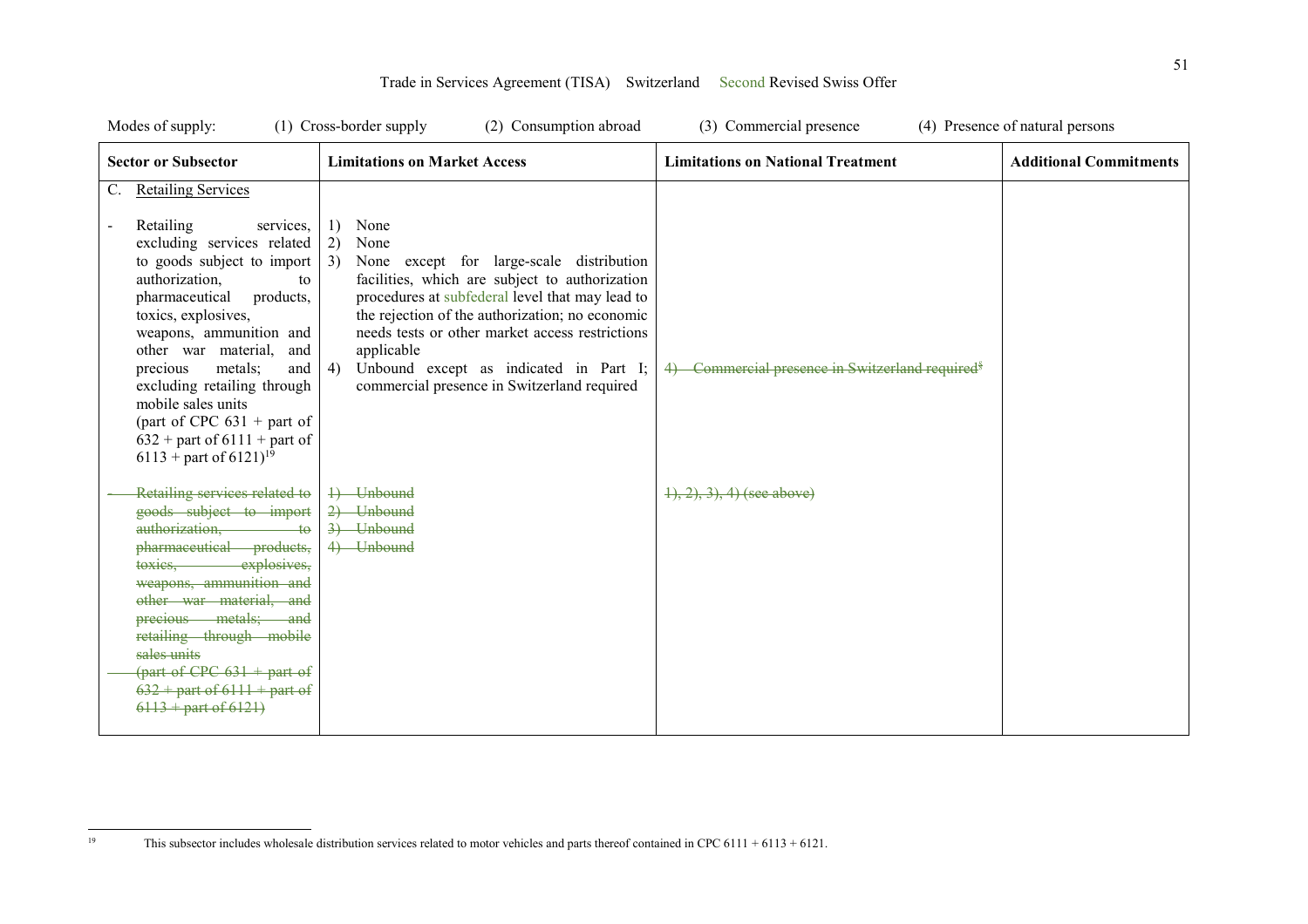| Modes of supply:                                       | (1) Cross-border supply<br>(2) Consumption abroad                                                             | (3) Commercial presence                  | (4) Presence of natural persons |
|--------------------------------------------------------|---------------------------------------------------------------------------------------------------------------|------------------------------------------|---------------------------------|
| <b>Sector or Subsector</b>                             | <b>Limitations on Market Access</b>                                                                           | <b>Limitations on National Treatment</b> | <b>Additional Commitments</b>   |
| Retail sales of motor fuel<br>$(\text{CPC } 613)^{20}$ | Unbound<br>$\downarrow$<br><del>Unbound</del><br><b>Unbound</b><br>$\rightarrow$<br><del>Unbound</del><br>4   | $(1), (2), (3), (4)$ (see above)         |                                 |
| Franchising<br>D.<br>(CPC 8929)                        | None<br>2)<br>None<br>3)<br>None<br>Unbound except as indicated in Part I<br>4)                               |                                          |                                 |
| Other<br>Е.                                            | <b>Unbound</b><br>$\downarrow$<br><b>Unbound</b><br>$\rightarrow$<br><b>Unbound</b><br>$3+$<br><b>Unbound</b> | $\{1, 2, 3\}$ , 4) (see above)           |                                 |

 $20\,$ 20 Negotiating note: Switzerland is ready to consider commitment under the condition that other Parties are ready to take the same commitment.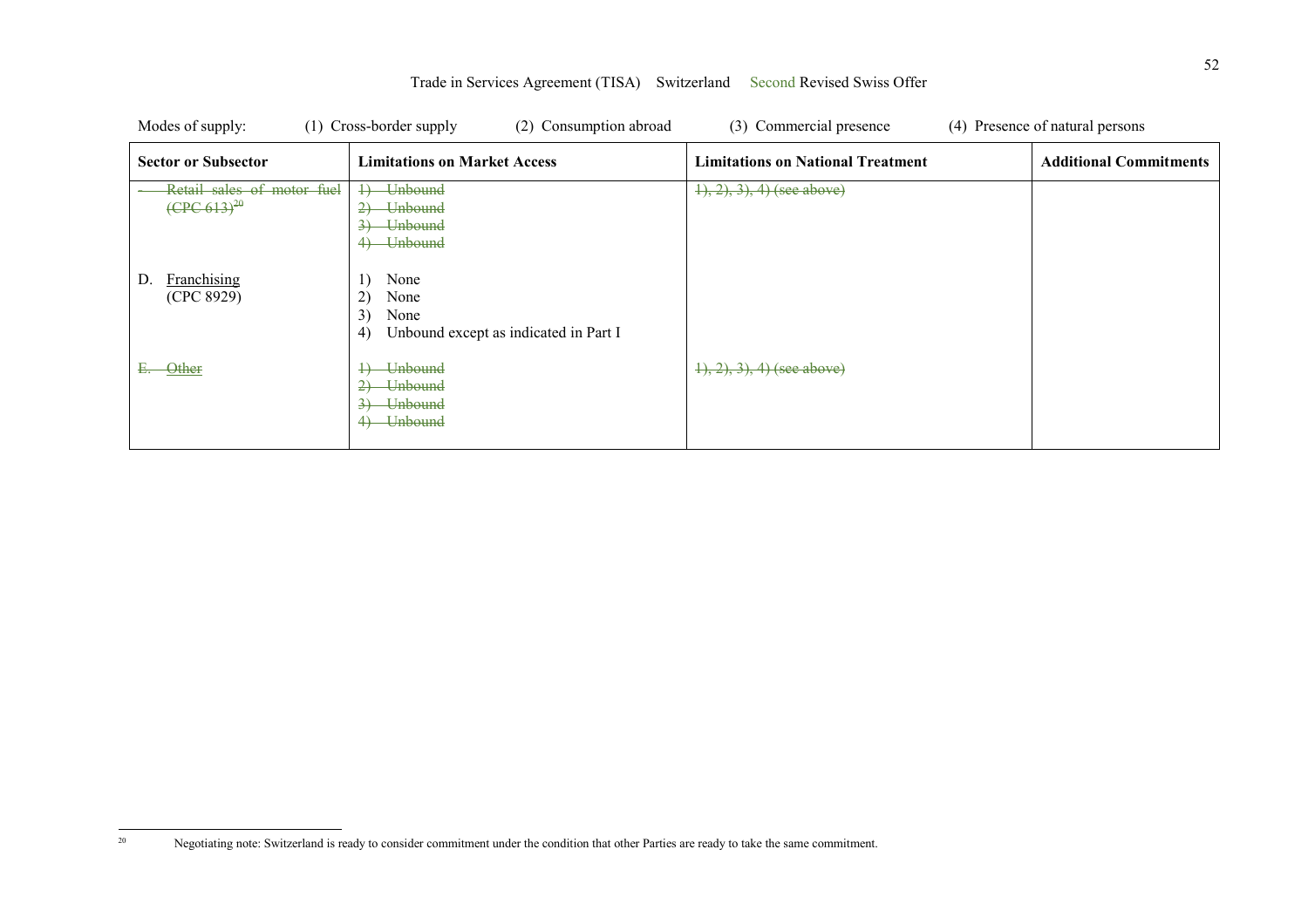|    | Modes of supply:                                                                                                 | (1) Cross-border supply<br>(2) Consumption abroad                                                    | (3) Commercial presence                  | (4) Presence of natural persons |
|----|------------------------------------------------------------------------------------------------------------------|------------------------------------------------------------------------------------------------------|------------------------------------------|---------------------------------|
|    | <b>Sector or Subsector</b>                                                                                       | <b>Limitations on Market Access</b>                                                                  | <b>Limitations on National Treatment</b> | <b>Additional Commitments</b>   |
|    | <b>EDUCATIONAL</b><br>5.<br><b>SERVICES</b>                                                                      |                                                                                                      |                                          |                                 |
|    | Private education<br>$\leftrightarrow$<br>services <sup>21</sup> :                                               |                                                                                                      |                                          |                                 |
|    | <b>Compulsory Education</b><br>A.<br>Services (primary &<br>secondary I)<br>(part of CPC $921 +$ part of<br>922) | Unbound<br>1)<br>2)<br>Unbound<br>3)<br>None<br>4)<br>Unbound                                        | $\{1, 2\}, 4$ (see above)                |                                 |
| В. | Non-Compulsory<br><b>Secondary Education</b><br>Services (secondary II)<br>(part of CPC 922)                     | 1)<br>None<br>2)<br>None<br>3)<br>None<br>Unbound except as indicated in Part I<br>4)                |                                          |                                 |
| C. | <b>Higher Education Services</b><br>(part of CPC 923)                                                            | 1)<br>None<br>2)<br>None<br>3)<br>None<br>Unbound except as indicated in Part I<br>4)                |                                          |                                 |
| D. | <b>Adult Education Services</b><br>(part of CPC 924)                                                             | 1)<br>None<br>2)<br>None<br>3)<br>None<br>$\left( 4\right)$<br>Unbound except as indicated in Part I |                                          |                                 |

 $21$ <sup>21</sup> Criteria to determine whether an education service is to be regarded as a public education service in Switzerland: there is a title or a curriculum or another form of specification of the education service issued either by the Government or by an agency mandated by governmental authorities to issue such specifications, which indicate that this education service forms an integral part of the greater system of public education; there is a public mandate that corresponds to the overall education policy of the Canton or the Confederation and is enshrined in a legal act; there is a public need for the supply of such a service. The provision of a subsidy or permission by governmental authorities to deliver a certain type of education service are not sufficient in themselves to determine that a mandate exists.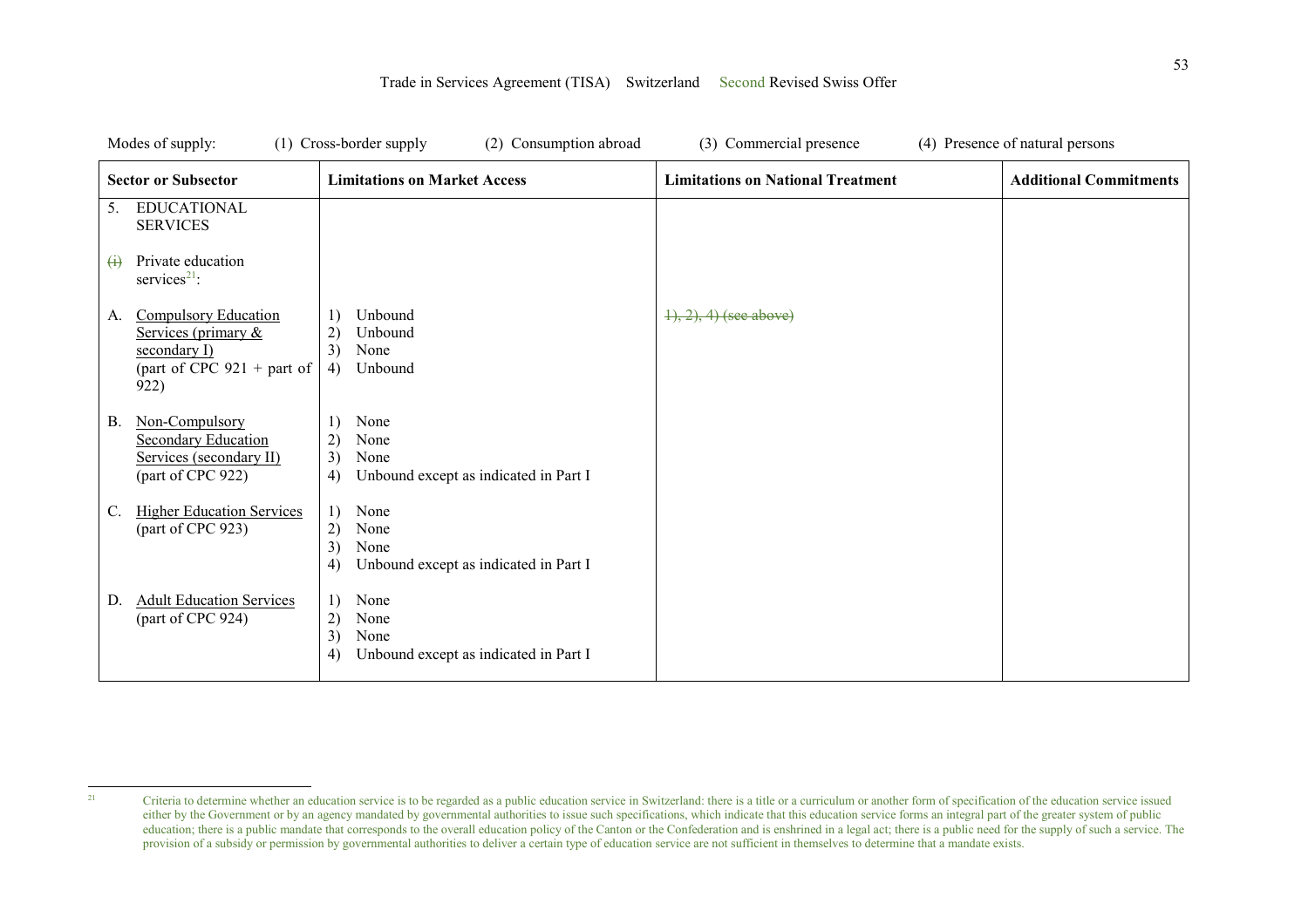| Modes of supply:                                                                                                                                                           | (1) Cross-border supply<br>(2) Consumption abroad                                                           | (3) Commercial presence                  | (4) Presence of natural persons |
|----------------------------------------------------------------------------------------------------------------------------------------------------------------------------|-------------------------------------------------------------------------------------------------------------|------------------------------------------|---------------------------------|
| <b>Sector or Subsector</b>                                                                                                                                                 | <b>Limitations on Market Access</b>                                                                         | <b>Limitations on National Treatment</b> | <b>Additional Commitments</b>   |
| <b>Other Education Services</b><br>Е.<br>in the field $\theta$ :<br>Foreign languages that are<br>a language of a Party<br>(part of CPC 929)<br>Shooting schools and       | None<br>1)<br>2)<br>None<br>3)<br>None<br>Unbound except as indicated in Part I<br>4)<br>+) Unbound*        | $\left(3\right), 4$ ) (see above)        |                                 |
| shooting instructors<br>(part of CPC 929)<br>Other education services<br>not mentioned above<br>(part of CPC 929)                                                          | NoneUnbound<br><b>Unbound</b><br>4) Unbound<br>4) Unbound<br>2) Unbound<br><del>Unbound</del><br>4) Unbound | $(1), (2), (3), (4)$ (see above)         |                                 |
| (ii) Education services other<br>than private education<br>services<br>$\frac{1}{2}$ (part of CPC 921 + part of<br>$922 +$ part of $923 +$ part of<br>$924 +$ part of 929) | 4) Unbound<br>2) Unbound<br>3) Unbound<br>4) Unbound                                                        | $\{1, 2, 3\}$ , 4) (see above)           |                                 |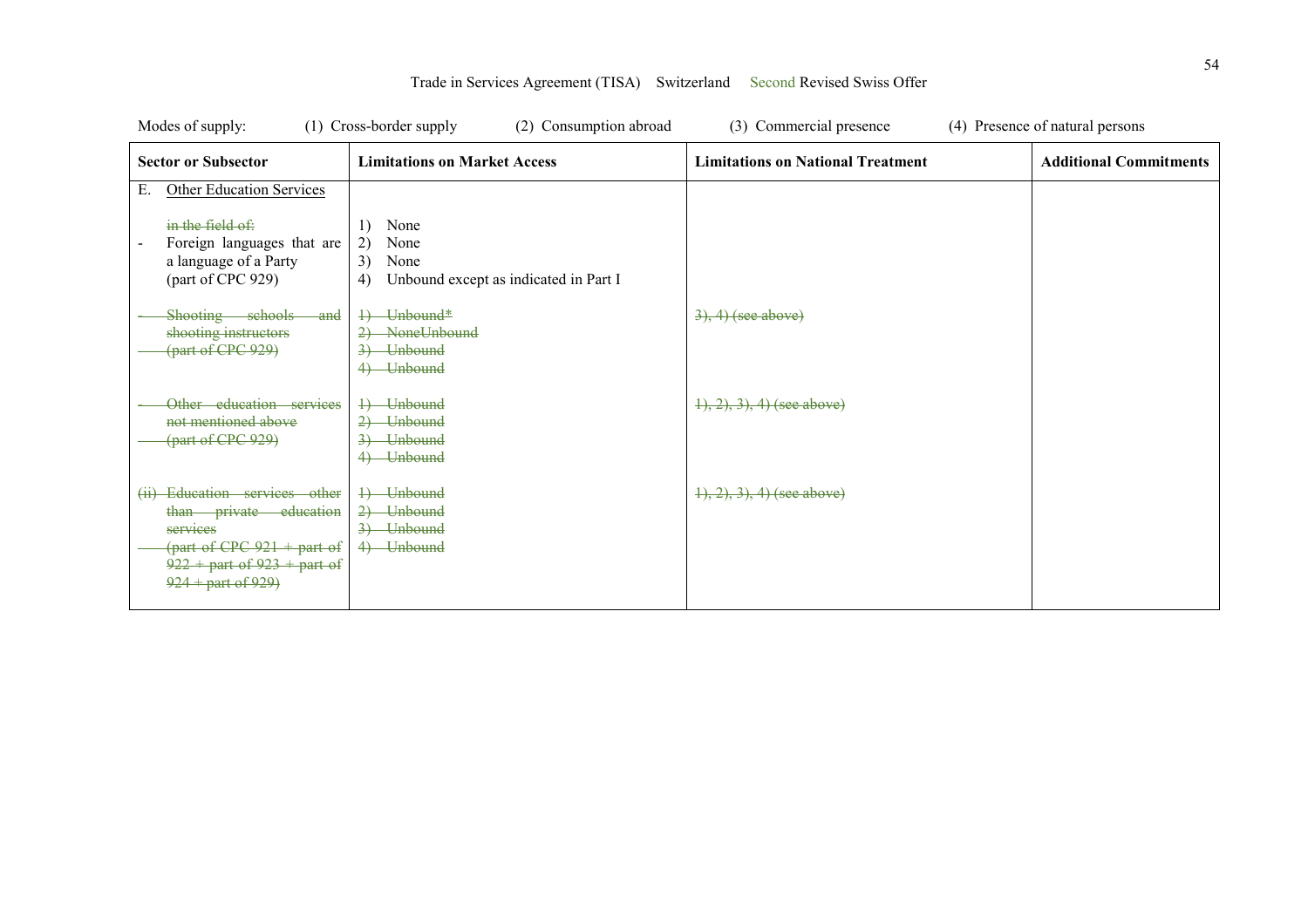| Modes of supply:                                                                                                                                                                                         | (1) Cross-border supply<br>(2) Consumption abroad                                                                                   | (3) Commercial presence                                     | (4) Presence of natural persons |
|----------------------------------------------------------------------------------------------------------------------------------------------------------------------------------------------------------|-------------------------------------------------------------------------------------------------------------------------------------|-------------------------------------------------------------|---------------------------------|
| <b>Sector or Subsector</b>                                                                                                                                                                               | <b>Limitations on Market Access</b>                                                                                                 | <b>Limitations on National Treatment</b>                    | <b>Additional Commitments</b>   |
| <b>ENVIRONMENTAL</b><br>6.<br><b>SERVICES</b>                                                                                                                                                            |                                                                                                                                     |                                                             |                                 |
| $(i)$ -Excluding services offered<br>by public utilities whether<br>owned and operated by<br>municipalities, cantons or<br>federal government<br><sub>or</sub><br>contracted out by them <sup>22</sup> : |                                                                                                                                     |                                                             |                                 |
| <b>Sewage Services</b><br>A.<br>(part of CPC 9401)                                                                                                                                                       | Unbound*<br>2)<br>None<br>3)<br>None<br>Unbound except as indicated in Part I<br>4)                                                 |                                                             |                                 |
| Refuse Disposal Services<br>В.<br>(part of CPC 9402)                                                                                                                                                     | Unbound*<br>2)<br>None<br>3)<br>None<br>Unbound except as indicated in Part I;<br>4)<br>commercial presence in Switzerland required | 4) Commercial presence in Switzerland required <sup>§</sup> |                                 |
| Sanitation<br>Similar<br>C.<br>and<br>Services<br>(part of CPC 9403)                                                                                                                                     | 1)<br>None<br>2)<br>None<br>3)<br>None<br>4)<br>Unbound except as indicated in Part I                                               |                                                             |                                 |

 $22\,$ Note for the avoidance of doubt: this exclusion applies to both market access (MA) and national treatment (NT).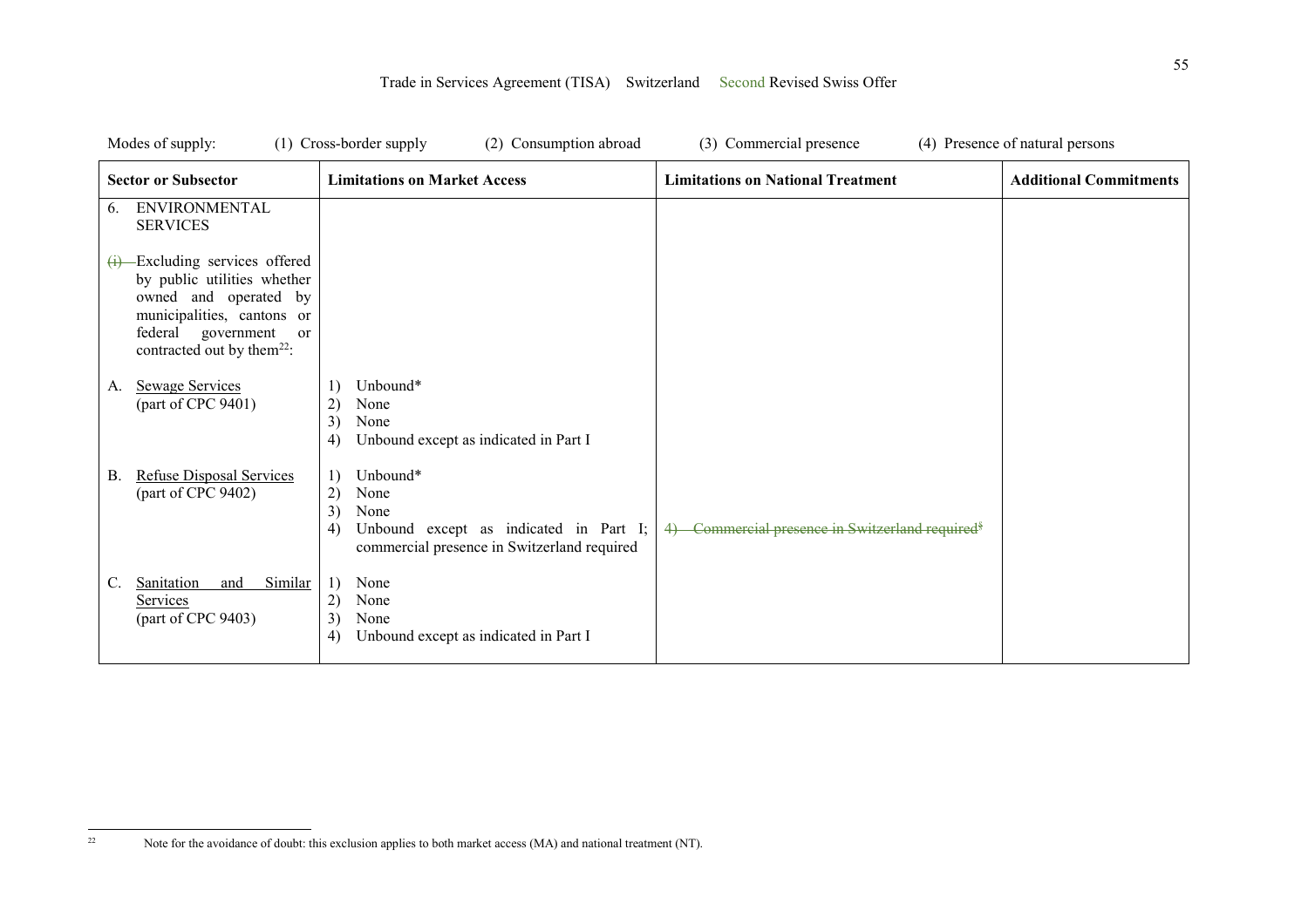| Modes of supply:                                                                                                                                                                                                                                                                                                                                                                                                                 | (1) Cross-border supply<br>(2) Consumption abroad                                     | (3) Commercial presence                  | (4) Presence of natural persons |
|----------------------------------------------------------------------------------------------------------------------------------------------------------------------------------------------------------------------------------------------------------------------------------------------------------------------------------------------------------------------------------------------------------------------------------|---------------------------------------------------------------------------------------|------------------------------------------|---------------------------------|
| <b>Sector or Subsector</b>                                                                                                                                                                                                                                                                                                                                                                                                       | <b>Limitations on Market Access</b>                                                   | <b>Limitations on National Treatment</b> | <b>Additional Commitments</b>   |
| Other<br>D.                                                                                                                                                                                                                                                                                                                                                                                                                      |                                                                                       |                                          |                                 |
| Cleaning services of<br>$\overline{\phantom{a}}$<br>exhaust gases<br>(part of CPC 9404)<br>Noise abatement services<br>(part of CPC 9405)<br>Nature and landscape<br>protection services<br>(part of CPC 9406)<br>Other environmental and<br>$\blacksquare$<br>ancillary services,<br>excluding mandatory<br>environmental impact<br>assessment and services<br>associated with toxins or<br>radioactivity<br>(part of CPC 9409) | None<br>1)<br>2)<br>None<br>3)<br>None<br>4)<br>Unbound except as indicated in Part I |                                          |                                 |
| Mandatory environmental<br>impact assessment services<br>and services associated<br>with toxins or radioactivity<br>(part of CPC 9409)                                                                                                                                                                                                                                                                                           | 1) Unbound<br>2) Unbound<br>3) Unbound<br>4) Unbound                                  | $1, 2, 3, 4$ (see above)                 |                                 |
| (ii) Services by Public utilities<br>whether owned and<br>operated by municipalities,<br>eantons or federal<br>government or contracted<br>out by them<br>$\frac{1}{2}$ (part of CPC 9401 + part of<br>$9402 +$ part of $9403 +$ part<br>of $9404 +$ part of $9405 +$<br>part of $9406 +$ part of $9409$                                                                                                                         | 4) Unbound<br>2) Unbound<br>3) Unbound<br>4) Unbound                                  | $\{1, 2, 3\}$ , 4) (see above)           |                                 |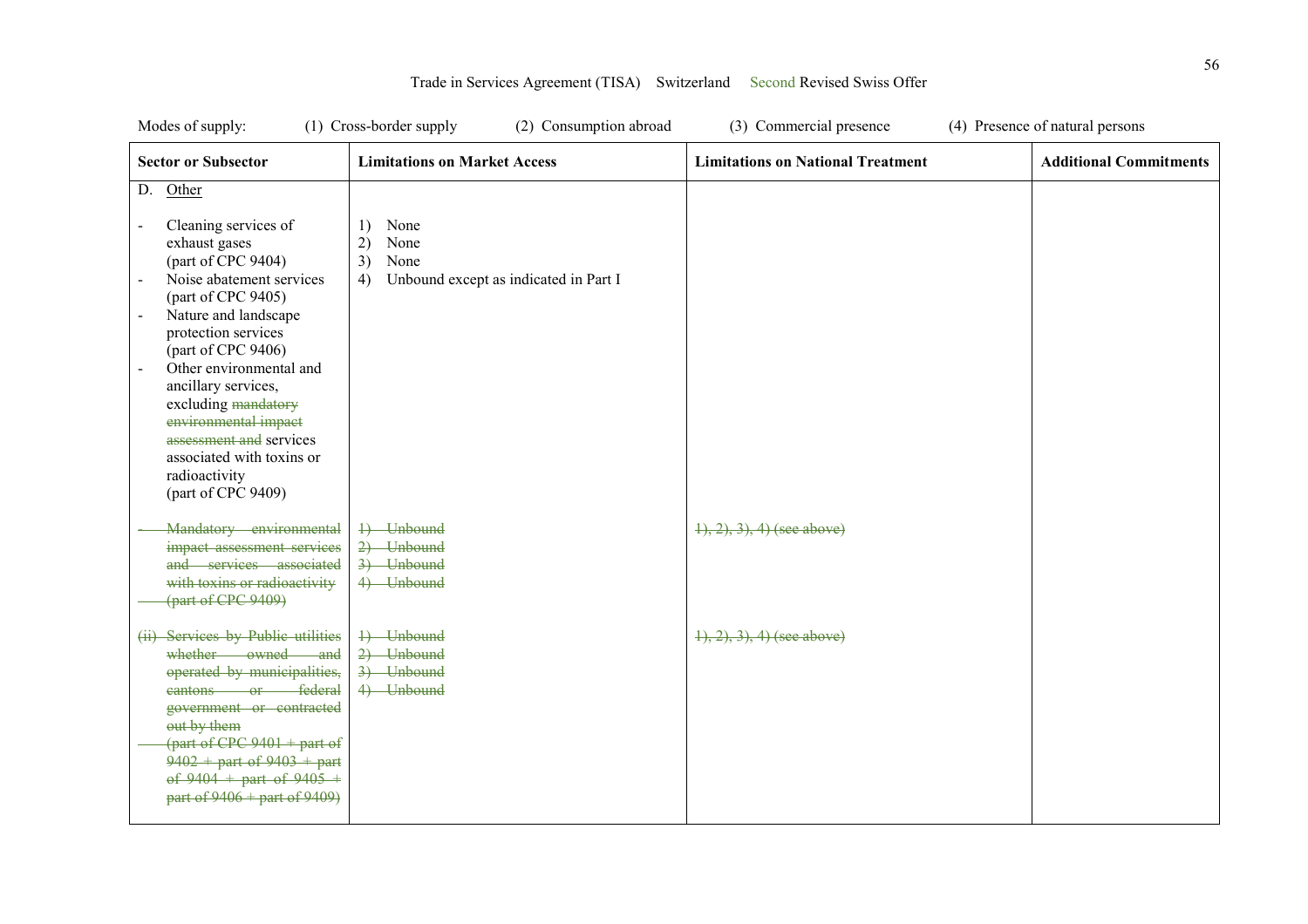| Modes of supply:                                                                                                                                                                                                                                                                                                                                                                                                                                                                                                                                                                                                                                                                                                                                                                                              | (1) Cross-border supply                                                                                                                                                                                                                                                                                                                                                                                                                                                                                                                                         | (2) Consumption abroad | (3) Commercial presence                                                                                                                                                                                                                                                                                                                                                                                                                                                                                                                                                   |  | (4) Presence of natural persons |
|---------------------------------------------------------------------------------------------------------------------------------------------------------------------------------------------------------------------------------------------------------------------------------------------------------------------------------------------------------------------------------------------------------------------------------------------------------------------------------------------------------------------------------------------------------------------------------------------------------------------------------------------------------------------------------------------------------------------------------------------------------------------------------------------------------------|-----------------------------------------------------------------------------------------------------------------------------------------------------------------------------------------------------------------------------------------------------------------------------------------------------------------------------------------------------------------------------------------------------------------------------------------------------------------------------------------------------------------------------------------------------------------|------------------------|---------------------------------------------------------------------------------------------------------------------------------------------------------------------------------------------------------------------------------------------------------------------------------------------------------------------------------------------------------------------------------------------------------------------------------------------------------------------------------------------------------------------------------------------------------------------------|--|---------------------------------|
| <b>Sector or Subsector</b>                                                                                                                                                                                                                                                                                                                                                                                                                                                                                                                                                                                                                                                                                                                                                                                    | <b>Limitations on Market Access</b>                                                                                                                                                                                                                                                                                                                                                                                                                                                                                                                             |                        | <b>Limitations on National Treatment</b>                                                                                                                                                                                                                                                                                                                                                                                                                                                                                                                                  |  | <b>Additional Commitments</b>   |
| <b>FINANCIAL SERVICES</b><br>7.                                                                                                                                                                                                                                                                                                                                                                                                                                                                                                                                                                                                                                                                                                                                                                               |                                                                                                                                                                                                                                                                                                                                                                                                                                                                                                                                                                 |                        |                                                                                                                                                                                                                                                                                                                                                                                                                                                                                                                                                                           |  |                                 |
| Commitments on financial services (insurance, banking and other financial services) are in accordance with the "Understanding on Commitments in Financial Services"<br>prepared under the GATS (hereafter "Understanding") and subject to limitations and conditions as contained in section A and section B of Part I (horizontal commitments)<br>and as listed below. The Mode 2 commitments in this sector shall not impose any obligation to allow non-resident financial service suppliers to solicit business.<br>Switzerland reserves the right to apply the national treatment requirement of Article 12 (a) of the Annex on Financial Services to self-regulatory organizations only when<br>exercising their delegated authorities and to the extent that market access commitments are undertaken. |                                                                                                                                                                                                                                                                                                                                                                                                                                                                                                                                                                 |                        |                                                                                                                                                                                                                                                                                                                                                                                                                                                                                                                                                                           |  |                                 |
| Insurance-<br>Insurance and<br>related Services                                                                                                                                                                                                                                                                                                                                                                                                                                                                                                                                                                                                                                                                                                                                                               | Monopoly rights as indicated in paragraph B.1<br>of the "Understanding": a public monopoly on<br>fire and natural damage insurance on<br>buildings exists in the following cantons:<br>Zürich, Bern, Luzern, Nidwalden, Glarus,<br>Zug, Fribourg, Solothurn, Basel-Stadt, Basel-<br>Landschaft, Schaffhausen, Aargau, St. Gallen,<br>Graubünden, Appenzell<br>Thurgau, Vaud, Neuchâtel, Jura. In the<br>cantons of Nidwalden and Vaud, the public<br>monopoly on fire and natural damage<br>insurance covers also movable property<br>located in the buildings. | Ausserrhoden,          | Monopoly rights as indicated in paragraph B.1<br>of the "Understanding": a public monopoly on<br>fire and natural damage insurance on buildings<br>exists in the following cantons: Zürich, Bern,<br>Luzern, Nidwalden, Glarus, Zug, Fribourg,<br>Solothurn, Basel Stadt, Basel Landschaft,<br>Schaffhausen, Aargau, St. Gallen, Graubünden,<br>Appenzell Ausserrhoden, Thurgau, Vaud,<br>Neuchâtel, Jura. In the cantons of Nidwalden<br>and Vaud, the public monopoly on fire and<br>natural damage insurance covers also movable<br>property located in the buildings. |  |                                 |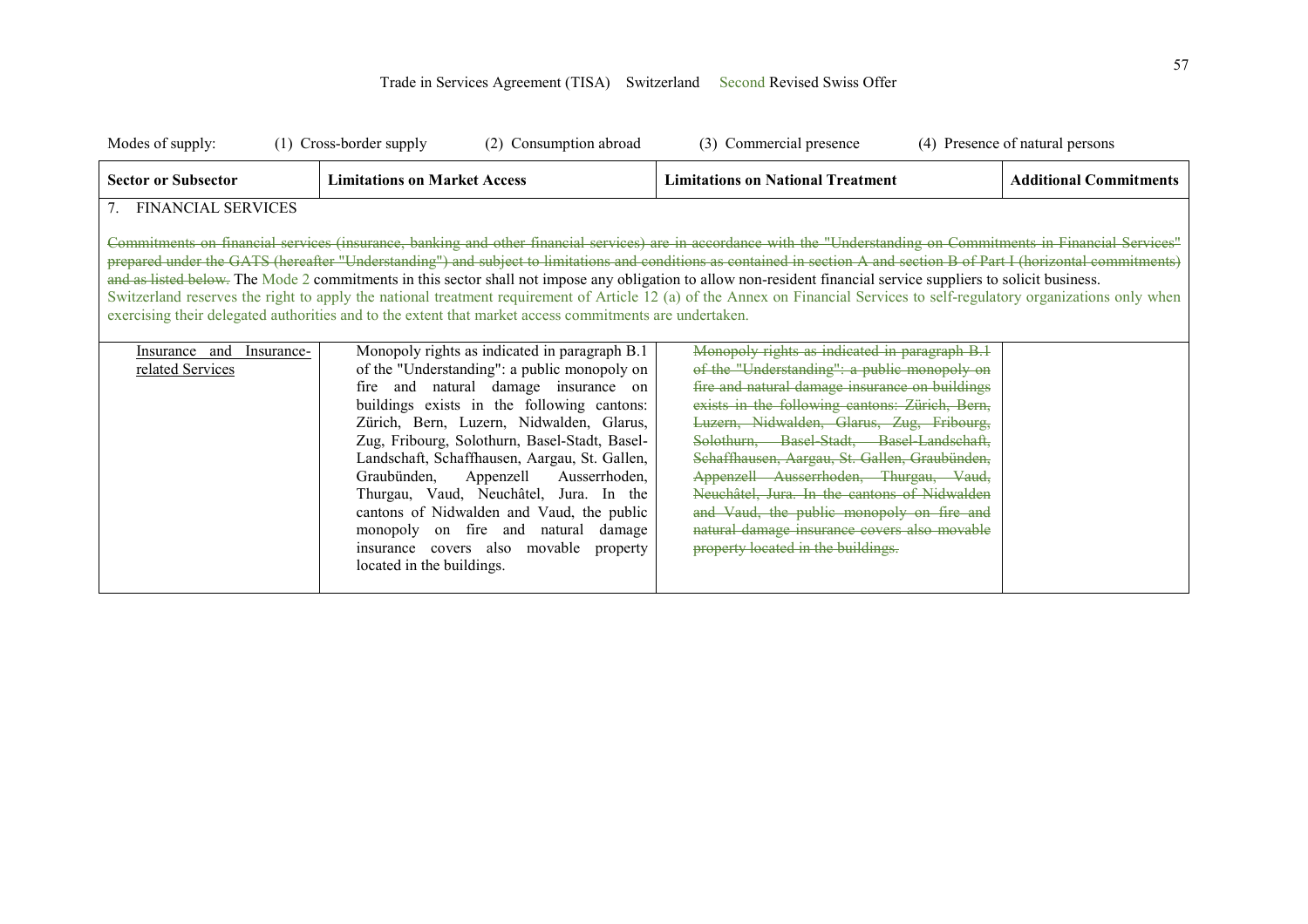| Modes of supply:           | (1) Cross-border supply<br>(2) Consumption abroad                                                                                                                                                                                                                                                                                                                                                                                                                                                                                                                                                                                                                                                                                                                                                                                                                                                                                                                                                                                                                                                                   | (3) Commercial presence                                                                                                                                                         | (4) Presence of natural persons |
|----------------------------|---------------------------------------------------------------------------------------------------------------------------------------------------------------------------------------------------------------------------------------------------------------------------------------------------------------------------------------------------------------------------------------------------------------------------------------------------------------------------------------------------------------------------------------------------------------------------------------------------------------------------------------------------------------------------------------------------------------------------------------------------------------------------------------------------------------------------------------------------------------------------------------------------------------------------------------------------------------------------------------------------------------------------------------------------------------------------------------------------------------------|---------------------------------------------------------------------------------------------------------------------------------------------------------------------------------|---------------------------------|
| <b>Sector or Subsector</b> | <b>Limitations on Market Access</b>                                                                                                                                                                                                                                                                                                                                                                                                                                                                                                                                                                                                                                                                                                                                                                                                                                                                                                                                                                                                                                                                                 | <b>Limitations on National Treatment</b>                                                                                                                                        | <b>Additional Commitments</b>   |
|                            | 3)<br>Representative<br>offices<br>conduct<br>cannot<br>business or act as an agent;<br>for insurance companies incorporated in<br>Switzerland, the legal form of a "joint-stock"<br>company"<br>(société<br>anonyme/<br>Aktiengesellschaft) or a "co-operative society"<br>cooperative/Genossenschaft)<br>(société<br><i>is</i><br>required;<br>for branches of foreign insurance companies,<br>the legal form of the insurance company in the<br>head office country must be comparable to a<br>Swiss "joint-stock company" or to a Swiss<br>"co-operative society";<br>participation in the basic health insurance<br>scheme requires health insurance suppliers to<br>be organized in one of the following forms of<br>legal entity: "association" (association/<br>Verein), "co-operative society", "foundation"<br>(fondation/Stiftung) or "joint-stock company";<br>participation in the statutory pension funds<br>scheme<br>(prévoyance)<br>professionnelle/berufliche Vorsorge) requires<br>pension funds to be organized in the form of a<br>"foundation"<br>Unbound except as indicated in Part I<br>4) | A minimum of three years of experience in the<br>direct insurance business in the head office<br>country is required<br>4) Except for temporary entry of personnel <sup>§</sup> |                                 |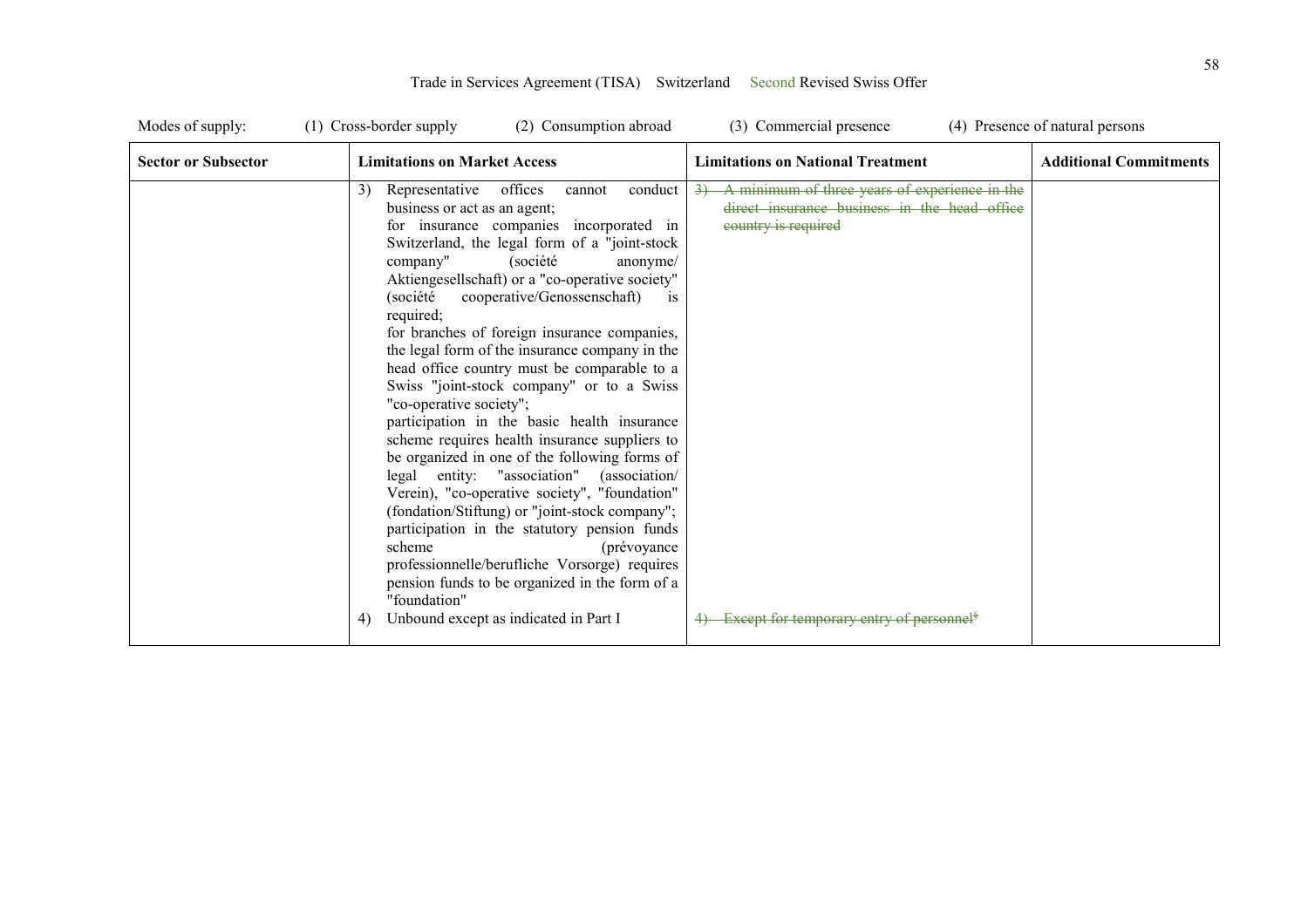| Modes of supply:                                                               | (1) Cross-border supply<br>(2) Consumption abroad                                                                                                                                                                                                                                                                                                                                                                                                                                                                                                                                                                                                                                                                                                                                                                                                   | (3) Commercial presence                                                                                                                                                                                                                                                                                                                                                                                                                                                                                                                                                                                                | (4) Presence of natural persons |
|--------------------------------------------------------------------------------|-----------------------------------------------------------------------------------------------------------------------------------------------------------------------------------------------------------------------------------------------------------------------------------------------------------------------------------------------------------------------------------------------------------------------------------------------------------------------------------------------------------------------------------------------------------------------------------------------------------------------------------------------------------------------------------------------------------------------------------------------------------------------------------------------------------------------------------------------------|------------------------------------------------------------------------------------------------------------------------------------------------------------------------------------------------------------------------------------------------------------------------------------------------------------------------------------------------------------------------------------------------------------------------------------------------------------------------------------------------------------------------------------------------------------------------------------------------------------------------|---------------------------------|
| <b>Sector or Subsector</b>                                                     | <b>Limitations on Market Access</b>                                                                                                                                                                                                                                                                                                                                                                                                                                                                                                                                                                                                                                                                                                                                                                                                                 | <b>Limitations on National Treatment</b>                                                                                                                                                                                                                                                                                                                                                                                                                                                                                                                                                                               | <b>Additional Commitments</b>   |
| <b>Banking and Other</b><br><b>Financial Services</b><br>(excluding insurance) | Monopoly rights Exclusive rights for the<br>issuance of specific mortgage<br>bonds<br>(Pfandbrief / lettre de gage): as indicated in<br>paragraph B.1 of the "Understanding": two<br>mortgage bonds issuance institutes have been<br>granted an exclusive right for the issuance of<br>specific mortgage bonds (lettre de<br>gage/Pfandbrief); with regard to the first<br>institute only Swiss cantonal banks are<br>accepted as members; in the case of the<br>second institute banks with head office in<br>Switzerland whose national mortgage loan<br>business amounts to at least 60 per cent of the<br>balance sheet can be members; the issue of<br>other mortgage backed bonds is not affected<br>by this regulation. "Pfandbriefzentrale"<br>"Centre de lettres de<br>gage"<br>and<br>"Pfandbriefbank" / "Banque des lettres de<br>gage". | Monopoly rights as indicated in paragraph B.1<br>of the "Understanding": two mortgage bonds<br>issuance institutes have been granted an<br>exclusive right for the issuance of specific<br>mortgage bonds (lettre de gage/Pfandbrief);<br>with regard to the first institute only Swiss<br>cantonal banks are accepted as members; in the<br>ease of the second institute banks with head<br>office in Switzerland whose national mortgage<br>loan business amounts to at least 60 per cent of<br>the balance sheet can be members; the issue of<br>other mortgage backed bonds is not affected by<br>this regulation. |                                 |
|                                                                                | $1)^{23}$ Foreign investment funds can only be<br>marketed or distributed through a licensed<br>representative agent resident in Switzerland<br>Commercial presence may be denied to<br>3)<br>financial service suppliers whose ultimate<br>shareholders and/or beneficial owners are<br>persons of a non-party;<br>representative offices can neither conclude or<br>deal business nor act as an agent<br>Unbound except as indicated in Part I<br>4)                                                                                                                                                                                                                                                                                                                                                                                              | 4) The issue of foreign collective investment funds<br>is subject to stamp duty<br>Commercial presence of foreign financial<br>$\rightarrow$<br>service suppliers is subject to specific<br>requirements relating to the name of the firm<br>and the regulations on financial institutions in<br>the country of origin<br>4) Except for temporary entry of personnel <sup>§</sup>                                                                                                                                                                                                                                      |                                 |

Trade in Services Agreement (TISA) Switzerland Second Revised Swiss Offer

 $23$ 

<sup>23</sup> Not only transactions indicated in paragraph B.3 of the "Understanding" but the whole range of banking and other financial services transactions are covered (excluding insurance).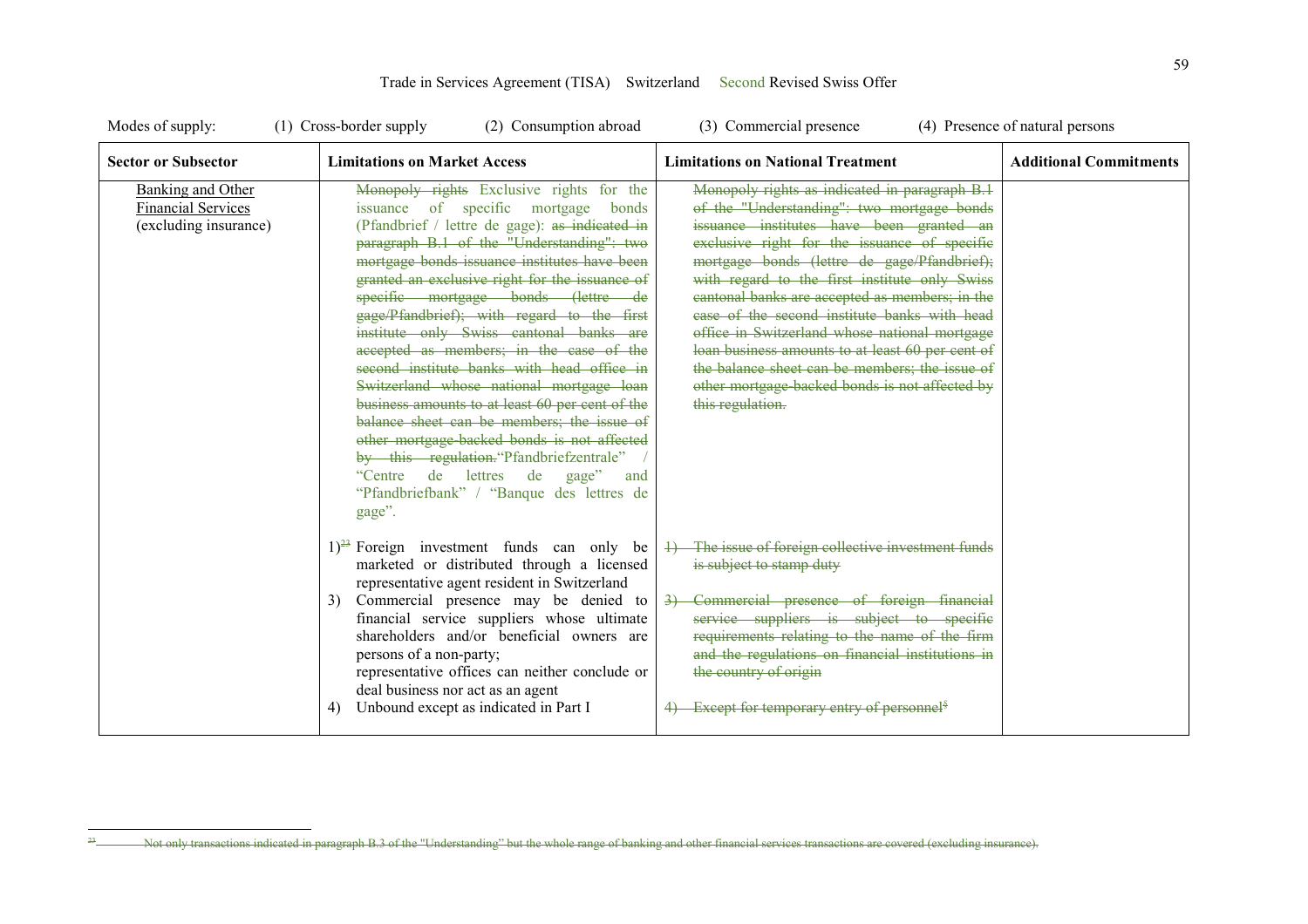| Modes of supply:                                                                                                                 | (2) Consumption abroad<br>(1) Cross-border supply    | (3) Commercial presence                  | (4) Presence of natural persons |
|----------------------------------------------------------------------------------------------------------------------------------|------------------------------------------------------|------------------------------------------|---------------------------------|
| <b>Sector or Subsector</b>                                                                                                       | <b>Limitations on Market Access</b>                  | <b>Limitations on National Treatment</b> | <b>Additional Commitments</b>   |
| <b>HEALTH RELATED</b><br><b>AND SOCIAL SERVICES</b><br>(other than those listed in<br>$W/120$ under $1.A.h j.)$                  |                                                      |                                          |                                 |
| A. Hospital Services                                                                                                             | 4) Unbound<br>2) Unbound<br>3) Unbound<br>4) Unbound | $(1), (2), (3), (4)$ (see above)         |                                 |
| Other Human Health<br>В.<br>Services<br>(CPC 9319 other than<br>93191)                                                           |                                                      |                                          |                                 |
| Clinical tests on human<br>beings for the purpose of<br>homologation for the Swiss<br>drugs market<br>${\rm (part of CPC 9319)}$ | 1) Unbound<br>2) Unbound<br>3) Unbound<br>4) Unbound | $(1), (2), (3), (4)$ (see above)         |                                 |
| Gene analysis for the<br>purpose of personal<br>physical disposition<br>analysis<br>${\rm (part of CPC 9319)}$                   | 4) Unbound<br>2) Unbound<br>3) Unbound<br>4) Unbound | $\{1, 2, 3\}, 4$ (see above)             |                                 |
| Other human health services<br>(part of CPC 9319)                                                                                | 4) Unbound<br>2) Unbound<br>3) Unbound<br>4) Unbound | $(1), (2), (3), (4)$ (see above)         |                                 |
| <b>Social Services</b><br>(CPC933)                                                                                               | 4) Unbound<br>2) Unbound<br>3) Unbound<br>4) Unbound | $(1), (2), (3), (4)$ (see above)         |                                 |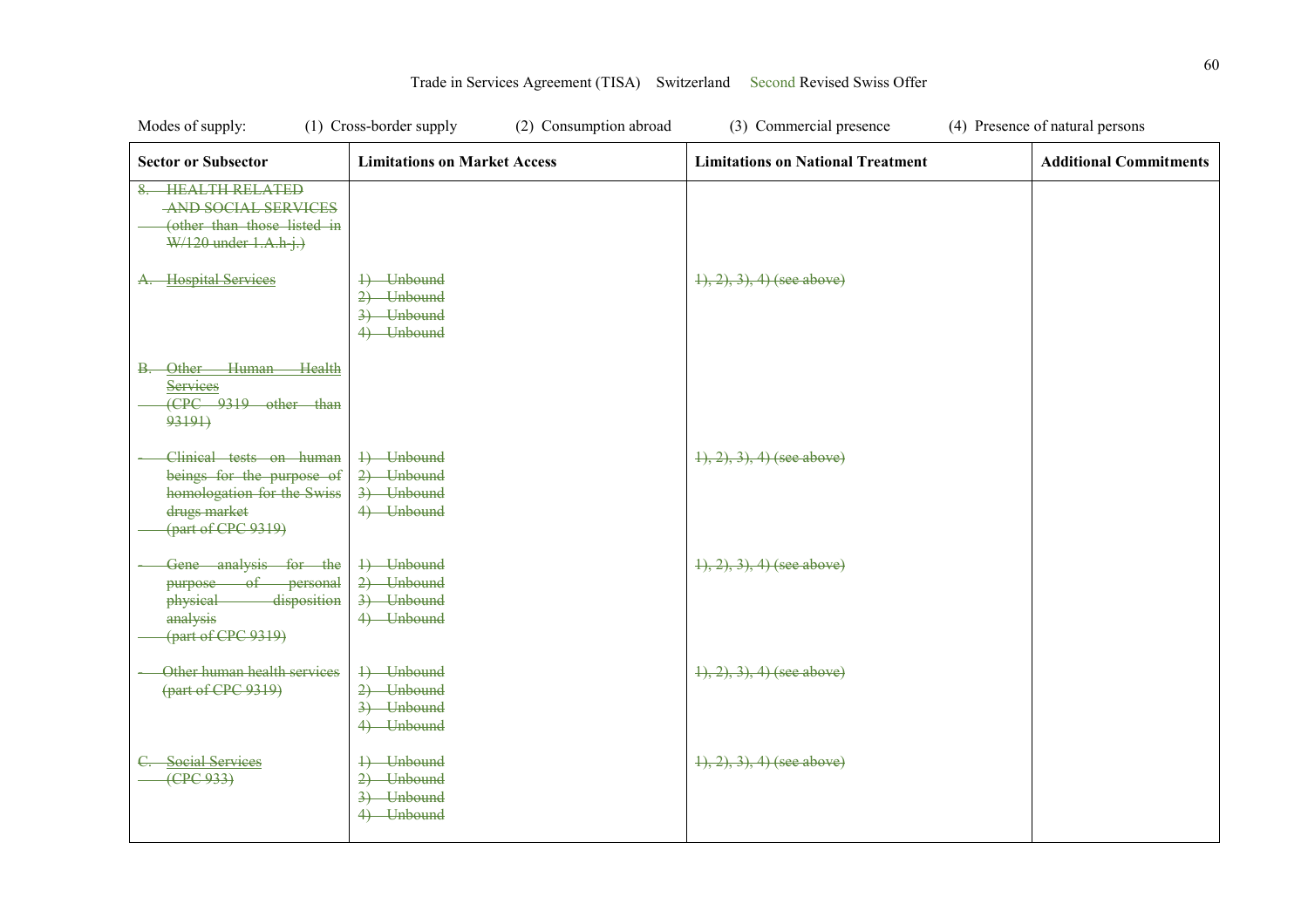| Modes of supply:           | (1) Cross-border supply                                                        | (2) Consumption abroad | (3) Commercial presence                  | (4) Presence of natural persons |
|----------------------------|--------------------------------------------------------------------------------|------------------------|------------------------------------------|---------------------------------|
| <b>Sector or Subsector</b> | <b>Limitations on Market Access</b>                                            |                        | <b>Limitations on National Treatment</b> | <b>Additional Commitments</b>   |
| D. Other                   | <del>Unbound</del><br><del>Unbound</del><br><del>- Unbound</del><br>4) Unbound |                        | $(1), (2), (3), (4)$ (see above)         |                                 |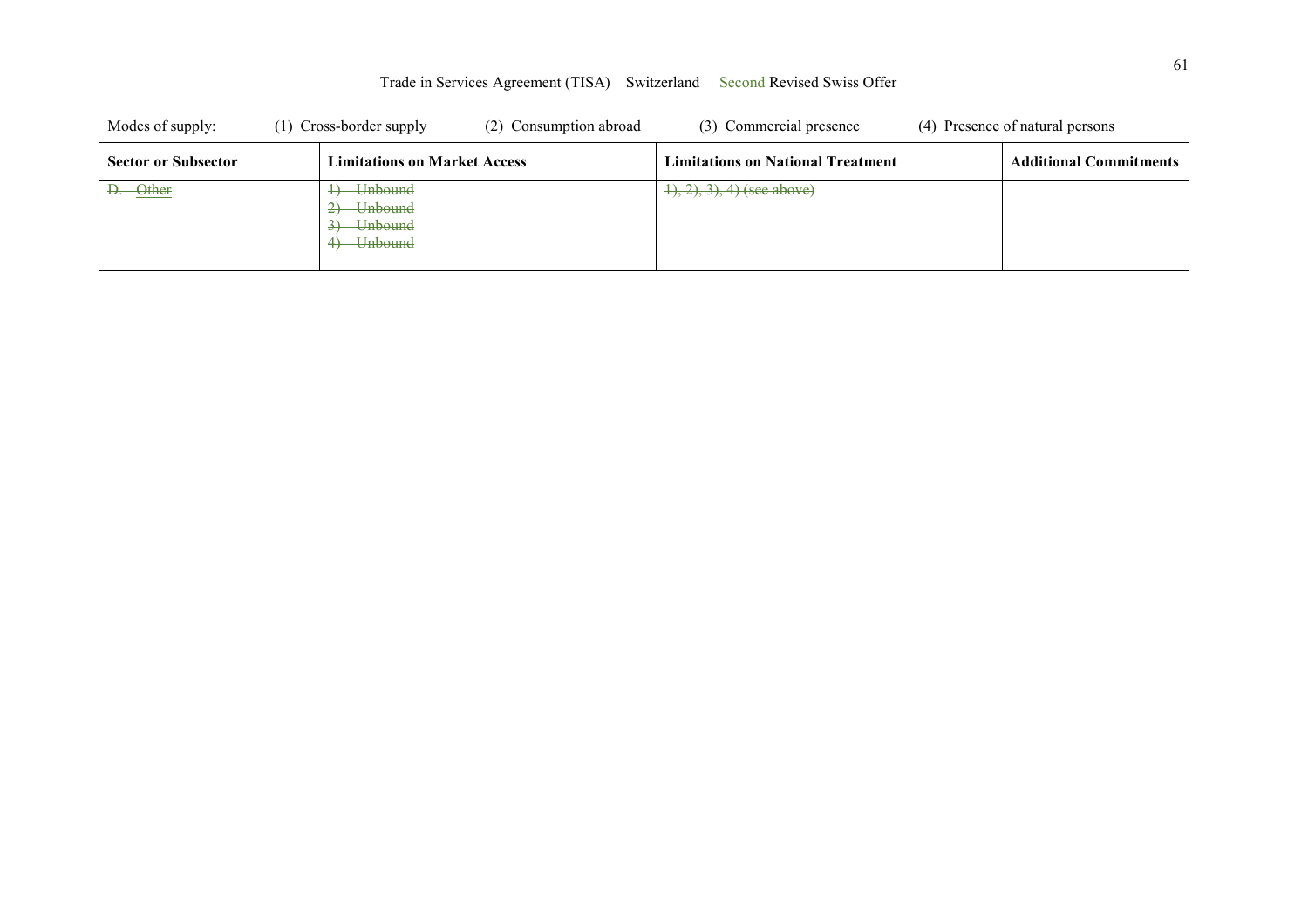| Modes of supply:                                                                                                                      | (1) Cross-border supply<br>(2) Consumption abroad                                                                                                                                                    | (3) Commercial presence                                                                                                                                                                                                                                                                                                                                                                                                                                                                                             | (4) Presence of natural persons |
|---------------------------------------------------------------------------------------------------------------------------------------|------------------------------------------------------------------------------------------------------------------------------------------------------------------------------------------------------|---------------------------------------------------------------------------------------------------------------------------------------------------------------------------------------------------------------------------------------------------------------------------------------------------------------------------------------------------------------------------------------------------------------------------------------------------------------------------------------------------------------------|---------------------------------|
| <b>Sector or Subsector</b>                                                                                                            | <b>Limitations on Market Access</b>                                                                                                                                                                  | <b>Limitations on National Treatment</b>                                                                                                                                                                                                                                                                                                                                                                                                                                                                            | <b>Additional Commitments</b>   |
| TOURISM AND TRAVEL<br>9.<br><b>RELATED SERVICES</b><br><b>Hotels and Restaurants</b><br>A.<br>(including catering)<br>$(CPC 641-643)$ | Unbound* except none for catering (CPC<br>$\left  \cdot \right $<br>6423)<br>None<br>2)<br>3)<br>None<br>Unbound except as indicated in Part I;<br>4)<br>commercial presence in Switzerland required | Passing an exam in the same canton may be<br>required; residency of license holder in the<br>same canton is required in the canton of Jura<br>Commercial presence in Switzerland required;<br>residency of license holder in the same canton<br>is required in the canton of Jura <sup>§</sup>                                                                                                                                                                                                                      |                                 |
| Travel Agencies and Tour<br>В.<br><b>Operators Services</b><br>(CPC 7471)                                                             | None<br>1)<br>2)<br>None<br>3)<br>None<br>4)<br>Unbound except as indicated in Part I                                                                                                                |                                                                                                                                                                                                                                                                                                                                                                                                                                                                                                                     |                                 |
| <b>Tourist Guide Services</b><br>C.<br>(excluding mountain<br>guides)<br>(CPC 7472)                                                   | Unbound*<br>1)<br>2)<br>None<br>3)<br>None<br>Unbound except as indicated in Part I<br>4)                                                                                                            | In order to work as a mountain guide passing of<br>an exam is required, the access to which may be<br>restricted for foreigners in some cantons; some<br>cantons may restrict the ability of foreign<br>mountain guides to practice independently<br>In order to work as a mountain guide passing of<br>an exam is required, the access to which may be<br>restricted for foreigners in some cantons; some<br>cantons may restrict the ability of foreign<br>mountain guides to practice independently <sup>§</sup> |                                 |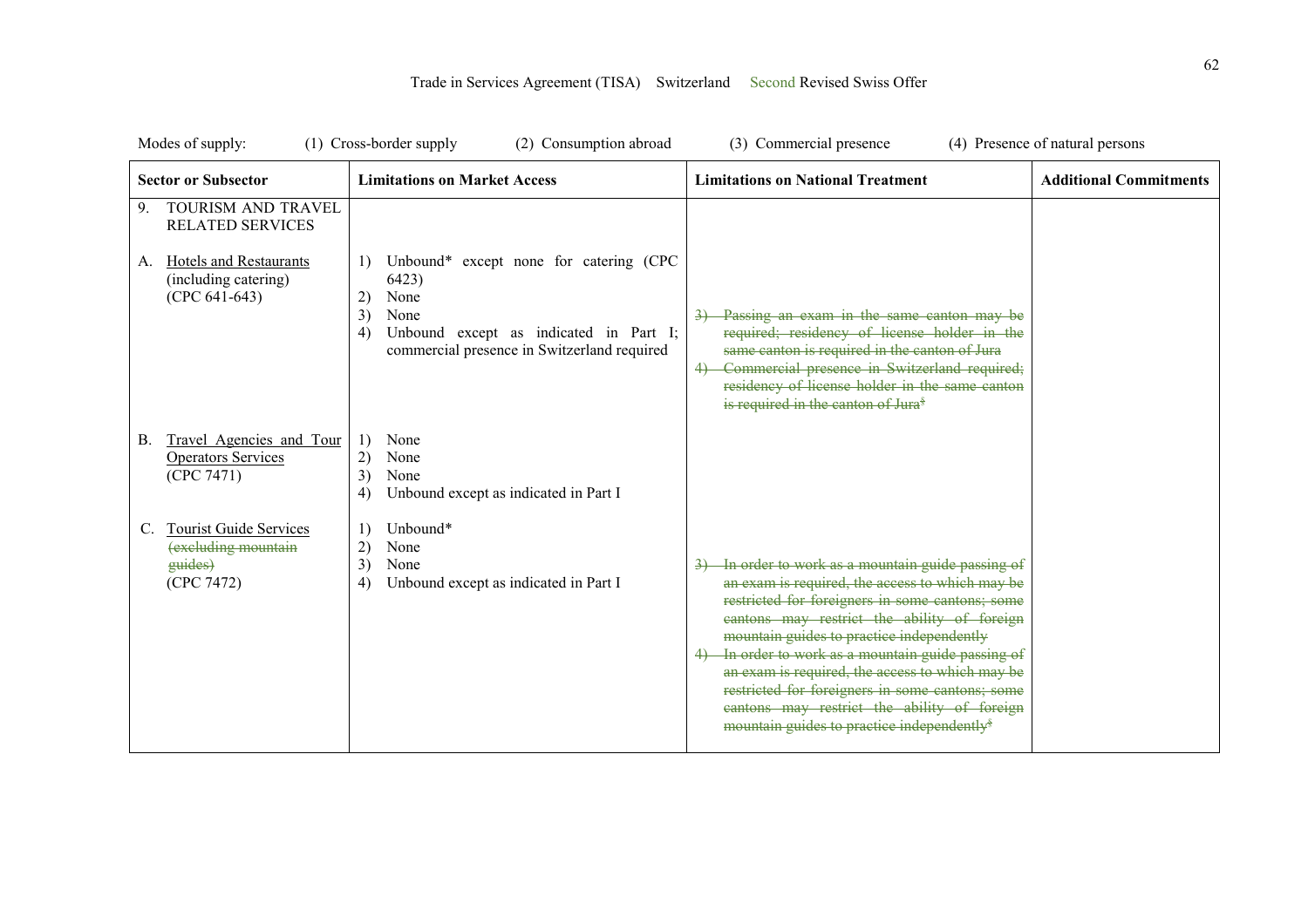| Modes of supply:                          | (1) Cross-border supply<br>(2) Consumption abroad                                                                                               | (3) Commercial presence                  | (4) Presence of natural persons |
|-------------------------------------------|-------------------------------------------------------------------------------------------------------------------------------------------------|------------------------------------------|---------------------------------|
| <b>Sector or Subsector</b>                | <b>Limitations on Market Access</b>                                                                                                             | <b>Limitations on National Treatment</b> | <b>Additional Commitments</b>   |
| -Other<br>Ð.                              | <del>Unbound*</del><br>$2)$ None<br>$3)$ Unbound<br>-Unbound except as indicated in Part I                                                      | $\left(4\right), 3$ ) (see above)        |                                 |
| Serving dedicated premises<br>for smokers | <del>Unbound*</del><br>$\overline{+}$<br>-None<br><del>Unbound</del><br>$\overline{\mathbf{3}}$<br>-Unbound except as indicasted in Part I<br>4 | $\left(3\right)(see above)$              |                                 |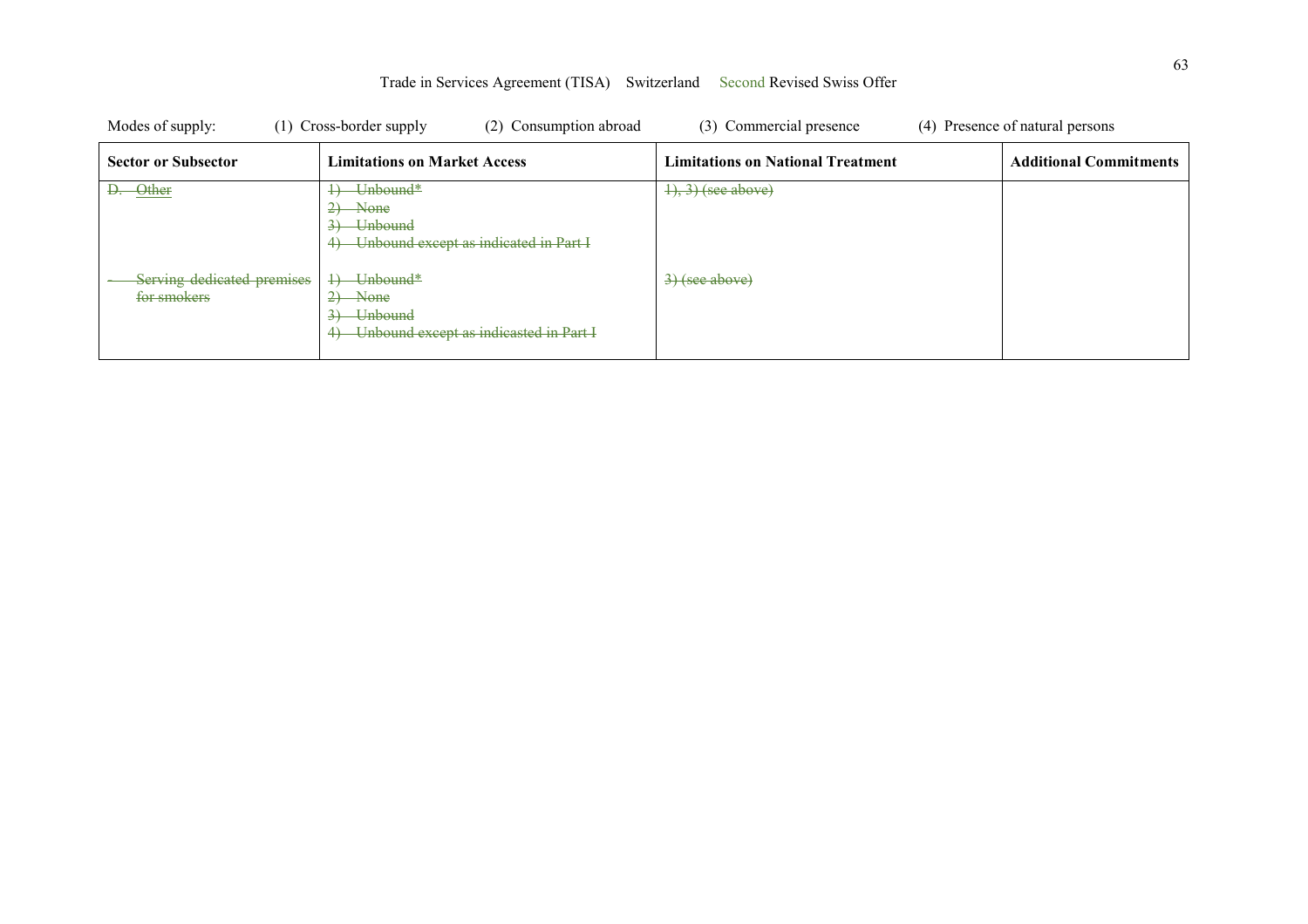| Modes of supply:                                                                                                  | (1) Cross-border supply<br>(2) Consumption abroad                                     | (3) Commercial presence                  | (4) Presence of natural persons |
|-------------------------------------------------------------------------------------------------------------------|---------------------------------------------------------------------------------------|------------------------------------------|---------------------------------|
| <b>Sector or Subsector</b>                                                                                        | <b>Limitations on Market Access</b>                                                   | <b>Limitations on National Treatment</b> | <b>Additional Commitments</b>   |
| 10. RECREATIONAL,<br><b>CULTURAL AND</b><br><b>SPORTING SERVICES</b><br>(other than audiovisual)                  |                                                                                       |                                          |                                 |
| Entertainment<br>Services<br>$\mathbf{A}$<br>(including theatre, live<br>bands and circus services)<br>(FPC 9619) | 1) Unbound<br>2) Unbound<br>3) Unbound<br>4) Unbound                                  | $\{1, 2, 3\}$ , 4) (see above)           |                                 |
| <b>News Agency Services</b><br><b>B.</b><br>(CPC 962)                                                             | None<br>1)<br>2)<br>None<br>3)<br>None<br>Unbound except as indicated in Part I<br>4) |                                          |                                 |
| Archives,<br>Libraries.<br>and<br><b>Other</b><br><b>Museums</b><br><b>Cultural Services</b><br>(EPC 963)         | 4) Unbound<br>2) Unbound<br>3) Unbound<br>4) Unbound                                  | $\{1, 2, 3, 4\}$ (see above)             |                                 |
| Other<br>Sporting<br>and<br>D.<br><b>Recreational Services</b>                                                    |                                                                                       |                                          |                                 |
| Sporting services<br>(CPC 9641)                                                                                   | None<br>1)<br>2)<br>None<br>3)<br>None<br>Unbound except as indicated in Part I<br>4) |                                          |                                 |
| Other recreational services<br>(CPC 9649)                                                                         | 4) Unbound<br>2) Unbound<br>3) Unbound<br>4) Unbound                                  | $\{1, 2, 3, 4\}$ (see above)             |                                 |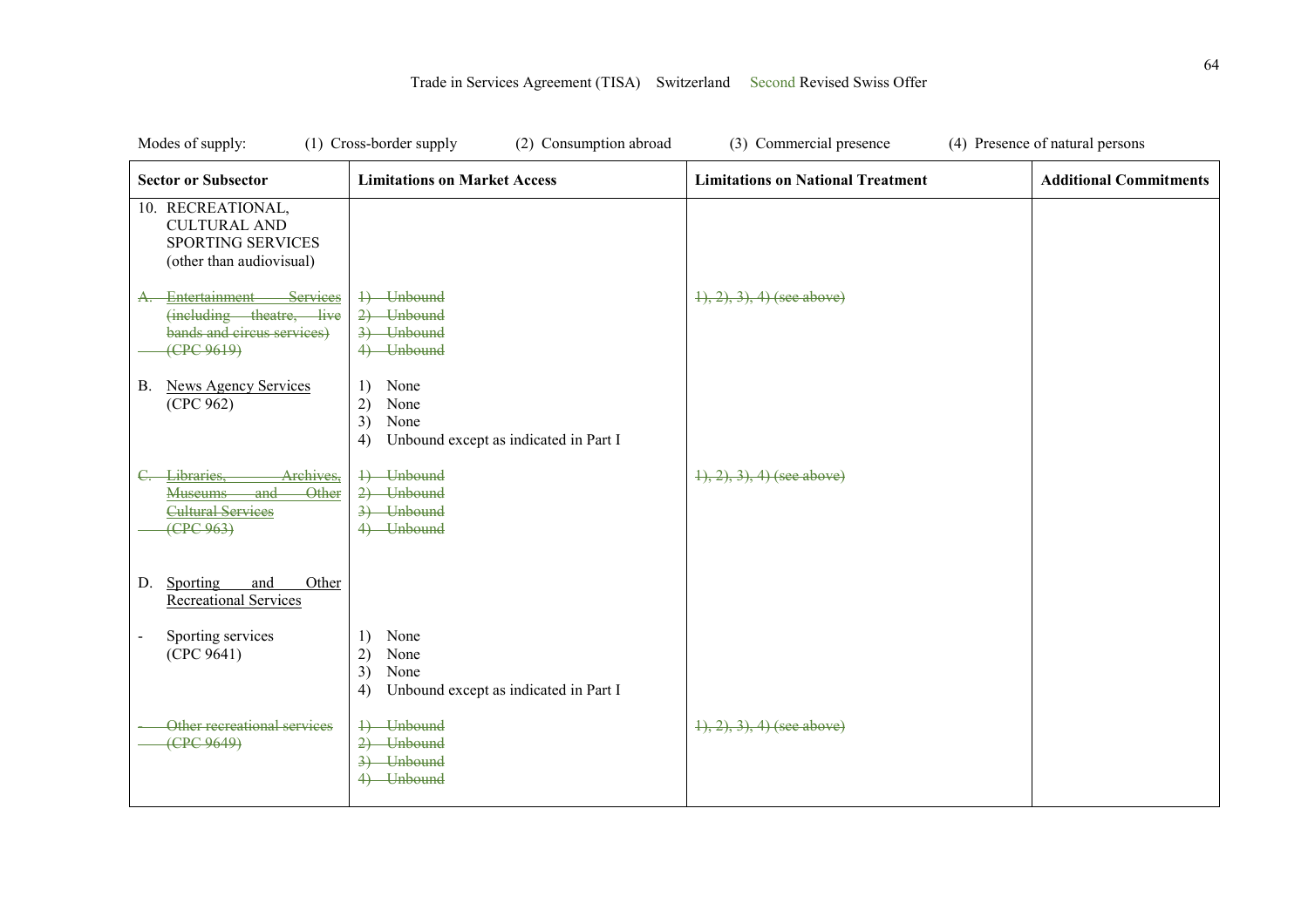| Modes of supply:                                                                                                                           | (1) Cross-border supply<br>(2) Consumption abroad                                                                                                                                                                                                                                                                                                                                                  | (3) Commercial presence                                                                                                                                                                                                                                                                                                                                                                                                                                                                                                                                                                                                                                               | (4) Presence of natural persons |
|--------------------------------------------------------------------------------------------------------------------------------------------|----------------------------------------------------------------------------------------------------------------------------------------------------------------------------------------------------------------------------------------------------------------------------------------------------------------------------------------------------------------------------------------------------|-----------------------------------------------------------------------------------------------------------------------------------------------------------------------------------------------------------------------------------------------------------------------------------------------------------------------------------------------------------------------------------------------------------------------------------------------------------------------------------------------------------------------------------------------------------------------------------------------------------------------------------------------------------------------|---------------------------------|
| <b>Sector or Subsector</b>                                                                                                                 | <b>Limitations on Market Access</b>                                                                                                                                                                                                                                                                                                                                                                | <b>Limitations on National Treatment</b>                                                                                                                                                                                                                                                                                                                                                                                                                                                                                                                                                                                                                              | <b>Additional Commitments</b>   |
| 11. TRANSPORT SERVICES<br>Internal Waterways<br>В.<br><b>Transport</b><br>Internal waterway transport<br>$\leftrightarrow$<br>on the Rhine |                                                                                                                                                                                                                                                                                                                                                                                                    |                                                                                                                                                                                                                                                                                                                                                                                                                                                                                                                                                                                                                                                                       |                                 |
| Passenger transportation<br>(a)<br>part of CPC 7221                                                                                        | Unbound<br>1)<br>2)<br>None<br>3)<br>None except that in order to sail under Swiss<br>flag, vessels must be owned by a company<br>which is substantially influenced (at least 66<br>per cent of capital and vote) by persons<br>domiciled in Switzerland or in a country<br>according to the Mannheim Convention and<br>the protocols related to it<br>Unbound except as indicated in Part I<br>4) | (see above)<br>Traffic rights including cabotage are limited on<br>the basis of the Mannheim Convention and the<br>protocols related to it; owner of vessels must<br>have an appropriate managing agency in<br>Switzerland, in order to sail under Swiss flag,<br>vessels must be owned by a company which is<br>substantially influenced (at least 66 per cent of<br>capital and vote) by persons domiciled in<br>Switzerland or in a country according to the<br>Mannheim Convention and the protocols<br>related to it<br>Traffic rights including cabotage are limited on<br>the basis of the Mannheim Convention and the<br>protocols related to it <sup>§</sup> |                                 |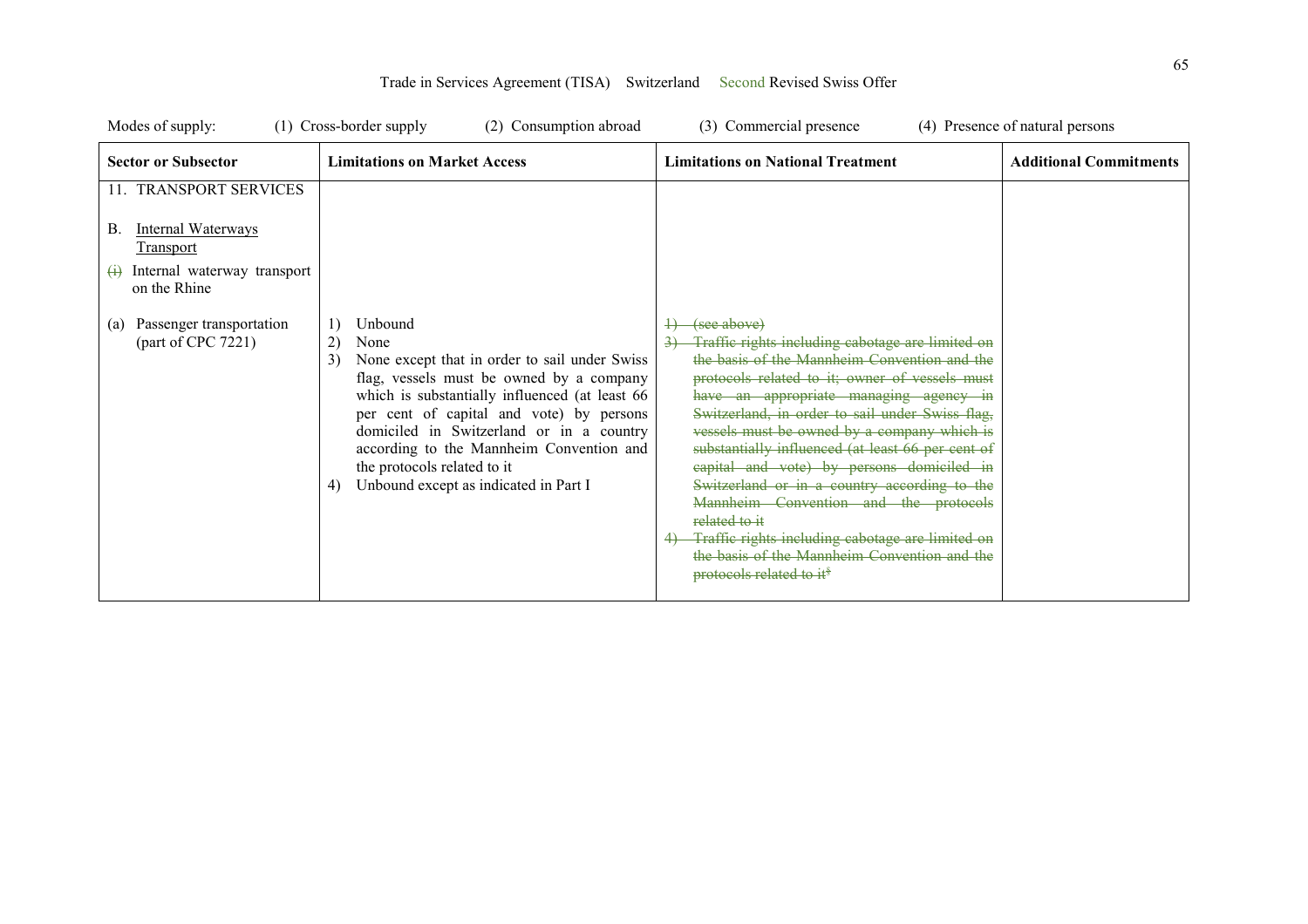| Modes of supply:                                               | (2) Consumption abroad<br>(1) Cross-border supply                                                                                                                                                                                                                                                                                                                                                  | (3) Commercial presence                                                                                                                                                                                                                                                                                                                                                                                                                                                                                                                                                                                                                                               | (4) Presence of natural persons |
|----------------------------------------------------------------|----------------------------------------------------------------------------------------------------------------------------------------------------------------------------------------------------------------------------------------------------------------------------------------------------------------------------------------------------------------------------------------------------|-----------------------------------------------------------------------------------------------------------------------------------------------------------------------------------------------------------------------------------------------------------------------------------------------------------------------------------------------------------------------------------------------------------------------------------------------------------------------------------------------------------------------------------------------------------------------------------------------------------------------------------------------------------------------|---------------------------------|
| <b>Sector or Subsector</b>                                     | <b>Limitations on Market Access</b>                                                                                                                                                                                                                                                                                                                                                                | <b>Limitations on National Treatment</b>                                                                                                                                                                                                                                                                                                                                                                                                                                                                                                                                                                                                                              | <b>Additional Commitments</b>   |
| (b) Freight transportation<br>(part of CPC 7222)               | Unbound<br>1)<br>2)<br>None<br>3)<br>None except that in order to sail under Swiss<br>flag, vessels must be owned by a company<br>which is substantially influenced (at least 66<br>per cent of capital and vote) by persons<br>domiciled in Switzerland or in a country<br>according to the Mannheim Convention and<br>the protocols related to it<br>Unbound except as indicated in Part I<br>4) | (see above)<br>Traffie rights including cabotage are limited on<br>the basis of the Mannheim Convention and the<br>protocols related to it; owner of vessels must<br>have an appropriate managing agency in<br>Switzerland, in order to sail under Swiss flag,<br>vessels must be owned by a company which is<br>substantially influenced (at least 66 per cent of<br>capital and vote) by persons domiciled in<br>Switzerland or in a country according to the<br>Mannheim Convention and the protocols<br>related to it<br>Traffic rights including cabotage are limited on<br>the basis of the Mannheim Convention and the<br>protocols related to it <sup>§</sup> |                                 |
| Rental of vessels with crew<br>(c)<br>(part of CPC 7223)       | 1)<br>Unbound<br>2)<br>None<br>None except that in order to sail under Swiss<br>3)<br>flag, vessels must be owned by a company<br>which is substantially influenced (at least 66<br>per cent of capital and vote) by persons<br>domiciled in Switzerland or in a country<br>according to the Mannheim Convention and<br>the protocols related to it<br>Unbound except as indicated in Part I<br>4) | (see above)<br>Traffic rights including cabotage are limited on<br>the basis of the Mannheim Convention and the<br>protocols related to it; owner of vessels must<br>have an appropriate managing agency in<br>Switzerland, in order to sail under Swiss flag,<br>vessels must be owned by a company which is<br>substantially influenced (at least 66 per cent of<br>capital and vote) by persons domiciled in<br>Switzerland or in a country according to the<br>Mannheim Convention and the protocols<br>related to it<br>Traffic rights including cabotage are limited on<br>the basis of the Mannheim Convention and the<br>protocols related to it <sup>§</sup> |                                 |
| (d) Maintenance and repair of<br>vessels<br>(part of CPC 8868) | Unbound*<br>1)<br>2)<br>None<br>3)<br>None<br>Unbound except as indicated in Part I<br>4)                                                                                                                                                                                                                                                                                                          |                                                                                                                                                                                                                                                                                                                                                                                                                                                                                                                                                                                                                                                                       |                                 |

| Trade in Services Agreement (TISA) Switzerland Second Revised Swiss Offer |  |  |  |  |
|---------------------------------------------------------------------------|--|--|--|--|
|---------------------------------------------------------------------------|--|--|--|--|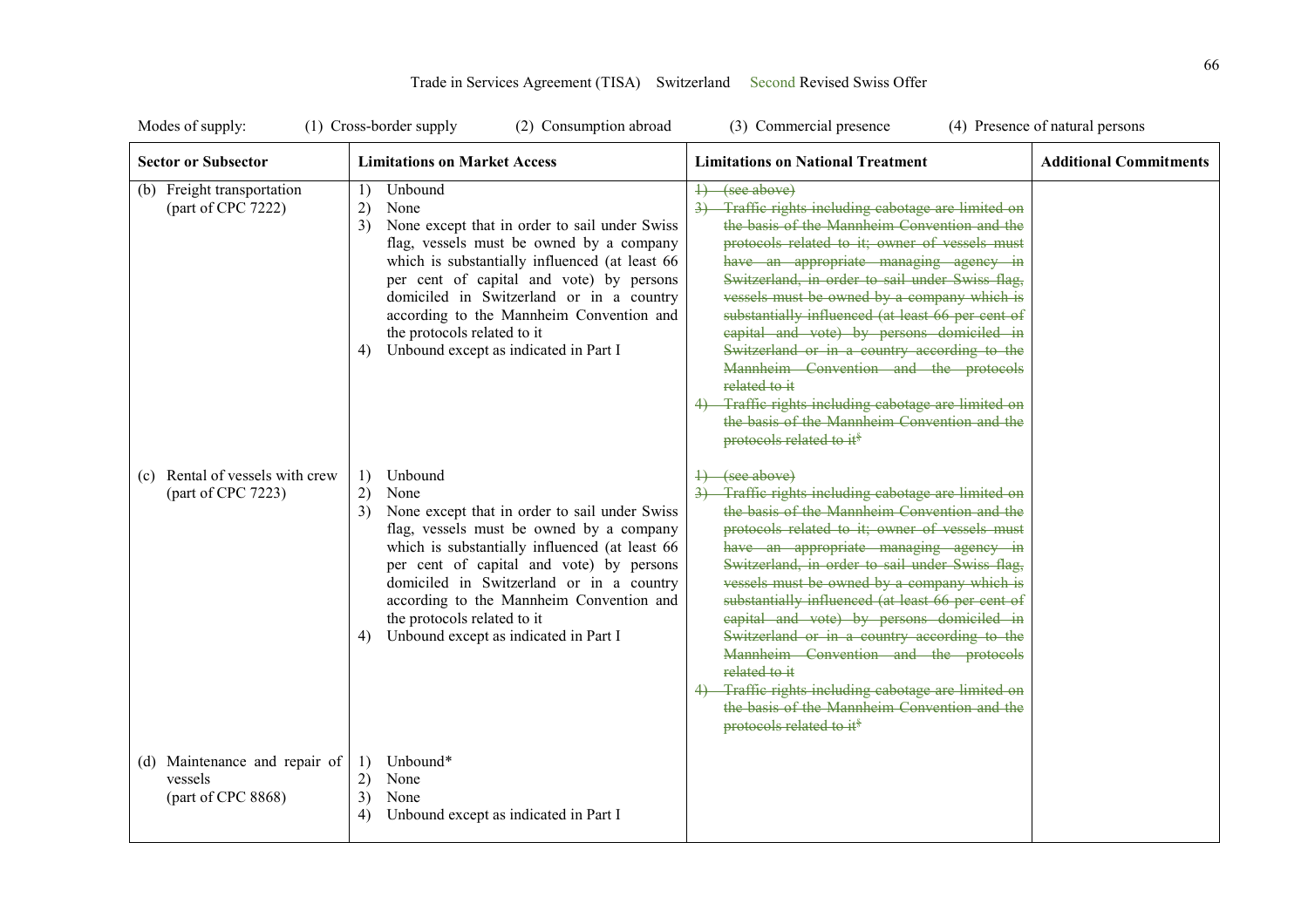| Modes of supply:                                                                                                                                                                                                                | (2) Consumption abroad<br>(1) Cross-border supply                                         | (3) Commercial presence                  | (4) Presence of natural persons |
|---------------------------------------------------------------------------------------------------------------------------------------------------------------------------------------------------------------------------------|-------------------------------------------------------------------------------------------|------------------------------------------|---------------------------------|
| <b>Sector or Subsector</b>                                                                                                                                                                                                      | <b>Limitations on Market Access</b>                                                       | <b>Limitations on National Treatment</b> | <b>Additional Commitments</b>   |
| (e) Pushing<br>towing<br>and<br>services<br>(part of CPC 7224)                                                                                                                                                                  | Unbound*<br>1)<br>None<br>2)<br>3)<br>None<br>Unbound except as indicated in Part I<br>4) |                                          |                                 |
| Supporting services for<br>(f)<br>internal waterway transport<br>(part of CPC 745)                                                                                                                                              | 1) None<br>2)<br>None<br>3)<br>None<br>Unbound except as indicated in Part I<br>4)        |                                          |                                 |
| (ii) Other internal waterway<br>transport<br>(part of CPC $7221 +$ part of<br>$7222 +$ part of $7223 +$ part<br>$\overrightarrow{0f}$ 7224 + part of 745 + part<br>ef 8868                                                      | 4) Unbound<br>2) Unbound<br>3) Unbound<br>4) Unbound                                      | $(1), (2), (3), (4)$ (see above)         |                                 |
| <b>Space Transport</b><br>D.<br>(CPC 733)                                                                                                                                                                                       |                                                                                           |                                          |                                 |
| Maintenance and repair<br>services of space crafts,<br>satellites, rockets, orbital<br>stations and other objects<br>performing technical<br>operations in the orbit<br>except under government<br>mandate<br>(part of CPC 733) | Unbound<br>1)<br>2) None<br>3)<br>Unbound<br>4) Unbound                                   | $(1), (2), (3), (4)$ (see above)         |                                 |
| Other space transport<br>services<br>(part of CPC 733)                                                                                                                                                                          | 4) Unbound*<br>$2)$ None<br>3) Unbound<br>4) Unbound                                      | $3, 4)$ (see above)                      |                                 |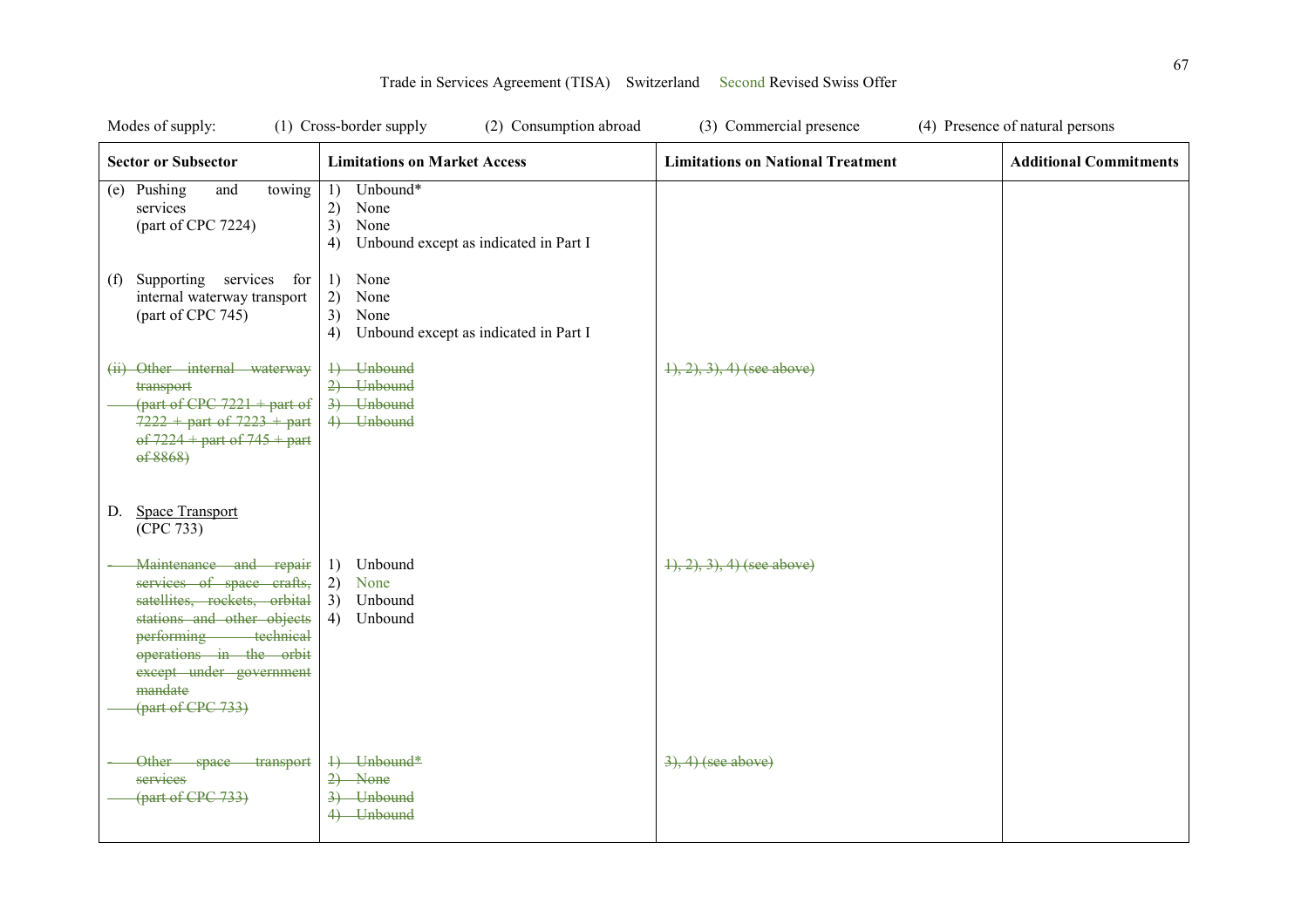| Modes of supply:                                                                | (1) Cross-border supply<br>(2) Consumption abroad                                                                                                                                                                                                                                                                                                                 | (3) Commercial presence                  | (4) Presence of natural persons |
|---------------------------------------------------------------------------------|-------------------------------------------------------------------------------------------------------------------------------------------------------------------------------------------------------------------------------------------------------------------------------------------------------------------------------------------------------------------|------------------------------------------|---------------------------------|
| <b>Sector or Subsector</b>                                                      | <b>Limitations on Market Access</b>                                                                                                                                                                                                                                                                                                                               | <b>Limitations on National Treatment</b> | <b>Additional Commitments</b>   |
| <b>Rail Transport Services</b><br>Е.                                            |                                                                                                                                                                                                                                                                                                                                                                   |                                          |                                 |
| (a) Passenger transportation<br>(CPC 7111)                                      | Unbound<br>1)<br>2)<br>None<br>None except that concession is required, for<br>3)<br>granting of concession there has to be a need<br>for such a railways undertaking and there is no<br>other means of transport which could handle<br>that service in an ecologically<br>and<br>economically more reasonable way<br>Unbound except as indicated in Part I<br>4) | <del>1) (see above)</del>                |                                 |
| (b) Freight transportation<br>(CPC 7112)                                        | Unbound<br>1)<br>2)<br>None<br>3)<br>None except that concession is required, for<br>granting of concession there has to be a need<br>for such a railways undertaking and there is no<br>other means of transport which could handle<br>that service in an ecologically<br>and<br>economically more reasonable way<br>Unbound except as indicated in Part I<br>4) | <del>1) (see above)</del>                |                                 |
| (c) Pushing<br>towing<br>and<br>services<br>(CPC 7113)                          | Unbound<br>1)<br>2)<br>None<br>None except that concession is required, for<br>3)<br>granting of concession there has to be a need<br>for such a railways undertaking and there is no<br>other means of transport which could handle<br>that service in an ecologically<br>and<br>economically more reasonable way<br>Unbound except as indicated in Part I<br>4) | $\rightarrow$ (see above)                |                                 |
| (d) Maintenance and repair of<br>rail transport equipment<br>(part of CPC 8868) | Unbound*<br>1)<br>2)<br>None<br>3)<br>None<br>Unbound except as indicated in Part I<br>4)                                                                                                                                                                                                                                                                         |                                          |                                 |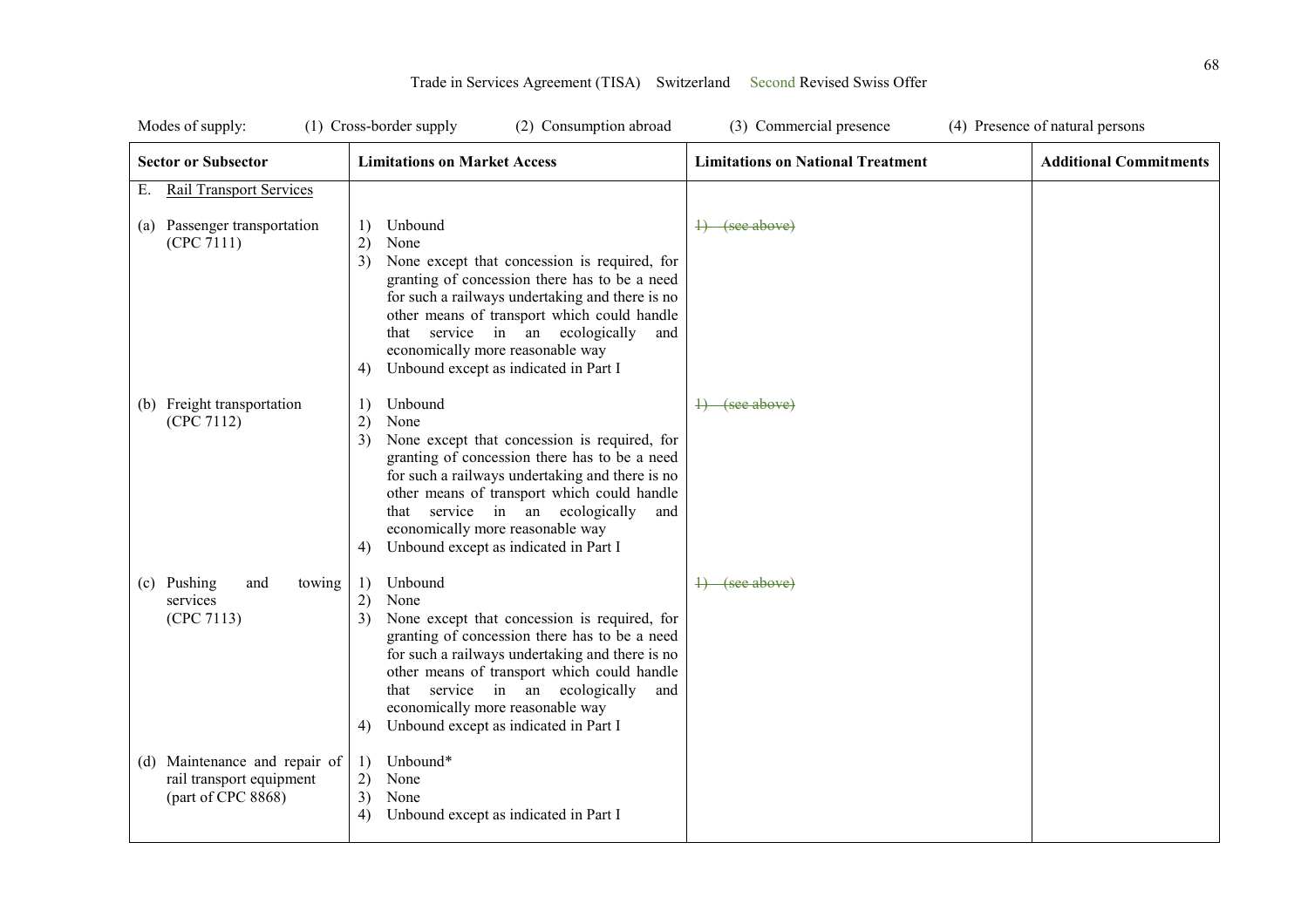| Modes of supply:                                                              | (1) Cross-border supply<br>(2) Consumption abroad                                        | (3) Commercial presence                  | (4) Presence of natural persons |
|-------------------------------------------------------------------------------|------------------------------------------------------------------------------------------|------------------------------------------|---------------------------------|
| <b>Sector or Subsector</b>                                                    | <b>Limitations on Market Access</b>                                                      | <b>Limitations on National Treatment</b> | <b>Additional Commitments</b>   |
| (e) Supporting services for rail<br>transport services<br>(CPC 743)           | 4) Unbound<br>2) Unbound<br>3) Unbound<br>4) Unbound                                     | $1, 2, 3, 4$ (see above)                 |                                 |
| <b>Road Transport Services</b><br>F.                                          |                                                                                          |                                          |                                 |
| Passenger transportation<br>(a)                                               |                                                                                          |                                          |                                 |
| regular, "closed-door" tours<br>only<br>(part of CPC 7121)                    | None<br>1)<br>2)<br>None<br>3)<br>None<br>Unbound except as indicated in Part I<br>4)    |                                          |                                 |
| occasional, excluding<br>cabotage and taxi services<br>(part of CPC 7122)     | None<br>1)<br>2)<br>None<br>3)<br>None<br>Unbound except as indicated in Part I<br>4)    |                                          |                                 |
| Other<br>passenger<br>transportation<br>(part of CPC $7121 +$ part of<br>7122 | 4) Unbound<br>2) Unbound<br>3) Unbound<br>4) Unbound                                     | $\{1, 2, 3\}$ , 4) (see above)           |                                 |
| Freight transportation<br>(b)                                                 |                                                                                          |                                          |                                 |
| Freight transportation,<br>excluding cabotage<br>(part of CPC 7123)           | Unbound<br>1)<br>2)<br>None<br>3)<br>None<br>Unbound except as indicated in Part I<br>4) | 4) (see above)                           |                                 |
| Cabotage transport<br>${\rm (part of CPC 7123)}$                              | 4) Unbound<br>2) Unbound<br>3) Unbound<br>4) Unbound                                     | $1, 2, 3, 4$ (see above)                 |                                 |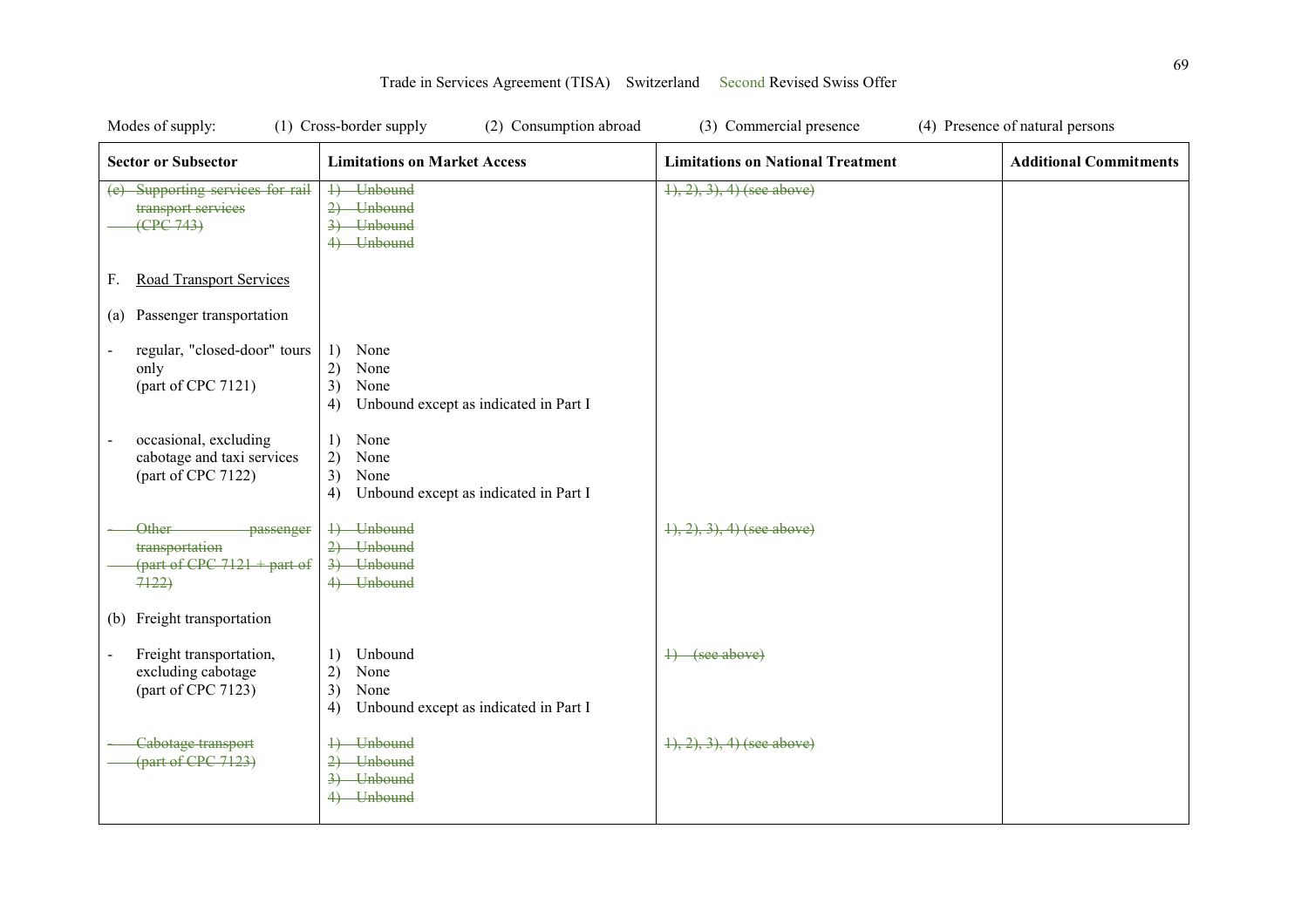| Modes of supply:<br>(1) Cross-border supply<br>(2) Consumption abroad            |                                                                                           | (3) Commercial presence<br>(4) Presence of natural persons |                               |
|----------------------------------------------------------------------------------|-------------------------------------------------------------------------------------------|------------------------------------------------------------|-------------------------------|
| <b>Sector or Subsector</b>                                                       | <b>Limitations on Market Access</b>                                                       | <b>Limitations on National Treatment</b>                   | <b>Additional Commitments</b> |
| Rental of commercial<br>(c)<br>vehicles with operator<br>(CPC 7124)              | None<br>1)<br>2)<br>None<br>3)<br>None<br>Unbound except as indicated in Part I<br>4)     |                                                            |                               |
| (d) Maintenance and repair of<br>road transport equipment<br>$(CPC 6112 + 8867)$ | 1)<br>Unbound*<br>2)<br>None<br>3)<br>None<br>4)<br>Unbound except as indicated in Part I |                                                            |                               |
| Other supporting services<br>(e)<br>for road transport<br>(CPC 744)              | 1)<br>None<br>2)<br>None<br>3)<br>None<br>4)<br>Unbound except as indicated in Part I     |                                                            |                               |
| Pipeline Transport                                                               |                                                                                           |                                                            |                               |
| (a) Transportation of fuels<br>(CPC 7131)                                        | 4) Unbound<br>2) Unbound<br>3) Unbound<br>4) Unbound                                      | $\{1, 2, 3\}$ , 4) (see above)                             |                               |
| (b) Transportation of other<br>goods<br>(CPC 7139)                               | 4) Unbound<br>2) Unbound<br>3) Unbound<br>4) Unbound                                      | $(1), (2), (3), (4)$ (see above)                           |                               |
| Services Auxiliary to All<br>Н.<br>Modes of Transport                            |                                                                                           |                                                            |                               |
| (a) Cargo-handling services<br>(CPC 741)                                         | Unbound*<br>1)<br>2)<br>None<br>3)<br>None<br>4)<br>Unbound except as indicated in Part I |                                                            |                               |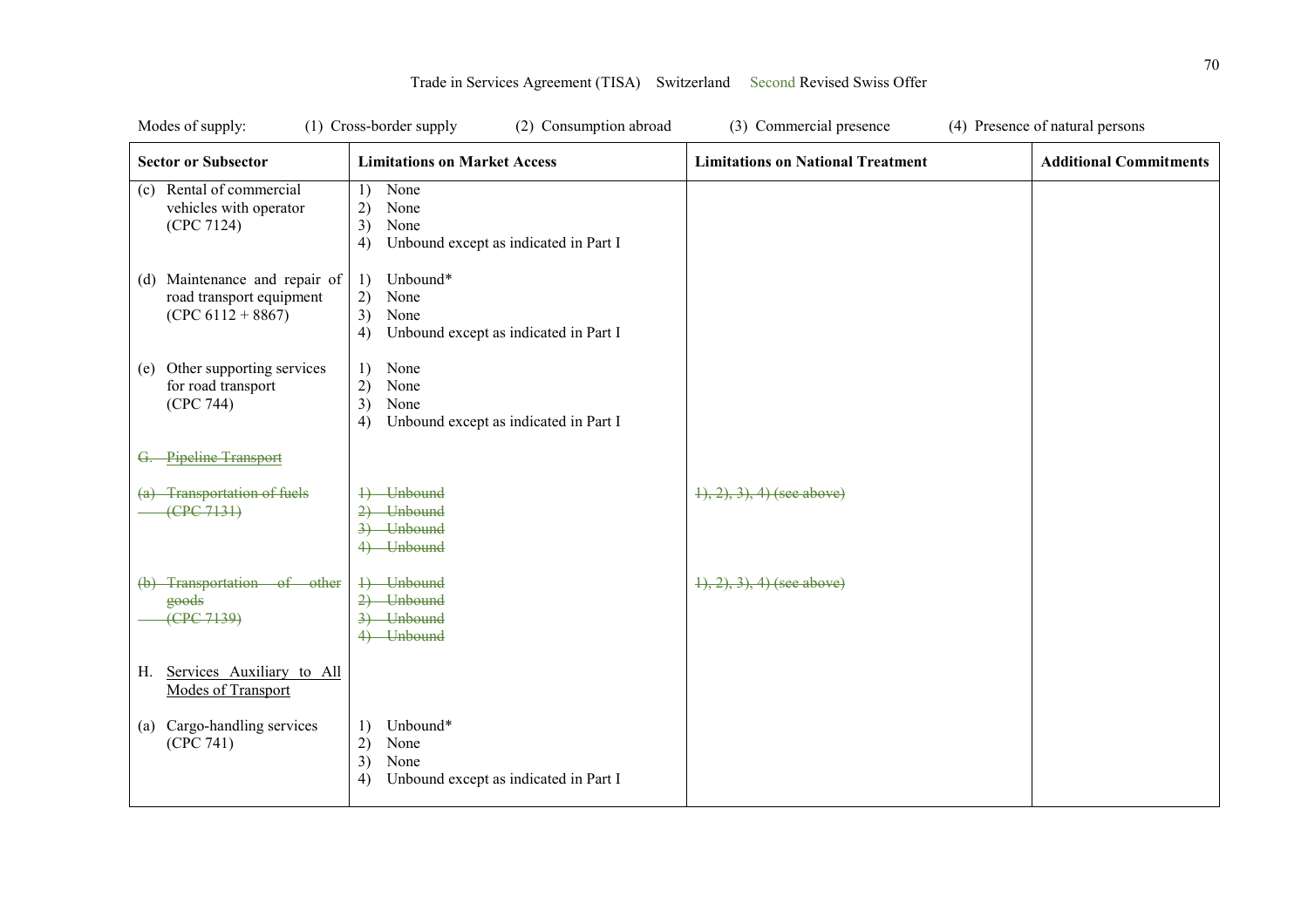| Modes of supply:                                                               | (2) Consumption abroad<br>(1) Cross-border supply                                        | (3) Commercial presence                  | (4) Presence of natural persons |
|--------------------------------------------------------------------------------|------------------------------------------------------------------------------------------|------------------------------------------|---------------------------------|
| <b>Sector or Subsector</b>                                                     | <b>Limitations on Market Access</b>                                                      | <b>Limitations on National Treatment</b> | <b>Additional Commitments</b>   |
| (b) Storage and<br>warehouse<br>services<br>(CPC 742)                          | Unbound<br>1)<br>2)<br>None<br>3)<br>None<br>Unbound except as indicated in Part I<br>4) |                                          |                                 |
| (c) Freight transport agency<br>services<br>(CPC 748)                          | None<br>1)<br>2)<br>None<br>3)<br>None<br>Unbound except as indicated in Part I<br>4)    |                                          |                                 |
| (d) Other auxiliary transport<br>services<br>(part of CPC 749)                 | 1)<br>None<br>2)<br>None<br>3)<br>None<br>Unbound except as indicated in Part I<br>4)    |                                          |                                 |
| <b>Other Transport Services</b><br>I.                                          |                                                                                          |                                          |                                 |
| with<br><b>Transport</b><br>submersibles                                       | 4) Unbound<br>$2)$ None<br>3) Unbound<br>4) Unbound                                      | $\{1, 3\}, 4$ (see above)                |                                 |
| Maintenance and repair<br>$\overline{\phantom{0}}$<br>services of submersibles | 1) None<br>2)<br>None<br>3)<br>None<br>4)<br>Unbound                                     |                                          |                                 |
| Pushing and towing<br>services for submersibles                                | 4) Unbound<br>$2)$ None<br>3) Unbound<br>4) Unbound                                      | $(1), (3), (4)$ (see above)              |                                 |
| Other transport services not<br>mentioned above                                | 4) Unbound<br>2) None Unbound<br>3) None Unbound<br>4) Unbound                           | $(1), (2), (3), (4)$ (see above)         |                                 |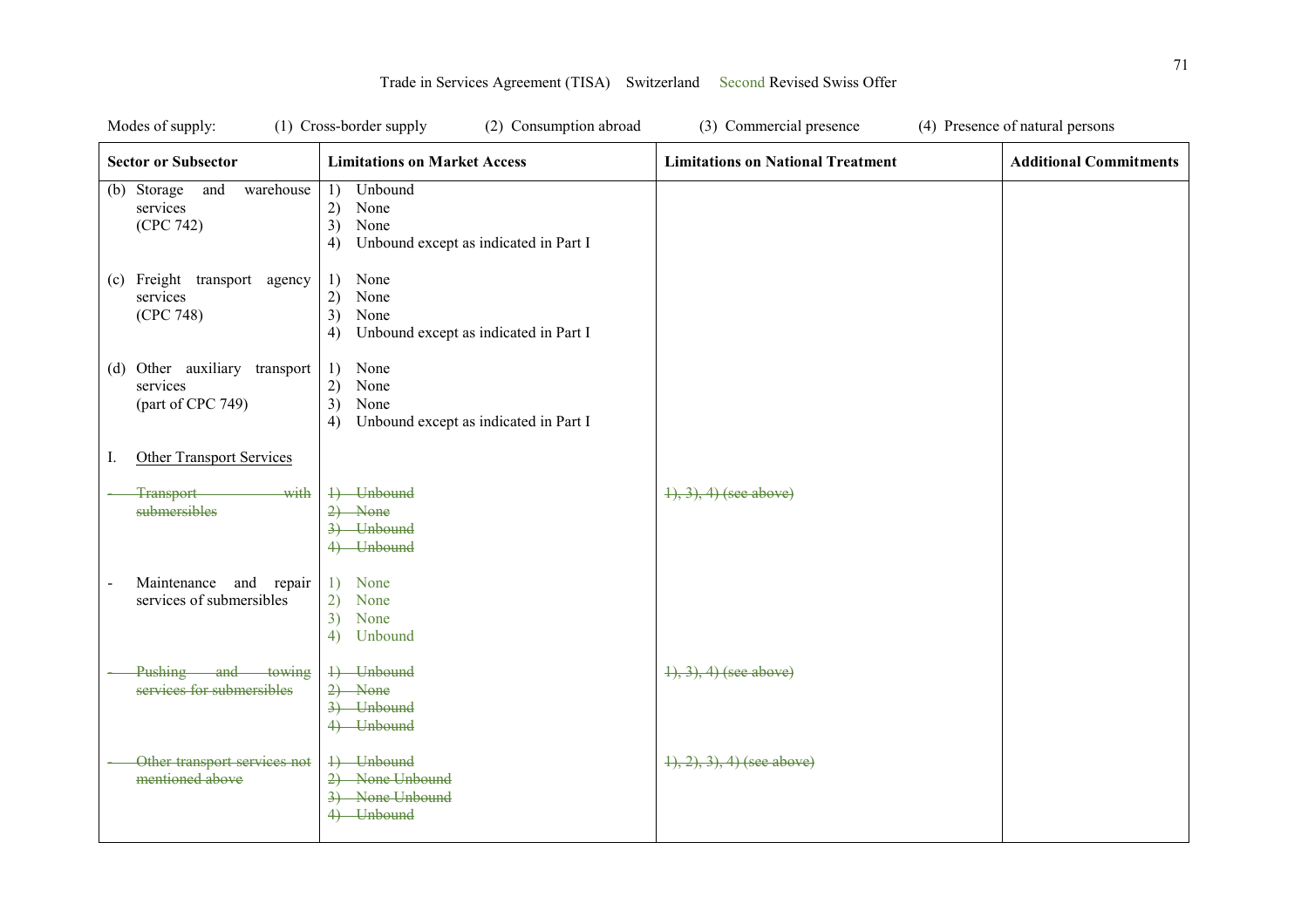| Modes of supply:                                                                                                                                                                                                            | (1) Cross-border supply<br>(2) Consumption abroad                                                                      | (3) Commercial presence                      | (4) Presence of natural persons |
|-----------------------------------------------------------------------------------------------------------------------------------------------------------------------------------------------------------------------------|------------------------------------------------------------------------------------------------------------------------|----------------------------------------------|---------------------------------|
| <b>Sector or Subsector</b>                                                                                                                                                                                                  | <b>Limitations on Market Access</b>                                                                                    | <b>Limitations on National Treatment</b>     | <b>Additional Commitments</b>   |
| 12. OTHER SERVICES                                                                                                                                                                                                          |                                                                                                                        |                                              |                                 |
|                                                                                                                                                                                                                             | Services not classified in Chapters 1 to 11 of the W/120 classification (CPC 95, 97, 98 and 99):                       |                                              |                                 |
| $(a)$ -Washing,<br>cleaning<br>and<br>dyeing services<br>(CPC 9701)                                                                                                                                                         | None<br>1)<br>2)<br>None<br>3)<br>None<br>Unbound except as indicated in Part I<br>4)                                  |                                              |                                 |
| $\left(\frac{b}{c}\right)$ -Hairdressing<br>and<br>other<br>beauty services<br>(CPC 9702) <sup>24</sup>                                                                                                                     | None<br>1)<br>2)<br>None<br>3)<br>None<br>Unbound except as indicated in Part I;<br>4)<br>commercial presence required | 4) Commercial presence required <sup>§</sup> |                                 |
| (e) Funeral, cremation and<br>undertaking services:                                                                                                                                                                         |                                                                                                                        |                                              |                                 |
| Arrangement of cremation,<br>funeral and funeral<br>ceremony; maintenance<br>services of cemeteries, such<br>as eare of graves and<br>graveyards; carriage of<br>corpses and disinterment<br>services<br>(part of CPC 9703) | 1) Unbound*<br>$2)$ None<br>3) Unbound<br>4) Unbound except as indicated in Part I                                     | $\left(3\right)(see above)$                  |                                 |
| funeral,<br>Other-<br>eremation<br><del>-and</del><br>undertaking services<br>(part of CPC 9703)                                                                                                                            | 1) Unbound<br>2) Unbound<br>3) Unbound<br>4) Unbound                                                                   | $\{1, 2, 3, 4\}$ (see above)                 |                                 |

 $\sqrt{24}$ Note for the avoidance of doubt: the CPC categories in this subsector do not include any types of therapeutical, medical, para-medical or rehabilitation treatment.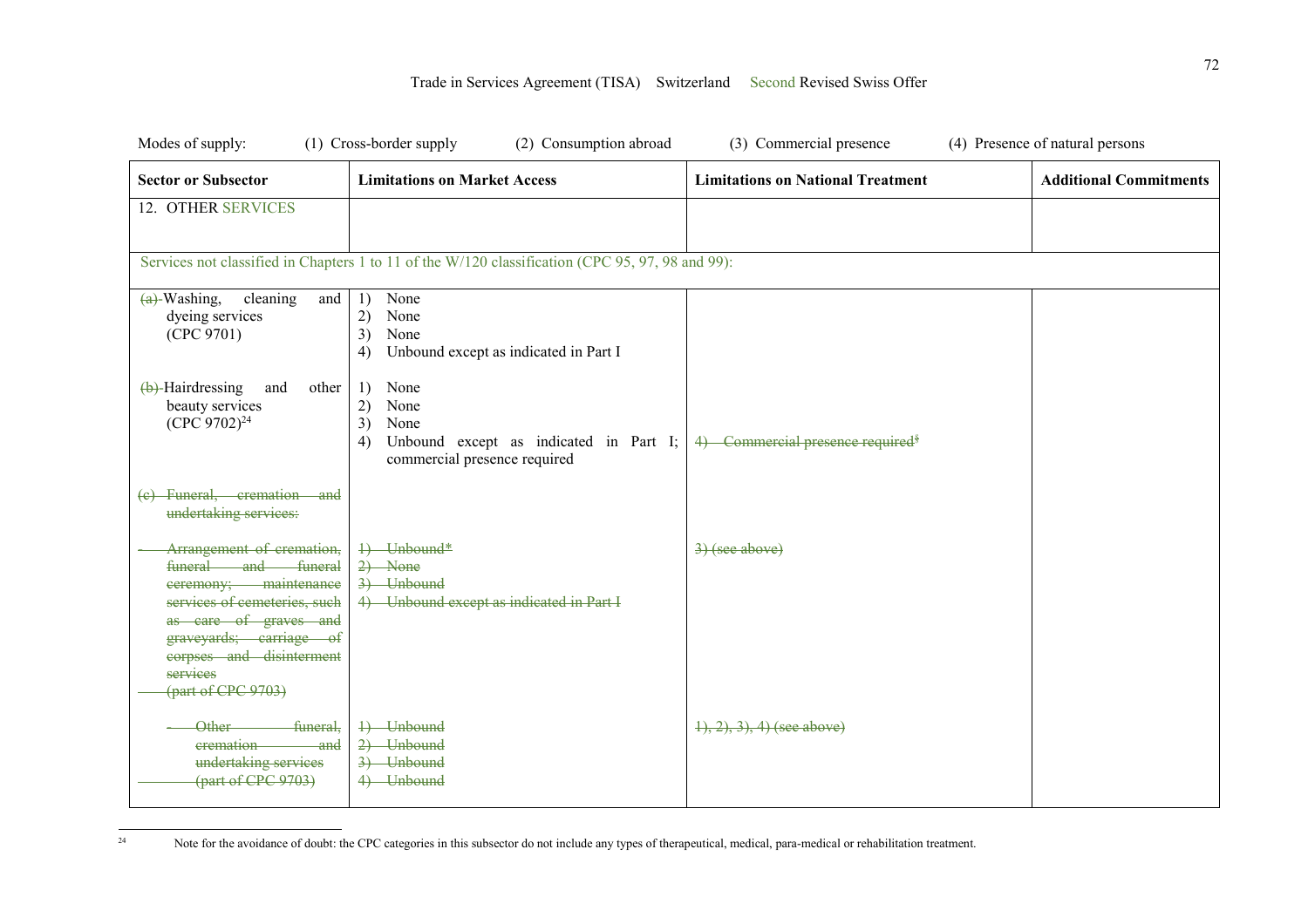| Modes of supply:                                                                                                                                                     | (1) Cross-border supply<br>(2) Consumption abroad                                                                                                               | (3) Commercial presence                  | (4) Presence of natural persons |
|----------------------------------------------------------------------------------------------------------------------------------------------------------------------|-----------------------------------------------------------------------------------------------------------------------------------------------------------------|------------------------------------------|---------------------------------|
| <b>Sector or Subsector</b>                                                                                                                                           | <b>Limitations on Market Access</b>                                                                                                                             | <b>Limitations on National Treatment</b> | <b>Additional Commitments</b>   |
| (d) Other services n.e.c.                                                                                                                                            |                                                                                                                                                                 |                                          |                                 |
| Pet caring services <sup>25</sup><br>(part of CPC 9709)                                                                                                              | 4) None<br>$2)$ None<br>$3)$ None<br>4) Unbound except as indicated in Part I                                                                                   |                                          |                                 |
| Dog walking services<br>on public space<br>(part of CPC 9709)                                                                                                        | +) None<br>$2)$ None<br>3) Number of dogs being walked on the public<br>ground may be subject to quantitative limit<br>4) Unbound except as indicated in Part I | $\left(3\right)$ (see above)             |                                 |
| Services related to the<br>organization-<br>$-o$<br>promotion of fights<br>between animals or<br><i>involving</i><br><b>fights</b><br>animals<br>(part of CPC 96199) | 4) Unbound<br>$2)$ Unbound<br>3) Unbound<br>4) Unbound                                                                                                          | $(1), (2), (3), (4)$ (see above)         |                                 |
| Shoe shine services<br>provided on public<br>space<br>(part of CPC 9709)<br>Wellness services:                                                                       | 4) Unbound*<br>$2)$ None<br>$3)$ None<br>4) Unbound except as indicated in Part I                                                                               | $3)$ (see above)                         |                                 |
| - saunas and spas <sup>26</sup><br>(part of CPC 9709)                                                                                                                | 4) None<br>$2)$ None<br>$3)$ None<br>4) Unbound except as indicated in Part I                                                                                   |                                          |                                 |

 $\frac{25}{26}$ <sup>25</sup> This commitment includes services such as hair-grooming or pet boarding.

<sup>&</sup>lt;sup>26</sup> The term "Spas" is understood in the meaning of thermal baths.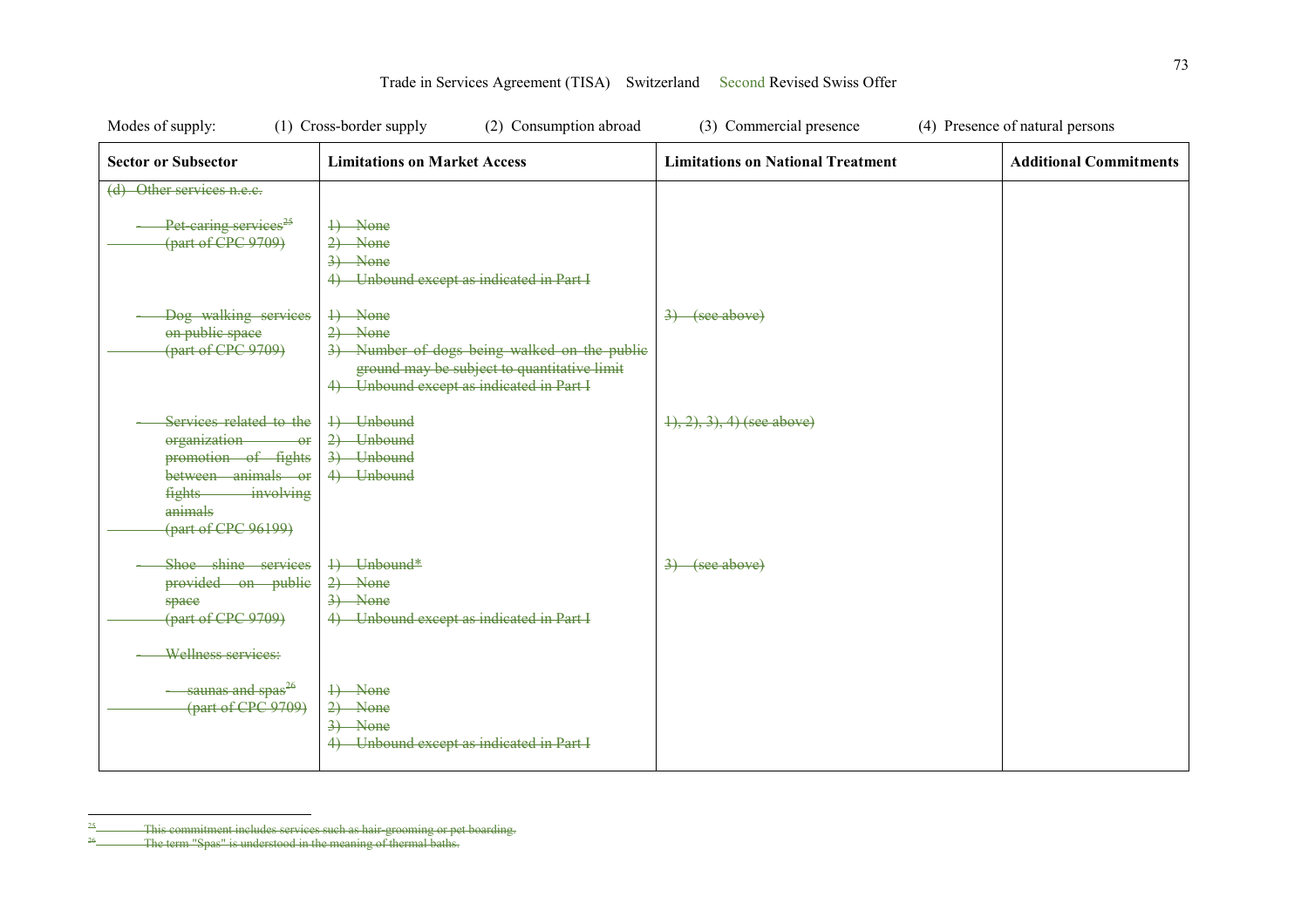| Modes of supply:<br>(1) Cross-border supply<br>(2) Consumption abroad                                                                             |                                                      | (3) Commercial presence<br>(4) Presence of natural persons |                               |
|---------------------------------------------------------------------------------------------------------------------------------------------------|------------------------------------------------------|------------------------------------------------------------|-------------------------------|
| <b>Sector or Subsector</b>                                                                                                                        | <b>Limitations on Market Access</b>                  | <b>Limitations on National Treatment</b>                   | <b>Additional Commitments</b> |
| wellness<br>Other<br>services, including<br>solariums<br>(part of CPC 9709)                                                                       | 1) Unbound<br>$2)$ None<br>3) Unbound<br>4) Unbound  | $(4), (3), (4)$ (see above)                                |                               |
| <b>Medicide services</b><br>(part of CPC 9709)                                                                                                    | 4) Unbound*<br>$2)$ None<br>3) Unbound<br>4) Unbound | $3, 4)$ (see above)                                        |                               |
| Fortune telling<br>services, divinatory<br>services, and similar<br>services, whether<br>provided on public<br>space or not<br>(part of CPC 9709) | 4) Unbound*<br>$2)$ None<br>$3)$ None<br>4) Unbound  | $3, 4)$ (see above)                                        |                               |
| <b>Stand in line services</b><br>(part of CPC 9709)                                                                                               | 4) Unbound*<br>$2)$ None<br>$3)$ None<br>4) Unbound  | $3, 4)$ (see above)                                        |                               |
| Car washing services<br>provided on public<br>space, such as<br>erossroads and car<br>parks<br>(part of CPC 9709)                                 | 4) Unbound<br>2) Unbound<br>3) Unbound<br>4) Unbound | $\{1, 2, 3\}$ , 4) (see above)                             |                               |
| <b>Manually</b><br>waste<br>collection services on<br>semipublic or public<br>space<br>(other than CPC 9402)                                      | 4) Unbound<br>2) Unbound<br>3) Unbound<br>4) Unbound | $\{1, 2, 3\}$ , 4) (see above)                             |                               |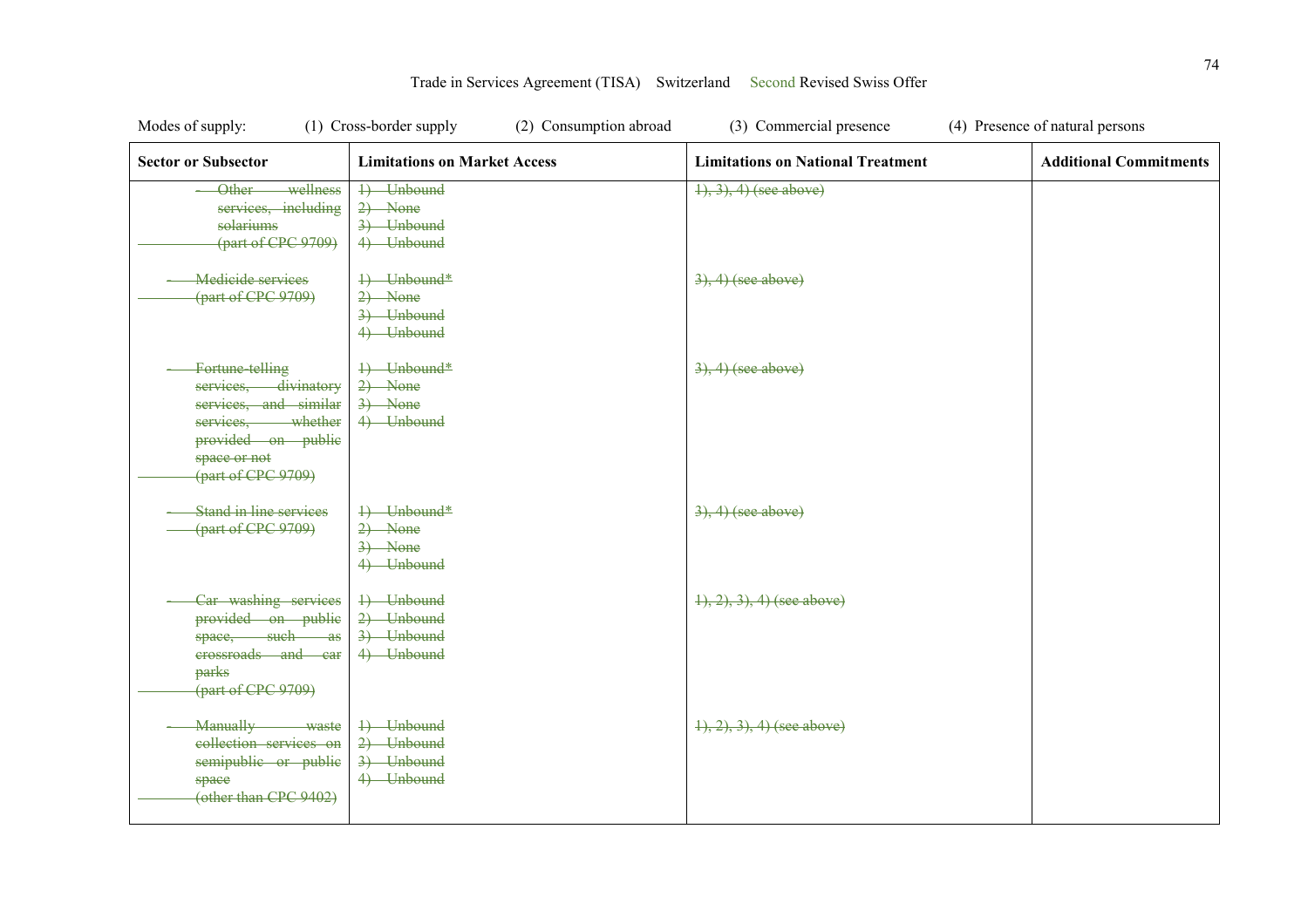| Modes of supply:                                                                                                                                                                        | (1) Cross-border supply<br>(2) Consumption abroad                             | (3) Commercial presence                  | (4) Presence of natural persons |
|-----------------------------------------------------------------------------------------------------------------------------------------------------------------------------------------|-------------------------------------------------------------------------------|------------------------------------------|---------------------------------|
| <b>Sector or Subsector</b>                                                                                                                                                              | <b>Limitations on Market Access</b>                                           | <b>Limitations on National Treatment</b> | <b>Additional Commitments</b>   |
| Personal<br>shopping<br>assistance<br>services.<br>including pack bag<br>services<br>(part of CPC 9709)                                                                                 | 1) Unbound*<br>$2)$ None<br>$3)$ None<br>4) Unbound                           | $3, 4)$ (see above)                      |                                 |
| Commemoration,<br>eongratulations<br><del>and</del><br><i>individual</i><br>praise<br>services<br>(part of CPC 9709)                                                                    | 4) None<br>$2)$ None<br>$3)$ None<br>4) Unbound except as indicated in Part I |                                          |                                 |
| Child-<br>sponsorship<br>services<br>(when either the<br>funded child or the<br>funding sponsor or the<br>sponsorship agent is<br>not resident in<br>Switzerland)<br>(part of CPC 9709) | 4) Unbound<br>2) Unbound<br>3) Unbound<br>4) Unbound                          | $\{1, 2, 3\}$ , 4) (see above)           |                                 |
| Fee collection services<br>(such as road toll<br>eollection, public<br>radio/television fees<br>and similar)<br>(part of CPC 9709)                                                      | 4) Unbound<br>2) Unbound<br>3) Unbound<br>4) Unbound                          | $(1), (2), (3), (4)$ (see above)         |                                 |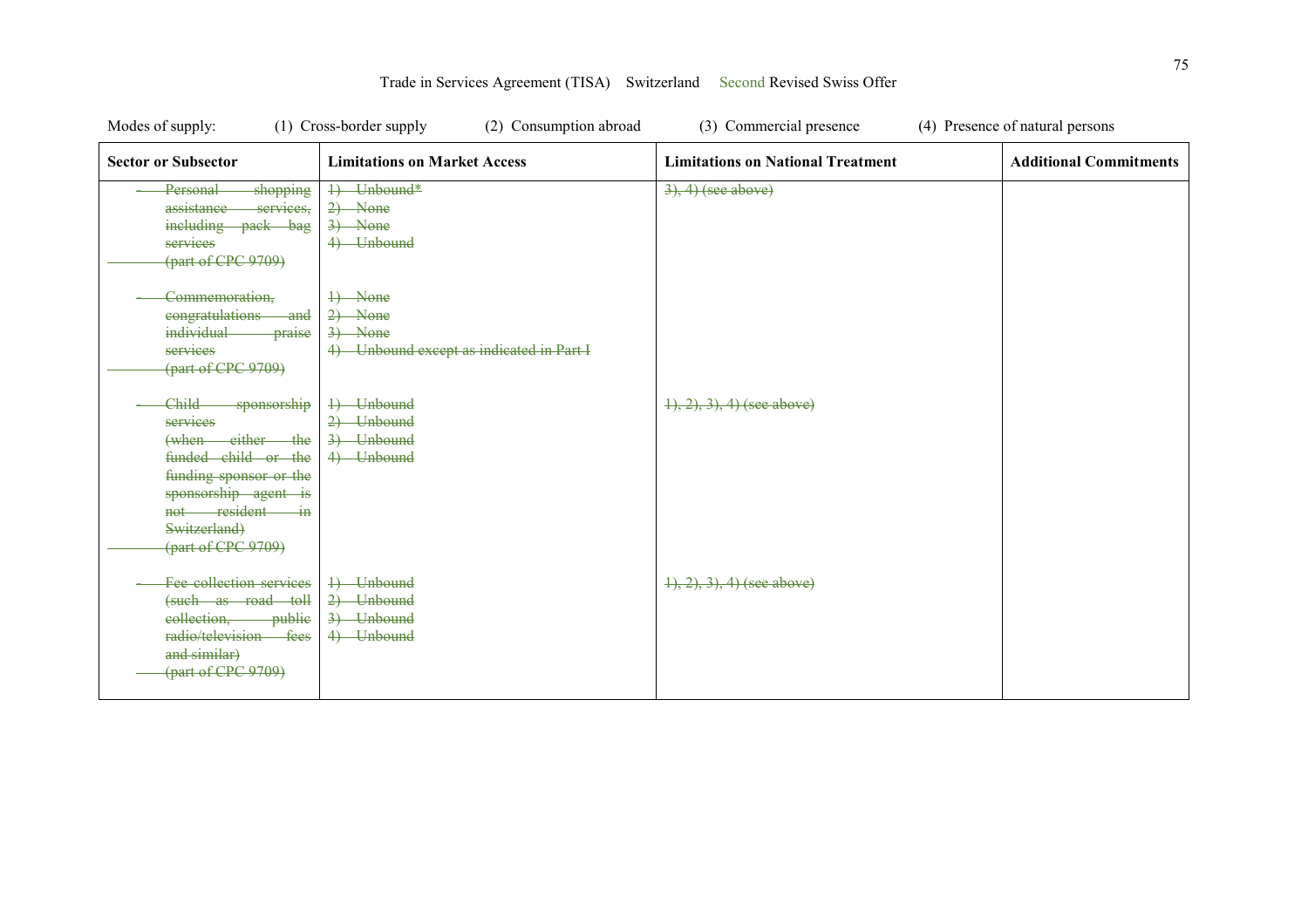| Modes of supply:                                                                                                                                                                 | (1) Cross-border supply<br>(2) Consumption abroad                                     | (3) Commercial presence                                                                                                                                                      | (4) Presence of natural persons |
|----------------------------------------------------------------------------------------------------------------------------------------------------------------------------------|---------------------------------------------------------------------------------------|------------------------------------------------------------------------------------------------------------------------------------------------------------------------------|---------------------------------|
| <b>Sector or Subsector</b>                                                                                                                                                       | <b>Limitations on Market Access</b>                                                   | <b>Limitations on National Treatment</b>                                                                                                                                     | <b>Additional Commitments</b>   |
| (e) Other services covered by<br>CPC 95, 97, 98 and 99                                                                                                                           | 1) Unbound<br>2) Unbound<br>3) Unbound<br>4) Unbound except as indicated in Part I    | $1, 2, 3, 4$ (see above)                                                                                                                                                     |                                 |
|                                                                                                                                                                                  | number. The commitments of Switzerland in such sectors are as follows:                | The following section covers sectors not mentioned explicitly in the W/120classification or in the descriptions of the CPC, or that cannot be attributed to a particular CPC |                                 |
| Commission<br>and<br>fee<br>collection services, except<br>under<br>governmental<br>mandate (such as road toll<br>collection,<br>public<br>radio/television fees and<br>similar) | None<br>1)<br>2)<br>None<br>3)<br>None<br>4)<br>Unbound except as indicated in Part I |                                                                                                                                                                              |                                 |
| Services related to nuclear<br>energy<br>(construction and/or<br>operation of nuclear power<br>plants)                                                                           | 4) Unbound<br>2) Unbound<br>3) Unbound<br>4) Unbound                                  | $\{1, 2, 3\}$ , 4) (see above)                                                                                                                                               |                                 |
| Services related<br>ŧθ<br>hydropower<br>$(use \tof$<br>water<br>reservoirs/waterfalls<br>$f_{\Theta}$<br>services related<br>$\pm$ o<br>hydropower)                              | 4) Unbound<br>2) Unbound<br>3) Unbound<br>4) Unbound                                  | $(1), (2), (3), (4)$ (see above)                                                                                                                                             |                                 |
| Maintenance and repair<br>services related to pipelines<br>and aqueducts                                                                                                         | 4) Unbound<br>2) Unbound<br>3) Unbound<br>4) Unbound                                  | $\{1, 2, 3, 4\}$ (see above)                                                                                                                                                 |                                 |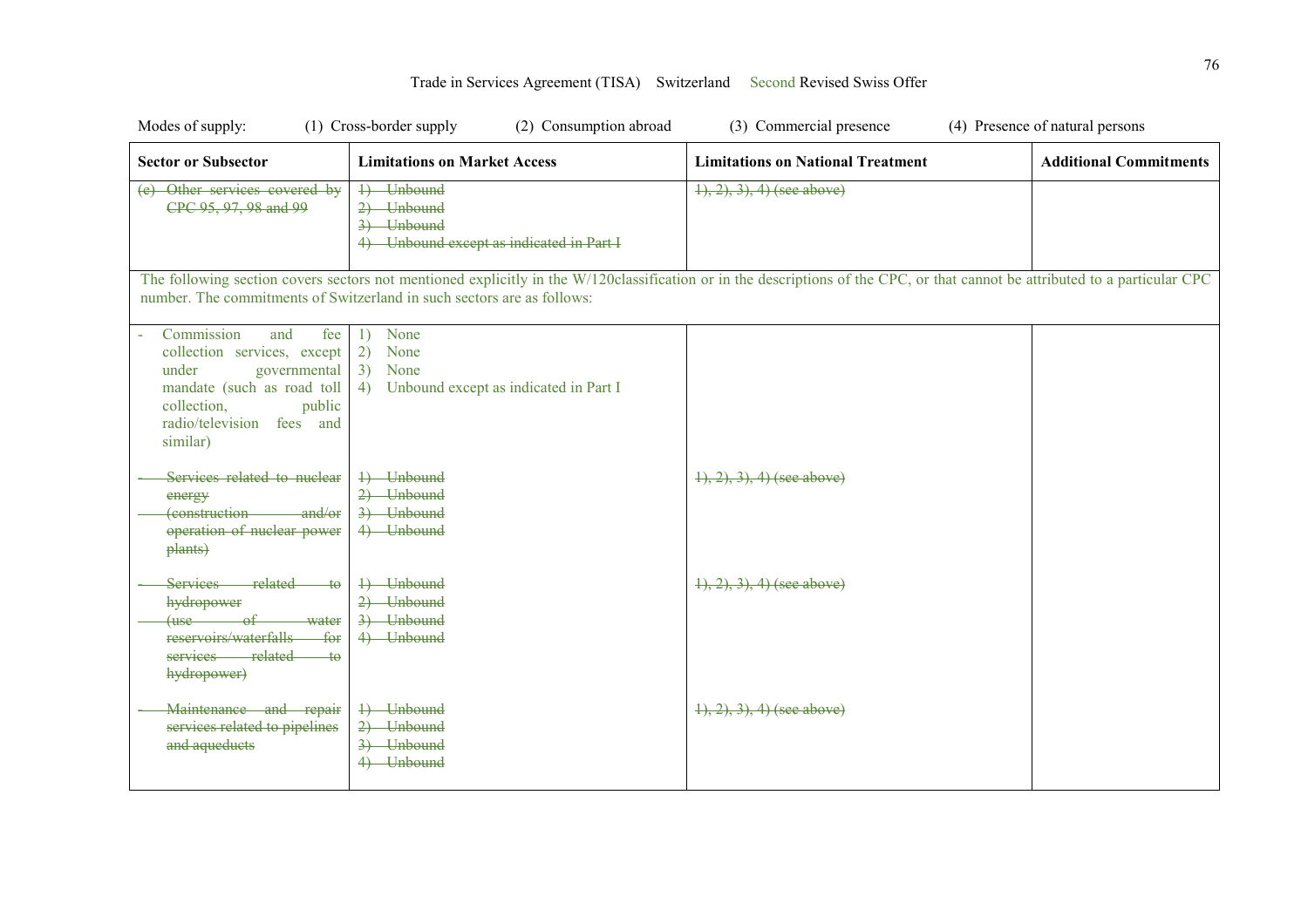| Modes of supply:                                                                                                                                                                                                                                                          | (1) Cross-border supply<br>(2) Consumption abroad    | (3) Commercial presence                  | (4) Presence of natural persons |
|---------------------------------------------------------------------------------------------------------------------------------------------------------------------------------------------------------------------------------------------------------------------------|------------------------------------------------------|------------------------------------------|---------------------------------|
| <b>Sector or Subsector</b>                                                                                                                                                                                                                                                | <b>Limitations on Market Access</b>                  | <b>Limitations on National Treatment</b> | <b>Additional Commitments</b>   |
| Maintenance and repair<br>services related to electric<br>lines                                                                                                                                                                                                           | 4) Unbound<br>2) Unbound<br>3) Unbound<br>4) Unbound | $(1), (2), (3), (4)$ (see above)         |                                 |
| Specialty air services:                                                                                                                                                                                                                                                   |                                                      |                                          |                                 |
| Airborne search and<br>rescue services<br>Any specialty air<br>service using unmanned<br>aircrafts                                                                                                                                                                        | 4) Unbound<br>$2)$ None<br>3) Unbound<br>4) Unbound  | $\{1, 2, 3\}$ , 4) (see above)           |                                 |
| Avalanche-<br>and rock<br>building<br>bombing,<br>implosion and<br>other<br>operations<br>with<br>explosives <sup>27</sup>                                                                                                                                                | 4) Unbound<br>$2)$ None<br>3) Unbound<br>4) Unbound  | $\{1, 3\}, 4$ (see above)                |                                 |
| Thunderstorm and hail<br>triggering services, mostly<br>with rockets or other<br>explosive items                                                                                                                                                                          | 4) Unbound<br>2) Unbound<br>3) Unbound<br>4) Unbound | $(1), (2), (3), (4)$ (see above)         |                                 |
| Official-<br>homologation,<br>verification, control and<br><i>efficial</i><br>- punching<br>(metrological services<br>related to the verification of<br>measuring instruments and<br>laboratories, precious metal<br>control and other services<br>related to this field) | 4) Unbound<br>2) Unbound<br>3) Unbound<br>4) Unbound | $(1), (2), (3), (4)$ (see above)         |                                 |

 $27\,$ This is without prejudice to demolition work without explosives mentioned under CPC 5112.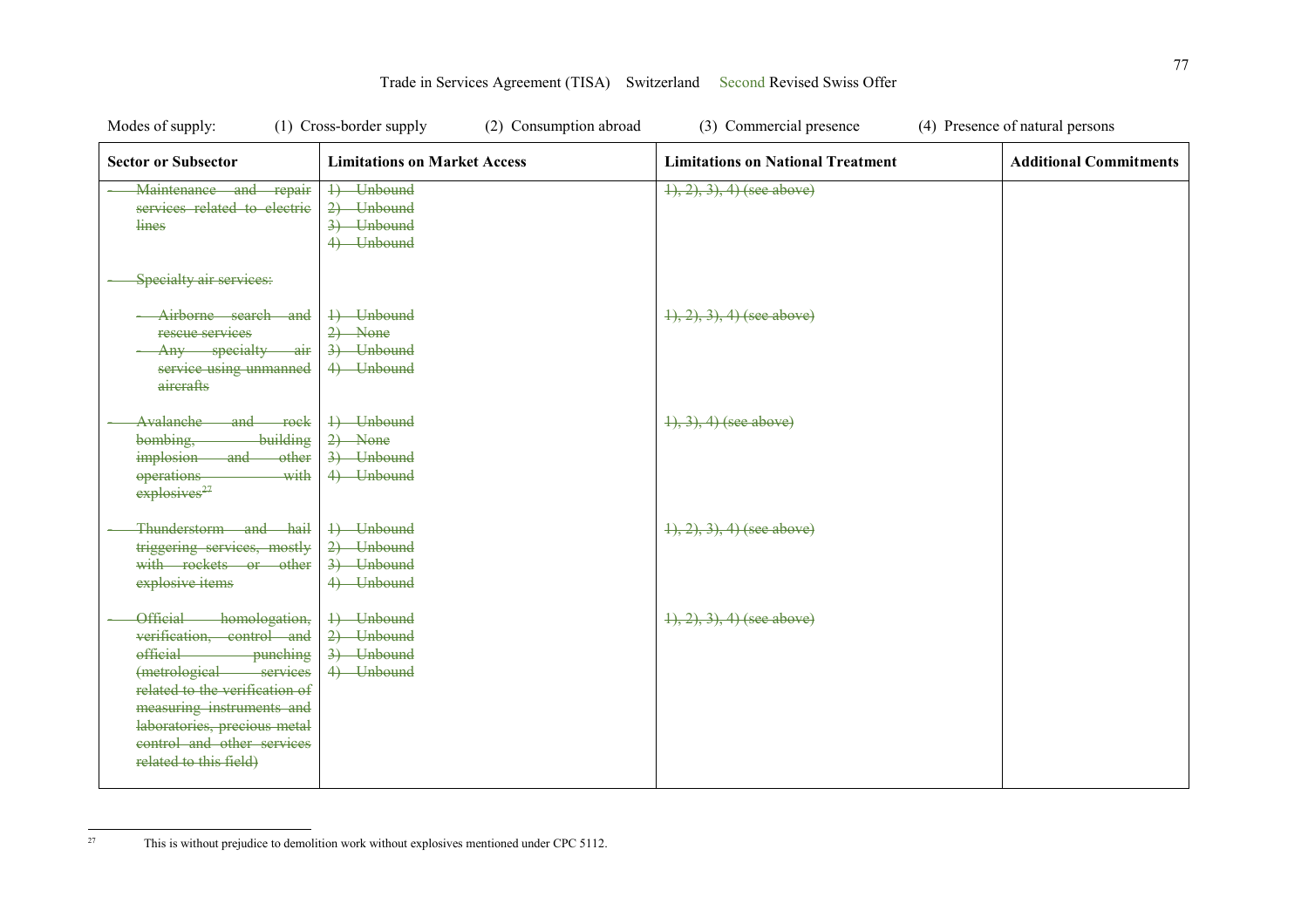| Modes of supply:                                                                                                                                              | (1) Cross-border supply<br>(2) Consumption abroad                                                         | (3) Commercial presence                  | (4) Presence of natural persons |
|---------------------------------------------------------------------------------------------------------------------------------------------------------------|-----------------------------------------------------------------------------------------------------------|------------------------------------------|---------------------------------|
| <b>Sector or Subsector</b>                                                                                                                                    | <b>Limitations on Market Access</b>                                                                       | <b>Limitations on National Treatment</b> | <b>Additional Commitments</b>   |
| Official<br>eertification<br>$f_{\Theta}f$<br>construction authorizations                                                                                     | Unbound<br>$\downarrow$<br>$2+$<br><b>Unbound</b><br>$\overline{\mathbf{3}}$<br>Unbound<br><b>Unbound</b> | $(1), (2), (3), (4)$ (see above)         |                                 |
| Archaeology<br>(all aspects related to<br>archaeology such as the<br>exploitation<br>archaeological digs and the<br>excavation<br>θŧ<br>archaeological finds) | Unbound<br>$^{+}$<br>$\rightarrow$<br>$\rightarrow$ None<br>3) Unbound<br>4<br><b>Unbound</b>             | $\{1, 2, 3\}$ , 4) (see above)           |                                 |
| Services related to the sex<br>trade and other activities<br>involving moral or sexual<br>integrity of individuals <sup>28</sup>                              | Unbound<br>2) Unbound<br>$\overline{3}$<br>Unbound<br><b>Unbound</b>                                      | $\{1, 2, 3\}$ , 4) (see above)           |                                 |
| Organization of beauty<br>contests involving minors                                                                                                           | Unbound*<br>₽<br>$\rightarrow$ None<br>2)<br>$\overline{3}$<br>Unbound<br><b>Unbound</b>                  | $3, 4)$ (see above)                      |                                 |

 $\overline{a}$ Includes services such as "escort" or "hostess" services, dating or partnership services (including on the Internet), prostitution and related services, cabaret shows or cabaret personnel services and striptease services, entertainment services supplied by bars, clubs, discotheques and similar facilities (excluding beverage serving services per se, covered by CPC 6432), production of erotic and other sex-related material services (images and videos), services via telecommunications (phone or internet sex) or "massage services". Furthermore services related to the search, recruitment and transfer of persons with a view to involving them in the production or supply of the services described above. Included are direct supply of services and intermediation related to such services, soliciting of (potential) clients and promotion and marketing and similar activities.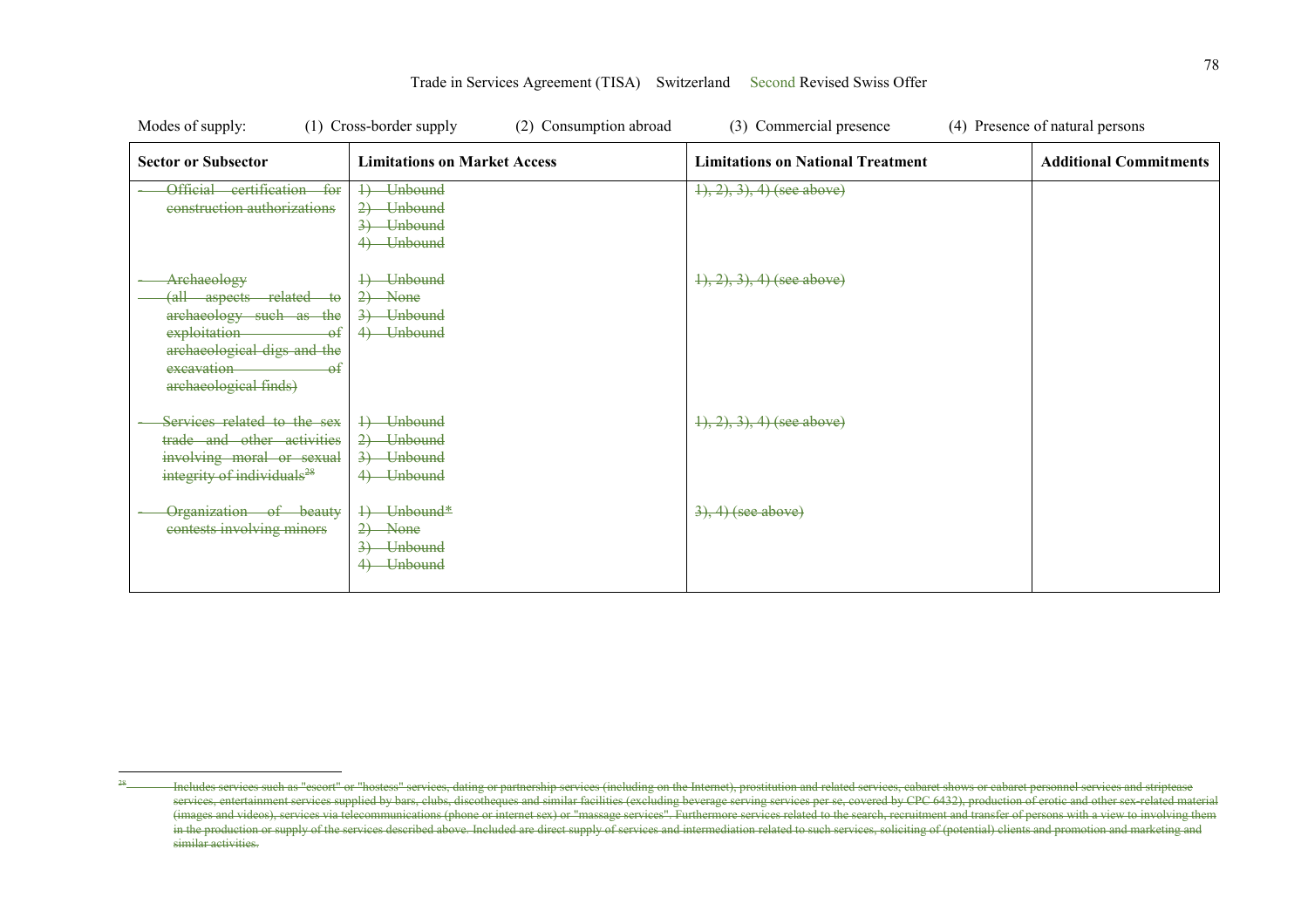| Modes of supply:                                                                                                                                                                                                                     | (1) Cross-border supply<br>(2) Consumption abroad                               | (3) Commercial presence                  | (4) Presence of natural persons |
|--------------------------------------------------------------------------------------------------------------------------------------------------------------------------------------------------------------------------------------|---------------------------------------------------------------------------------|------------------------------------------|---------------------------------|
| <b>Sector or Subsector</b>                                                                                                                                                                                                           | <b>Limitations on Market Access</b>                                             | <b>Limitations on National Treatment</b> | <b>Additional Commitments</b>   |
| Fund raising services on a<br>fee or contract basis for<br>third parties established or<br>resident in Switzerland on<br>Swiss territory on a<br>commission or contractual<br>basis, including<br>"crowdfunding" by virtual<br>means | 4) Unbound<br>2) Unbound None<br>3) Unbound<br>4) Unbound                       | $1, 2, 3, 4$ (see above)                 |                                 |
| Distribution and trading of<br>digital money/currency such<br>as bitcoins (also known as<br>electronic or virtual money,<br>new currencies)                                                                                          | 4) Unbound<br>$2)$ None<br>3) Unbound<br>4) Unbound                             | $\{1, 3\}$ , 4) (see above)              |                                 |
| Arrangement of procedures<br>for individuals applying for<br>visa or permits of states<br>other than Switzerland,<br>excluding<br>under<br>governmental mandate                                                                      | 1) None<br>2)<br>None<br>3)<br>None<br>4) Unbound except as indicated in Part I | 4) (see above)                           |                                 |
| Services based on,<br>involving or consisting in<br>filming in semipublic or<br>public space                                                                                                                                         | 4) Unbound<br>$2)$ None<br>3) Unbound<br>4) Unbound                             | $(1), (2), (3), (4)$ (see above)         |                                 |
| Internet-based services<br>(especially those with a<br>potential to endanger youth<br>or to cause addictive or<br>compulsive behavior or<br>other mental health<br>hazards)                                                          | +) Unbound<br>2) Unbound<br>3) Unbound<br>4) Unbound                            | $\{1, 2, 3\}$ , 4) (see above)           |                                 |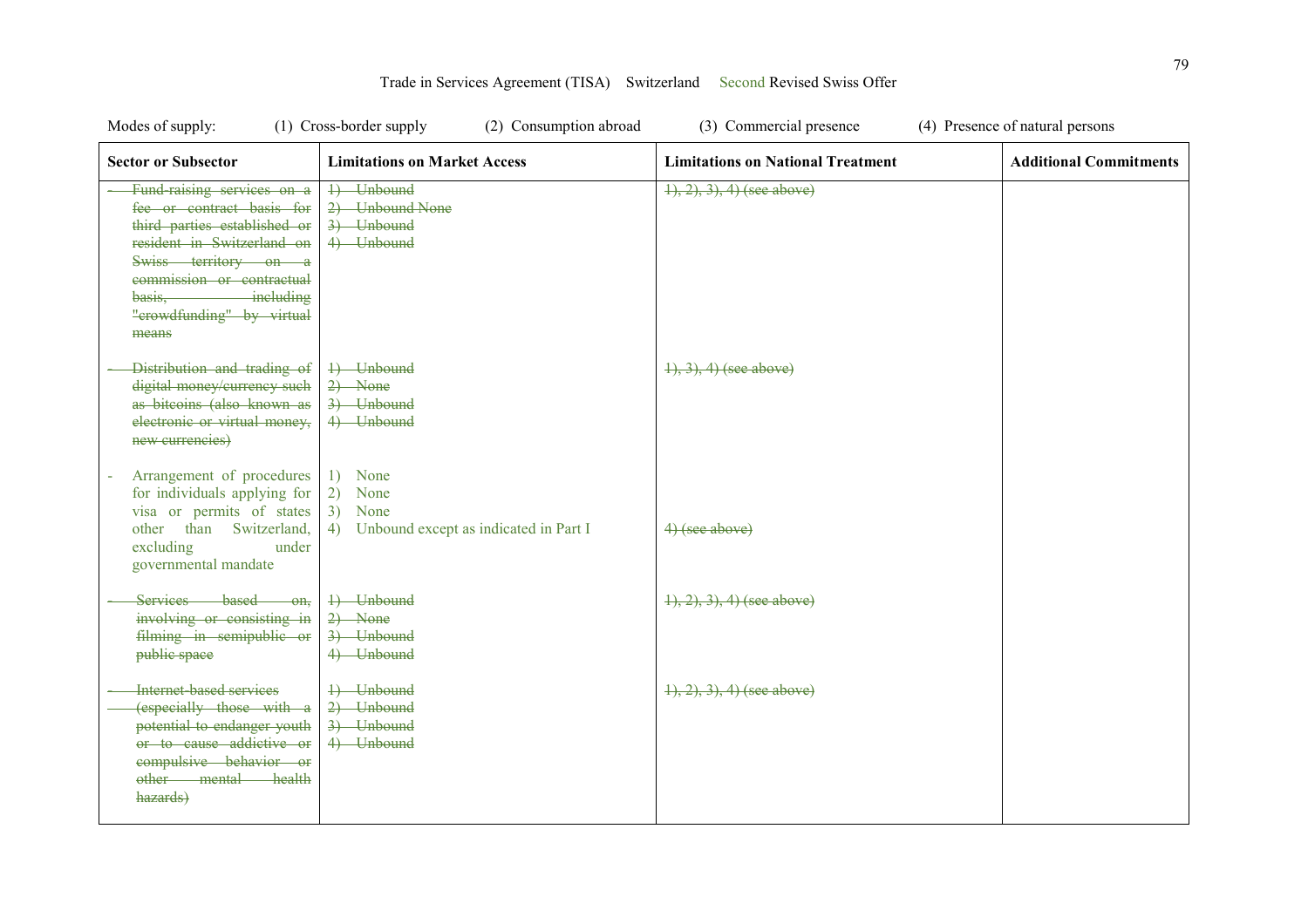| Modes of supply:                                                                                                                                                                                                                                                                                        | (1) Cross-border supply<br>(2) Consumption abroad    | (3) Commercial presence                  | (4) Presence of natural persons |
|---------------------------------------------------------------------------------------------------------------------------------------------------------------------------------------------------------------------------------------------------------------------------------------------------------|------------------------------------------------------|------------------------------------------|---------------------------------|
| <b>Sector or Subsector</b>                                                                                                                                                                                                                                                                              | <b>Limitations on Market Access</b>                  | <b>Limitations on National Treatment</b> | <b>Additional Commitments</b>   |
| Services consisting of<br>collection, storage, selling<br>and trading of personal data<br>and images including those<br>obtained by use of social<br>engineering (i.e. by means<br>of phishing, Trojan horses,<br>spyware, adware), IP-<br>tracking and by any means<br>of profiling and data<br>mining | 4) Unbound<br>2) Unbound<br>3) Unbound<br>4) Unbound | $1, 2, 3, 4$ (see above)                 |                                 |
| Services (i.e. platforms) for<br>sharing material subject to<br>eopyrights                                                                                                                                                                                                                              | 4) Unbound<br>$2)$ None<br>3) Unbound<br>4) Unbound  | $1, 3, 4$ (see above)                    |                                 |
| Services for indebted<br>persons<br>(advisory services and<br>assistance to indebt persons<br>or particular groups of<br>indebt persons)                                                                                                                                                                | 4) Unbound<br>2) Unbound<br>3) Unbound<br>4) Unbound | $(1), (2), (3), (4)$ (see above)         |                                 |
| Surrogacy services,<br>including intermediation<br>related to such services,<br>soliciting of clients and<br>promotion and marketing<br>and similar activities<br>Services related to space                                                                                                             | 4) Unbound<br>2) Unbound<br>3) Unbound<br>4) Unbound | $(1), (2), (3), (4)$ (see above)         |                                 |
| debris (low earth orbit LEO<br>and geostationary altitude<br>GEO)                                                                                                                                                                                                                                       |                                                      |                                          |                                 |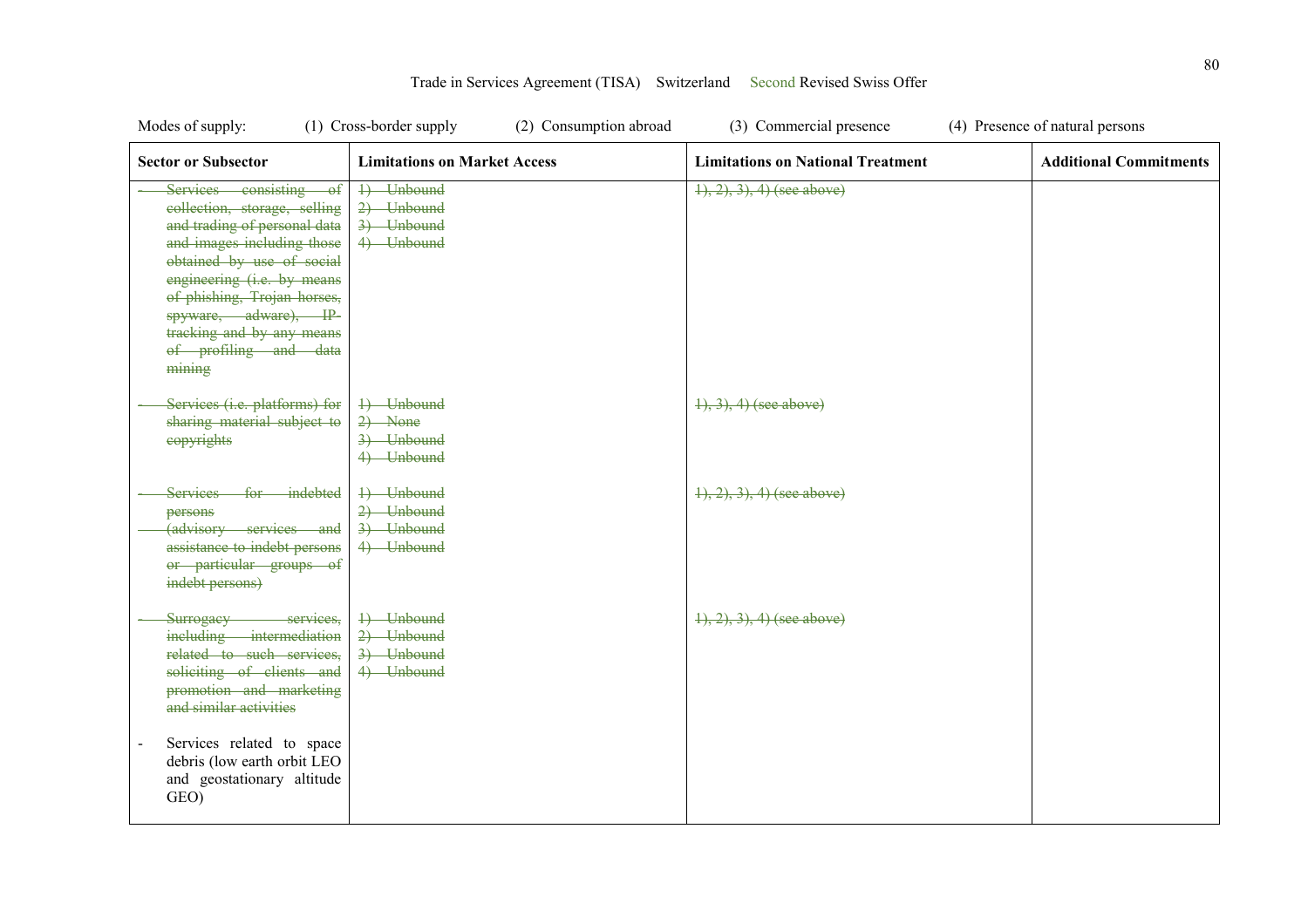| Modes of supply:                                                                                                                                                                                                                                                  | (1) Cross-border supply<br>(2) Consumption abroad                                     | (3) Commercial presence                  | (4) Presence of natural persons |
|-------------------------------------------------------------------------------------------------------------------------------------------------------------------------------------------------------------------------------------------------------------------|---------------------------------------------------------------------------------------|------------------------------------------|---------------------------------|
| <b>Sector or Subsector</b>                                                                                                                                                                                                                                        | <b>Limitations on Market Access</b>                                                   | <b>Limitations on National Treatment</b> | <b>Additional Commitments</b>   |
| Space debris active<br>removal<br><del>- and</del><br>deorbiting services                                                                                                                                                                                         | 1) Unbound<br>2) Unbound<br>3) Unbound<br>4) Unbound                                  | $(1), (2), (3), (4)$ (see above)         |                                 |
| limited<br>$+\theta$<br>Scanning,<br>catalogization and<br>observation<br>of<br>debris;<br>space<br>collision prediction<br>and re-entry and<br>collision avoidance<br>and similar services<br>(excluding)<br>space<br>debris removal and<br>deorbiting services) | None<br>1)<br>2)<br>None<br>3)<br>None<br>Unbound except as indicated in Part I<br>4) | $1, 2, 4$ (see above)                    |                                 |
| Other services<br>related to space<br>debris and similar<br>objects in space                                                                                                                                                                                      | 4) Unbound<br>2) Unbound<br>3) Unbound<br>4) Unbound                                  | $(1), (2), (3), (4)$ (see above)         |                                 |
| Ship dismantling (ship<br>recycling)                                                                                                                                                                                                                              | 4) Unbound<br>$2)$ None<br>$\rightarrow$ None<br>4) Unbound                           | $\{1\}, 4)$ (see above)                  |                                 |
| Medicide services (assisted<br>suicide)                                                                                                                                                                                                                           | +) Unbound*<br>$2)$ None<br>3) Unbound<br>4) Unbound                                  | $3, 4)$ (see above)                      |                                 |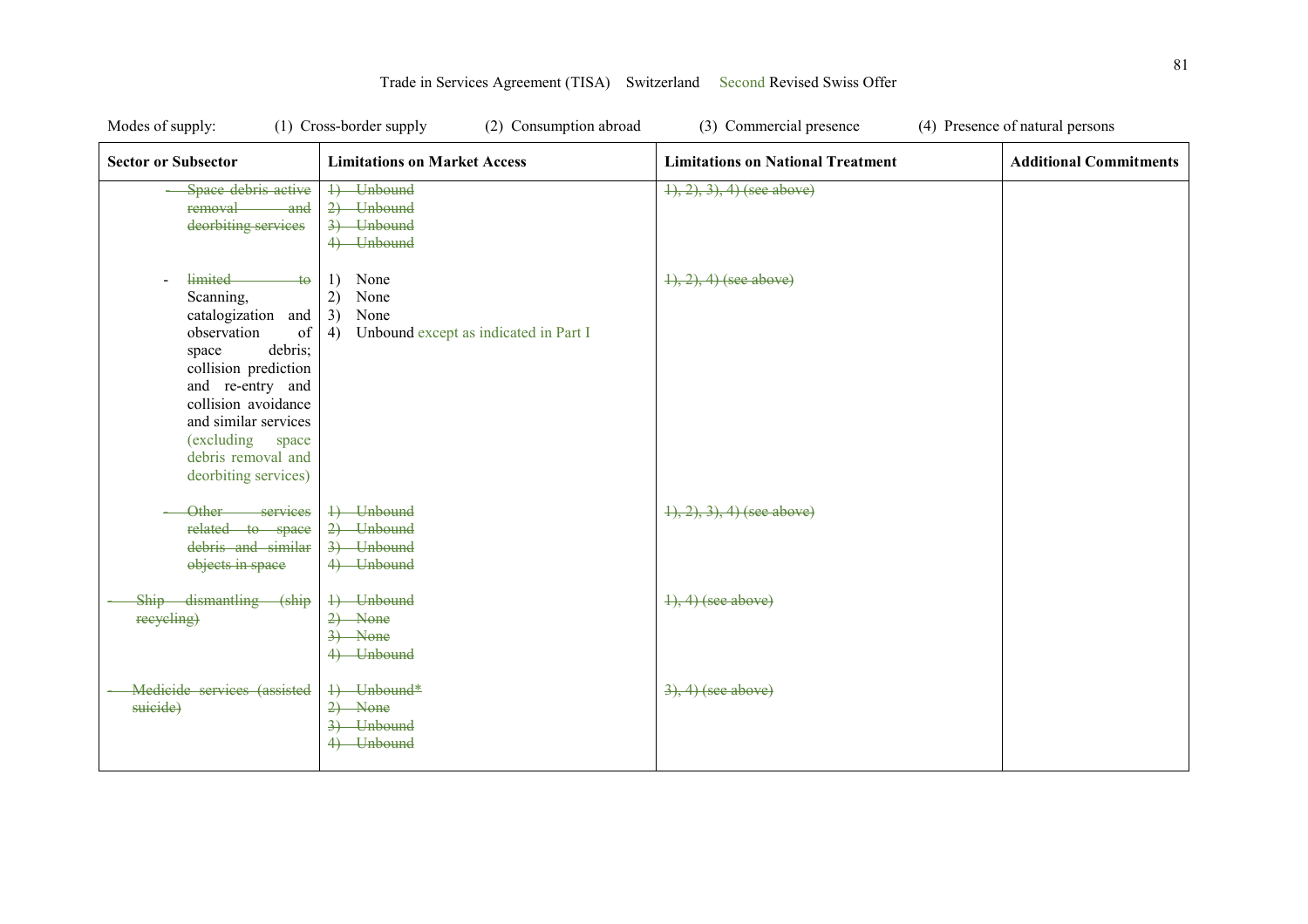| Modes of supply:                                                                                                                                                                                                                      | (1) Cross-border supply<br>(2) Consumption abroad                                                                            | (3) Commercial presence                  | (4) Presence of natural persons |
|---------------------------------------------------------------------------------------------------------------------------------------------------------------------------------------------------------------------------------------|------------------------------------------------------------------------------------------------------------------------------|------------------------------------------|---------------------------------|
| <b>Sector or Subsector</b>                                                                                                                                                                                                            | <b>Limitations on Market Access</b>                                                                                          | <b>Limitations on National Treatment</b> | <b>Additional Commitments</b>   |
| Weather forecasts for the<br>general public (excluding<br>special broadcasts such as<br>for air traffic, weather risk $ 4$ )<br>assessment, weather threat<br>natural<br>alarm<br>services,<br>disaster warning, avalanche<br>rating) | None<br>2)<br>None<br>3)<br>None<br>Unbound except as indicated in Part I                                                    |                                          |                                 |
| other services not<br>Аll<br>mentioned in Chapter 12                                                                                                                                                                                  | <b>Unbound</b><br>$\rightarrow$<br><del>Unbound</del><br>$\rightarrow$<br><del>Unbound</del><br>$\overline{3}$<br>4) Unbound | $(1), (2), (3), (4)$ (see above)         |                                 |